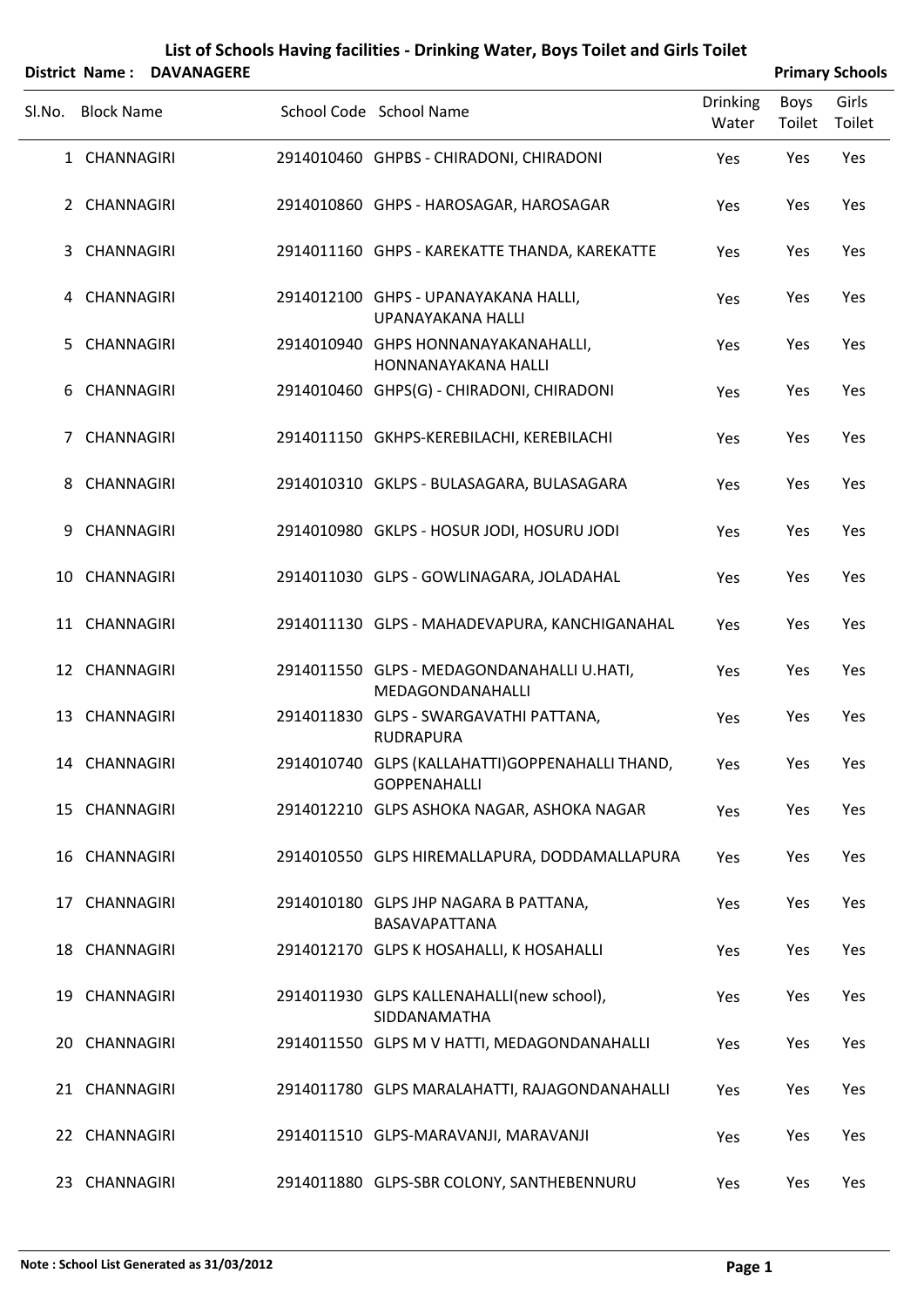|        |                   | District Name: DAVANAGERE |                                                           |                          |                | <b>Primary Schools</b> |
|--------|-------------------|---------------------------|-----------------------------------------------------------|--------------------------|----------------|------------------------|
| SI.No. | <b>Block Name</b> |                           | School Code School Name                                   | <b>Drinking</b><br>Water | Boys<br>Toilet | Girls<br>Toilet        |
|        | 24 CHANNAGIRI     |                           | 2914012170 GLPS-SHIVAJINAGARA, K HOSAHALLI                | Yes                      | Yes            | Yes                    |
|        | 25 CHANNAGIRI     |                           | 2914010180 GLUPS BUDEN NAGAR, B PATTANA,<br>BASAVAPATTANA | Yes                      | Yes            | Yes                    |
|        | 26 CHANNAGIRI     |                           | 2914010740 GMHPS- GOPPENAHALLI, GOPPENAHALLI              | Yes                      | Yes            | Yes                    |
|        | 27 CHANNAGIRI     |                           | 2914011670 GUHPGS-NALUR, NALLURU                          | Yes                      | Yes            | Yes                    |
|        | 28 CHANNAGIRI     |                           | 2914011670 GUHPS-NALUR CAMP, NALLURU                      | Yes                      | Yes            | Yes                    |
|        | 29 CHANNAGIRI     |                           | 2914012020 GUHPS-THAVAREKERE, THAVAREKERE                 | Yes                      | Yes            | Yes                    |
|        | 30 CHANNAGIRI     |                           | 2914010860 GULPS - HAROSAGARA, HAROSAGAR                  | Yes                      | Yes            | Yes                    |
|        | 31 CHANNAGIRI     |                           | 2914012400 GULPS FARUKIYA - CHANNAGIRI, CHN WARD-<br>18   | Yes                      | Yes            | Yes                    |
|        | 32 CHANNAGIRI     |                           | 2914010500 HPBS - DEVARAHALLI, DEVARAHALLI                | Yes                      | Yes            | Yes                    |
|        | 33 CHANNAGIRI     |                           | 2914011200 HPBS - KATTALAGERE, KATTALAGERE                | Yes                      | Yes            | Yes                    |
|        | 34 CHANNAGIRI     |                           | 2914010500 HPGS - DEVARAHALLI, DEVARAHALLI                | Yes                      | Yes            | Yes                    |
|        | 35 CHANNAGIRI     |                           | 2914012270 HPGS - CHANNAGIRI, CHN WARD-5                  | Yes                      | Yes            | Yes                    |
|        | 36 CHANNAGIRI     |                           | 2914010910 HPGS - HIREKOGALURU, HIREKOGALURU              | Yes                      | Yes            | Yes                    |
|        | 37 CHANNAGIRI     |                           | 2914010930 HPGS - HODIGERE, HODIGERE                      | Yes                      | Yes            | Yes                    |
|        | 38 CHANNAGIRI     |                           | 2914011200 HPGS - KATTALAGERE, KATTALAGERE                | Yes                      | Yes            | Yes                    |
|        | 39 CHANNAGIRI     |                           | 2914011880 HPGS - SANTHEBENNURU, SANTHEBENNURU            | Yes                      | Yes            | Yes                    |
|        | 40 CHANNAGIRI     |                           | 2914012070 HPGS - THYAVANIGE, THYAVANIGE                  | Yes                      | Yes            | Yes                    |
|        | 41 CHANNAGIRI     |                           | 2914010480 HPS - DAGINAKATTE, DAGINAKATTE                 | Yes                      | Yes            | Yes                    |
|        | 42 CHANNAGIRI     |                           | 2914011140 HPS - KANIVEBILACHI, KANIVEBILACHI             | Yes                      | Yes            | Yes                    |
|        | 43 CHANNAGIRI     |                           | 2914011300 HPS - KOTIHAL, KOTIHAL                         | Yes                      | Yes            | Yes                    |
|        | 44 CHANNAGIRI     |                           | 2914012150 HPS - YALODAHALLI, YALODAHALLI                 | Yes                      | Yes            | Yes                    |
|        | 45 CHANNAGIRI     |                           | 2914012190 HPS - AJJIHALLI, AJJI HALLI                    | Yes                      | Yes            | Yes                    |
|        | 46 CHANNAGIRI     |                           | 2914010030 HPS - ALURU, ALURU                             | Yes                      | Yes            | Yes                    |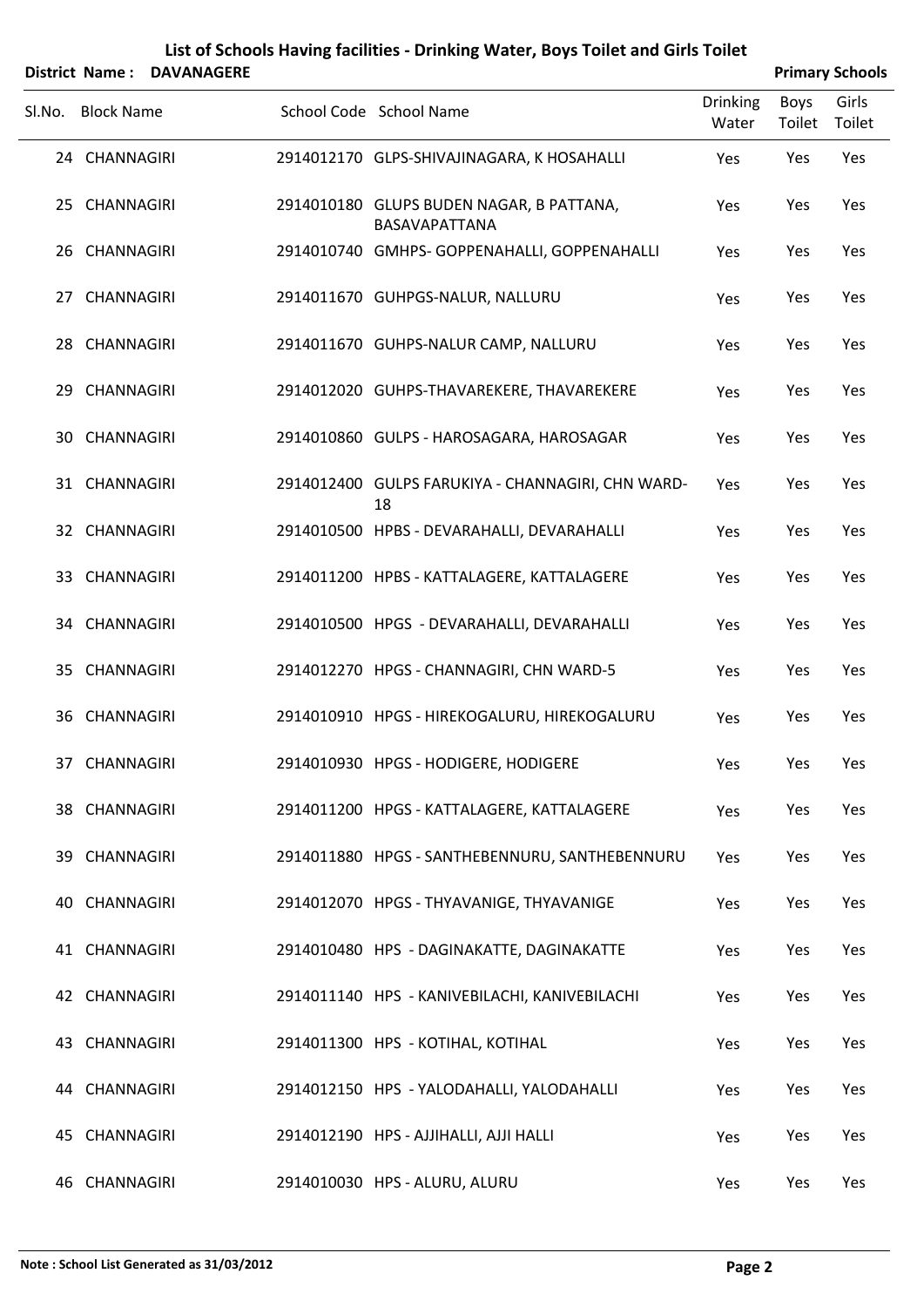|        |                   | District Name: DAVANAGERE |                                                                         |                          | <b>Primary Schools</b> |                 |
|--------|-------------------|---------------------------|-------------------------------------------------------------------------|--------------------------|------------------------|-----------------|
| Sl.No. | <b>Block Name</b> |                           | School Code School Name                                                 | <b>Drinking</b><br>Water | Boys<br>Toilet         | Girls<br>Toilet |
|        | 47 CHANNAGIRI     |                           | 2914010060 HPS - ARALIKATTE, ARALIKATTE                                 | Yes                      | Yes                    | Yes             |
|        | 48 CHANNAGIRI     |                           | 2914010070 HPS - ARASHINA GHATTA, ARASHINA GHATTA                       | Yes                      | Yes                    | Yes             |
|        | 49 CHANNAGIRI     |                           | 2914010080 HPS - AREHALLI KADARANAHALLI, AREHALLI<br>KADARANAHALLI      | Yes                      | Yes                    | Yes             |
|        | 50 CHANNAGIRI     |                           | 2914010190 HPS - BASAVAPURA, BASAVAPURA                                 | Yes                      | Yes                    | Yes             |
|        | 51 CHANNAGIRI     |                           | 2914010210 HPS - BELALAGERE, BELALAGERE                                 | Yes                      | Yes                    | Yes             |
|        | 52 CHANNAGIRI     |                           | 2914010220 HPS - BELLIGANUDU, BELLIGANUDU                               | Yes                      | Yes                    | Yes             |
|        | 53 CHANNAGIRI     |                           | 2914010230 HPS - BENKIKERE, BENKIKERE                                   | Yes                      | Yes                    | Yes             |
|        | 54 CHANNAGIRI     |                           | 2914010240 HPS - BETTAKADURU, BETTAKADURU                               | Yes                      | Yes                    | Yes             |
|        | 55 CHANNAGIRI     |                           | 2914010270 HPS - BILLAHALLI, BILLAHALLI                                 | Yes                      | Yes                    | Yes             |
|        | 56 CHANNAGIRI     |                           | 2914010320 HPS - BUSSENAHALLI, BUSSENAHALLI                             | Yes                      | Yes                    | Yes             |
|        | 57 CHANNAGIRI     |                           | 2914010340 HPS - CHANNAPURA, CHANNAPURA                                 | Yes                      | Yes                    | Yes             |
|        | 58 CHANNAGIRI     |                           | 2914010360 HPS - CHANNESHPURA, CHANNESHPURA                             | Yes                      | Yes                    | Yes             |
|        | 59 CHANNAGIRI     |                           | 2914010380 HPS - CHIKKADA GOLLARAHATTI, CHIKKADA<br><b>GOLLARAHATTI</b> | Yes                      | Yes                    | Yes             |
|        | 60 CHANNAGIRI     |                           | 2914010400 HPS - CHIKKAGANGURU, CHIKKAGANGURU                           | Yes                      | Yes                    | Yes             |
|        | 61 CHANNAGIRI     |                           | 2914010420 HPS - CHIKKAKURUBARAHALLI,<br>CHIKKAKURUBARAHALLI            | Yes                      | Yes                    | Yes             |
|        | 62 CHANNAGIRI     |                           | 2914010490 HPS - DANDIGENAHALLI, DANDIGENAHALLI                         | Yes                      | Yes                    | Yes             |
|        | 63 CHANNAGIRI     |                           | 2914010530 HPS - DODDABBAGERE, DODDABBAGERE                             | Yes                      | Yes                    | Yes             |
|        | 64 CHANNAGIRI     |                           | 2914010540 HPS - DODDAGHATTA, DODDAGHATTA                               | Yes                      | Yes                    | Yes             |
|        | 65 CHANNAGIRI     |                           | 2914010550 HPS - DODDAMALLAPURA,<br>DODDAMALLAPURA                      | Yes                      | Yes                    | Yes             |
|        | 66 CHANNAGIRI     |                           | 2914010580 HPS - DURVIGERE, DURVIGERE                                   | Yes                      | Yes                    | Yes             |
|        | 67 CHANNAGIRI     |                           | 2914010620 HPS - G BENAKANAHALLI, G BENAKANAHALLI                       | Yes                      | Yes                    | Yes             |
|        | 68 CHANNAGIRI     |                           | 2914010630 HPS - G K HALLI, G K HALLI                                   | Yes                      | Yes                    | Yes             |
|        | 69 CHANNAGIRI     |                           | 2914010660 HPS - GANGAGODANAHALLI,                                      | Yes                      | Yes                    | Yes             |

GANGAGODANAHALLI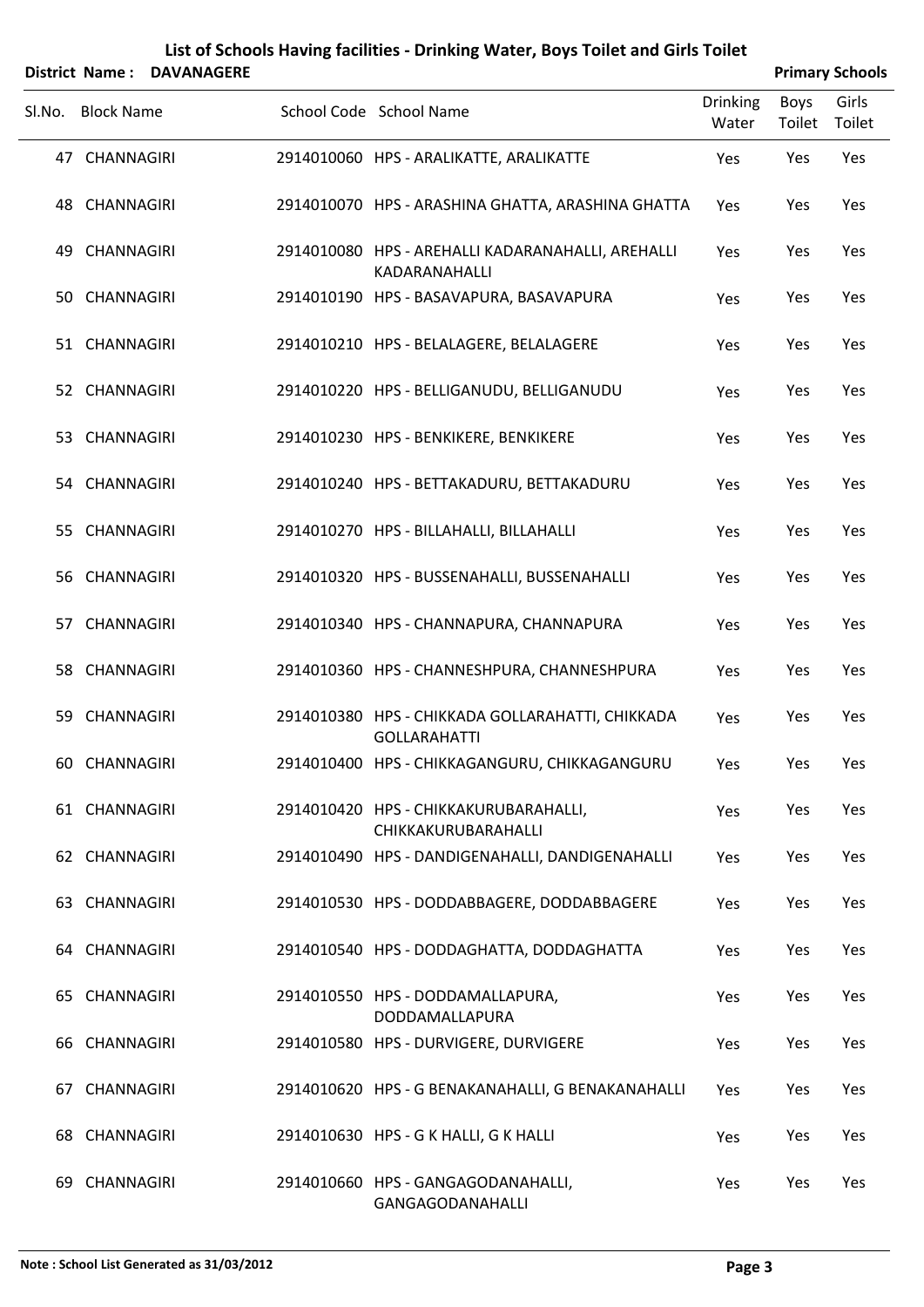|        | District Name:    | <b>DAVANAGERE</b> |                                                          |                          |                | <b>Primary Schools</b> |
|--------|-------------------|-------------------|----------------------------------------------------------|--------------------------|----------------|------------------------|
| Sl.No. | <b>Block Name</b> |                   | School Code School Name                                  | <b>Drinking</b><br>Water | Boys<br>Toilet | Girls<br>Toilet        |
|        | 70 CHANNAGIRI     |                   | 2914010670 HPS - GARAGA, GARAGA                          | Yes                      | Yes            | Yes                    |
|        | 71 CHANNAGIRI     |                   | 2914010700 HPS - GEDLAHATTI, GEDLAHATTI                  | Yes                      | Yes            | Yes                    |
|        | 72 CHANNAGIRI     |                   | 2914010720 HPS - GOLLARA HALLI, GOLLARA HALLI            | Yes                      | Yes            | Yes                    |
|        | 73 CHANNAGIRI     |                   | 2914010750 HPS - GULLEHALLI, GULLEHALLI                  | Yes                      | Yes            | Yes                    |
|        | 74 CHANNAGIRI     |                   | 2914010800 HPS - HALESHAPURA, HALESHAPURA                | Yes                      | Yes            | Yes                    |
|        | 75 CHANNAGIRI     |                   | 2914010840 HPS - HARALIPURA, HARALIPURA                  | Yes                      | Yes            | Yes                    |
|        | 76 CHANNAGIRI     |                   | 2914010850 HPS - HARONAHALLI, HARONAHALLI                | Yes                      | Yes            | Yes                    |
|        | 77 CHANNAGIRI     |                   | 2914010880 HPS - HEBBALAGERE, HEBBALAGERE                | Yes                      | Yes            | Yes                    |
|        | 78 CHANNAGIRI     |                   | 2914010890 HPS - HEREUDA, HEREUDA                        | Yes                      | Yes            | Yes                    |
|        | 79 CHANNAGIRI     |                   | 2914010900 HPS - HIREGANGUR, HIREGANGUR                  | Yes                      | Yes            | Yes                    |
|        | 80 CHANNAGIRI     |                   | 2914010920 HPS - HIREMALALI, HIREMALALI                  | Yes                      | Yes            | Yes                    |
|        | 81 CHANNAGIRI     |                   | 2914010970 HPS - HOSANAGARA, HOSANAGARA                  | Yes                      | Yes            | Yes                    |
|        | 82 CHANNAGIRI     |                   | 2914010990 HPS - ITTIGE, ITTIGE                          | Yes                      | Yes            | Yes                    |
|        | 83 CHANNAGIRI     |                   | 2914011020 HPS - JAMMAPURA, JAMMAPURA                    | Yes                      | Yes            | Yes                    |
|        | 84 CHANNAGIRI     |                   | 2914011030 HPS - JOLADAHAL, JOLADAHAL                    | Yes                      | Yes            | Yes                    |
|        | 85 CHANNAGIRI     |                   | 2914011050 HPS - K. GANADAKATTE, K. GANADAKATTE          | Yes                      | Yes            | Yes                    |
|        | 86 CHANNAGIRI     |                   | 2914011060 HPS - KABBALA, KABBALA                        | Yes                      | Yes            | Yes                    |
|        | 87 CHANNAGIRI     |                   | 2914011090 HPS - KAKANUR, KAKANUR                        | Yes                      | Yes            | Yes                    |
|        | 88 CHANNAGIRI     |                   | 2914011110 HPS - KAMSAGARA, KAMSAGARA                    | Yes                      | Yes            | Yes                    |
|        | 89 CHANNAGIRI     |                   | 2914011130 HPS - KANCHIGANAHAL, KANCHIGANAHAL            | Yes                      | Yes            | Yes                    |
|        | 90 CHANNAGIRI     |                   | 2914011120 HPS - KANCHUGARANAHALLI,<br>KANCHAGARANAHALLI | Yes                      | Yes            | Yes                    |
|        | 91 CHANNAGIRI     |                   | 2914011170 HPS - KARIGANURU, KARIGANURU                  | Yes                      | Yes            | Yes                    |
|        | 92 CHANNAGIRI     |                   | 2914011190 HPS - KASHIPURA, KASHIPURA                    | Yes                      | Yes            | Yes                    |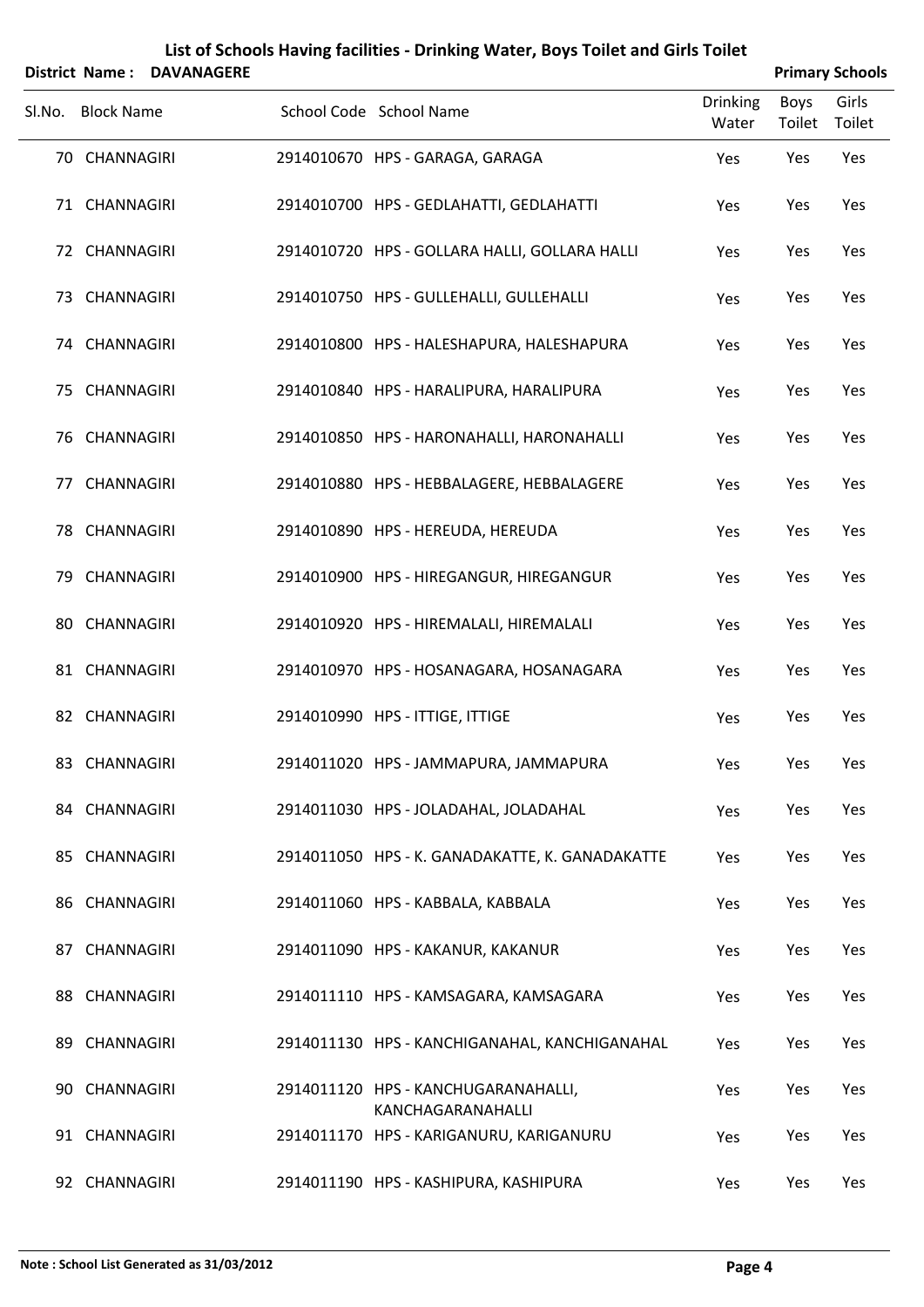| List of Schools Having facilities - Drinking Water, Boys Toilet and Girls Toilet<br><b>Primary Schools</b><br><b>District Name:</b><br><b>DAVANAGERE</b> |                   |  |  |                                                        |                          |                       |                 |
|----------------------------------------------------------------------------------------------------------------------------------------------------------|-------------------|--|--|--------------------------------------------------------|--------------------------|-----------------------|-----------------|
| Sl.No.                                                                                                                                                   | <b>Block Name</b> |  |  | School Code School Name                                | <b>Drinking</b><br>Water | <b>Boys</b><br>Toilet | Girls<br>Toilet |
|                                                                                                                                                          | 93 CHANNAGIRI     |  |  | 2914011260 HPS - KEMPANAHALLI, KEMPANAHALLI            | Yes                      | Yes                   | Yes             |
|                                                                                                                                                          | 94 CHANNAGIRI     |  |  | 2914011270 HPS - KODAKIKERE, KODAKIKERE                | Yes                      | Yes                   | Yes             |
|                                                                                                                                                          | 95 CHANNAGIRI     |  |  | 2914011280 HPS - KONDADAHALLI, KONDADAHALLI            | Yes                      | Yes                   | Yes             |
|                                                                                                                                                          | 96 CHANNAGIRI     |  |  | 2914011290 HPS - KORATIKERE, KORATIKERE                | Yes                      | Yes                   | Yes             |
|                                                                                                                                                          | 97 CHANNAGIRI     |  |  | 2914011310 HPS - KULENURU, KULENURU                    | Yes                      | Yes                   | Yes             |
|                                                                                                                                                          | 98 CHANNAGIRI     |  |  | 2914011330 HPS - LINGADAHALLI, LINGADAHALLI            | Yes                      | Yes                   | Yes             |
|                                                                                                                                                          | 99 CHANNAGIRI     |  |  | 2914011420 HPS - MALAHAL, MALAHAL                      | Yes                      | Yes                   | Yes             |
|                                                                                                                                                          | 100 CHANNAGIRI    |  |  | 2914011450 HPS - MALLIGERE, MALLIGERE                  | Yes                      | Yes                   | Yes             |
|                                                                                                                                                          | 101 CHANNAGIRI    |  |  | 2914011490 HPS - MARABANAHALLI, MARABANAHALLI          | Yes                      | Yes                   | Yes             |
|                                                                                                                                                          | 102 CHANNAGIRI    |  |  | 2914011500 HPS - MARADI, MARADI                        | Yes                      | Yes                   | Yes             |
|                                                                                                                                                          | 103 CHANNAGIRI    |  |  | 2914011510 HPS - MARAVANJI THANDA, MARAVANJI           | Yes                      | Yes                   | Yes             |
|                                                                                                                                                          | 104 CHANNAGIRI    |  |  | 2914011540 HPS - MAVINAKATTE, MAVINAKATTE              | Yes                      | Yes                   | Yes             |
|                                                                                                                                                          | 105 CHANNAGIRI    |  |  | 2914011560 HPS - MEDIKERE, MEDIKERE                    | Yes                      | Yes                   | Yes             |
|                                                                                                                                                          | 106 CHANNAGIRI    |  |  | 2914011570 HPS - MIYAPURA, MIYAPURA                    | Yes                      | Yes                   | Yes             |
|                                                                                                                                                          | 107 CHANNAGIRI    |  |  | 2914011600 HPS - MUDIGERE, MUDIGERE                    | Yes                      | Yes                   | Yes             |
|                                                                                                                                                          | 108 CHANNAGIRI    |  |  | 2914011610 HPS - MUGALIHALLI, MUGALIHALLI              | Yes                      | Yes                   | Yes             |
|                                                                                                                                                          | 109 CHANNAGIRI    |  |  | 2914011630 HPS - N GANADAKATTE, N GANADAKATTE          | Yes                      | Yes                   | Yes             |
|                                                                                                                                                          | 110 CHANNAGIRI    |  |  | 2914011680 HPS - NARASHETTI HALLI, NARASHETTI HALLI    | Yes                      | Yes                   | Yes             |
|                                                                                                                                                          | 111 CHANNAGIRI    |  |  | 2914011690 HPS - NAVILEHAL, NAVILE HAL                 | Yes                      | Yes                   | Yes             |
|                                                                                                                                                          | 112 CHANNAGIRI    |  |  | 2914011710 HPS - NILOGALLU, NILOGALLU                  | Yes                      | Yes                   | Yes             |
|                                                                                                                                                          | 113 CHANNAGIRI    |  |  | 2914011730 HPS - NITHIGERE, NITHIGERE                  | Yes                      | Yes                   | Yes             |
|                                                                                                                                                          | 114 CHANNAGIRI    |  |  | 2914011780 HPS - RAJAGONDANAHALLI,<br>RAJAGONDANAHALLI | Yes                      | Yes                   | Yes             |
|                                                                                                                                                          | 115 CHANNAGIRI    |  |  | 2914012410 HPS - RANGANATHA BADAVAENE, CHN<br>WARD-19  | Yes                      | Yes                   | Yes             |

#### **Note : School List Generated as 31/03/2012 Page 5**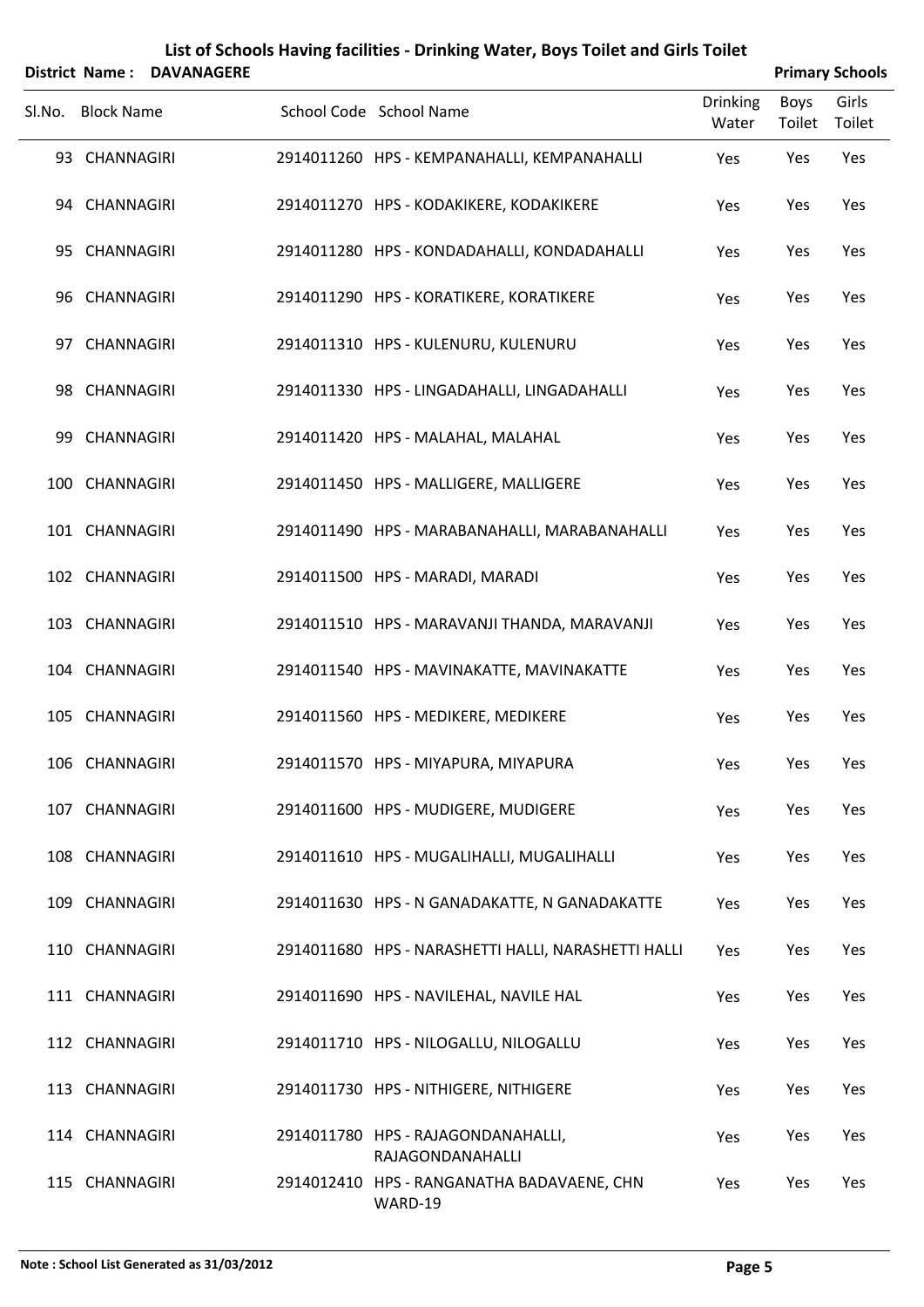|                   | District Name: DAVANAGERE |                                                              |                          |                | <b>Primary Schools</b> |
|-------------------|---------------------------|--------------------------------------------------------------|--------------------------|----------------|------------------------|
| Sl.No. Block Name |                           | School Code School Name                                      | <b>Drinking</b><br>Water | Boys<br>Toilet | Girls<br>Toilet        |
| 116 CHANNAGIRI    |                           | 2914011830 HPS - RUDRAPURA, RUDRAPURA                        | Yes                      | Yes            | Yes                    |
| 117 CHANNAGIRI    |                           | 2914011870 HPS - SANGAHALLI, SANGAHALLI                      | Yes                      | Yes            | Yes                    |
| 118 CHANNAGIRI    |                           | 2914011930 HPS - SIDDANAMATHA, SIDDANAMATHA                  | Yes                      | Yes            | Yes                    |
| 119 CHANNAGIRI    |                           | 2914011970 HPS - SOMASHETTI HALLI, SOMASHETTI HALLI          | Yes                      | Yes            | Yes                    |
| 120 CHANNAGIRI    |                           | 2914012010 HPS - THANIGERE, THANIGERE                        | Yes                      | Yes            | Yes                    |
| 121 CHANNAGIRI    |                           | 2914012030 HPS - THILINIRAKATTE, THILINIRAKATTE              | Yes                      | Yes            | Yes                    |
| 122 CHANNAGIRI    |                           | 2914012050 HPS - THIPPAGONDANALLI,<br>THIPPAGONDANALLI       | Yes                      | Yes            | Yes                    |
| 123 CHANNAGIRI    |                           | 2914012060 HPS - THOPENAHALLI, THOPENAHALLI                  | Yes                      | Yes            | Yes                    |
| 124 CHANNAGIRI    |                           | 2914012110 HPS - V BANNIHATTI, V BANNIHATTI                  | Yes                      | Yes            | Yes                    |
| 125 CHANNAGIRI    |                           | 2914012130 HPS - VADNAL, VADNAL                              | Yes                      | Yes            | Yes                    |
| 126 CHANNAGIRI    |                           | 2914012160 HPS - YARAGATTIHALLI, YARAGATTIHALLI              | Yes                      | Yes            | Yes                    |
| 127 CHANNAGIRI    |                           | 2914011550 HPS MEDAGONDANAHALLI,<br>MEDAGONDANAHALLI         | Yes                      | Yes            | Yes                    |
| 128 CHANNAGIRI    |                           | 2914011900 HPS SHETTIHALLI, SETTEHALLI                       | Yes                      | Yes            | Yes                    |
| 129 CHANNAGIRI    |                           | 2914012200 HPS-V RAMENAHALLI, V RAMENAHALLI                  | Yes                      | Yes            | Yes                    |
| 130 CHANNAGIRI    |                           | 2914011671 KHPBS NALLUR, NALLURU                             | Yes                      | Yes            | Yes                    |
| 131 CHANNAGIRI    |                           | 2914011670 KHPGS - NALLURU, NALLURU                          | Yes                      | Yes            | Yes                    |
| 132 CHANNAGIRI    |                           | 2914010010 KHPS - AGARABANNIHATTI,<br><b>AGARABANNIHATTI</b> | Yes                      | Yes            | Yes                    |
| 133 CHANNAGIRI    |                           | 2914010870 KHPS - HATTI, HATTI                               | Yes                      | Yes            | Yes                    |
| 134 CHANNAGIRI    |                           | 2914010950 KHPS - HONNEBAGI, HONNEBAGI                       | Yes                      | Yes            | Yes                    |
| 135 CHANNAGIRI    |                           | 2914011160 KHPS - KAREKATTE, KAREKATTE                       | Yes                      | Yes            | Yes                    |
| 136 CHANNAGIRI    |                           | 2914012020 KHPS - THAVAREKERE, THAVAREKERE                   | Yes                      | Yes            | Yes                    |
| 137 CHANNAGIRI    |                           | 2914010640 KLPS - GALIHALLI, GALIHALLI                       | Yes                      | Yes            | Yes                    |
| 138 CHANNAGIRI    |                           | 2914011740 KLPS - NUGGIHALLI, NUGGIHALLI                     | Yes                      | Yes            | Yes                    |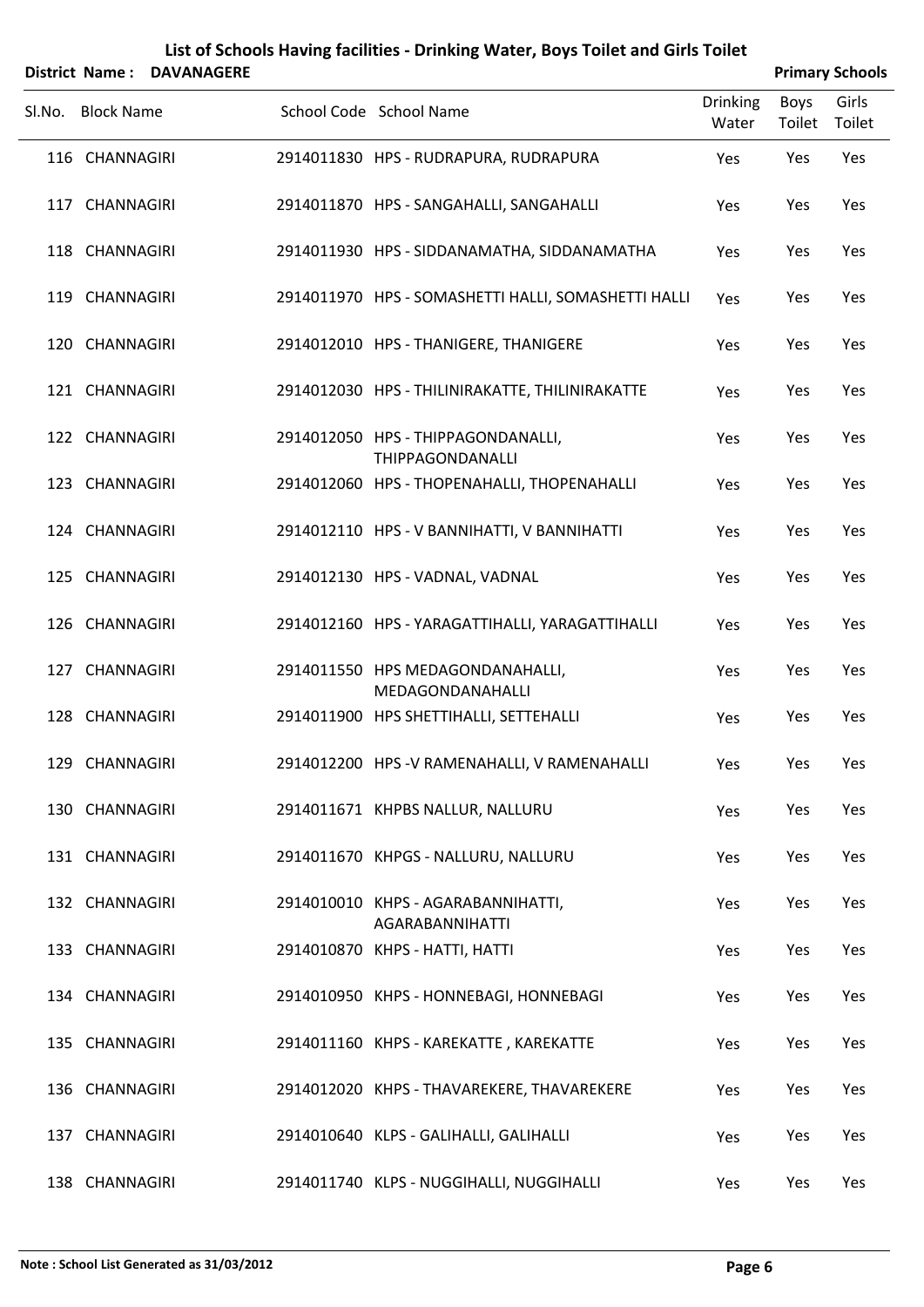|        |                   | <b>District Name: DAVANAGERE</b> | List of Schools Having facilities - Drinking Water, Boys Toilet and Girls Toilet |                          |                       | <b>Primary Schools</b> |
|--------|-------------------|----------------------------------|----------------------------------------------------------------------------------|--------------------------|-----------------------|------------------------|
| Sl.No. | <b>Block Name</b> |                                  | School Code School Name                                                          | <b>Drinking</b><br>Water | <b>Boys</b><br>Toilet | Girls<br>Toilet        |
|        | 139 CHANNAGIRI    |                                  | 2914011860 KLPS - SAGARAPETE, SAGARAPETE                                         | Yes                      | Yes                   | Yes                    |
|        | 140 CHANNAGIRI    |                                  | 2914012090 KLPS - UBRANI, UBRANI                                                 | Yes                      | Yes                   | Yes                    |
|        | 141 CHANNAGIRI    |                                  | 2914010390 LPS - CHIKKADEVARAHALLI,<br>CHIKKADEVARAHALLI                         | Yes                      | Yes                   | Yes                    |
|        | 142 CHANNAGIRI    |                                  | 2914012280 LPS - A K COLONY, CHN WARD-6                                          | Yes                      | Yes                   | Yes                    |
|        | 143 CHANNAGIRI    |                                  | 2914010050 LPS - ANAPURA, ANAPURA                                                | Yes                      | Yes                   | Yes                    |
|        | 144 CHANNAGIRI    |                                  | 2914010060 LPS - ARALIKATTE AK COLONY, ARALIKATTE                                | Yes                      | Yes                   | Yes                    |
|        | 145 CHANNAGIRI    |                                  | 2914010090 LPS - ARONAHALLI, ARONAHALLI                                          | Yes                      | Yes                   | Yes                    |
|        | 146 CHANNAGIRI    |                                  | 2914011660 LPS - ASOKANAGARA CAMP, NALKUDURE                                     | Yes                      | Yes                   | Yes                    |
|        | 147 CHANNAGIRI    |                                  | 2914010130 LPS - B DODDATHANDA, B DODDATHANDA                                    | Yes                      | Yes                   | Yes                    |
|        | 148 CHANNAGIRI    |                                  | 2914010140 LPS - B HOSALLI, B HOSALLI                                            | Yes                      | Yes                   | Yes                    |
|        | 149 CHANNAGIRI    |                                  | 2914010150 LPS - B SANNATHANDA, B SANNATHANDA                                    | Yes                      | Yes                   | Yes                    |
|        | 150 CHANNAGIRI    |                                  | 2914010170 LPS - BAIRAPURA, BAIRAPURA                                            | Yes                      | Yes                   | Yes                    |
|        | 151 CHANNAGIRI    |                                  | 2914010190 LPS - BASAVAPURA, BASAVAPURA                                          | Yes                      | Yes                   | Yes                    |
|        | 152 CHANNAGIRI    |                                  | 2914010200 LPS - BASAVARAJAPURA, BASAVARAJAPURA                                  | Yes                      | Yes                   | Yes                    |
|        | 153 CHANNAGIRI    |                                  | 2914010250 LPS - BHAIRANAHALLI, BHAIRANAHALLI                                    | Yes                      | Yes                   | Yes                    |
|        | 154 CHANNAGIRI    |                                  | 2914010260 LPS - BHIMANERE, BHIMANERE                                            | Yes                      | Yes                   | Yes                    |
|        | 155 CHANNAGIRI    |                                  | 2914010280 LPS - BOMMANAHALLI, BOMMANAHALLI                                      | Yes                      | Yes                   | Yes                    |
|        | 156 CHANNAGIRI    |                                  | 2914010360 LPS - BRT COLONY, CHANNESHPURA                                        | Yes                      | Yes                   | Yes                    |
|        | 157 CHANNAGIRI    |                                  | 2914010350 LPS - CHANNENAHALLI, CHANNENAHALLI                                    | Yes                      | Yes                   | Yes                    |
|        | 158 CHANNAGIRI    |                                  | 2914010370 LPS - CHIKKABENNUR, CHIKKABENNUR                                      | Yes                      | Yes                   | Yes                    |
|        | 159 CHANNAGIRI    |                                  | 2914010430 LPS - CHIKKAMALALI, CHIKKAMALALI                                      | Yes                      | Yes                   | Yes                    |
|        | 160 CHANNAGIRI    |                                  | 2914010440 LPS - CHIKKASANDHI, CHIKKASANDHI                                      | Yes                      | Yes                   | Yes                    |
|        | 161 CHANNAGIRI    |                                  | 2914010450 LPS - CHIKKOLIKERE, CHIKKOLIKERE                                      | Yes                      | Yes                   | Yes                    |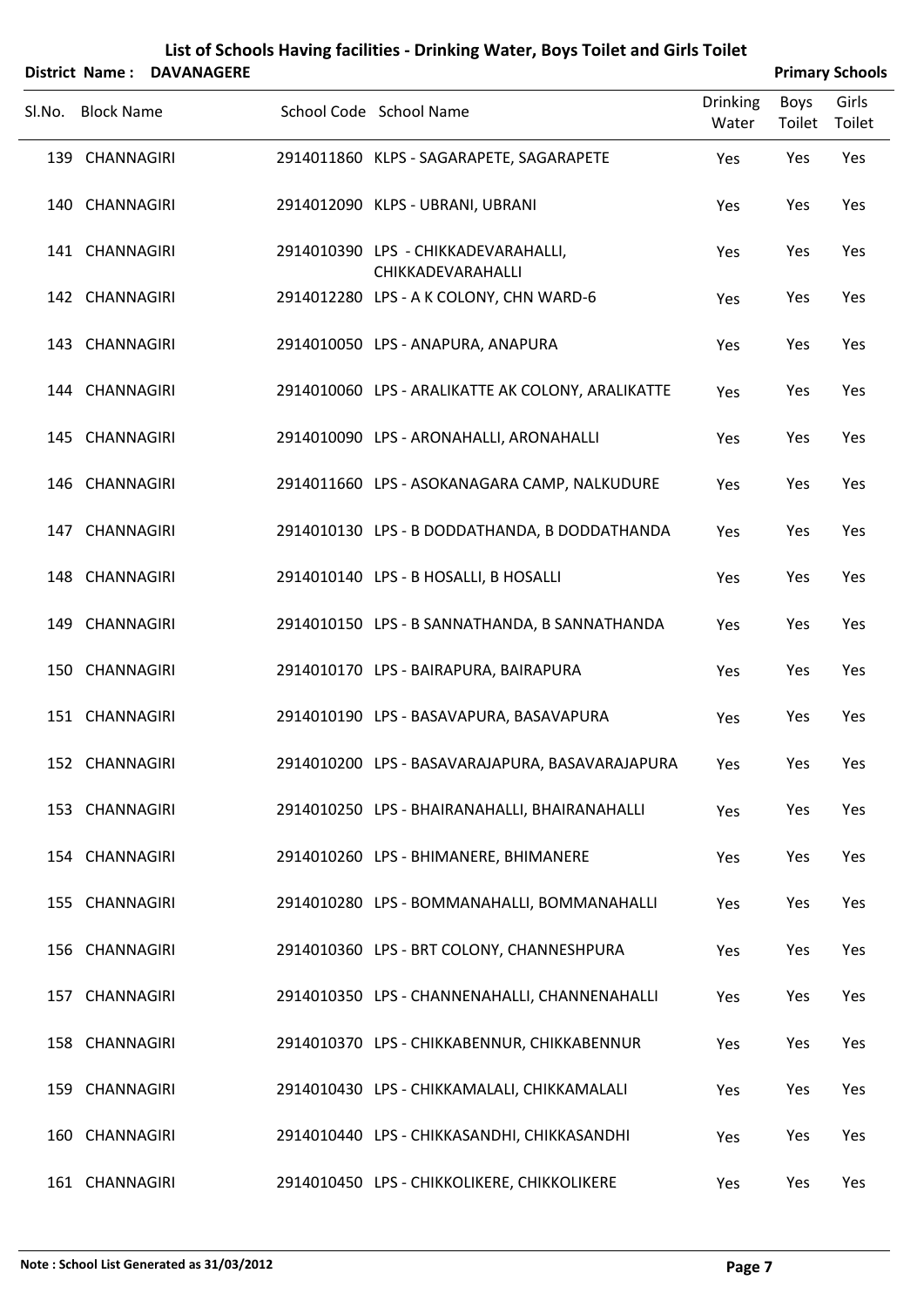| District Name: DAVANAGERE |                                                                 |                          |                | <b>Primary Schools</b> |
|---------------------------|-----------------------------------------------------------------|--------------------------|----------------|------------------------|
| SI.No. Block Name         | School Code School Name                                         | <b>Drinking</b><br>Water | Boys<br>Toilet | Girls<br>Toilet        |
| 162 CHANNAGIRI            | 2914010510 LPS - DIGGENAHALLI, DIGGENAHALLI                     | Yes                      | Yes            | Yes                    |
| 163 CHANNAGIRI            | 2914010520 LPS - DK THANDA, DK THANDA                           | Yes                      | Yes            | Yes                    |
| 164 CHANNAGIRI            | 2914010560 LPS - DODDERIKATTE, DODDERIKATTE                     | Yes                      | Yes            | Yes                    |
| 165 CHANNAGIRI            | 2914010570 LPS - DONIHALLI, DONIHALLI                           | Yes                      | Yes            | Yes                    |
| 166 CHANNAGIRI            | 2914010590 LPS - EERAGANAHALLI, EERAGANAHALLI                   | Yes                      | Yes            | Yes                    |
| 167 CHANNAGIRI            | 2914010600 LPS - EKKEGONDI, EKKEGONDI                           | Yes                      | Yes            | Yes                    |
| 168 CHANNAGIRI            | 2914010590 LPS - ERAGANAHALLI GOMALA,<br>EERAGANAHALLI          | Yes                      | Yes            | Yes                    |
| 169 CHANNAGIRI            | 2914010610 LPS - EREHALLI, EREHALLI                             | Yes                      | Yes            | Yes                    |
| 170 CHANNAGIRI            | 2914010650 LPS - GANDUGANA HANKALU, GANDUGANA<br><b>HANKALU</b> | Yes                      | Yes            | Yes                    |
| 171 CHANNAGIRI            | 2914011890 LPS - GAULIGARA CAMP, SARATHI                        | Yes                      | Yes            | Yes                    |
| 172 CHANNAGIRI            | 2914010710 LPS - GIRIYAPURA, GIRIYAPURA                         | Yes                      | Yes            | Yes                    |
| 173 CHANNAGIRI            | 2914010730 LPS - GONDI HOSAHALLI, GONDI HOSAHALLI               | Yes                      | Yes            | Yes                    |
| 174 CHANNAGIRI            | 2914010760 LPS - GURURAJAPURA, GURURAJAPURA                     | Yes                      | Yes            | Yes                    |
| 175 CHANNAGIRI            | 2914010790 LPS - HALAKANAL, HALAKANAL                           | Yes                      | Yes            | Yes                    |
| 176 CHANNAGIRI            | 2914010810 LPS - HALLIMALLAPURA, HALLIMALLAPURA                 | Yes                      | Yes            | Yes                    |
| 177 CHANNAGIRI            | 2914010820 LPS - HANUMALAPURA, HANUMALAPURA                     | Yes                      | Yes            | Yes                    |
| 178 CHANNAGIRI            | 2914012260 LPS - HANUMANTH NAGAR, CHN WARD-4                    | Yes                      | Yes            | Yes                    |
| 179 CHANNAGIRI            | 2914010830 LPS - HARALAKATTE, HARALAKATTE                       | Yes                      | Yes            | Yes                    |
| 180 CHANNAGIRI            | 2914010960 LPS - HONNEMARADAHALLI,<br>HONNEMARADAHALLI          | Yes                      | Yes            | Yes                    |
| 181 CHANNAGIRI            | 2914012400 LPS - J.H PATEL NAGARA CHN, CHN WARD-18              | Yes                      | Yes            | Yes                    |
| 182 CHANNAGIRI            | 2914011010 LPS - JAKKALI, JAKKALI                               | Yes                      | Yes            | Yes                    |
| 183 CHANNAGIRI            | 2914011040 LPS - K LAXMISAGARA, K LAXMISAGARA                   | Yes                      | Yes            | Yes                    |
| 184 CHANNAGIRI            | 2914011180 LPS - KASHETTIHALLI, KASHETTIHALLI                   | Yes                      | Yes            | Yes                    |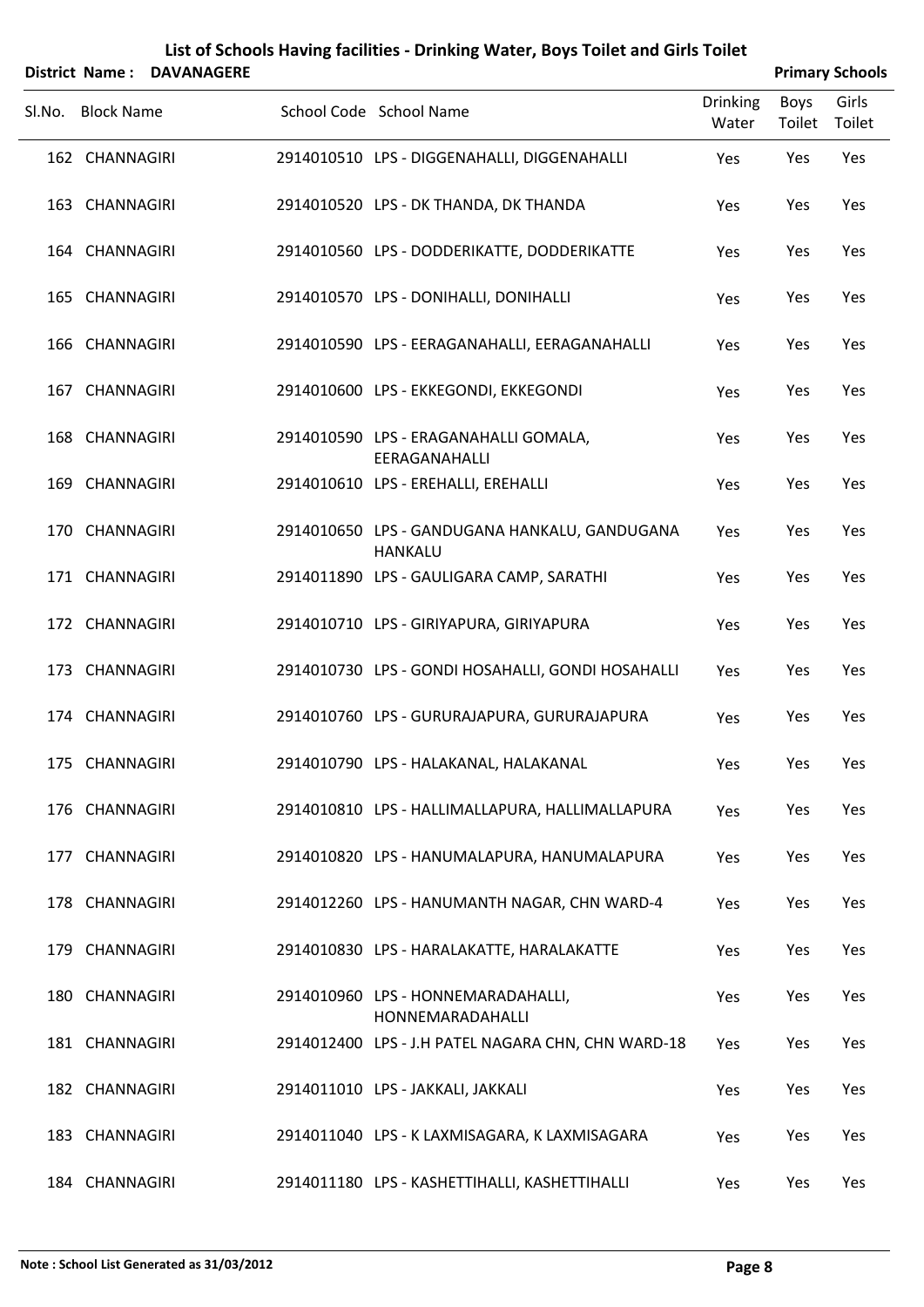|        |                   | District Name: DAVANAGERE |                                                                     |                          |                | <b>Primary Schools</b> |
|--------|-------------------|---------------------------|---------------------------------------------------------------------|--------------------------|----------------|------------------------|
| SI.No. | <b>Block Name</b> |                           | School Code School Name                                             | <b>Drinking</b><br>Water | Boys<br>Toilet | Girls<br>Toilet        |
|        | 185 CHANNAGIRI    |                           | 2914011190 LPS - KASHIPURA CAMP, KASHIPURA                          | Yes                      | Yes            | Yes                    |
|        | 186 CHANNAGIRI    |                           | 2914011210 LPS - KAVALITHANDA, KAVALITHANDA                         | Yes                      | Yes            | Yes                    |
|        | 187 CHANNAGIRI    |                           | 2914011260 LPS - KEMAPANAHALLI GOMALA,<br><b>KEMPANAHALLI</b>       | Yes                      | Yes            | Yes                    |
|        | 188 CHANNAGIRI    |                           | 2914011240 LPS - KEMPAIAHNA THOKKALU,<br><b>KEMPAIAHNA THOKKALU</b> | Yes                      | Yes            | Yes                    |
|        | 189 CHANNAGIRI    |                           | 2914011250 LPS - KENGAPURA, KENGAPURA                               | Yes                      | Yes            | Yes                    |
|        | 190 CHANNAGIRI    |                           | 2914011270 LPS - KODAKIKERE CAMP, KODAKIKERE                        | Yes                      | Yes            | Yes                    |
|        | 191 CHANNAGIRI    |                           | 2914011310 LPS - KULENURU KAVAL, KULENURU                           | Yes                      | Yes            | Yes                    |
|        | 192 CHANNAGIRI    |                           | 2914011320 LPS - LAKSHMISAGARA, LAKSHMISAGARA                       | Yes                      | Yes            | Yes                    |
|        | 193 CHANNAGIRI    |                           | 2914011340 LPS - M G HATTI, M G HATTI                               | Yes                      | Yes            | Yes                    |
|        | 194 CHANNAGIRI    |                           | 2914011380 LPS - MADAPURA, MADAPURA                                 | Yes                      | Yes            | Yes                    |
|        | 195 CHANNAGIRI    |                           | 2914011390 LPS - MADENAHALLI, MADENAHALLI                           | Yes                      | Yes            | Yes                    |
|        | 196 CHANNAGIRI    |                           | 2914011400 LPS - MADHURANAIKANAHALLI,<br>MADHURANAIKANAHALLI        | Yes                      | Yes            | Yes                    |
|        | 197 CHANNAGIRI    |                           | 2914011350 LPS - MAHATHMAGANDHI NAGARA, M G<br><b>NAGARA</b>        | Yes                      | Yes            | Yes                    |
|        | 198 CHANNAGIRI    |                           | 2914011430 LPS - MALLESWARA, MALLESWARA                             | Yes                      | Yes            | Yes                    |
|        | 199 CHANNAGIRI    |                           | 2914011440 LPS - MALLIGENAHALI, MALLIGENAHALI                       | Yes                      | Yes            | Yes                    |
|        | 200 CHANNAGIRI    |                           | 2914011460 LPS - MANEMATTI, MANEMATTI                               | Yes                      | Yes            | Yes                    |
|        | 201 CHANNAGIRI    |                           | 2914011470 LPS - MANGENAHALLI, MANGENAHALLI                         | Yes                      | Yes            | Yes                    |
|        | 202 CHANNAGIRI    |                           | 2914011480 LPS - MANTARAGHATTA, MANTARAGHATTA                       | Yes                      | Yes            | Yes                    |
|        | 203 CHANNAGIRI    |                           | 2914011520 LPS - MASANAKERE, MASANAKERE                             | Yes                      | Yes            | Yes                    |
|        | 204 CHANNAGIRI    |                           | 2914011530 LPS - MAVINA HOLE, MAVINA HOLE                           | Yes                      | Yes            | Yes                    |
|        | 205 CHANNAGIRI    |                           | 2914011560 LPS - MEDIKERE AK CALONY, MEDIKERE                       | Yes                      | Yes            | Yes                    |
|        | 206 CHANNAGIRI    |                           | 2914011560 LPS - MEDIKERE MALLESWARA CAMP,<br><b>MEDIKERE</b>       | Yes                      | Yes            | Yes                    |
|        | 207 CHANNAGIRI    |                           | 2914011580 LPS - MELANAIKANAKATTE,<br>MELANAIKANAKATTE              | Yes                      | Yes            | Yes                    |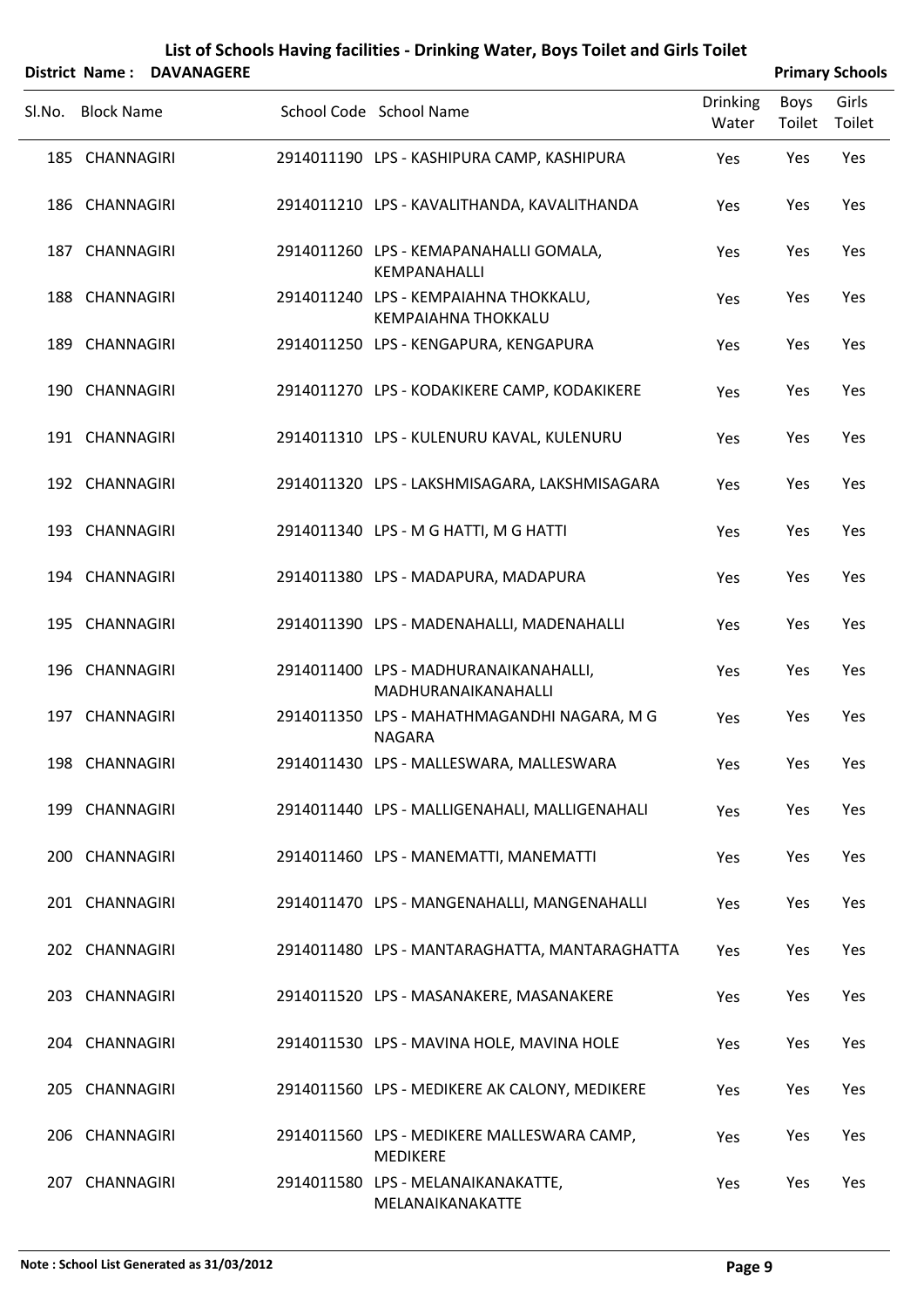|        |                   | <b>District Name: DAVANAGERE</b> |                                                                   |                   |                | <b>Primary Schools</b> |
|--------|-------------------|----------------------------------|-------------------------------------------------------------------|-------------------|----------------|------------------------|
| SI.No. | <b>Block Name</b> |                                  | School Code School Name                                           | Drinking<br>Water | Boys<br>Toilet | Girls<br>Toilet        |
|        | 208 CHANNAGIRI    |                                  | 2914011590 LPS - MUDDENAHALLI, MUDDENAHALLI                       | Yes               | Yes            | Yes                    |
|        | 209 CHANNAGIRI    |                                  | 2914011620 LPS - N BASAVANAHALLI, N BASAVANAHALLI                 | Yes               | Yes            | Yes                    |
|        | 210 CHANNAGIRI    |                                  | 2914011640 LPS - N. CHIRADONI, N. CHIRADONI                       | Yes               | Yes            | Yes                    |
|        | 211 CHANNAGIRI    |                                  | 2914011650 LPS - NAGENAHALLI, NAGENAHALLI                         | Yes               | Yes            | Yes                    |
|        | 212 CHANNAGIRI    |                                  | 2914011660 LPS - NALKUDURE CAMP, NALKUDURE                        | Yes               | Yes            | Yes                    |
|        | 213 CHANNAGIRI    |                                  | 2914011670 LPS - NALLURU CAMP, NALLURU                            | Yes               | Yes            | Yes                    |
|        | 214 CHANNAGIRI    |                                  | 2914011700 LPS - NELLIHANKALU, NELLIHANKALU                       | Yes               | Yes            | Yes                    |
|        | 215 CHANNAGIRI    |                                  | 2914011750 LPS - PB COLONY, PANDOMATTI                            | Yes               | Yes            | Yes                    |
|        | 216 CHANNAGIRI    |                                  | 2914011760 LPS - PENNASAMUDRA, PENNASAMUDRA                       | Yes               | Yes            | Yes                    |
|        | 217 CHANNAGIRI    |                                  | 2914011770 LPS - PUNYASTHALA, PUNYASTHALA                         | Yes               | Yes            | Yes                    |
|        | 218 CHANNAGIRI    |                                  | 2914010540 LPS - RAMAGONDANALLI, DODDAGHATTA                      | Yes               | Yes            | Yes                    |
|        | 219 CHANNAGIRI    |                                  | 2914011800 LPS - RANGAPURA THANDA, RANGAPURA<br><b>THANDA</b>     | Yes               | Yes            | Yes                    |
|        | 220 CHANNAGIRI    |                                  | 2914011810 LPS - REDDYHALLI, REDDYHALLI                           | Yes               | Yes            | Yes                    |
|        | 221 CHANNAGIRI    |                                  | 2914011820 LPS - ROPPADAHATTI, ROPPADAHATTI                       | Yes               | Yes            | Yes                    |
|        | 222 CHANNAGIRI    |                                  | 2914011840 LPS - S KUMARANAHALLI, S KUMARANAHALLI                 | Yes               | Yes            | Yes                    |
|        | 223 CHANNAGIRI    |                                  | 2914011890 LPS - SARATHI, SARATHI                                 | Yes               | Yes            | Yes                    |
|        | 224 CHANNAGIRI    |                                  | 2914011910 LPS - SHANKARAPURA, SHANKARAPURA                       | Yes               | Yes            | Yes                    |
|        | 225 CHANNAGIRI    |                                  | 2914011920 LPS - SHIVAGANGE HAL, SHIVAGANGE HAL                   | Yes               | Yes            | Yes                    |
|        | 226 CHANNAGIRI    |                                  | 2914011950 LPS - SOMALAPURA THANDA, SOMALAPURA                    | Yes               | Yes            | Yes                    |
|        | 227 CHANNAGIRI    |                                  | 2914011940 LPS - SRI RAM NAGAR CAMP, SRI RAM<br><b>NAGAR CAMP</b> | Yes               | Yes            | Yes                    |
|        | 228 CHANNAGIRI    |                                  | 2914011980 LPS - SRINIVASAPURA, SRINIVASAPURA                     | Yes               | Yes            | Yes                    |
|        | 229 CHANNAGIRI    |                                  | 2914010020 LPS - SRIPURA, AKKALAKATTE, AKKALAKATTE                | Yes               | Yes            | Yes                    |
|        | 230 CHANNAGIRI    |                                  | 2914011990 LPS - SUNIGERE, SUNIGERE                               | Yes               | Yes            | Yes                    |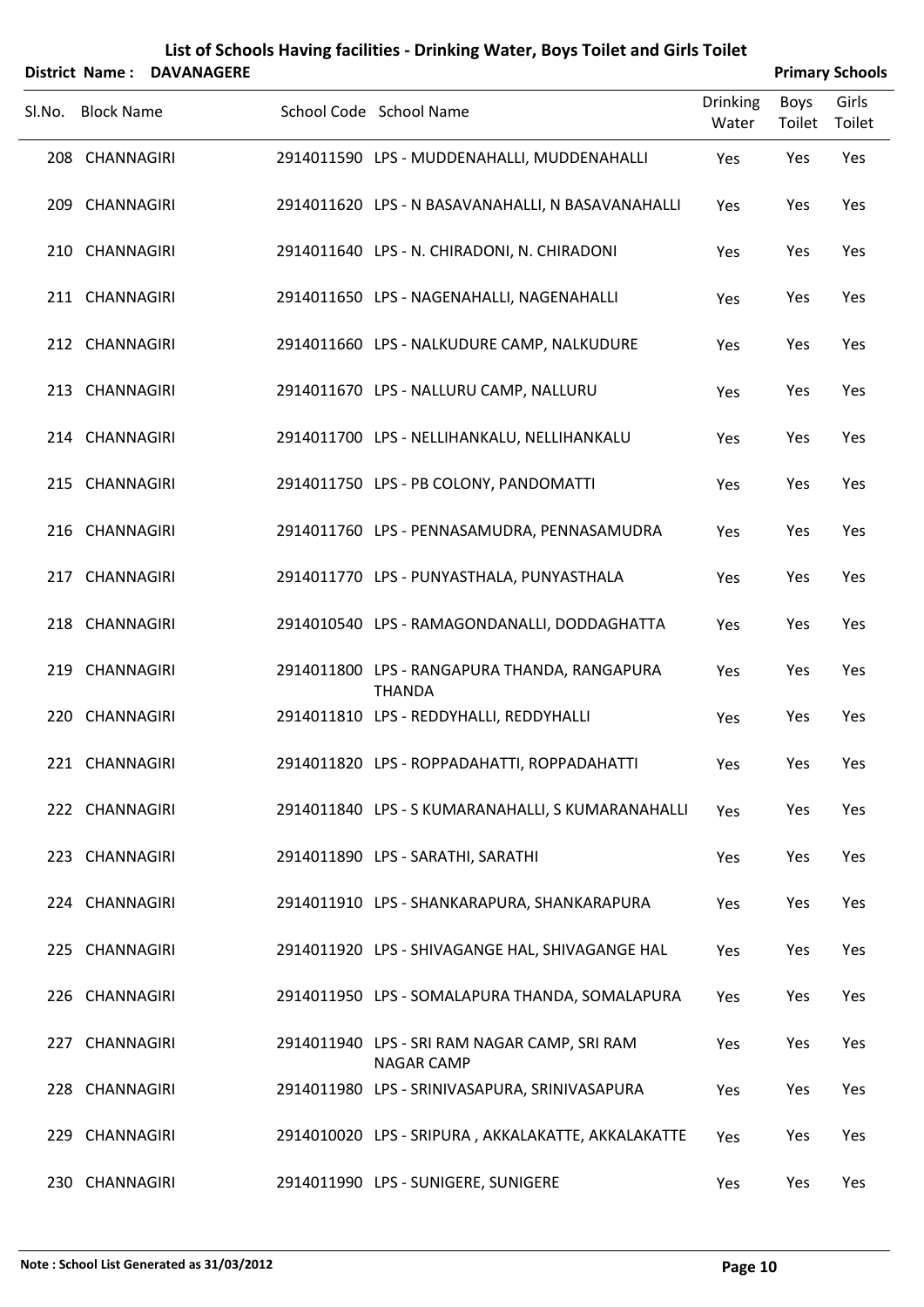|                   | District Name: DAVANAGERE |                                                                |                          |                | <b>Primary Schools</b> |
|-------------------|---------------------------|----------------------------------------------------------------|--------------------------|----------------|------------------------|
| SI.No. Block Name |                           | School Code School Name                                        | <b>Drinking</b><br>Water | Boys<br>Toilet | Girls<br>Toilet        |
| 231 CHANNAGIRI    |                           | 2914012000 LPS - T G HATTI, T G HATTI                          | Yes                      | Yes            | Yes                    |
| 232 CHANNAGIRI    |                           | 2914012040 LPS - THIMLAPURA, THIMLAPURA                        | Yes                      | Yes            | Yes                    |
| 233 CHANNAGIRI    |                           | 2914012230 LPS - UPPARAPET, CHN WARD-1                         | Yes                      | Yes            | Yes                    |
| 234 CHANNAGIRI    |                           | 2914012120 LPS - V KOMMARANAHALLI, V<br>KOMMARANAHALLI         | Yes                      | Yes            | Yes                    |
| 235 CHANNAGIRI    |                           | 2914012140 LPS - VIRAPURA, VIRAPURA                            | Yes                      | Yes            | Yes                    |
| 236 CHANNAGIRI    |                           | 2914010890 LPS HEREUDA GOLLARA HATTI, HEREUDA                  | Yes                      | Yes            | Yes                    |
| 237 CHANNAGIRI    |                           | 2914010890 LPS HEREUDA GOLLARAHATTI TANDA,<br><b>HEREUDA</b>   | Yes                      | Yes            | Yes                    |
| 238 CHANNAGIRI    |                           | 2914012220 LPS RAMAGONDANAHALLI,<br>RAMAGONDANAHALLI           | Yes                      | Yes            | Yes                    |
| 239 CHANNAGIRI    |                           | 2914010410 LPS-CHIKKAKOGALUR, CHIKKAKOGALURU                   | Yes                      | Yes            | Yes                    |
| 240 CHANNAGIRI    |                           | 2914011370 LPS-MACHANAYAKANAHALLI,<br>MACHANAIKANAHALLI        | Yes                      | Yes            | Yes                    |
| 241 CHANNAGIRI    |                           | 2914010580 LUPS - DURVIGERE, DURVIGERE                         | Yes                      | Yes            | Yes                    |
| 242 CHANNAGIRI    |                           | 2914012370 MHPBS - CHANNAGIRI, CHN WARD-15                     | Yes                      | Yes            | Yes                    |
| 243 CHANNAGIRI    |                           | 2914010910 MHPBS - HIREKOGALURU, HIREKOGALURU                  | Yes                      | Yes            | Yes                    |
| 244 CHANNAGIRI    |                           | 2914010930 MHPBS - HODIGERE, HODIGERE                          | Yes                      | Yes            | Yes                    |
| 245 CHANNAGIRI    |                           | 2914011880 MHPBS - SANTHEBENNURU,<br>SANTHEBENNURU             | Yes                      | Yes            | Yes                    |
| 246 CHANNAGIRI    |                           | 2914012070 MHPBS - THYAVANIGE, THYAVANIGE                      | Yes                      | Yes            | Yes                    |
| 247 CHANNAGIRI    |                           | 2914010180 MHPS - BASAVAPATTANA, BASAVAPATTANA                 | Yes                      | Yes            | Yes                    |
| 248 CHANNAGIRI    |                           | 2914011070 MHPS - KAGATURU, KAGATURU                           | Yes                      | Yes            | Yes                    |
| 249 CHANNAGIRI    |                           | 2914011660 MHPS - NALKKUDURE, NALKUDURE                        | Yes                      | Yes            | Yes                    |
| 250 CHANNAGIRI    |                           | 2914011750 MHPS - PANDOMATTI, PANDOMATTI                       | Yes                      | Yes            | Yes                    |
| 251 CHANNAGIRI    |                           | 2914011950 MHPS - SOMALAPURA, SOMALAPURA                       | Yes                      | Yes            | Yes                    |
| 252 CHANNAGIRI    |                           | 2914011850 SHRUNGARABANU TH. LPS-B.PATANA,<br>S.B.THANDA       | Yes                      | Yes            | Yes                    |
| 253 CHANNAGIRI    |                           | 2914010390 SIDDAPPA BADAVANE DEVARAHALLI,<br>CHIKKADEVARAHALLI | Yes                      | Yes            | Yes                    |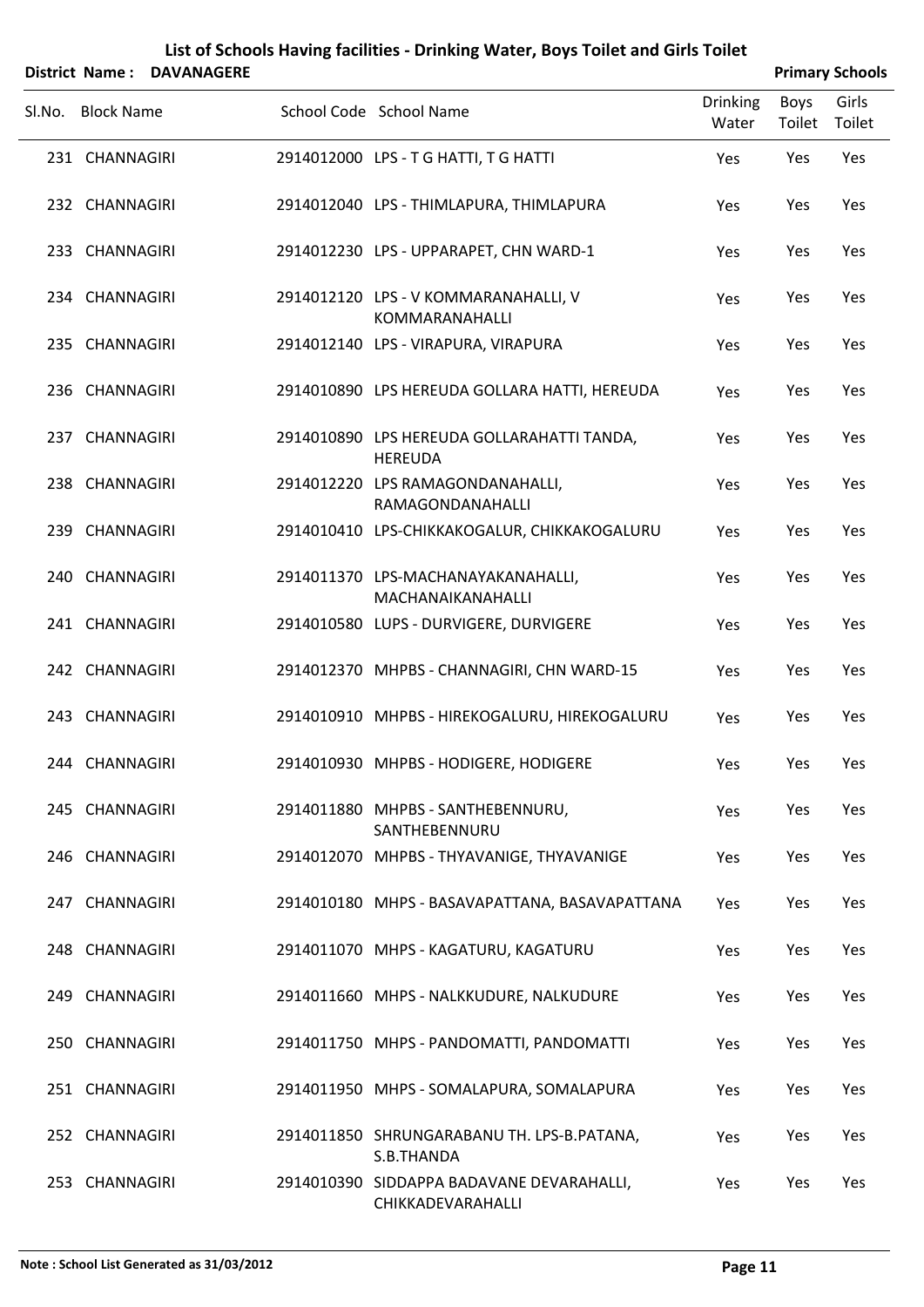|        |                   | <b>District Name: DAVANAGERE</b> |                                                              |                          |                | <b>Primary Schools</b> |
|--------|-------------------|----------------------------------|--------------------------------------------------------------|--------------------------|----------------|------------------------|
| SI.No. | <b>Block Name</b> |                                  | School Code School Name                                      | <b>Drinking</b><br>Water | Boys<br>Toilet | Girls<br>Toilet        |
|        | 254 CHANNAGIRI    |                                  | 2914012240 UHPBS - CHANNAGIRI, CHN WARD-2                    | Yes                      | Yes            | Yes                    |
|        | 255 CHANNAGIRI    |                                  | 2914011150 UHPBS - KAREBILACHI, KEREBILACHI                  | Yes                      | Yes            | Yes                    |
|        | 256 CHANNAGIRI    |                                  | 2914012240 UHPGS - CHANNAGIRI, CHN WARD-2                    | Yes                      | Yes            | Yes                    |
|        | 257 CHANNAGIRI    |                                  | 2914011150 UHPGS - KAREBILACHI, KEREBILACHI                  | Yes                      | Yes            | Yes                    |
|        | 258 CHANNAGIRI    |                                  | 2914010010 UHPS - AGARABANNIHATTI,<br><b>AGARABANNIHATTI</b> | Yes                      | Yes            | Yes                    |
|        | 259 CHANNAGIRI    |                                  | 2914010180 UHPS - BASAVAPATTANA, BASAVAPATTANA               | Yes                      | Yes            | Yes                    |
|        | 260 CHANNAGIRI    |                                  | 2914010840 UHPS - HARALIPURA, HARALIPURA                     | Yes                      | Yes            | Yes                    |
|        | 261 CHANNAGIRI    |                                  | 2914010870 UHPS - HATTI, HATTI                               | Yes                      | Yes            | Yes                    |
|        | 262 CHANNAGIRI    |                                  | 2914010950 UHPS - HONNEBAGI, HONNEBAGI                       | Yes                      | Yes            | Yes                    |
|        | 263 CHANNAGIRI    |                                  | 2914010980 UHPS - HOSURU JODI, HOSURU JODI                   | Yes                      | Yes            | Yes                    |
|        | 264 CHANNAGIRI    |                                  | 2914011160 UHPS - KAREKATTE, KAREKATTE                       | Yes                      | Yes            | Yes                    |
|        | 265 CHANNAGIRI    |                                  | 2914012320 UHPS - LASHKAR MOHALLA, CHN WARD-10               | Yes                      | Yes            | Yes                    |
|        | 266 CHANNAGIRI    |                                  | 2914011670 UHPS - NALLURU, NALLURU                           | Yes                      | Yes            | Yes                    |
|        | 267 CHANNAGIRI    |                                  | 2914011740 UHPS - NUGGIHALLI, NUGGIHALLI                     | Yes                      | Yes            | Yes                    |
|        | 268 CHANNAGIRI    |                                  | 2914011880 UHPS - SANTHEBENNURU, SANTHEBENNURU               | Yes                      | Yes            | Yes                    |
|        | 269 CHANNAGIRI    |                                  | 2914011150 UHPS IDGA CALONI - KAREBILACHI,<br>KEREBILACHI    | Yes                      | Yes            | Yes                    |
|        | 270 CHANNAGIRI    |                                  | 2914010310 ULPS - BULASAGARA, BULASAGARA                     | Yes                      | Yes            | Yes                    |
|        | 271 CHANNAGIRI    |                                  | 2914010540 ULPS - DODDAGHATTA, DODDAGHATTA                   | Yes                      | Yes            | Yes                    |
|        | 272 CHANNAGIRI    |                                  | 2914010640 ULPS - GALIHALLI, GALIHALLI                       | Yes                      | Yes            | Yes                    |
|        | 273 CHANNAGIRI    |                                  | 2914010920 ULPS - HIREMALALI, HIREMALALI                     | Yes                      | Yes            | Yes                    |
|        | 274 CHANNAGIRI    |                                  | 2914010930 ULPS - HODIGERE, HODIGERE                         | Yes                      | Yes            | Yes                    |
|        | 275 CHANNAGIRI    |                                  | 2914011170 ULPS - KARIGANURU, KARIGANURU                     | Yes                      | Yes            | Yes                    |
|        | 276 CHANNAGIRI    |                                  | 2914011690 ULPS - NAVILE HAL, NAVILE HAL                     | Yes                      | Yes            | Yes                    |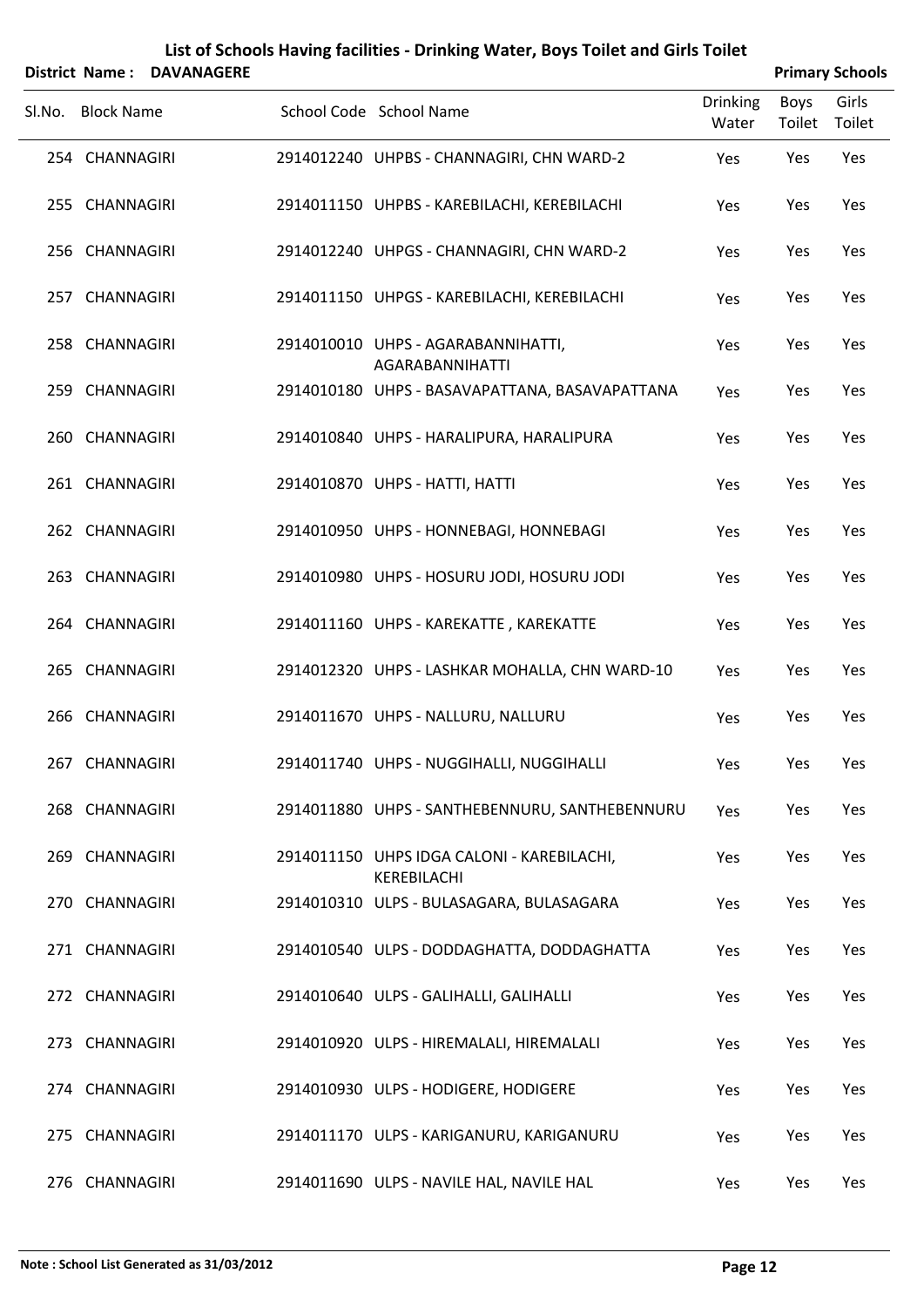|        |                   | District Name: DAVANAGERE |                                                                   |                          |                | <b>Primary Schools</b> |
|--------|-------------------|---------------------------|-------------------------------------------------------------------|--------------------------|----------------|------------------------|
| SI.No. | <b>Block Name</b> |                           | School Code School Name                                           | <b>Drinking</b><br>Water | Boys<br>Toilet | Girls<br>Toilet        |
|        | 277 CHANNAGIRI    |                           | 2914011860 ULPS - SAGARAPETE, SAGARAPETE                          | Yes                      | Yes            | Yes                    |
|        | 278 CHANNAGIRI    |                           | 2914011950 ULPS - SOMALAPURA, SOMALAPURA                          | Yes                      | Yes            | Yes                    |
|        | 279 CHANNAGIRI    |                           | 2914012070 ULPS - THYVANIGE, THYAVANIGE                           | Yes                      | Yes            | Yes                    |
|        | 280 CHANNAGIRI    |                           | 2914012090 ULPS - UBRANI, UBRANI                                  | Yes                      | Yes            | Yes                    |
|        | 281 CHANNAGIRI    |                           | 2914011150 ULPS ILAHI - KEREBILICHI, KEREBILACHI                  | Yes                      | Yes            | Yes                    |
|        | 282 DAVANAGERE(N) |                           | 2914020821 GGMS, NEAR SHANTHI TALKIES W16, WARD<br><b>NO 16</b>   | Yes                      | Yes            | Yes                    |
|        | 283 DAVANAGERE(N) |                           | 2914020010 GHPS - AGASANAKATTE, AGASANAKATTE                      | Yes                      | Yes            | Yes                    |
|        | 284 DAVANAGERE(N) |                           | 2914020020 GHPS - ALUR HATTI, ALUR                                | Yes                      | Yes            | Yes                    |
|        | 285 DAVANAGERE(N) |                           | 2914020020 GHPS - ALUR, ALUR                                      | Yes                      | Yes            | Yes                    |
|        | 286 DAVANAGERE(N) |                           | 2914020030 GHPS - ANAGODU, ANAGODU                                | Yes                      | Yes            | Yes                    |
|        | 287 DAVANAGERE(N) |                           | 2914021000 GHPS - ANNAPURA, ANNAPURA                              | Yes                      | Yes            | Yes                    |
|        | 288 DAVANAGERE(N) |                           | 2914020070 GHPS - AVARAGOLLA, AVARAGOLLA                          | Yes                      | Yes            | Yes                    |
|        | 289 DAVANAGERE(N) |                           | 2914021070 GHPS - B. KALAPANAHALLI,<br><b>B.KALAPANAHALLI</b>     | Yes                      | Yes            | Yes                    |
|        | 290 DAVANAGERE(N) |                           | 2914020801 GHPS - BASAPURA WARD-14, WARD NO 14                    | Yes                      | Yes            | Yes                    |
|        | 291 DAVANAGERE(N) |                           | 2914020100 GHPS - BHAVIHAL, BHAVIHAL                              | Yes                      | Yes            | Yes                    |
|        | 292 DAVANAGERE(N) |                           | 2914020120 GHPS - CHIKKABUDIHAL, CHIKKABUDIHAL                    | Yes                      | Yes            | Yes                    |
|        | 293 DAVANAGERE(N) |                           | 2914020130 GHPS - CHIKKAVVANAGATHIHALLI,<br>CHIKKAVVANAGATHIHALLI | Yes                      | Yes            | Yes                    |
|        | 294 DAVANAGERE(N) |                           | 2914020150 GHPS - DODDABATHI, DODDABATHI                          | Yes                      | Yes            | Yes                    |
|        | 295 DAVANAGERE(N) |                           | 2914020090 GHPS - ELEBETHUR, BETHUR                               | Yes                      | Yes            | Yes                    |
|        | 296 DAVANAGERE(N) |                           | 2914020210 GHPS - GUDALU, GUDALU                                  | Yes                      | Yes            | Yes                    |
|        | 297 DAVANAGERE(N) |                           | 2914020230 GHPS - H. KALAPANAHALLI, H.<br>KALAPANAHALLI           | Yes                      | Yes            | Yes                    |
|        | 298 DAVANAGERE(N) |                           | 2914020240 GHPS - HALEBATHI GUDDADA CAMP,<br><b>HALEBATHI</b>     | Yes                      | Yes            | Yes                    |
|        | 299 DAVANAGERE(N) |                           | 2914020240 GHPS - HALEBATHI, HALEBATHI                            | Yes                      | Yes            | Yes                    |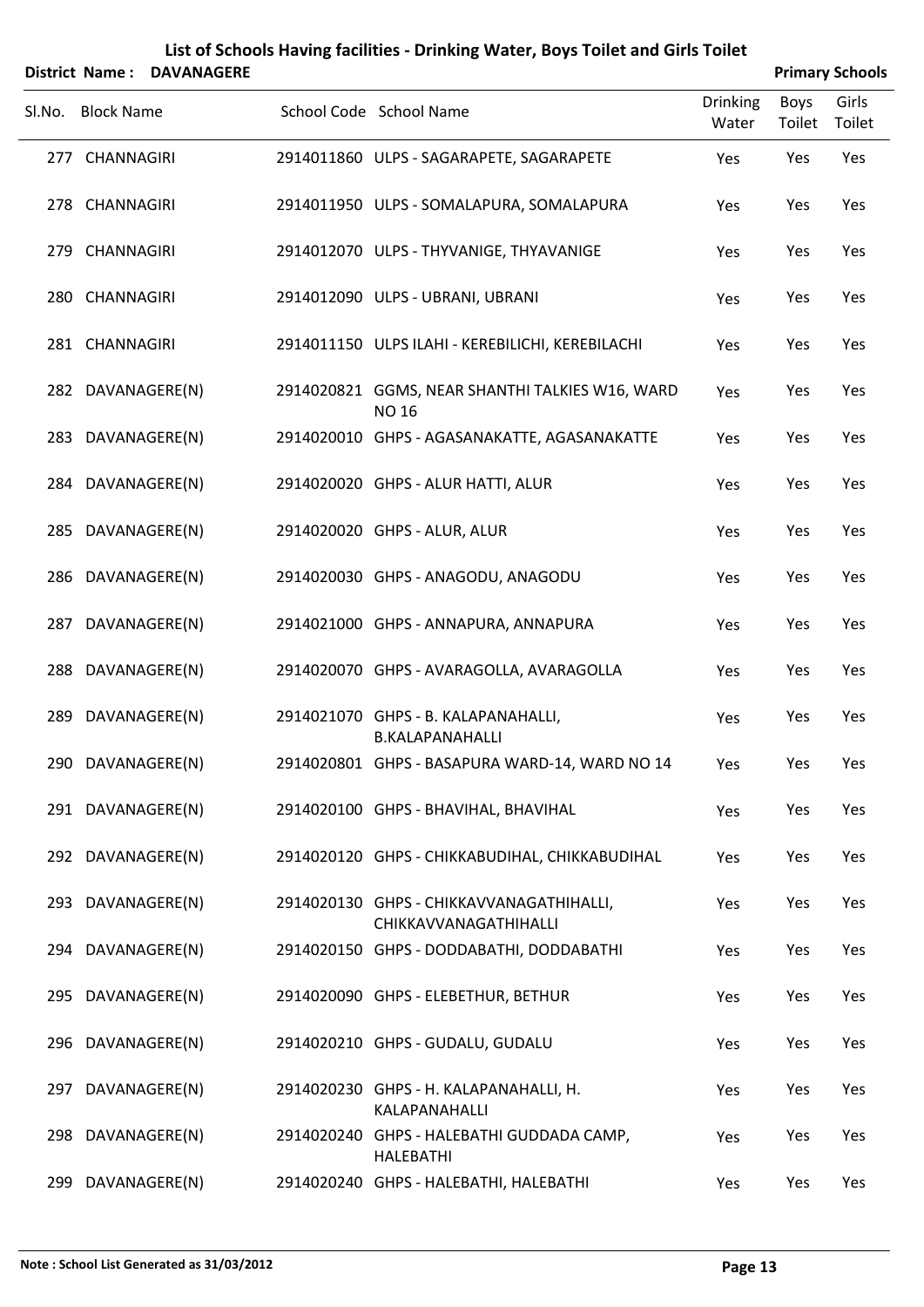|        |                   | District Name: DAVANAGERE |                                                             |                          |                | <b>Primary Schools</b> |
|--------|-------------------|---------------------------|-------------------------------------------------------------|--------------------------|----------------|------------------------|
| SI.No. | <b>Block Name</b> |                           | School Code School Name                                     | <b>Drinking</b><br>Water | Boys<br>Toilet | Girls<br>Toilet        |
|        |                   | 300 DAVANAGERE(N)         | 2914020400 GHPS - HALEKADLEBALU, KADLEBALU                  | Yes                      | Yes            | Yes                    |
|        |                   | 301 DAVANAGERE(N)         | 2914020260 GHPS - HALUVARTHI, HALUVARTHI                    | Yes                      | Yes            | Yes                    |
|        |                   | 302 DAVANAGERE(N)         | 2914020270 GHPS - HEBBALU, HEBBALU                          | Yes                      | Yes            | Yes                    |
|        |                   | 303 DAVANAGERE(N)         | 2914020280 GHPS - HEMMANA BETHUR, HEMMANA<br><b>BETHUR</b>  | Yes                      | Yes            | Yes                    |
|        |                   | 304 DAVANAGERE(N)         | 2914020290 GHPS - HONNANAYAKANAHALLI,<br>HONNANAYAKANAHALLI | Yes                      | Yes            | Yes                    |
|        |                   | 305 DAVANAGERE(N)         | 2914020300 GHPS - HONNUR GOLLARAHATTI, HONNUR               | Yes                      | Yes            | Yes                    |
|        |                   | 306 DAVANAGERE(N)         | 2914020300 GHPS - HONNUR, HONNUR                            | Yes                      | Yes            | Yes                    |
|        |                   | 307 DAVANAGERE(N)         | 2914021020 GHPS - HOSA BULLAPURA, BULLAPURA                 | Yes                      | Yes            | Yes                    |
|        |                   | 308 DAVANAGERE(N)         | 2914020400 GHPS - HOSAKADLEBALU, KADLEBALU                  | Yes                      | Yes            | Yes                    |
|        |                   | 309 DAVANAGERE(N)         | 2914020350 GHPS - HULIKATTE, HULIKATTE                      | Yes                      | Yes            | Yes                    |
|        |                   | 310 DAVANAGERE(N)         | 2914020370 GHPS - IGOORU, IGOORU                            | Yes                      | Yes            | Yes                    |
|        |                   | 311 DAVANAGERE(N)         | 2914020390 GHPS - KADAJJI, KADAJJI                          | Yes                      | Yes            | Yes                    |
|        |                   | 312 DAVANAGERE(N)         | 2914020410 GHPS - KAKKARAGOLLA, KAKKARAGOLLA                | Yes                      | Yes            | Yes                    |
|        |                   | 313 DAVANAGERE(N)         | 2914020420 GHPS - KANDANAKOVI, KANDANAKOVI                  | Yes                      | Yes            | Yes                    |
|        |                   | 314 DAVANAGERE(N)         | 2914020470 GHPS - KEREYAGALAHALLI, KEREYAGALAHALLI          | Yes                      | Yes            | Yes                    |
|        |                   | 315 DAVANAGERE(N)         | 2914020480 GHPS - KITTHURU, KITTHURU                        | Yes                      | Yes            | Yes                    |
|        |                   | 316 DAVANAGERE(N)         | 2914020490 GHPS - KODIHALLI, KODIHALLI                      | Yes                      | Yes            | Yes                    |
|        |                   | 317 DAVANAGERE(N)         | 2914020500 GHPS - KOGGANUR, KOGGANUR                        | Yes                      | Yes            | Yes                    |
|        |                   | 318 DAVANAGERE(N)         | 2914020510 GHPS - KURUDI, KURUDI                            | Yes                      | Yes            | Yes                    |
|        |                   | 319 DAVANAGERE(N)         | 2914020530 GHPS - LINGADAHALLI, LINGADAHALLI                | Yes                      | Yes            | Yes                    |
|        |                   | 320 DAVANAGERE(N)         | 2914020550 GHPS - MALAGONDANAHALLI,<br>MALAGONDANAHALLI     | Yes                      | Yes            | Yes                    |
|        |                   | 321 DAVANAGERE(N)         | 2914020560 GHPS - MALLAPURA, MALLAPURA                      | Yes                      | Yes            | Yes                    |
|        |                   | 322 DAVANAGERE(N)         | 2914020570 GHPS - MANDALUR, MANDALUR                        | Yes                      | Yes            | Yes                    |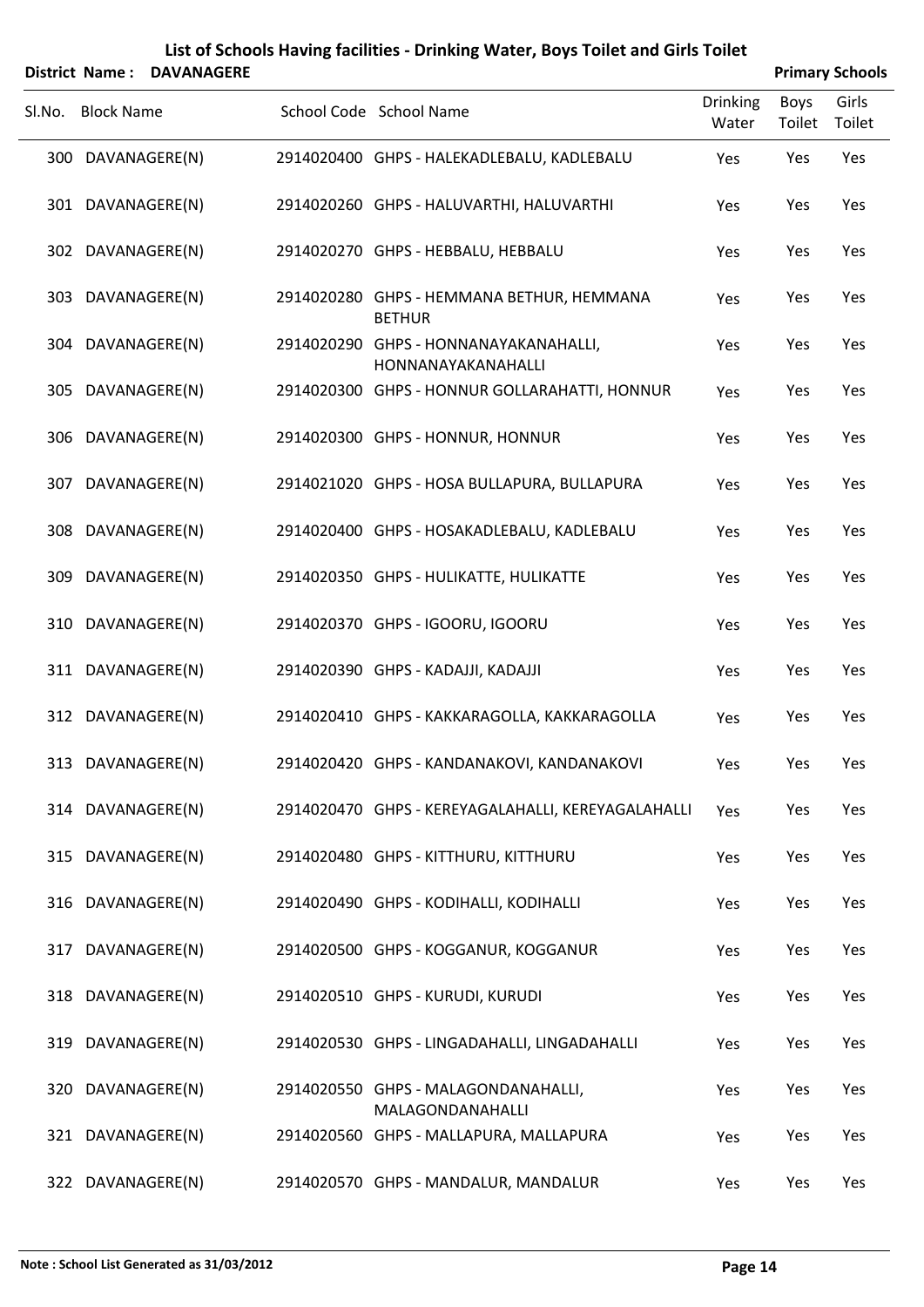|                   | District Name: DAVANAGERE |                                                               |                          |                | <b>Primary Schools</b> |
|-------------------|---------------------------|---------------------------------------------------------------|--------------------------|----------------|------------------------|
| Sl.No. Block Name |                           | School Code School Name                                       | <b>Drinking</b><br>Water | Boys<br>Toilet | Girls<br>Toilet        |
| 323 DAVANAGERE(N) |                           | 2914020580 GHPS - MELLAKATTE, MELLAKATTE                      | Yes                      | Yes            | Yes                    |
| 324 DAVANAGERE(N) |                           | 2914020640 GHPS - NIRTHADI, NIRTHADI                          | Yes                      | Yes            | Yes                    |
| 325 DAVANAGERE(N) |                           | 2914020650 GHPS - OBAJJIHALLI, OBAJJIHALLI                    | Yes                      | Yes            | Yes                    |
| 326 DAVANAGERE(N) |                           | 2914021050 GHPS - PARASHURAMPURA,<br>PARASHURAMPURA           | Yes                      | Yes            | Yes                    |
| 327 DAVANAGERE(N) |                           | 2914020680 GHPS - PUTAGANAL, PUTAGANAL                        | Yes                      | Yes            | Yes                    |
| 328 DAVANAGERE(N) |                           | 2914020690 GHPS - RAMPURA, RAMPURA                            | Yes                      | Yes            | Yes                    |
| 329 DAVANAGERE(N) |                           | 2914020710 GHPS - SIDDANURU, SIDDANURU                        | Yes                      | Yes            | Yes                    |
| 330 DAVANAGERE(N) |                           | 2914020740 GHPS - THUMBIGERE, THUMBIGERE                      | Yes                      | Yes            | Yes                    |
| 331 DAVANAGERE(N) |                           | 2914020750 GHPS - VADDINAHALLI, VADDINAHALLI                  | Yes                      | Yes            | Yes                    |
| 332 DAVANAGERE(N) |                           | 2914020771 GHPS - YARAGUNTE, WARD NO 1                        | Yes                      | Yes            | Yes                    |
| 333 DAVANAGERE(N) |                           | 2914020782 GHPS CHAMRAJPET - WARD NO 13, WARD<br><b>NO 12</b> | Yes                      | Yes            | Yes                    |
| 334 DAVANAGERE(N) |                           | 2914020761 GHPS GANDHI NAGAR - W.NO. 2, WARD NO 2             | Yes                      | Yes            | Yes                    |
| 335 DAVANAGERE(N) |                           | 2914020970 GHPS MYASARA HALLI, MYASARA HALLI                  | Yes                      | Yes            | Yes                    |
| 336 DAVANAGERE(N) |                           | 2914020821 GHPS NEAR CLOCK TOWER-W16, WARD NO<br>16           | Yes                      | Yes            | Yes                    |
| 337 DAVANAGERE(N) |                           | 2914020821 GHPS OLD MIDDLE - WARD NO 16, WARD NO<br>16        | Yes                      | Yes            | Yes                    |
| 338 DAVANAGERE(N) |                           | 2914020783 GHPS VADDARAKERI-K.R.ROAD, WARD NO 12              | Yes                      | Yes            | Yes                    |
| 339 DAVANAGERE(N) |                           | 2914020810 GHPS(TAMIL)-BHARATH COLONY, WARD NO<br>15          | Yes                      | Yes            | Yes                    |
| 340 DAVANAGERE(N) |                           | 2914020390 GHPS(URDU) - KADAJJI, KADAJJI                      | Yes                      | Yes            | Yes                    |
| 341 DAVANAGERE(N) |                           | 2914020990 GHPS, HALEPET - WARD NO 11, WARD NO 11             | Yes                      | Yes            | Yes                    |
| 342 DAVANAGERE(N) |                           | 2914020890 GHPS-AVARAGERE WARD-23, WARD NO 23                 | Yes                      | Yes            | Yes                    |
| 343 DAVANAGERE(N) |                           | 2914020080 GHPS-BASAVANALU GOLLARAHATTI,<br>BASAVANALU        | Yes                      | Yes            | Yes                    |
| 344 DAVANAGERE(N) |                           | 2914020810 GHPS-BHARATH COLONY, WARD NO 15                    | Yes                      | Yes            | Yes                    |
| 345 DAVANAGERE(N) |                           | 2914020310 GHPS-HALECHIKKANAHALLI,<br>HOSACHIKKANAHALLI       | Yes                      | Yes            | Yes                    |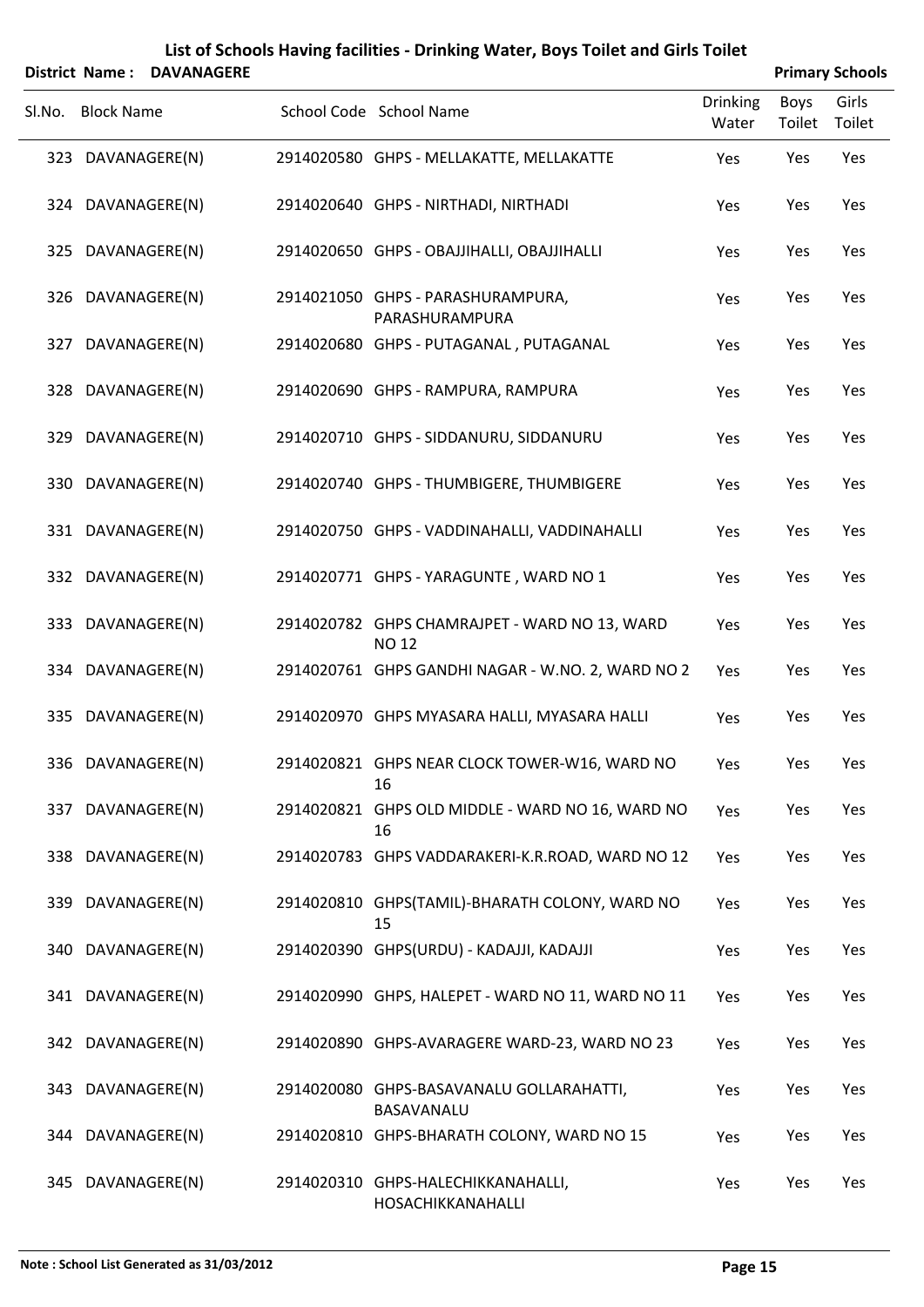|        |                   | <b>District Name: DAVANAGERE</b> |                                                                      |                          |                | <b>Primary Schools</b> |
|--------|-------------------|----------------------------------|----------------------------------------------------------------------|--------------------------|----------------|------------------------|
| SI.No. | <b>Block Name</b> |                                  | School Code School Name                                              | <b>Drinking</b><br>Water | Boys<br>Toilet | Girls<br>Toilet        |
|        |                   | 346 DAVANAGERE(N)                | 2914020991 GHPS-HALEOORU DUGGANAPET W11, WARD<br>NO 11               | Yes                      | Yes            | Yes                    |
| 347    |                   | DAVANAGERE(N)                    | 2914020891 GHPS-P B BADAVANE - DVG, WARD NO 23                       | Yes                      | Yes            | Yes                    |
|        |                   | 348 DAVANAGERE(N)                | 2914020911 GHPS-SPS NGR 2ND STAGE WARD-8, WARD<br>NO <sub>8</sub>    | Yes                      | Yes            | Yes                    |
|        |                   | 349 DAVANAGERE(N)                | 2914020781 GKHPS-S.S MALLIKARJUN NGR, WARD NO 12                     | Yes                      | Yes            | Yes                    |
|        |                   | 350 DAVANAGERE(N)                | 2914020020 GLPS - ALUR KOTE, ALUR                                    | Yes                      | Yes            | Yes                    |
|        |                   | 351 DAVANAGERE(N)                | 2914020410 GLPS - ANJANEYA BADAVANE,<br>KAKKARAGOLLA                 | Yes                      | Yes            | Yes                    |
|        |                   | 352 DAVANAGERE(N)                | 2914020050 GLPS - ARASAPURA, ARASAPURA                               | Yes                      | Yes            | Yes                    |
|        |                   | 353 DAVANAGERE(N)                | 2914021060 GLPS - B. CHITTANAHALLI, B.CHITTANAHALLI                  | Yes                      | Yes            | Yes                    |
|        |                   | 354 DAVANAGERE(N)                | 2914020400 GLPS - BADIYANAYAKANATHANDA,<br>KADLEBALU                 | Yes                      | Yes            | Yes                    |
|        |                   | 355 DAVANAGERE(N)                | 2914020080 GLPS - BASAVANALU, BASAVANALU                             | Yes                      | Yes            | Yes                    |
|        |                   | 356 DAVANAGERE(N)                | 2914020110 GLPS - BORAGONDANAHALLI,<br>BORAGONDANAHALLI              | Yes                      | Yes            | Yes                    |
| 357    |                   | DAVANAGERE(N)                    | 2914020170 GLPS - DYAMAVVANAHALLI,<br>DYAMAVVANAHALLI                | Yes                      | Yes            | Yes                    |
| 358    |                   | DAVANAGERE(N)                    | 2914020040 GLPS - GANDHINAGAR, ANAJI                                 | Yes                      | Yes            | Yes                    |
|        |                   | 359 DAVANAGERE(N)                | 2914020190 GLPS - GIRIYAPURA, GIRIYAPURA                             | Yes                      | Yes            | Yes                    |
|        |                   | 360 DAVANAGERE(N)                | 2914020200 GLPS - GOLLARAHALLI, GOLLARAHALLI                         | Yes                      | Yes            | Yes                    |
|        |                   | 361 DAVANAGERE(N)                | 2914020210 GLPS - GUDALU GOLLARAHATTI, GUDALU                        | Yes                      | Yes            | Yes                    |
|        |                   | 362 DAVANAGERE(N)                | 2914020220 GLPS - GUMMANUR, GUMMANUR                                 | Yes                      | Yes            | Yes                    |
|        |                   | 363 DAVANAGERE(N)                | 2914021020 GLPS - HALE BULLAPURA, BULLAPURA                          | Yes                      | Yes            | Yes                    |
|        |                   | 364 DAVANAGERE(N)                | 2914020470 GLPS - HALEKEREYAGALAHALLI,<br>KEREYAGALAHALLI            | Yes                      | Yes            | Yes                    |
|        |                   | 365 DAVANAGERE(N)                | 2914020270 GLPS - HEBBALU BADAVANE, HEBBALU                          | Yes                      | Yes            | Yes                    |
|        |                   | 366 DAVANAGERE(N)                | 2914020320 GLPS - HOSAHALLI LAMBANIHATTI,<br>HOSAHALLI LAMBANI HATTI | Yes                      | Yes            | Yes                    |
| 367    |                   | DAVANAGERE(N)                    | 2914020340 GLPS - HULAPANAKATTE, HULAPANAKATTE                       | Yes                      | Yes            | Yes                    |
|        |                   | 368 DAVANAGERE(N)                | 2914020350 GLPS - HULIKATTE VADDARAHATTI,<br><b>HULIKATTE</b>        | Yes                      | Yes            | Yes                    |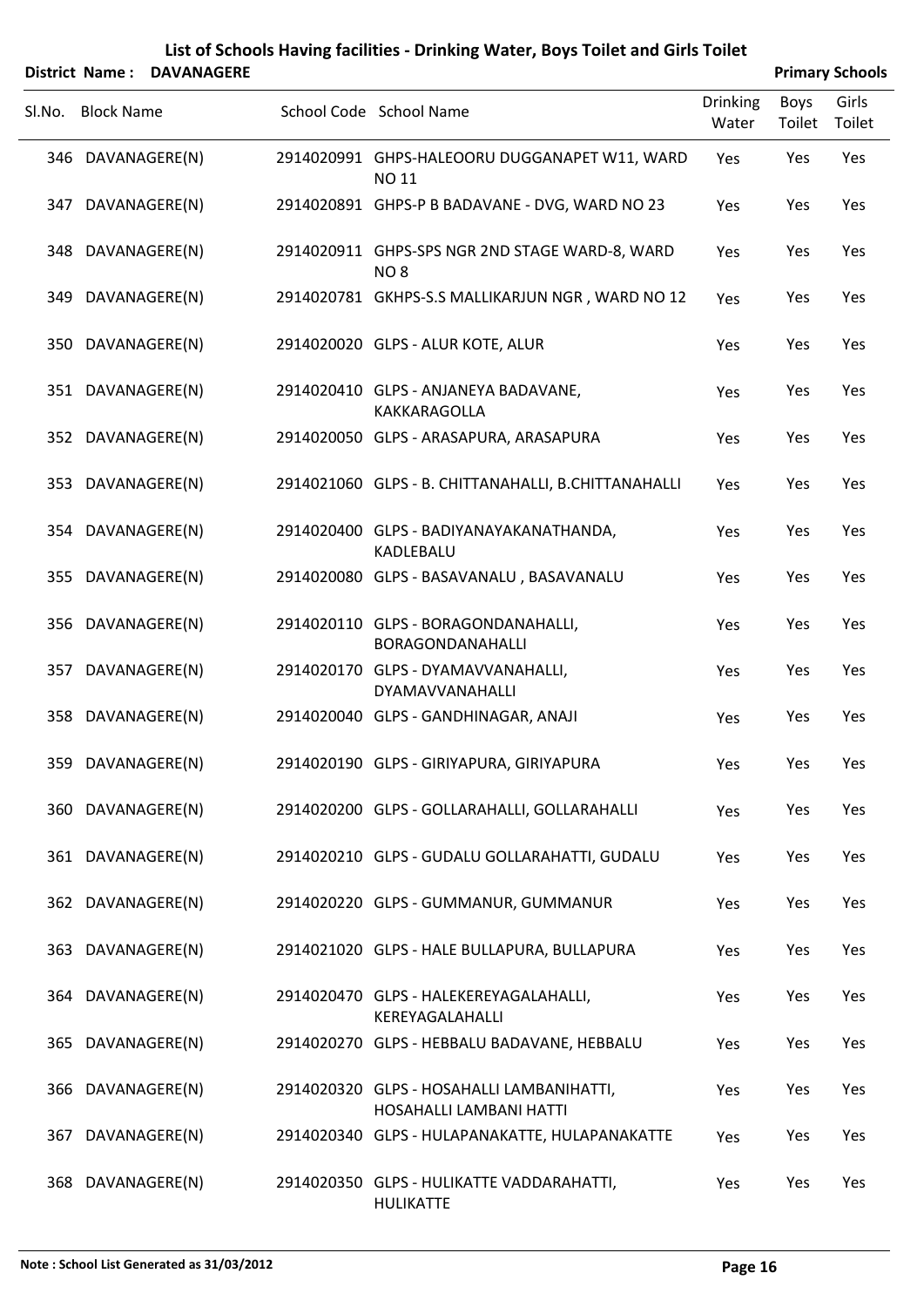|        |                   | <b>District Name: DAVANAGERE</b> |                                                                   |                          |                | <b>Primary Schools</b> |
|--------|-------------------|----------------------------------|-------------------------------------------------------------------|--------------------------|----------------|------------------------|
| SI.No. | <b>Block Name</b> |                                  | School Code School Name                                           | <b>Drinking</b><br>Water | Boys<br>Toilet | Girls<br>Toilet        |
|        | 369 DAVANAGERE(N) |                                  | 2914020360 GLPS - HUNASEKATTE, HUNASEKATTE                        | Yes                      | Yes            | Yes                    |
|        | 370 DAVANAGERE(N) |                                  | 2914020380 GLPS - JAMMAPURA, JAMMAPURA                            | Yes                      | Yes            | Yes                    |
|        | 371 DAVANAGERE(N) |                                  | 2914021040 GLPS - KARILAKKENAHALLI,<br>KARILAKKENAHALLI           | Yes                      | Yes            | Yes                    |
|        | 372 DAVANAGERE(N) |                                  | 2914020450 GLPS - KATIHALLI LAMBANIHATTI, KATIHALLI               | Yes                      | Yes            | Yes                    |
|        | 373 DAVANAGERE(N) |                                  | 2914020450 GLPS - KATIHALLI, KATIHALLI                            | Yes                      | Yes            | Yes                    |
|        | 374 DAVANAGERE(N) |                                  | 2914020460 GLPS - KENCHAMMANAHALLI,<br>KENCHAMMANAHALLI           | Yes                      | Yes            | Yes                    |
|        | 375 DAVANAGERE(N) |                                  | 2914020150 GLPS - KEREKODI CAMP, DODDABATHI                       | Yes                      | Yes            | Yes                    |
|        | 376 DAVANAGERE(N) |                                  | 2914020520 GLPS - LAKKAMUTTENAHALLI,<br>LAKKAMUTTENAHALLI         | Yes                      | Yes            | Yes                    |
| 377    |                   | DAVANAGERE(N)                    | 2914020540 GLPS - LINGAPURA, LINGAPURA                            | Yes                      | Yes            | Yes                    |
|        | 378 DAVANAGERE(N) |                                  | 2914021030 GLPS - MALLASETTYHALLI, MALLASETTY HALLI               | Yes                      | Yes            | Yes                    |
|        | 379 DAVANAGERE(N) |                                  | 2914020570 GLPS - MANDALUR GOLLARAHATTI,<br><b>MANDALUR</b>       | Yes                      | Yes            | Yes                    |
|        | 380 DAVANAGERE(N) |                                  | 2914020590 GLPS - MUDENAHALLI, MUDENAHALLI                        | Yes                      | Yes            | Yes                    |
|        | 381 DAVANAGERE(N) |                                  | 2914020600 GLPS - NAGARAKATTE, NAGARAKATTE                        | Yes                      | Yes            | Yes                    |
|        | 382 DAVANAGERE(N) |                                  | 2914020620 GLPS - NARASIPURA, NARASIPURA                          | Yes                      | Yes            | Yes                    |
|        | 383 DAVANAGERE(N) |                                  | 2914020630 GLPS - NEELANAHALLI, NEELANAHALLI                      | Yes                      | Yes            | Yes                    |
|        | 384 DAVANAGERE(N) |                                  | 2914020670 GLPS - PAVADARANGAVVANAHALLI,<br>PAVADARANGAVVANAHALLI | Yes                      | Yes            | Yes                    |
|        | 385 DAVANAGERE(N) |                                  | 2914020700 GLPS - RUDRANAKATTE, RUDRANAKATTE                      | Yes                      | Yes            | Yes                    |
|        | 386 DAVANAGERE(N) |                                  | 2914020030 GLPS - SHIVAPURA, ANAGODU                              | Yes                      | Yes            | Yes                    |
|        | 387 DAVANAGERE(N) |                                  | 2914020710 GLPS - SIDDANURU LAMBANIHATTI,<br>SIDDANURU            | Yes                      | Yes            | Yes                    |
|        | 388 DAVANAGERE(N) |                                  | 2914020730 GLPS - SRI RANGANAMATTI, SRI<br>RANGANAMATTI           | Yes                      | Yes            | Yes                    |
|        | 389 DAVANAGERE(N) |                                  | 2914020960 GLPS KADARAPPANAHATTY,<br>KADARAPPANAHATTY             | Yes                      | Yes            | Yes                    |
|        | 390 DAVANAGERE(N) |                                  | 2914020911 GLPS-DODDABUDIHAL WARD-8, WARD NO 8                    | Yes                      | Yes            | Yes                    |
|        | 391 DAVANAGERE(N) |                                  | 2914020890 GLPS-GOSHALE WARD-23, WARD NO 23                       | Yes                      | Yes            | Yes                    |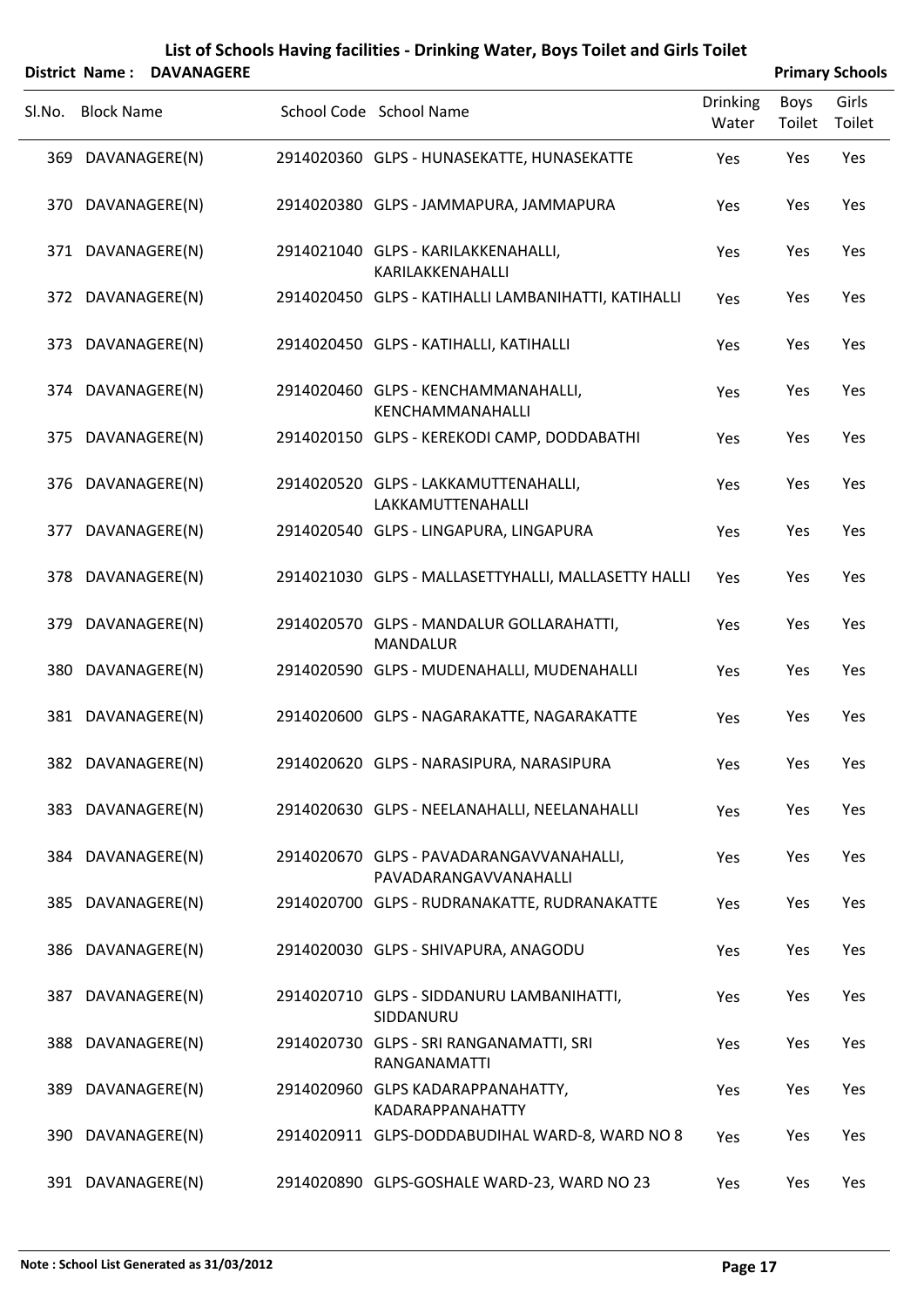|        | District Name: DAVANAGERE |                                                                      |                   |                       | <b>Primary Schools</b> |
|--------|---------------------------|----------------------------------------------------------------------|-------------------|-----------------------|------------------------|
| SI.No. | <b>Block Name</b>         | School Code School Name                                              | Drinking<br>Water | <b>Boys</b><br>Toilet | Girls<br>Toilet        |
|        | 392 DAVANAGERE(N)         | 2914020771 GLPS-HOLEHONNUR THOTA, WARD NO 1                          | Yes               | Yes                   | Yes                    |
|        | 393 DAVANAGERE(N)         | 2914020310 GLPS-HOSACHIKKANAHALLI W.NO.3,<br>HOSACHIKKANAHALLI       | Yes               | Yes                   | Yes                    |
|        | 394 DAVANAGERE(N)         | 2914020871 GLPS-K.K COLONY WARD-5, WARD NO 5                         | Yes               | Yes                   | Yes                    |
|        | 395 DAVANAGERE(N)         | 2914020771 GLPS-KARUR WRD-1, WARD NO 1                               | Yes               | Yes                   | Yes                    |
|        | 396 DAVANAGERE(N)         | 2914020550 GLPS-MALAGONDANAHALLI KODICAMP,<br>MALAGONDANAHALLI       | Yes               | Yes                   | Yes                    |
|        | 397 DAVANAGERE(N)         | 2914020610 GLPS-NARAGANAHALLI GOLARAHATTI,<br>NARAGANAHALLI          | Yes               | Yes                   | Yes                    |
|        | 398 DAVANAGERE(N)         | 2914020440 GLPS-SHASTRIHALLI(K.K HALLI),<br>SHASTHRIHALLI[K.K HALLI] | Yes               | Yes                   | Yes                    |
|        | 399 DAVANAGERE(N)         | 2914020910 GLPS-SPS NGR 1ST STAGE BUDIHAL RD,<br>WARD NO 8           | Yes               | Yes                   | Yes                    |
| 400    | DAVANAGERE(N)             | 2914020370 GLPS-SRIKRISHNA NGR(I G.HATTI), IGOORU                    | Yes               | Yes                   | Yes                    |
|        | 401 DAVANAGERE(N)         | 2914020040 GMHPS - ANAJI, ANAJI                                      | Yes               | Yes                   | Yes                    |
|        | 402 DAVANAGERE(N)         | 2914020610 GMHPS - NARAGANAHALLI, NARAGANAHALLI                      | Yes               | Yes                   | Yes                    |
| 403    | DAVANAGERE(N)             | 2914020921 GMHPS-HONDADA RASTE D.URS LAYOUT,<br>WARD NO 9            | Yes               | Yes                   | Yes                    |
| 404    | DAVANAGERE(N)             | 2914020821 GOVT. URDU HPS-KR MARKET - W16, WARD<br><b>NO 16</b>      | Yes               | Yes                   | Yes                    |
|        | 405 DAVANAGERE(N)         | 2914020991 GUHPS JALINAGAR - W.NO. 11, WARD NO 11                    | Yes               | Yes                   | Yes                    |
|        | 406 DAVANAGERE(N)         | 2914020860 GUHPS MAGANAHALLI ROAD-W-4, WARD<br>NO <sub>4</sub>       | Yes               | Yes                   | Yes                    |
|        | 407 DAVANAGERE(N)         | 2914020782 GUHPS-BEEDI LAYOUT, WARD NO 12                            | Yes               | Yes                   | Yes                    |
|        | 408 DAVANAGERE(N)         | 2914020782 GUHPS-NARASARAJPET WARD-12, WARD NO<br>12                 | Yes               | Yes                   | Yes                    |
|        | 409 DAVANAGERE(N)         | 2914020030 GULPS - ANAGODU, ANAGODU                                  | Yes               | Yes                   | Yes                    |
|        | 410 DAVANAGERE(N)         | 2914020851 GULPS - AVARAGERE WARD NO 3, WARD NO<br>3                 | Yes               | Yes                   | Yes                    |
|        | 411 DAVANAGERE(N)         | 2914020070 GULPS - AVARAGOLLA, AVARAGOLLA                            | Yes               | Yes                   | Yes                    |
|        | 412 DAVANAGERE(N)         | 2914020150 GULPS - DODDABATHI, DODDABATHI                            | Yes               | Yes                   | Yes                    |
|        | 413 DAVANAGERE(N)         | 2914020030 GULPS - MEHABOOBNAGAR, ANAGODU                            | Yes               | Yes                   | Yes                    |
|        | 414 DAVANAGERE(N)         | 2914020940 GULPS DEVARAHATTI, DEVARAHATTI                            | Yes               | Yes                   | Yes                    |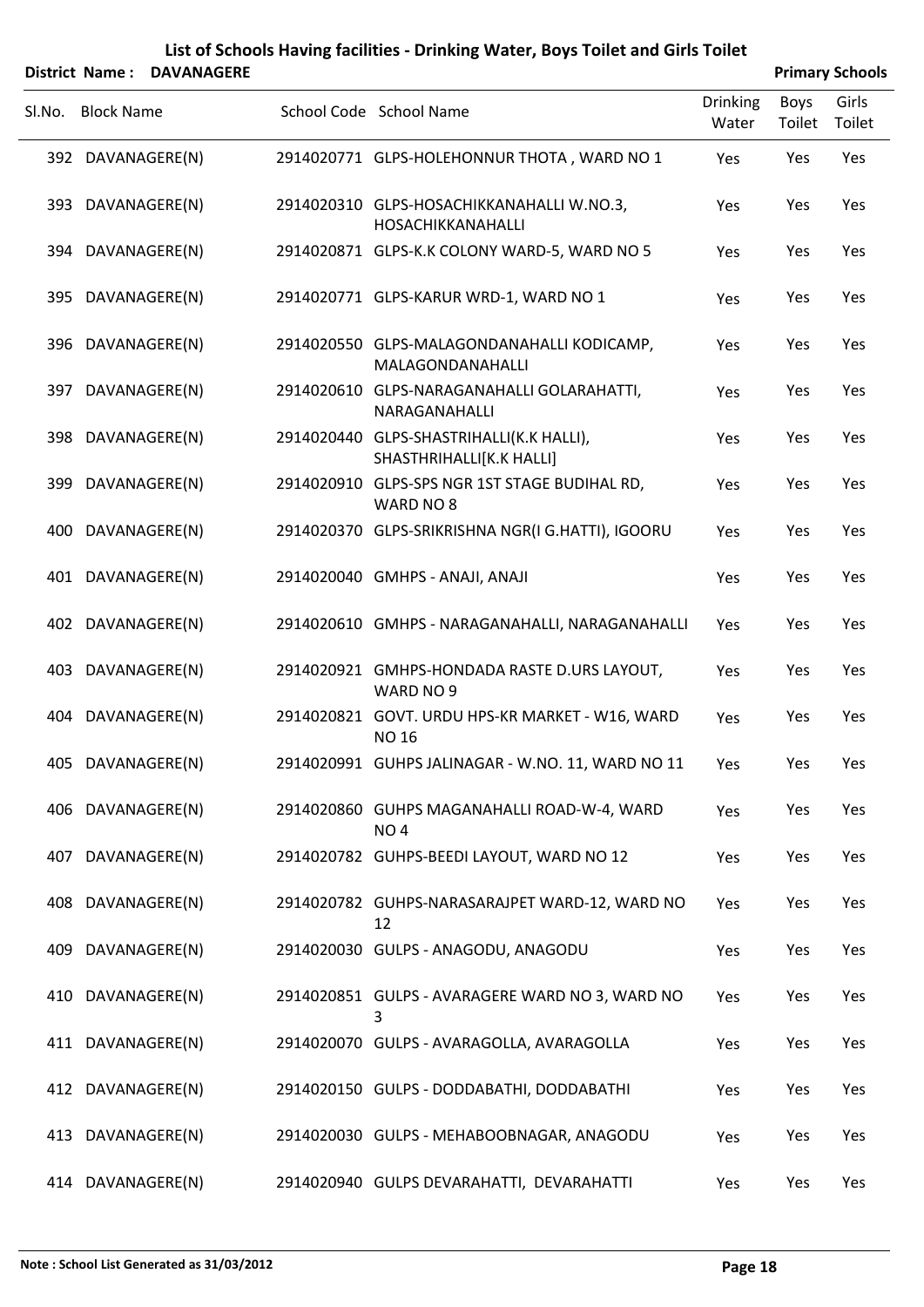|        | District Name: DAVANAGERE |                                                                | <b>Primary Schools</b>   |                |                 |  |
|--------|---------------------------|----------------------------------------------------------------|--------------------------|----------------|-----------------|--|
| SI.No. | <b>Block Name</b>         | School Code School Name                                        | <b>Drinking</b><br>Water | Boys<br>Toilet | Girls<br>Toilet |  |
|        | 415 DAVANAGERE(N)         | 2914020781 GULPS-AZAD NGR WRD-12, WARD NO 12                   | Yes                      | Yes            | Yes             |  |
|        | 416 DAVANAGERE(N)         | 2914020990 GULPS-BARLINE RD W.NO. 11, WARD NO 11               | Yes                      | Yes            | Yes             |  |
|        | 417 DAVANAGERE(N)         | 2914020782 GULPS-BETHUR RD WRD-12, WARD NO 12                  | Yes                      | Yes            | Yes             |  |
|        | 418 DAVANAGERE(N)         | 2914020810 GULPS-DEVARAJ NGR WARD-15, WARD NO<br>15            | Yes                      | Yes            | Yes             |  |
|        | 419 DAVANAGERE(N)         | 2914020771 GULPS-HOLEHONNUR THOTA, WARD NO 1                   | Yes                      | Yes            | Yes             |  |
|        | 420 DAVANAGERE(N)         | 2914020771 GULPS-KARUR WARD-1, WARD NO 1                       | Yes                      | Yes            | Yes             |  |
|        | 421 DAVANAGERE(N)         | 2914020782 GULPS-MAGANAHALLI RD WARD-12, WARD<br><b>NO 12</b>  | Yes                      | Yes            | Yes             |  |
|        | 422 DAVANAGERE(N)         | 2914020860 GULPS-MANDAKKI BATTI LAYOUT, WARD NO<br>4           | Yes                      | Yes            | Yes             |  |
|        | 423 DAVANAGERE(N)         | 2914020860 GULPS-MECCA MASSID WD-4, WARD NO 4                  | Yes                      | Yes            | Yes             |  |
|        | 424 DAVANAGERE(N)         | 2914020851 GULPS-MEHABOOB NAGAR WRD-3, WARD<br>NO <sub>3</sub> | Yes                      | Yes            | Yes             |  |
|        | 425 DAVANAGERE(N)         | 2914020810 GULPS-SHEKARAPPA NGR WARD-15, WARD<br><b>NO 15</b>  | Yes                      | Yes            | Yes             |  |
|        | 426 DAVANAGERE(N)         | 2914020801 M.R.K.G HPS - ANEKONDA, WARD NO 14                  | Yes                      | Yes            | Yes             |  |
| 427    | DAVANAGERE(N)             | 2914020861 SSM GUHPS - WARD NO 4, WARD NO 4                    | Yes                      | Yes            | Yes             |  |
|        | 428 DAVANAGERE(S)         | 2914030880 G.H.P.S.B CAMP NO 2 - DVG, WARD NO 25               | Yes                      | Yes            | Yes             |  |
|        | 429 DAVANAGERE(S)         | 2914030600 G.L.PS. HONNAMARADI., HONNAMARADI                   | Yes                      | Yes            | Yes             |  |
|        | 430 DAVANAGERE(S)         | 2914030730 GHPS - ANABERU, ANABERU                             | Yes                      | Yes            | Yes             |  |
|        | 431 DAVANAGERE(S)         | 2914030550 GHPS - ATTIGERE, ATTIGERE                           | Yes                      | Yes            | Yes             |  |
|        | 432 DAVANAGERE(S)         | 2914030690 GHPS - BADA, BADA                                   | Yes                      | Yes            | Yes             |  |
|        | 433 DAVANAGERE(S)         | 2914030120 GHPS - BALLUR, BALLUR                               | Yes                      | Yes            | Yes             |  |
|        | 434 DAVANAGERE(S)         | 2914030090 GHPS - BATTALA KATTE, BATTALA KATTE                 | Yes                      | Yes            | Yes             |  |
|        | 435 DAVANAGERE(S)         | 2914030830 GHPS - BHADRA COLONY DVG, WARD NO 19                | Yes                      | Yes            | Yes             |  |
|        | 436 DAVANAGERE(S)         | 2914030050 GHPS - BISALERI, BISALERI                           | Yes                      | Yes            | Yes             |  |
|        | 437 DAVANAGERE(S)         | 2914030420 GHPS - BOMMENAHALLI, KODAGANUR                      | Yes                      | Yes            | Yes             |  |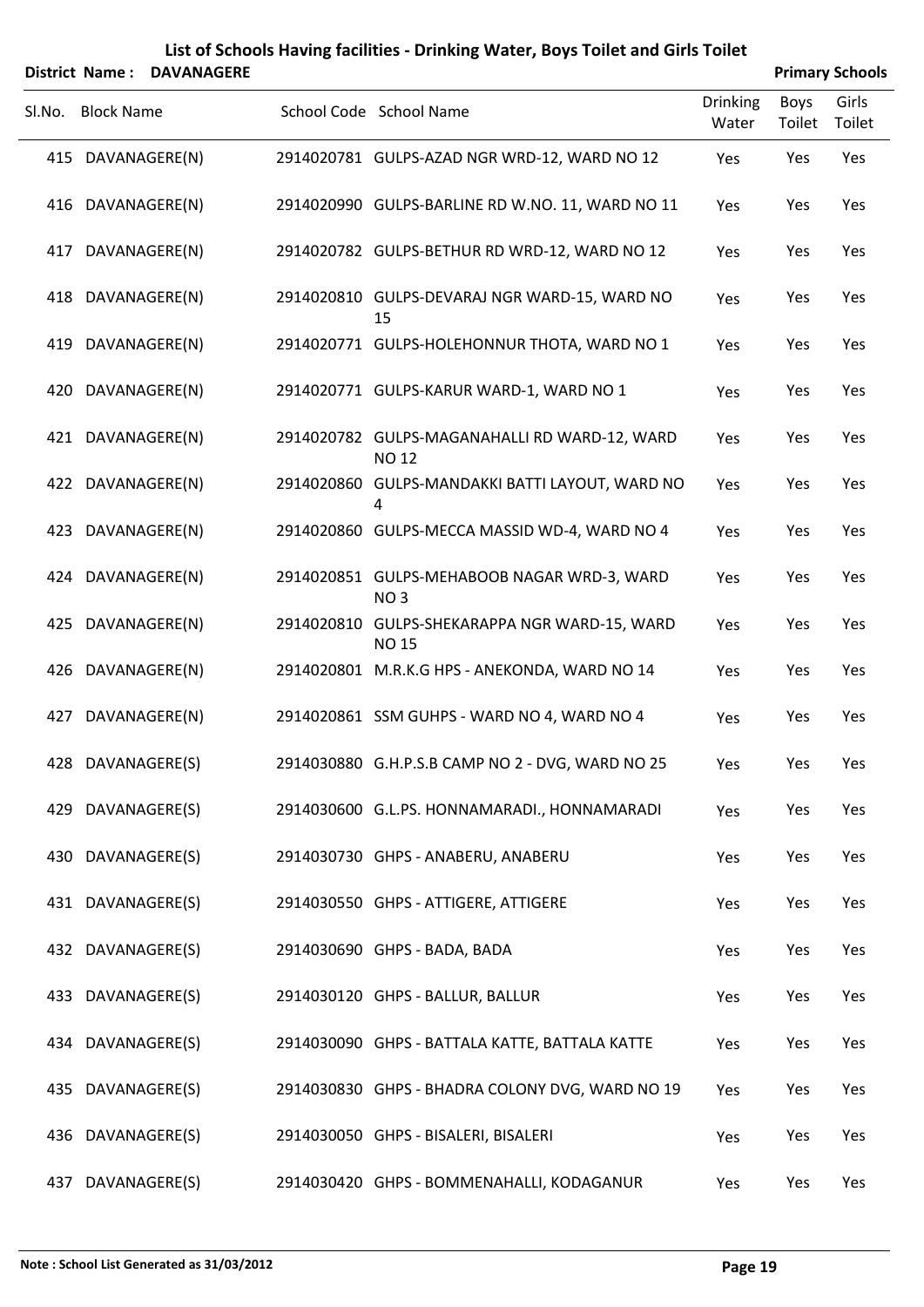|        |                   | District Name: DAVANAGERE |                                                              |                          |                | <b>Primary Schools</b> |
|--------|-------------------|---------------------------|--------------------------------------------------------------|--------------------------|----------------|------------------------|
| Sl.No. | <b>Block Name</b> |                           | School Code School Name                                      | <b>Drinking</b><br>Water | Boys<br>Toilet | Girls<br>Toilet        |
|        | 438 DAVANAGERE(S) |                           | 2914030220 GHPS - CHANDRANAHALLI,<br>CHANDRANAHALLI          | Yes                      | Yes            | Yes                    |
|        | 439 DAVANAGERE(S) |                           | 2914030270 GHPS - CHATTOBANAHALLI,<br>CHATTOBANAHALLI        | Yes                      | Yes            | Yes                    |
|        | 440 DAVANAGERE(S) |                           | 2914030360 GHPS - CHIKKATHOGALERI,<br><b>CHIKKATHOGALERI</b> | Yes                      | Yes            | Yes                    |
|        | 441 DAVANAGERE(S) |                           | 2914031090 GHPS - CHINNASAMUDRA, CHINNASAMUDRA               | Yes                      | Yes            | Yes                    |
|        | 442 DAVANAGERE(S) |                           | 2914030830 GHPS - COTTON MARKET DVG, WARD NO 19              | Yes                      | Yes            | Yes                    |
|        | 443 DAVANAGERE(S) |                           | 2914030440 GHPS - DINDADAHALLI, DINDADAHALLI                 | Yes                      | Yes            | Yes                    |
|        | 444 DAVANAGERE(S) |                           | 2914030450 GHPS - DODDAMAGADI, DODDAMAGADI                   | Yes                      | Yes            | Yes                    |
|        | 445 DAVANAGERE(S) |                           | 2914030390 GHPS - ECHAGATTA, ECHAGATTA                       | Yes                      | Yes            | Yes                    |
|        | 446 DAVANAGERE(S) |                           | 2914031120 GHPS - GANGANAKATTE, GANGANAKATTE                 | Yes                      | Yes            | Yes                    |
|        | 447 DAVANAGERE(S) |                           | 2914030610 GHPS - GONIWADA CAMP, GONIWADA                    | Yes                      | Yes            | Yes                    |
|        | 448 DAVANAGERE(S) |                           | 2914030610 GHPS - GONIWADA, GONIWADA                         | Yes                      | Yes            | Yes                    |
|        | 449 DAVANAGERE(S) |                           | 2914030350 GHPS - GOPANAALU, GOPANAALU                       | Yes                      | Yes            | Yes                    |
|        | 450 DAVANAGERE(S) |                           | 2914030820 GHPS - H.BASAVAPURA, H.BASAVAPURA                 | Yes                      | Yes            | Yes                    |
|        | 451 DAVANAGERE(S) |                           | 2914030080 GHPS - HADADI, HADADI                             | Yes                      | Yes            | Yes                    |
|        | 452 DAVANAGERE(S) |                           | 2914030470 GHPS - HEDNE, HEDNE                               | Yes                      | Yes            | Yes                    |
|        | 453 DAVANAGERE(S) |                           | 2914030500 GHPS - HINDASAKATTE, HINDASAGATTA                 | Yes                      | Yes            | Yes                    |
|        | 454 DAVANAGERE(S) |                           | 2914030370 GHPS - HIRETHOGALERI, HIRETHOGALERI               | Yes                      | Yes            | Yes                    |
|        | 455 DAVANAGERE(S) |                           | 2914030050 GHPS - HOSA BISALERI, BISALERI                    | Yes                      | Yes            | Yes                    |
|        | 456 DAVANAGERE(S) |                           | 2914030780 GHPS - HOSANAYAKANAHALLI,<br>HOSANAYAKANALLI      | Yes                      | Yes            | Yes                    |
|        | 457 DAVANAGERE(S) |                           | 2914030490 GHPS - HUCHHAVVANAHALLI,<br>HUCHHAVVANAHALLI      | Yes                      | Yes            | Yes                    |
|        | 458 DAVANAGERE(S) |                           | 2914030630 GHPS - HUVINAMADU, HUVINAMADU                     | Yes                      | Yes            | Yes                    |
|        | 459 DAVANAGERE(S) |                           | 2914030030 GHPS - JARIKATTE, JARIKATTE                       | Yes                      | Yes            | Yes                    |
|        | 460 DAVANAGERE(S) |                           | 2914030140 GHPS - K.G.HALLI, KANAGONDANA HALLI               | Yes                      | Yes            | Yes                    |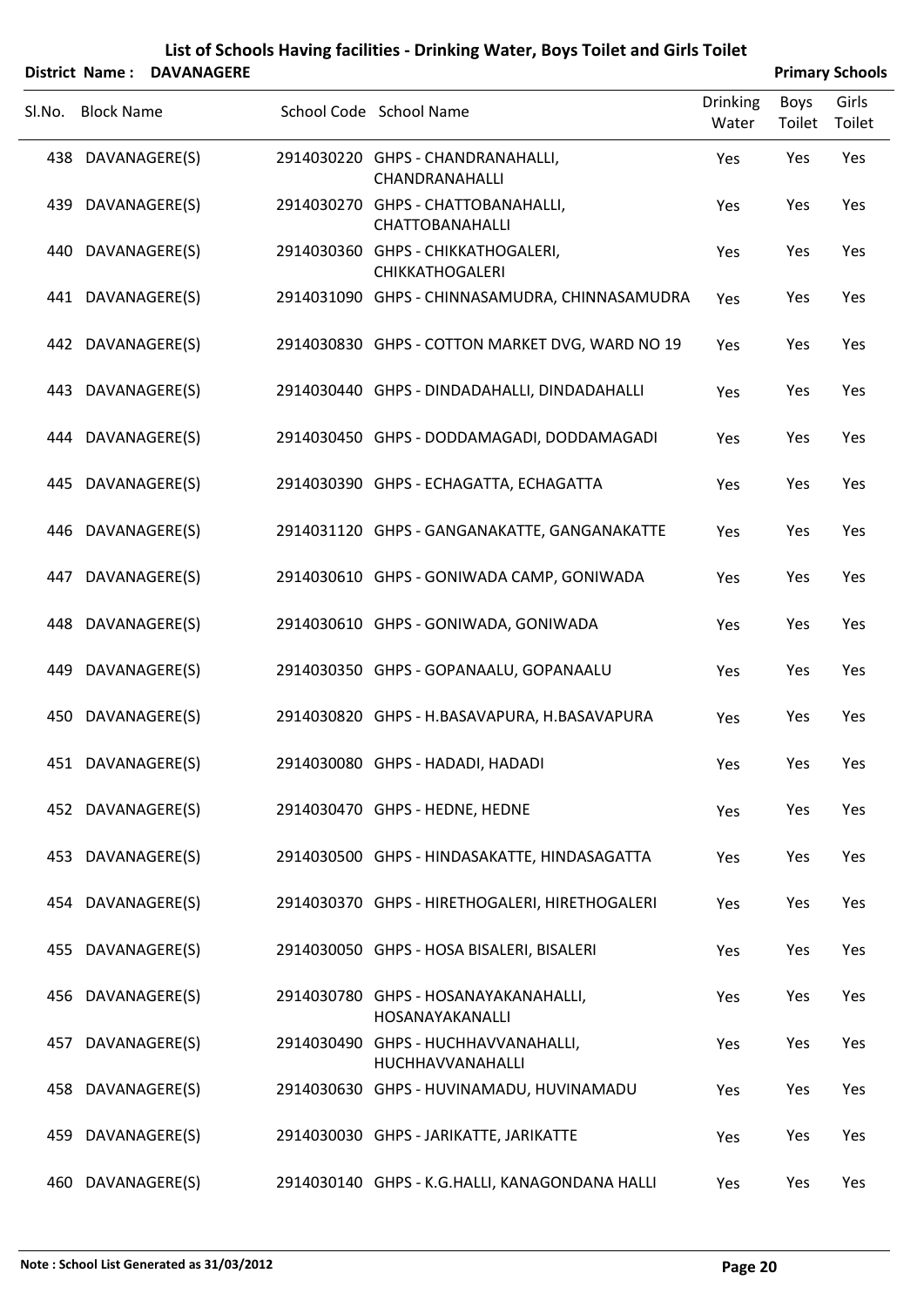|     | <b>District Name:</b> | List of Schools Having facilities - Drinking Water, Boys Toilet and Girls Toilet<br><b>DAVANAGERE</b> | <b>Primary Schools</b>                                                 |                          |                       |                 |
|-----|-----------------------|-------------------------------------------------------------------------------------------------------|------------------------------------------------------------------------|--------------------------|-----------------------|-----------------|
|     | Sl.No. Block Name     |                                                                                                       | School Code School Name                                                | <b>Drinking</b><br>Water | <b>Boys</b><br>Toilet | Girls<br>Toilet |
|     | 461 DAVANAGERE(S)     |                                                                                                       | 2914030520 GHPS - KABBUR, KABBUR                                       | Yes                      | Yes                   | Yes             |
|     | 462 DAVANAGERE(S)     |                                                                                                       | 2914030190 GHPS - KAIDALE, KAIDALE                                     | Yes                      | Yes                   | Yes             |
|     | 463 DAVANAGERE(S)     |                                                                                                       | 2914030650 GHPS - KANDAGAL, KANDAGAL                                   | Yes                      | Yes                   | Yes             |
|     | 464 DAVANAGERE(S)     |                                                                                                       | 2914030570 GHPS - KASHIPURA, KASHIPURA                                 | Yes                      | Yes                   | Yes             |
|     | 465 DAVANAGERE(S)     |                                                                                                       | 2914030420 GHPS - KODAGANUR, KODAGANUR                                 | Yes                      | Yes                   | Yes             |
|     | 466 DAVANAGERE(S)     |                                                                                                       | 2914030660 GHPS - KODIHALLI, KODIHALLI                                 | Yes                      | Yes                   | Yes             |
| 467 | DAVANAGERE(S)         |                                                                                                       | 2914030340 GHPS - KOLKUNTE, KOLKUNTE                                   | Yes                      | Yes                   | Yes             |
|     | 468 DAVANAGERE(S)     |                                                                                                       | 2914030170 GHPS - KUKKUWADA, KUKKUWADA                                 | Yes                      | Yes                   | Yes             |
|     | 469 DAVANAGERE(S)     |                                                                                                       | 2914030260 GHPS - KURKI, KURKI                                         | Yes                      | Yes                   | Yes             |
|     | 470 DAVANAGERE(S)     |                                                                                                       | 2914030750 GHPS - KYATHANAHALLI, KYATHANAHALLI                         | Yes                      | Yes                   | Yes             |
|     | 471 DAVANAGERE(S)     |                                                                                                       | 2914030880 GHPS - LABOUR COLONY DVG, WARD NO 25                        | Yes                      | Yes                   | Yes             |
|     | 472 DAVANAGERE(S)     |                                                                                                       | 2914030580 GHPS - LOKIKERE, LOKIKERE                                   | Yes                      | Yes                   | Yes             |
|     | 473 DAVANAGERE(S)     |                                                                                                       | 2914030670 GHPS - MALALKERE, MALALKERE                                 | Yes                      | Yes                   | Yes             |
|     | 474 DAVANAGERE(S)     |                                                                                                       | 2914030620 GHPS - MATHI, MATHI                                         | Yes                      | Yes                   | Yes             |
|     | 475 DAVANAGERE(S)     |                                                                                                       | 2914030040 GHPS - MUDAHADADI, MUDAHADADI                               | Yes                      | Yes                   | Yes             |
|     | 476 DAVANAGERE(S)     |                                                                                                       | 2914030020 GHPS - NAGANUR, NAGANUR                                     | Yes                      | Yes                   | Yes             |
| 477 | DAVANAGERE(S)         |                                                                                                       | 2914030160 GHPS - NAGARASANAHALLI,                                     | Yes                      | Yes                   | Yes             |
|     | 478 DAVANAGERE(S)     |                                                                                                       | NAGARASANAHALLI<br>2914030740 GHPS - NALKUNDA, NALKUNDA                | Yes                      | Yes                   | Yes             |
|     | 479 DAVANAGERE(S)     |                                                                                                       | 2914030320 GHPS - NERLIGE, NERLIGE                                     | Yes                      | Yes                   | Yes             |
|     | 480 DAVANAGERE(S)     |                                                                                                       | 2914030840 GHPS - NITTUVALLI, WARD NO 20                               | Yes                      | Yes                   | Yes             |
|     | 481 DAVANAGERE(S)     |                                                                                                       | 2914030240 GHPS - PAMENAHALLI, PAMENAHALLI                             | Yes                      | Yes                   | Yes             |
|     | 482 DAVANAGERE(S)     |                                                                                                       | 2914030560 GHPS - RAMAGONDANAHALLI,                                    | Yes                      | Yes                   | Yes             |
|     | 483 DAVANAGERE(S)     |                                                                                                       | RAMAGONDAINAHALLI<br>2914030010 GHPS - S.G.HALLI, SHIRAMAGONDANA HALLI | Yes                      | Yes                   | Yes             |

#### **Note : School List Generated as 31/03/2012 Page 21**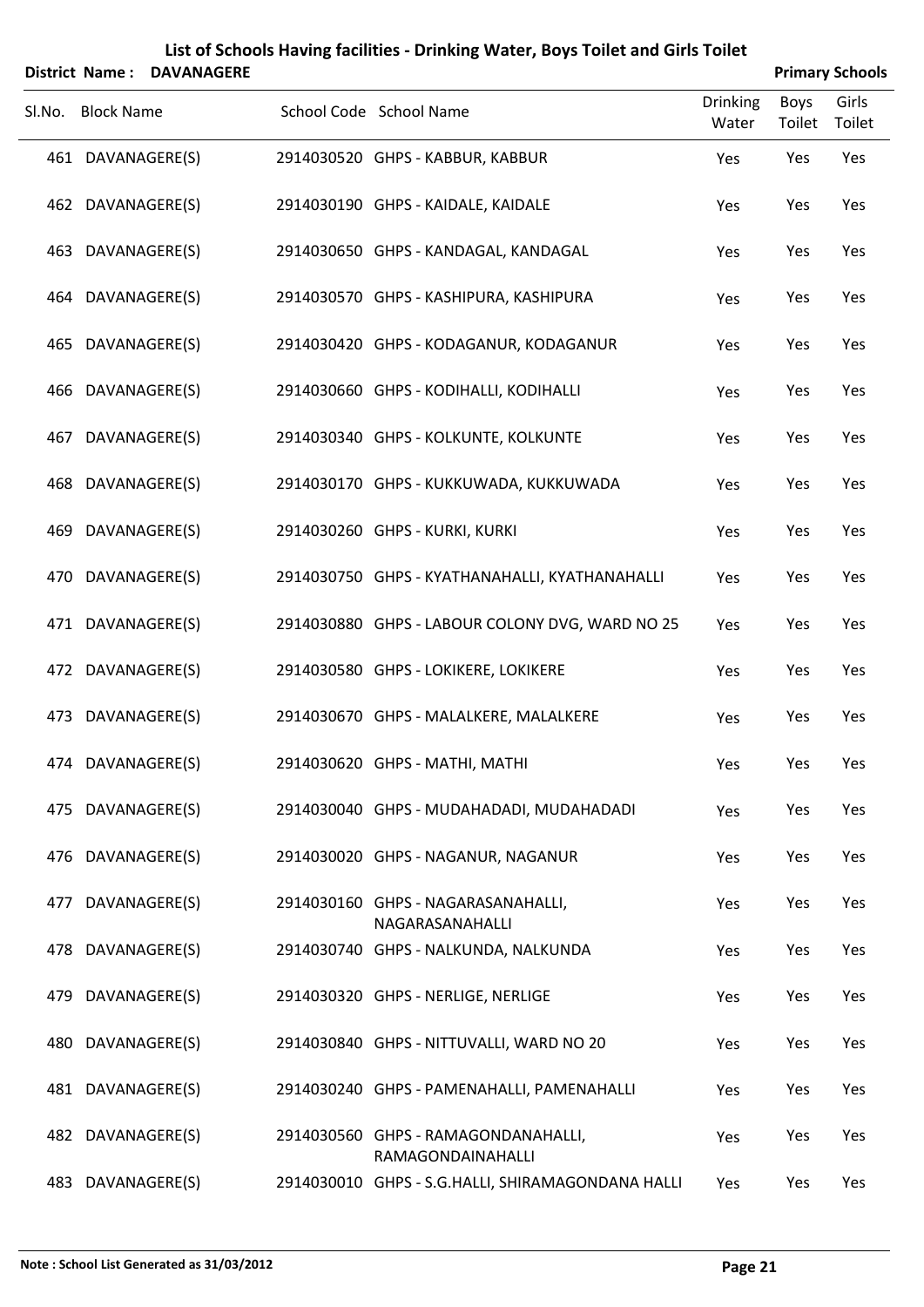|        | District Name: DAVANAGERE |                                                               | <b>Primary Schools</b>   |                |                 |  |  |
|--------|---------------------------|---------------------------------------------------------------|--------------------------|----------------|-----------------|--|--|
| SI.No. | <b>Block Name</b>         | School Code School Name                                       | <b>Drinking</b><br>Water | Boys<br>Toilet | Girls<br>Toilet |  |  |
|        | 484 DAVANAGERE(S)         | 2914030890 GHPS - SHABANUR DVG, WARD NO 33                    | Yes                      | Yes            | Yes             |  |  |
|        | 485 DAVANAGERE(S)         | 2914030640 GHPS - SYAGALE, SYAGALE                            | Yes                      | Yes            | Yes             |  |  |
|        | 486 DAVANAGERE(S)         | 2914030060 GHPS - TARALABALUNAGAR, BELAVANUR                  | Yes                      | Yes            | Yes             |  |  |
|        | 487 DAVANAGERE(S)         | 2914030250 GHPS - THOLAHUNSE, THOLA HUNSE                     | Yes                      | Yes            | Yes             |  |  |
|        | 488 DAVANAGERE(S)         | 2914030210 GHPS - THURCHAGATTA, THURCHAGATTA                  | Yes                      | Yes            | Yes             |  |  |
|        | 489 DAVANAGERE(S)         | 2914030700 GHPS - VITTALAPURA, VITTALAPURA                    | Yes                      | Yes            | Yes             |  |  |
|        | 490 DAVANAGERE(S)         | 2914030841 GHPS - YALLAMMA NAGAR DVG, WARD NO<br>20           | Yes                      | Yes            | Yes             |  |  |
|        | 491 DAVANAGERE(S)         | 2914030250 GHPS - YELLAMMA NAGAR, THOLA HUNSE                 | Yes                      | Yes            | Yes             |  |  |
|        | 492 DAVANAGERE(S)         | 2914030510 GHPS (BOYS) - MAYAKONDA, MAYAKONDA                 | Yes                      | Yes            | Yes             |  |  |
|        | 493 DAVANAGERE(S)         | 2914030510 GHPS (GIRLS)- MAYAKONDA, MAYAKONDA                 | Yes                      | Yes            | Yes             |  |  |
|        | 494 DAVANAGERE(S)         | 2914030930 GHPS (KAN)-VINOBANAGAR DVG, WARD NO<br>29          | Yes                      | Yes            | Yes             |  |  |
|        | 495 DAVANAGERE(S)         | 2914030890 GHPS ANJANEYA COTTON MILL-DVG, WARD<br><b>NO33</b> | Yes                      | Yes            | Yes             |  |  |
|        | 496 DAVANAGERE(S)         | 2914030902 GHPS B CAMP NO 1 - DVG, WARD NO 26                 | Yes                      | Yes            | Yes             |  |  |
|        | 497 DAVANAGERE(S)         | 2914030040 GHPS DURGAMBIKA CAMP, MUDAHADADI                   | Yes                      | Yes            | Yes             |  |  |
|        | 498 DAVANAGERE(S)         | 2914030910 GHPS KAVERAMMA - DVG, WARD NO 27                   | Yes                      | Yes            | Yes             |  |  |
|        | 499 DAVANAGERE(S)         | 2914030060 GHPS KUVEMPU - BELAVANUR, BELAVANUR                | Yes                      | Yes            | Yes             |  |  |
|        | 500 DAVANAGERE(S)         | 2914030890 GHPS SHABANUR EXTN DVG, WARD NO 33                 | Yes                      | Yes            | Yes             |  |  |
|        | 501 DAVANAGERE(S)         | 2914030952 GHPS SM BADAVANE, WARD NO 34                       | Yes                      | Yes            | Yes             |  |  |
|        | 502 DAVANAGERE(S)         | 2914030890 GHPS SRI RAMA NAGAR - DVG, WARD NO 33              | Yes                      | Yes            | Yes             |  |  |
|        | 503 DAVANAGERE(S)         | 2914031100 GHPS-HALEKUNDAWADA W.NO. 26,<br>HALEKUNDAWADA      | Yes                      | Yes            | Yes             |  |  |
|        | 504 DAVANAGERE(S)         | 2914031010 GHPS-HOSAKOLENAHALLY,<br>HOSAKOLENAHALLY           | Yes                      | Yes            | Yes             |  |  |
|        | 505 DAVANAGERE(S)         | 2914031110 GHPS-HOSAKUNDAWADA W.NO.35,<br>HOSAKUNDAWADA       | Yes                      | Yes            | Yes             |  |  |
|        | 506 DAVANAGERE(S)         | 2914030871 GHPS-SRI RAMA EXTN DVG, WARD NO 24                 | Yes                      | Yes            | Yes             |  |  |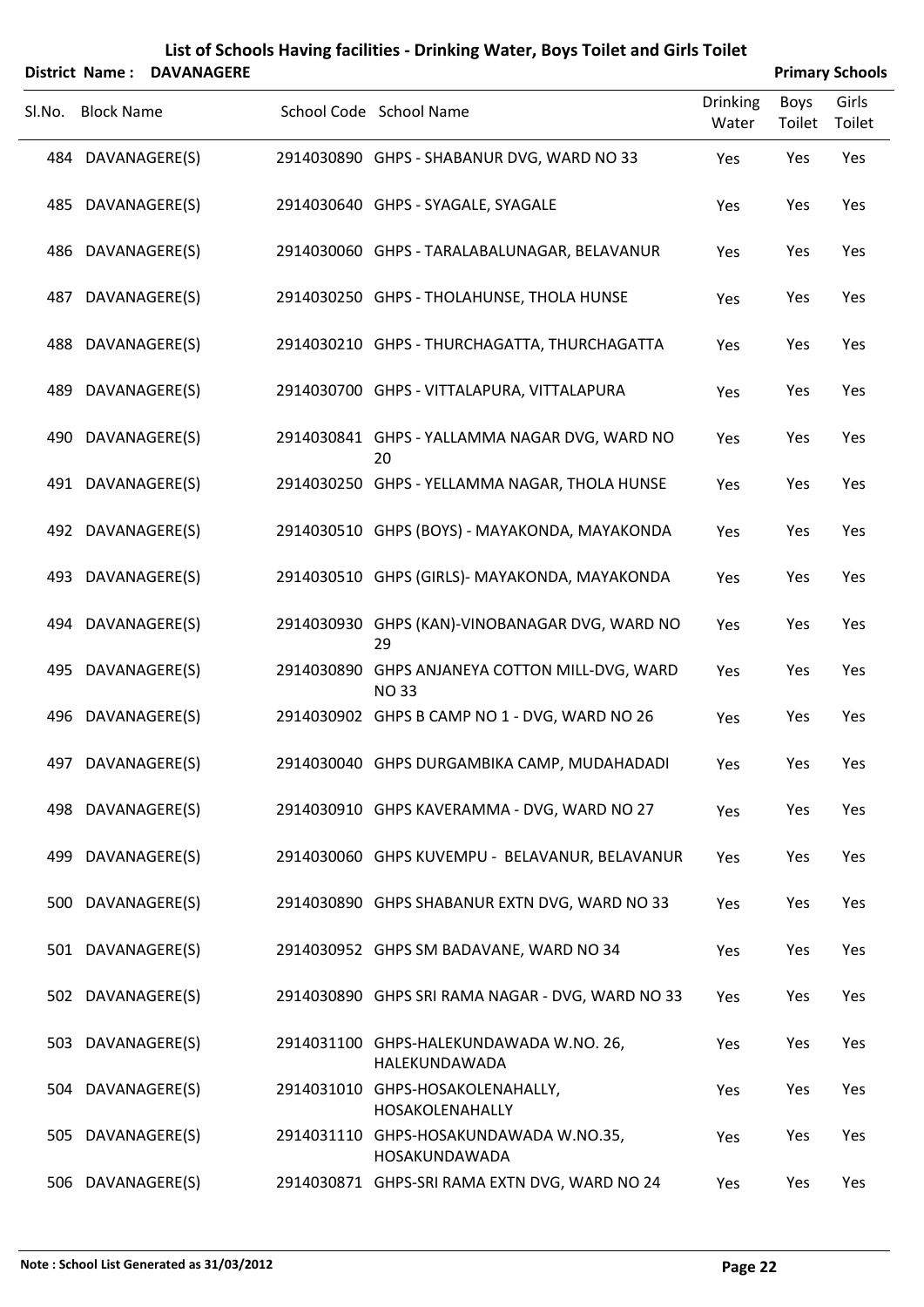|        |                   | <b>District Name: DAVANAGERE</b> |                                                                    |                          |                | <b>Primary Schools</b> |
|--------|-------------------|----------------------------------|--------------------------------------------------------------------|--------------------------|----------------|------------------------|
| SI.No. | <b>Block Name</b> |                                  | School Code School Name                                            | <b>Drinking</b><br>Water | Boys<br>Toilet | Girls<br>Toilet        |
|        | 507 DAVANAGERE(S) |                                  | 2914031130 GLPS - ANJANEYANAGAR, ANJANEYA NAGARA                   | Yes                      | Yes            | Yes                    |
|        | 508 DAVANAGERE(S) |                                  | 2914030120 GLPS - BALLUR EXTN, BALLUR                              | Yes                      | Yes            | Yes                    |
|        | 509 DAVANAGERE(S) |                                  | 2914030060 GLPS - BELAVANUR EAST, BELAVANUR                        | Yes                      | Yes            | Yes                    |
|        | 510 DAVANAGERE(S) |                                  | 2914030230 GLPS - BULLAPURA (K), BULLAPURA (KURKI)                 | Yes                      | Yes            | Yes                    |
|        | 511 DAVANAGERE(S) |                                  | 2914030230 GLPS - BULLAPURA CAMP, BULLAPURA<br>(KURKI)             | Yes                      | Yes            | Yes                    |
|        | 512 DAVANAGERE(S) |                                  | 2914030270 GLPS - CHATTOBANAHALLI CAMP,<br><b>CHATTOBANAHALLI</b>  | Yes                      | Yes            | Yes                    |
|        | 513 DAVANAGERE(S) |                                  | 2914030270 GLPS - CHATTOBANAHALLI TANDA,<br><b>CHATTOBANAHALLI</b> | Yes                      | Yes            | Yes                    |
|        | 514 DAVANAGERE(S) |                                  | 2914030310 GLPS - DODDARANGAVVANAHALLI,<br>DODDARANGAVVANAHALLI    | Yes                      | Yes            | Yes                    |
|        | 515 DAVANAGERE(S) |                                  | 2914030680 GLPS - DYAMENAHALLI, DYAMENAHALLI                       | Yes                      | Yes            | Yes                    |
|        | 516 DAVANAGERE(S) |                                  | 2914030180 GLPS - GIRIYAPURA, GIRIYAPURA                           | Yes                      | Yes            | Yes                    |
| 517    |                   | DAVANAGERE(S)                    | 2914030480 GLPS - H.RAMPURA, H.RAMPURA                             | Yes                      | Yes            | Yes                    |
|        | 518 DAVANAGERE(S) |                                  | 2914030061 GLPS - HALE BELAVANURU, BELAVANUR                       | Yes                      | Yes            | Yes                    |
| 519    |                   | DAVANAGERE(S)                    | 2914030150 GLPS - HALE KOLENAHALLI, HALEKOLENA<br><b>HALLI</b>     | Yes                      | Yes            | Yes                    |
|        | 520 DAVANAGERE(S) |                                  | 2914030380 GLPS - HANUMANAHALLI, HANUMANAHALLI                     | Yes                      | Yes            | Yes                    |
|        | 521 DAVANAGERE(S) |                                  | 2914030370 GLPS - HIRETHOGALERI EXTN,<br><b>HIRETHOGALERI</b>      | Yes                      | Yes            | Yes                    |
|        | 522 DAVANAGERE(S) |                                  | 2914030490 GLPS - INDIRANAGAR, HUCHHAVVANAHALLI                    | Yes                      | Yes            | Yes                    |
|        | 523 DAVANAGERE(S) |                                  | 2914030130 GLPS - JADAGANA HALLI, JADAGANA HALLI                   | Yes                      | Yes            | Yes                    |
|        | 524 DAVANAGERE(S) |                                  | 2914030400 GLPS - JAMPENAHALLI, JAMPENAHALLI                       | Yes                      | Yes            | Yes                    |
|        | 525 DAVANAGERE(S) |                                  | 2914030070 GLPS - JAVALAGATTA, JAVALAGATTA                         | Yes                      | Yes            | Yes                    |
|        | 526 DAVANAGERE(S) |                                  | 2914030190 GLPS - KAIDALE CAMP, KAIDALE                            | Yes                      | Yes            | Yes                    |
|        | 527 DAVANAGERE(S) |                                  | 2914030170 GLPS - KALLESHWARA EXTN, KUKKUWADA                      | Yes                      | Yes            | Yes                    |
|        | 528 DAVANAGERE(S) |                                  | 2914030660 GLPS - KODIHALLI CAMP, KODIHALLI                        | Yes                      | Yes            | Yes                    |
|        | 529 DAVANAGERE(S) |                                  | 2914030330 GLPS - KUNTAPALANAHALLI,<br>KUNTAPALANAHALLI            | Yes                      | Yes            | Yes                    |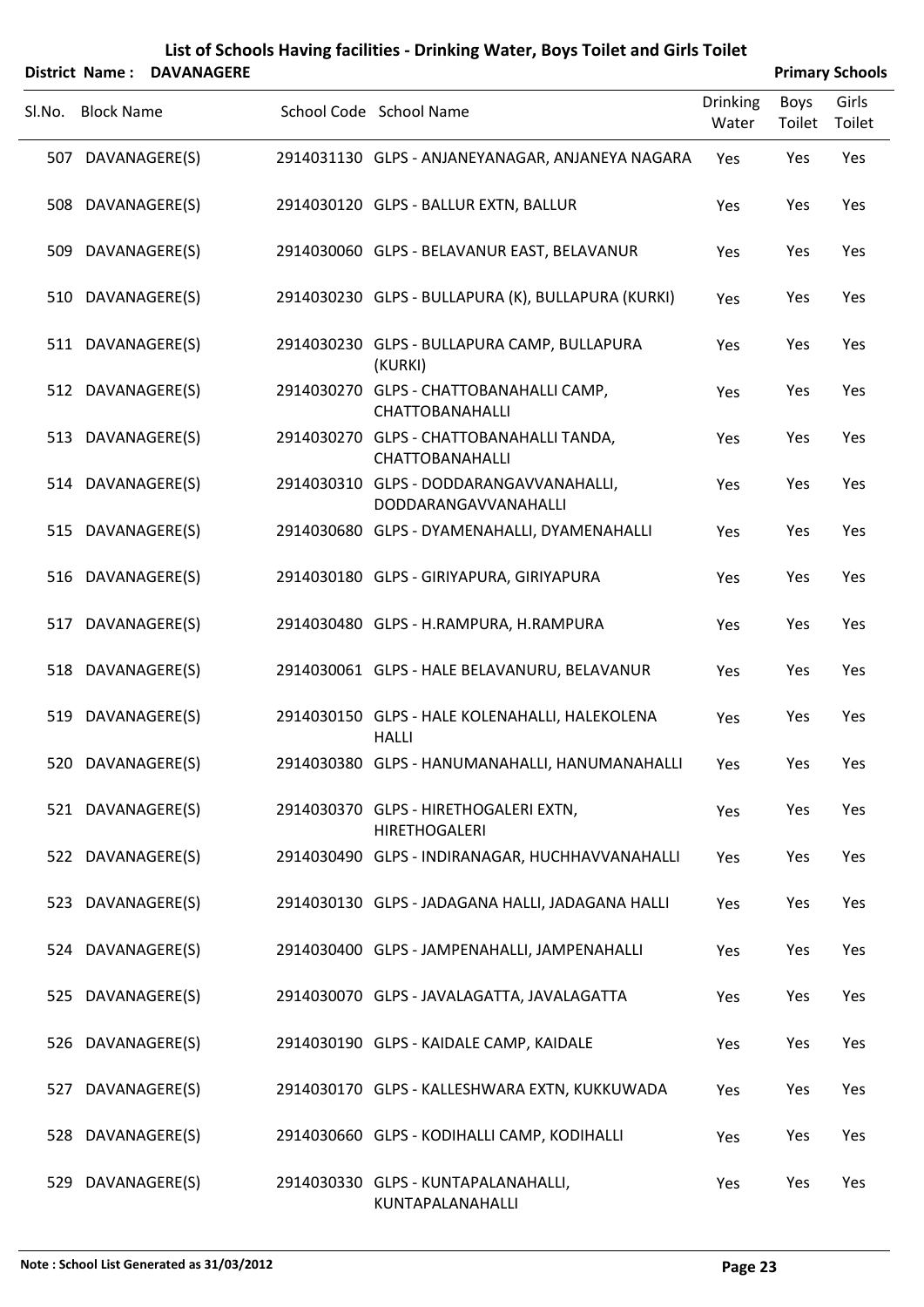|        | <b>District Name: DAVANAGERE</b> |  |  |                                                               |                   | <b>Primary Schools</b> |                 |  |  |
|--------|----------------------------------|--|--|---------------------------------------------------------------|-------------------|------------------------|-----------------|--|--|
| SI.No. | <b>Block Name</b>                |  |  | School Code School Name                                       | Drinking<br>Water | Boys<br>Toilet         | Girls<br>Toilet |  |  |
|        | 530 DAVANAGERE(S)                |  |  | 2914030470 GLPS - LAMBANIHATTI, HEDNE                         | Yes               | Yes                    | Yes             |  |  |
|        | 531 DAVANAGERE(S)                |  |  | 2914030460 GLPS - M.BULLAPURA, BULLAPURA (MYK)                | Yes               | Yes                    | Yes             |  |  |
|        | 532 DAVANAGERE(S)                |  |  | 2914030620 GLPS - M.THIMMAPPANA CAMP, MATHI                   | Yes               | Yes                    | Yes             |  |  |
|        | 533 DAVANAGERE(S)                |  |  | 2914031140 GLPS - MAHADEVIPURA, MAHADEVIPURA                  | Yes               | Yes                    | Yes             |  |  |
|        | 534 DAVANAGERE(S)                |  |  | 2914031150 GLPS - MALLENAHALLI, MALLENAHALLI                  | Yes               | Yes                    | Yes             |  |  |
|        | 535 DAVANAGERE(S)                |  |  | 2914030020 GLPS - N.K.BADAVANE, NAGANUR                       | Yes               | Yes                    | Yes             |  |  |
|        | 536 DAVANAGERE(S)                |  |  | 2914030710 GLPS - ONTIHALU, ONTIHALU                          | Yes               | Yes                    | Yes             |  |  |
|        | 537 DAVANAGERE(S)                |  |  | 2914030852 GLPS - PJ EXTN DVG, WARD NO 21                     | Yes               | Yes                    | Yes             |  |  |
|        | 538 DAVANAGERE(S)                |  |  | 2914030720 GLPS - SHANKARANAHALLI,<br>SHANKARANAHALLI         | Yes               | Yes                    | Yes             |  |  |
|        | 539 DAVANAGERE(S)                |  |  | 2914030110 GLPS - SHIRAGANAHALLI, SHIRAGANA HALLI             | Yes               | Yes                    | Yes             |  |  |
|        | 540 DAVANAGERE(S)                |  |  | 2914030410 GLPS - SULTHANIPURA, SULTHANIPURA                  | Yes               | Yes                    | Yes             |  |  |
|        | 541 DAVANAGERE(S)                |  |  | 2914030640 GLPS - SYAGALE CAMP, SYAGALE                       | Yes               | Yes                    | Yes             |  |  |
|        | 542 DAVANAGERE(S)                |  |  | 2914030570 GLPS - V.R.CAMP KASHIPURA, KASHIPURA               | Yes               | Yes                    | Yes             |  |  |
|        | 543 DAVANAGERE(S)                |  |  | 2914030490 GLPS - VADDARAHATTI, HUCHHAVVANAHALLI Yes          |                   | Yes                    | Yes             |  |  |
|        | 544 DAVANAGERE(S)                |  |  | 2914030530 GLPS - VADERAHALLI, VADERA HALLI                   | Yes               | Yes                    | Yes             |  |  |
|        | 545 DAVANAGERE(S)                |  |  | 2914030260 GLPS - VENKATESWARA NAGAR, KURKI                   | Yes               | Yes                    | Yes             |  |  |
|        | 546 DAVANAGERE(S)                |  |  | 2914030760 GLPS - Y.N. CAMP, YARAVANAGATHIHALLI               | Yes               | Yes                    | Yes             |  |  |
|        | 547 DAVANAGERE(S)                |  |  | 2914030760 GLPS - Y.N. HALLI, YARAVANAGATHIHALLI              | Yes               | Yes                    | Yes             |  |  |
|        | 548 DAVANAGERE(S)                |  |  | 2914031020 GLPS CHIKKAMMANNI DEVARAJA ARAS BAD,<br>WARD NO 36 | Yes               | Yes                    | Yes             |  |  |
|        | 549 DAVANAGERE(S)                |  |  | 2914030510 GLPS GANDHI NAGAR, MAYAKONDA                       | Yes               | Yes                    | Yes             |  |  |
|        | 550 DAVANAGERE(S)                |  |  | 2914030060 GLPS HANUMANTHAPURA, BELAVANUR                     | Yes               | Yes                    | Yes             |  |  |
|        | 551 DAVANAGERE(S)                |  |  | 2914030590 GLPS KALKAERE, KALKERE                             | Yes               | Yes                    | Yes             |  |  |
|        | 552 DAVANAGERE(S)                |  |  | 2914031160 GLPS NANDIGENAHALLI, NANDIGENA HALLI               | Yes               | Yes                    | Yes             |  |  |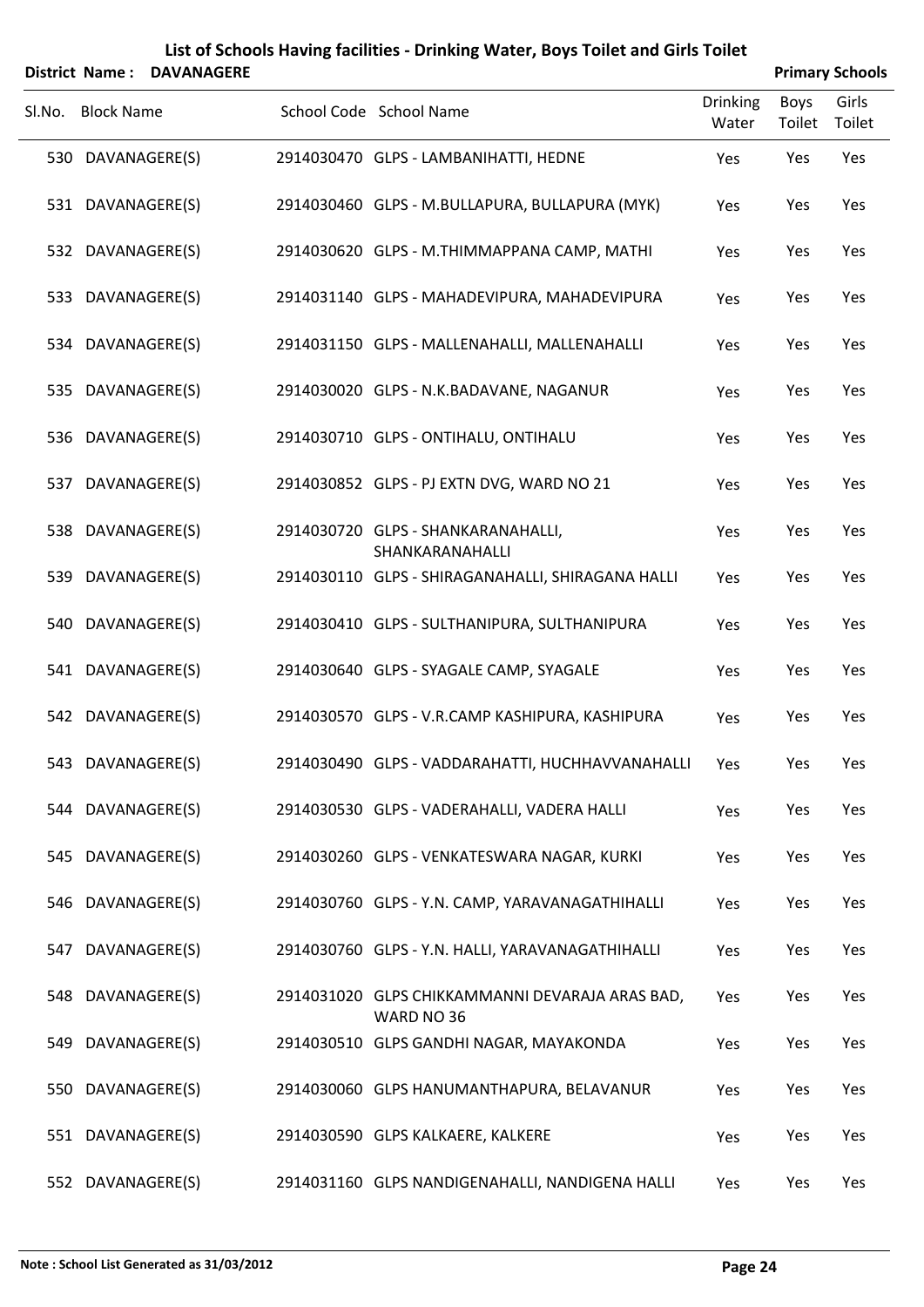|        |                   | District Name: DAVANAGERE |                                                                 |                          |                | <b>Primary Schools</b> |
|--------|-------------------|---------------------------|-----------------------------------------------------------------|--------------------------|----------------|------------------------|
| Sl.No. | <b>Block Name</b> |                           | School Code School Name                                         | <b>Drinking</b><br>Water | Boys<br>Toilet | Girls<br>Toilet        |
|        | 553 DAVANAGERE(S) |                           | 2914030510 GLPS SMT.SANNAMMA BA -MAYAKONDA,<br><b>MAYAKONDA</b> | Yes                      | Yes            | Yes                    |
|        | 554 DAVANAGERE(S) |                           | 2914030580 GLPS YELLAMMA NAGAR, LOKIKERE                        | Yes                      | Yes            | Yes                    |
|        | 555 DAVANAGERE(S) |                           | 2914031000 GLPS-KALAVUR, KALAVUR                                | Yes                      | Yes            | Yes                    |
|        | 556 DAVANAGERE(S) |                           | 2914030570 GLPS-RAJGAR CAMP KASHIPURA, KASHIPURA                | Yes                      | Yes            | Yes                    |
|        | 557 DAVANAGERE(S) |                           | 2914030980 GNMS (KOGUNDI) - DVG, WARD NO 31                     | Yes                      | Yes            | Yes                    |
|        | 558 DAVANAGERE(S) |                           | 2914030730 GUHPS - ANABERU, ANABERU                             | Yes                      | Yes            | Yes                    |
|        | 559 DAVANAGERE(S) |                           | 2914030860 GUHPS - DONGE PARK - DVG, WARD NO 22                 | Yes                      | Yes            | Yes                    |
|        | 560 DAVANAGERE(S) |                           | 2914030350 GUHPS - GOPANAALU, GOPANAALU                         | Yes                      | Yes            | Yes                    |
|        | 561 DAVANAGERE(S) |                           | 2914030490 GUHPS - HUCHHAVVANAHALLI,<br>HUCHHAVVANAHALLI        | Yes                      | Yes            | Yes                    |
|        | 562 DAVANAGERE(S) |                           | 2914030830 GUHPS - LENIN NAGAR DVG, WARD NO 19                  | Yes                      | Yes            | Yes                    |
|        | 563 DAVANAGERE(S) |                           | 2914031070 GUHPS - S.M BADAVANE WARD-41, WARD<br><b>NO 41</b>   | Yes                      | Yes            | Yes                    |
|        | 564 DAVANAGERE(S) |                           | 2914030210 GUHPS - THURCHAGATTA, THURCHAGATTA                   | Yes                      | Yes            | Yes                    |
|        | 565 DAVANAGERE(S) |                           | 2914030930 GUHPS - VINOBANAGAR DVG, WARD NO 29                  | Yes                      | Yes            | Yes                    |
|        | 566 DAVANAGERE(S) |                           | 2914030420 GULPS - KODAGANUR, KODAGANUR                         | Yes                      | Yes            | Yes                    |
|        | 567 DAVANAGERE(S) |                           | 2914030670 GULPS - MALALKERE, MALALKERE                         | Yes                      | Yes            | Yes                    |
|        | 568 DAVANAGERE(S) |                           | 2914030250 GULPS - YELLAMMA NAGAR, THOLA HUNSE                  | Yes                      | Yes            | Yes                    |
|        | 569 DAVANAGERE(S) |                           | 2914030690 GULPS BADA, BADA                                     | Yes                      | Yes            | Yes                    |
|        | 570 DAVANAGERE(S) |                           | 2914030910 GULPS-(JENDAKATTE)-KTJ NGR DVG, WARD<br><b>NO 27</b> | Yes                      | Yes            | Yes                    |
|        | 571 DAVANAGERE(S) |                           | 2914031120 GULPS-GANGANAKATTE P. HATTI,<br>GANGANAKATTE         | Yes                      | Yes            | Yes                    |
|        | 572 DAVANAGERE(S) |                           | 2914030840 GULPS-NITTUVALLI DVG, WARD NO 20                     | Yes                      | Yes            | Yes                    |
|        | 573 DAVANAGERE(S) |                           | 2914030841 GULPS-YALLAMMANAGAR-DVG, WARD NO<br>20               | Yes                      | Yes            | Yes                    |
|        | 574 HARAPANAHALLI |                           | 2914070970 ADARSHA VIDYALAYA - HRP, HRP-WARD NO<br>10           | Yes                      | Yes            | Yes                    |
|        | 575 HARAPANAHALLI |                           | 2914070110 G.L.P.S ASRYACAMP, BANNIHALLI,<br>BENNEHALLI         | Yes                      | Yes            | Yes                    |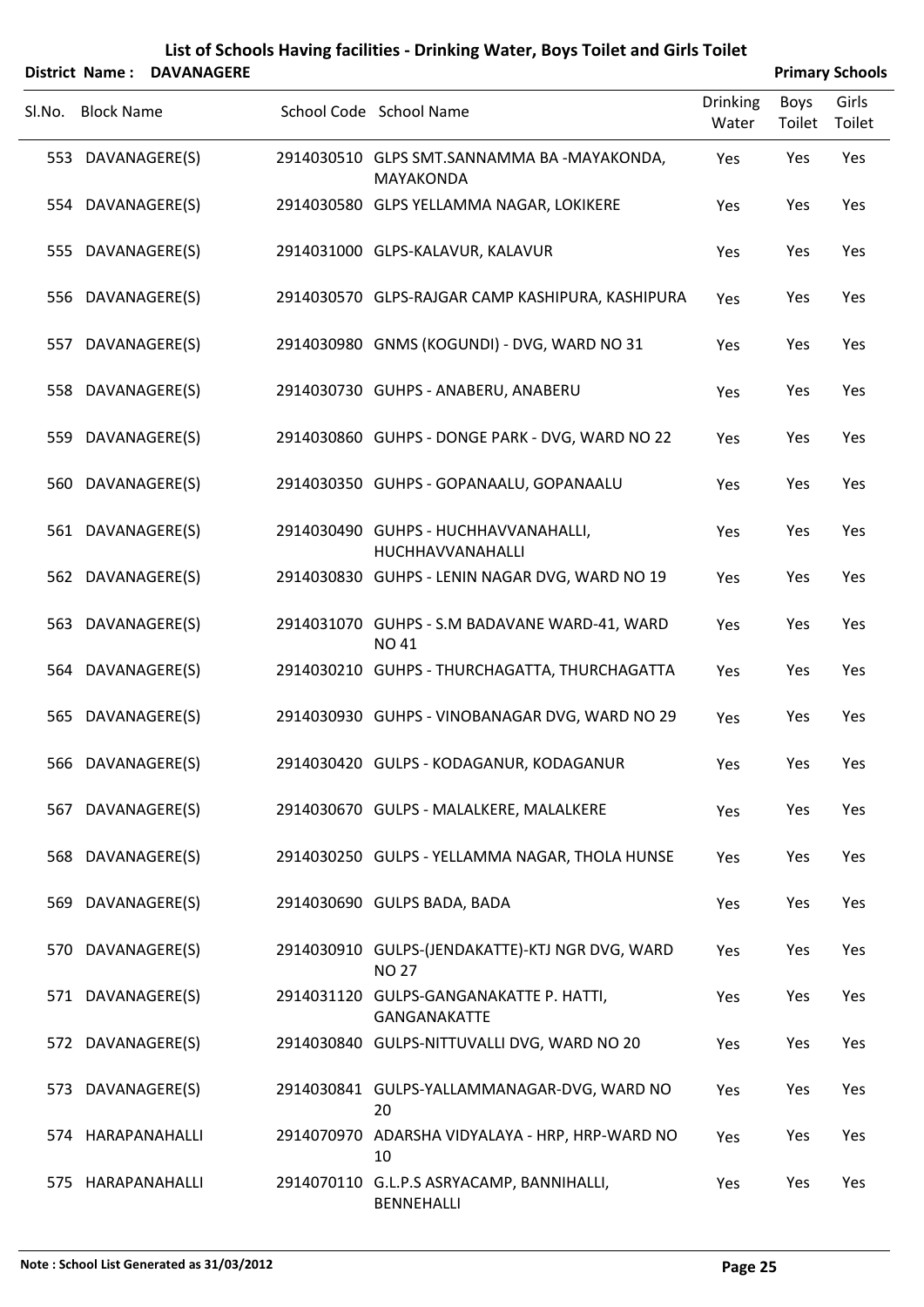|        |                   | District Name: DAVANAGERE |                                                                   |                          |                | <b>Primary Schools</b> |
|--------|-------------------|---------------------------|-------------------------------------------------------------------|--------------------------|----------------|------------------------|
| SI.No. | <b>Block Name</b> |                           | School Code School Name                                           | <b>Drinking</b><br>Water | Boys<br>Toilet | Girls<br>Toilet        |
|        | 576 HARAPANAHALLI |                           | 2914070920 G.L.P.S GANDHIJI ASRAYACALONI, H.HA, HRP-<br>WARD NO 5 | Yes                      | Yes            | Yes                    |
|        | 577 HARAPANAHALLI |                           | 2914070080 G.L.P.S SHANTHAPRAKASH NAGARA, ARAS,<br>ARASIKERE      | Yes                      | Yes            | Yes                    |
|        | 578 HARAPANAHALLI |                           | 2914070490 GHPS - AREBASSAPURA, LAKSHMIPURA                       | Yes                      | Yes            | Yes                    |
|        | 579 HARAPANAHALLI |                           | 2914070480 GHPS - KYRAKATTE, KYARAKATTE                           | Yes                      | Yes            | Yes                    |
|        | 580 HARAPANAHALLI |                           | 2914070020 GHPS- ADAVIHALLI, ADAVIHALLI                           | Yes                      | Yes            | Yes                    |
|        | 581 HARAPANAHALLI |                           | 2914070030 GHPS- ALADAHALLI, ALADAHALLI                           | Yes                      | Yes            | Yes                    |
|        | 582 HARAPANAHALLI |                           | 2914071150 GHPS- ALAGILAVADA THANDA, SHIVAPURA                    | Yes                      | Yes            | Yes                    |
|        | 583 HARAPANAHALLI |                           | 2914070040 GHPS- ALAGILAVADA, ALAGILAVADA                         | Yes                      | Yes            | Yes                    |
|        | 584 HARAPANAHALLI |                           | 2914070820 GHPS- ALAMARASIKERE, THOGARIKATTE                      | Yes                      | Yes            | Yes                    |
|        | 585 HARAPANAHALLI |                           | 2914070850 GHPS- ALIGANCHIKERE, YADIHALLI                         | Yes                      | Yes            | Yes                    |
|        | 586 HARAPANAHALLI |                           | 2914070060 GHPS- ANAJIGERE, ANAJIGERE                             | Yes                      | Yes            | Yes                    |
|        | 587 HARAPANAHALLI |                           | 2914070070 GHPS- ARASANALU, ARASANALU                             | Yes                      | Yes            | Yes                    |
|        | 588 HARAPANAHALLI |                           | 2914070140 GHPS- AREMAJJIGERE, CHATNAHALLI                        | Yes                      | Yes            | Yes                    |
|        | 589 HARAPANAHALLI |                           | 2914071050 GHPS-ASHRAYA CAMP, HRR ROAD, HRP-<br>WARD NO 18        | Yes                      | Yes            | Yes                    |
|        | 590 HARAPANAHALLI |                           | 2914070100 GHPS- BAGALI, BAGALI                                   | Yes                      | Yes            | Yes                    |
|        | 591 HARAPANAHALLI |                           | 2914070450 GHPS- BANDRI THANDA, KOOLAHALLI                        | Yes                      | Yes            | Yes                    |
|        | 592 HARAPANAHALLI |                           | 2914070450 GHPS- BANDRI, KOOLAHALLI                               | Yes                      | Yes            | Yes                    |
|        | 593 HARAPANAHALLI |                           | 2914070190 GHPS- BENDIGERE, SEVANAGARA                            | Yes                      | Yes            | Yes                    |
|        | 594 HARAPANAHALLI |                           | 2914070831 GHPS- BEVINAHALLI THANDA,<br><b>UCHCHANGIDURGA</b>     | Yes                      | Yes            | Yes                    |
|        | 595 HARAPANAHALLI |                           | 2914071160 GHPS- BUDIHALU, BUDIHAL                                | Yes                      | Yes            | Yes                    |
|        | 596 HARAPANAHALLI |                           | 2914070120 GHPS- CHANNALLI THANDA, CHANNALLI<br><b>THANDA</b>     | Yes                      | Yes            | Yes                    |
|        | 597 HARAPANAHALLI |                           | 2914070140 GHPS- CHATNIHALLI, CHATNAHALLI                         | Yes                      | Yes            | Yes                    |
|        | 598 HARAPANAHALLI |                           | 2914070150 GHPS- CHIGATERI, CHIGATERI                             | Yes                      | Yes            | Yes                    |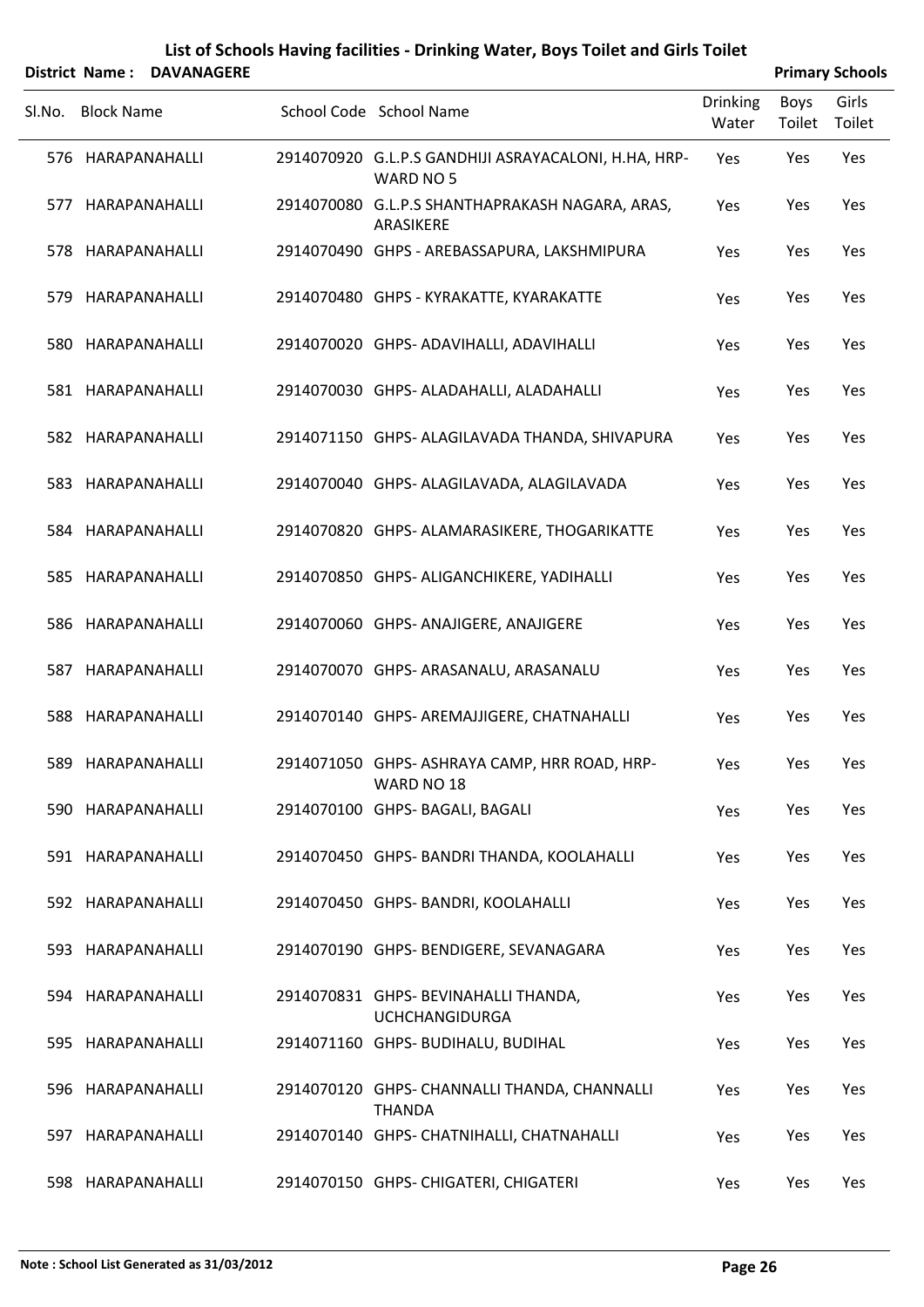|        | District Name: DAVANAGERE |  |                                                              |                          | <b>Primary Schools</b> |                 |  |  |
|--------|---------------------------|--|--------------------------------------------------------------|--------------------------|------------------------|-----------------|--|--|
| Sl.No. | <b>Block Name</b>         |  | School Code School Name                                      | <b>Drinking</b><br>Water | <b>Boys</b><br>Toilet  | Girls<br>Toilet |  |  |
|        | 599 HARAPANAHALLI         |  | 2914070360 GHPS- CHIKKAMAJJIGERE, K.KALLAHALLI               | Yes                      | Yes                    | Yes             |  |  |
|        | 600 HARAPANAHALLI         |  | 2914070300 GHPS- CHIKKAMEGALAGERE,<br>HIREMEGALAGERE         | Yes                      | Yes                    | Yes             |  |  |
|        | 601 HARAPANAHALLI         |  | 2914070170 GHPS- CHIRASTHAHALLI, CHIRASTHAHALLI              | Yes                      | Yes                    | Yes             |  |  |
|        | 602 HARAPANAHALLI         |  | 2914070020 GHPS- DEVARA THIMMALAPURA, ADAVIHALLI             | Yes                      | Yes                    | Yes             |  |  |
|        | 603 HARAPANAHALLI         |  | 2914070190 GHPS-DODDENAHALLI THANDA,<br>SEVANAGARA           | Yes                      | Yes                    | Yes             |  |  |
|        | 604 HARAPANAHALLI         |  | 2914070200 GHPS-DUGGAVATHI, DUGGAVATHI                       | Yes                      | Yes                    | Yes             |  |  |
|        | 605 HARAPANAHALLI         |  | 2914070530 GHPS- ERADETHTHINAHALLI, MADAPURA                 | Yes                      | Yes                    | Yes             |  |  |
|        | 606 HARAPANAHALLI         |  | 2914070170 GHPS- G.DADAPURA, CHIRASTHAHALLI                  | Yes                      | Yes                    | Yes             |  |  |
|        | 607 HARAPANAHALLI         |  | 2914070540 GHPS- GADIGUDALU, MADIHALLI                       | Yes                      | Yes                    | Yes             |  |  |
|        | 608 HARAPANAHALLI         |  | 2914070260 GHPS- GARBHAGUDI, HALUVAGALU                      | Yes                      | Yes                    | Yes             |  |  |
|        | 609 HARAPANAHALLI         |  | 2914070230 GHPS- GOURIPURA, HAGARI GAJAPURA                  | Yes                      | Yes                    | Yes             |  |  |
|        | 610 HARAPANAHALLI         |  | 2914070210 GHPS- GOVERAHALLI, GOVERAHALLI                    | Yes                      | Yes                    | Yes             |  |  |
|        | 611 HARAPANAHALLI         |  | 2914070220 GHPS- GUNDAGATHTHI, GUNDAGATHTHI                  | Yes                      | Yes                    | Yes             |  |  |
|        | 612 HARAPANAHALLI         |  | 2914070570 GHPS- H.OBALAPURA, MUTHTHIGE                      | Yes                      | Yes                    | Yes             |  |  |
|        | 613 HARAPANAHALLI         |  | 2914070230 GHPS- HAGARI GAJAPURA, HAGARI<br><b>GAJAPURA</b>  | Yes                      | Yes                    | Yes             |  |  |
|        | 614 HARAPANAHALLI         |  | 2914070240 GHPS- HAGARIGUDIHALLI, HAGARI<br><b>GUDIHALLI</b> | Yes                      | Yes                    | Yes             |  |  |
|        | 615 HARAPANAHALLI         |  | 2914070250 GHPS- HALLIKERE, HALLIKERE                        | Yes                      | Yes                    | Yes             |  |  |
|        | 616 HARAPANAHALLI         |  | 2914070260 GHPS- HALUVAGALU BADAVANE,<br>HALUVAGALU          | Yes                      | Yes                    | Yes             |  |  |
|        | 617 HARAPANAHALLI         |  | 2914070280 GHPS- HARKANALU, HARKANALU                        | Yes                      | Yes                    | Yes             |  |  |
|        | 618 HARAPANAHALLI         |  | 2914070290 GHPS- HIKKIMGERE, HIKKIMGERE                      | Yes                      | Yes                    | Yes             |  |  |
|        | 619 HARAPANAHALLI         |  | 2914070300 GHPS- HIREMEGALAGERE, HIREMEGALAGERE              | Yes                      | Yes                    | Yes             |  |  |
|        | 620 HARAPANAHALLI         |  | 2914070660 GHPS- HOMBALAGATTI, NICHCHAPURA                   | Yes                      | Yes                    | Yes             |  |  |
|        | 621 HARAPANAHALLI         |  | 2914070250 GHPS- HONNENAHALLI, HALLIKERE                     | Yes                      | Yes                    | Yes             |  |  |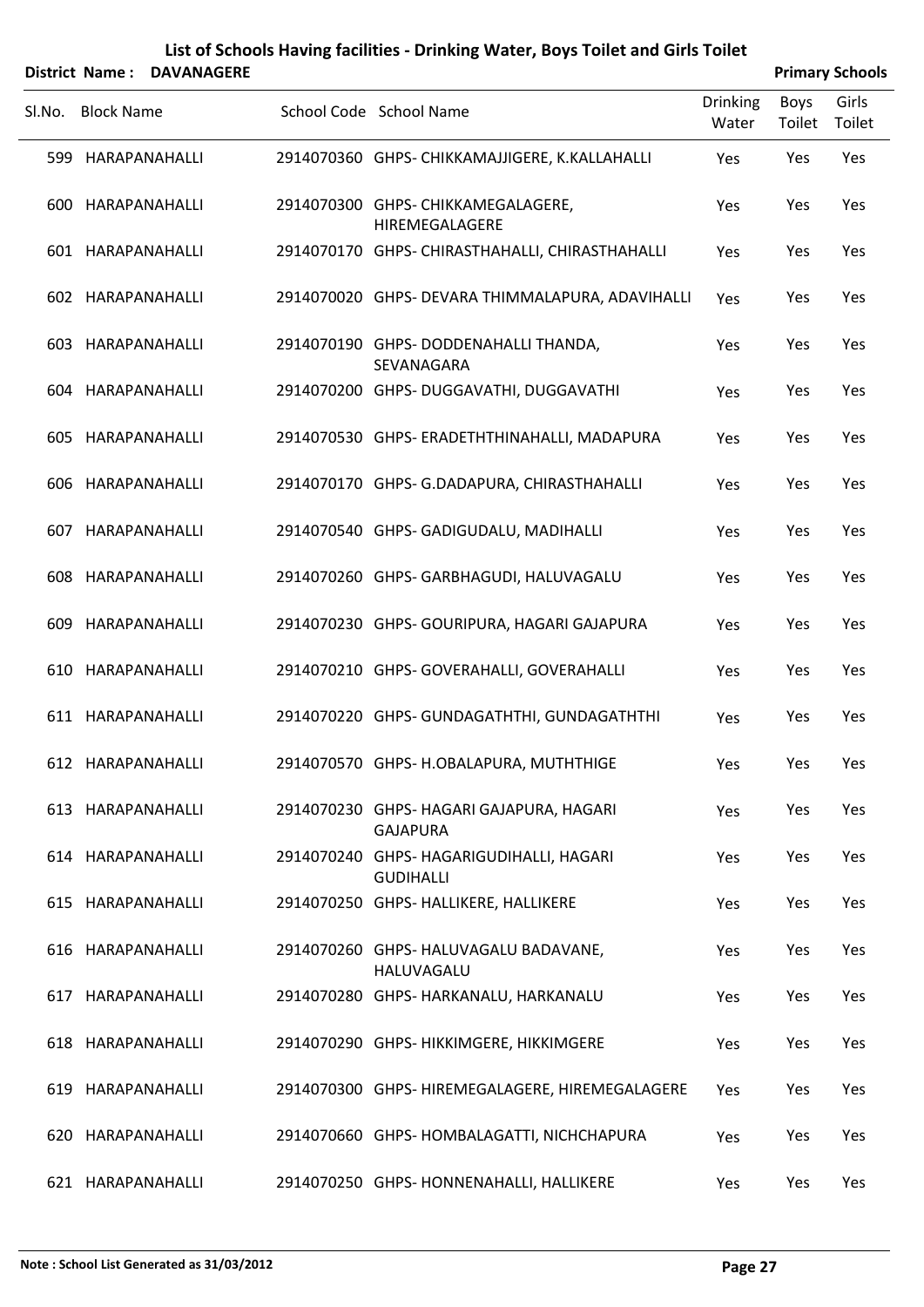| District Name: DAVANAGERE |                                                              |                          |                | <b>Primary Schools</b> |
|---------------------------|--------------------------------------------------------------|--------------------------|----------------|------------------------|
| SI.No. Block Name         | School Code School Name                                      | <b>Drinking</b><br>Water | Boys<br>Toilet | Girls<br>Toilet        |
| 622 HARAPANAHALLI         | 2914070310 GHPS- HOSAKOTE, HOSAKOTE                          | Yes                      | Yes            | Yes                    |
| 623 HARAPANAHALLI         | 2914070320 GHPS- HULIKATTE, HULIKATTE                        | Yes                      | Yes            | Yes                    |
| 624 HARAPANAHALLI         | 2914070330 GHPS- HUNISEHALLI, HUNISEHALLI                    | Yes                      | Yes            | Yes                    |
| 625 HARAPANAHALLI         | 2914070340 GHPS-I.BEVINAHALLI, ITTIGUDI                      | Yes                      | Yes            | Yes                    |
| 626 HARAPANAHALLI         | 2914070340 GHPS- ITTIGUDI, ITTIGUDI                          | Yes                      | Yes            | Yes                    |
| 627 HARAPANAHALLI         | 2914070060 GHPS- J.TUMBIGERE, ANAJIGERE                      | Yes                      | Yes            | Yes                    |
| 628 HARAPANAHALLI         | 2914071180 GHPS-JAMBULINGANAHALLI, JOSHI<br><b>LINGAPURA</b> | Yes                      | Yes            | Yes                    |
| 629 HARAPANAHALLI         | 2914070480 GHPS- JITTINAKATTE, KYARAKATTE                    | Yes                      | Yes            | Yes                    |
| 630 HARAPANAHALLI         | 2914070360 GHPS- K.KALLAHALLI, K.KALLAHALLI                  | Yes                      | Yes            | Yes                    |
| 631 HARAPANAHALLI         | 2914070370 GHPS- KADABAGERE, KADABAGERE                      | Yes                      | Yes            | Yes                    |
| 632 HARAPANAHALLI         | 2914070380 GHPS- KADATHI, KADATHI                            | Yes                      | Yes            | Yes                    |
| 633 HARAPANAHALLI         | 2914070720 GHPS-KAMMATHTHAHALLI,<br>PUNABHAGHATTA            | Yes                      | Yes            | Yes                    |
| 634 HARAPANAHALLI         | 2914070520 GHPS- KANAHALLI, MADALAGERE                       | Yes                      | Yes            | Yes                    |
| 635 HARAPANAHALLI         | 2914070430 GHPS- KANCHIKERE(BOYS), KANCHIKERE                | Yes                      | Yes            | Yes                    |
| 636 HARAPANAHALLI         | 2914070430 GHPS- KANCHIKERE(GIRLS), KANCHIKERE               | Yes                      | Yes            | Yes                    |
| 637 HARAPANAHALLI         | 2914071200 GHPS- KANIVEHALLI, KANIVEHALLI                    | Yes                      | Yes            | Yes                    |
| 638 HARAPANAHALLI         | 2914070370 GHPS-KASAVANAHALLI, KADABAGERE                    | Yes                      | Yes            | Yes                    |
| 639 HARAPANAHALLI         | 2914070790 GHPS- KAVALAHALLI, TAVADUR                        | Yes                      | Yes            | Yes                    |
| 640 HARAPANAHALLI         | 2914070310 GHPS- KEREGUDIHALLI, HOSAKOTE                     | Yes                      | Yes            | Yes                    |
| 641 HARAPANAHALLI         | 2914070770 GHPS- KERETHANDA, SHIRAGANAHALLI                  | Yes                      | Yes            | Yes                    |
| 642 HARAPANAHALLI         | 2914071210 GHPS-KODIHALLI, KODIHALLI                         | Yes                      | Yes            | Yes                    |
| 643 HARAPANAHALLI         | 2914071220 GHPS-KONGANA HOSOORU, KONGANA<br><b>HOSURU</b>    | Yes                      | Yes            | Yes                    |
| 644 HARAPANAHALLI         | 2914070450 GHPS-KOOLAHALLI, KOOLAHALLI                       | Yes                      | Yes            | Yes                    |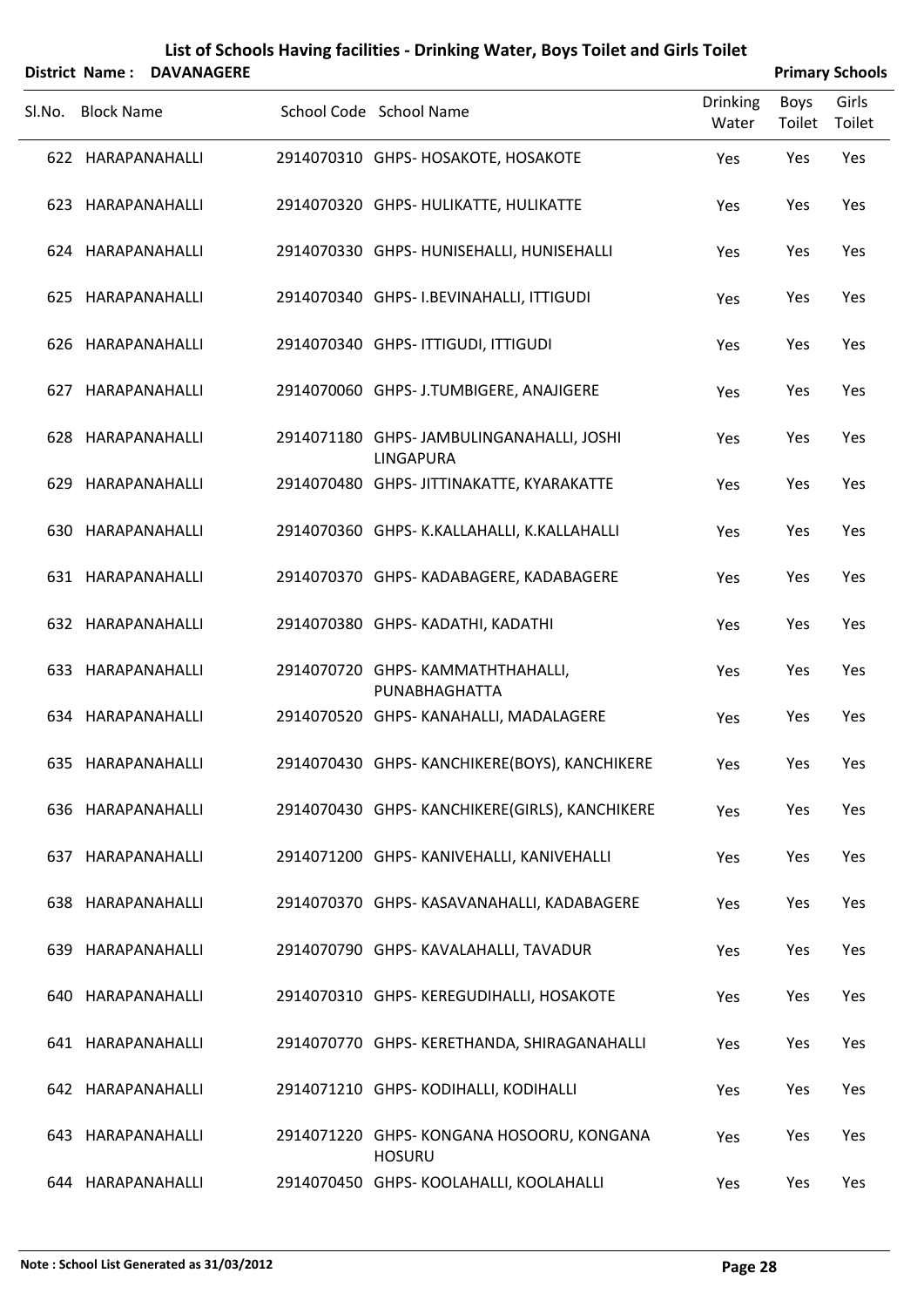|        |                   | District Name: DAVANAGERE |                                                              |                   |                       | <b>Primary Schools</b> |
|--------|-------------------|---------------------------|--------------------------------------------------------------|-------------------|-----------------------|------------------------|
| SI.No. | <b>Block Name</b> |                           | School Code School Name                                      | Drinking<br>Water | <b>Boys</b><br>Toilet | Girls<br>Toilet        |
|        | 645 HARAPANAHALLI |                           | 2914070670 GHPS-KUMARANAHALLI,<br>NICHCHAVVANAHALLI          | Yes               | Yes                   | Yes                    |
|        | 646 HARAPANAHALLI |                           | 2914070240 GHPS- KUNIMADIHALLI, HAGARI GUDIHALLI             | Yes               | Yes                   | Yes                    |
|        | 647 HARAPANAHALLI |                           | 2914070880 GHPS-KURUBAGERE, HRP-WARD NO 1                    | Yes               | Yes                   | Yes                    |
|        | 648 HARAPANAHALLI |                           | 2914070490 GHPS-LAKSHMIPURA, LAKSHMIPURA                     | Yes               | Yes                   | Yes                    |
|        | 649 HARAPANAHALLI |                           | 2914070500 GHPS- MACHIHALLI THANDA, MACHIHALLI               | Yes               | Yes                   | Yes                    |
|        | 650 HARAPANAHALLI |                           | 2914070500 GHPS-MACHIHALLI, MACHIHALLI                       | Yes               | Yes                   | Yes                    |
|        | 651 HARAPANAHALLI |                           | 2914070520 GHPS- MADALAGERE THANDA, MADALAGERE               | Yes               | Yes                   | Yes                    |
|        | 652 HARAPANAHALLI |                           | 2914070520 GHPS- MADALAGERE, MADALAGERE                      | Yes               | Yes                   | Yes                    |
|        | 653 HARAPANAHALLI |                           | 2914070530 GHPS-MADAPURA, MADAPURA                           | Yes               | Yes                   | Yes                    |
|        | 654 HARAPANAHALLI |                           | 2914070540 GHPS-MADIHALLI, MADIHALLI                         | Yes               | Yes                   | Yes                    |
|        | 655 HARAPANAHALLI |                           | 2914070550 GHPS-MAIDOORU, MAIDOORU                           | Yes               | Yes                   | Yes                    |
|        | 656 HARAPANAHALLI |                           | 2914070560 GHPS-MATHIHALLI, MATHTHIHALLI                     | Yes               | Yes                   | Yes                    |
|        | 657 HARAPANAHALLI |                           | 2914070570 GHPS-MUTHTHIGE, MUTHTHIGE                         | Yes               | Yes                   | Yes                    |
|        |                   | 658 HARAPANAHALLI         | 2914070030 GHPS- N.SHIRANAHALLI, ALADAHALLI                  | Yes               | Yes                   | Yes                    |
|        | 659 HARAPANAHALLI |                           | 2914070240 GHPS- NAGARAKONDA, HAGARI GUDIHALLI               | Yes               | Yes                   | Yes                    |
|        | 660 HARAPANAHALLI |                           | 2914070610 GHPS- NANDIBEVOORU, NANDIBEVOORU                  | Yes               | Yes                   | Yes                    |
|        | 661 HARAPANAHALLI |                           | 2914070380 GHPS-NANDYALA, KADATHI                            | Yes               | Yes                   | Yes                    |
|        | 662 HARAPANAHALLI |                           | 2914070650 GHPS- NEELAGUNDA, NEELAGUNDA                      | Yes               | Yes                   | Yes                    |
| 663    |                   | HARAPANAHALLI             | 2914070660 GHPS-NICHCHAPURA, NICHCHAPURA                     | Yes               | Yes                   | Yes                    |
|        | 664 HARAPANAHALLI |                           | 2914070670 GHPS-NICHCHAVVANAHALLI,<br>NICHCHAVVANAHALLI      | Yes               | Yes                   | Yes                    |
|        | 665 HARAPANAHALLI |                           | 2914070680 GHPS- NILUVANJI, NILUVANJI                        | Yes               | Yes                   | Yes                    |
|        | 666 HARAPANAHALLI |                           | 2914070690 GHPS- NITTOORU, NITTOORU                          | Yes               | Yes                   | Yes                    |
| 667    |                   | HARAPANAHALLI             | 2914070900 GHPS- POLICELINE HARAPANAHALLI, HRP-<br>WARD NO 3 | Yes               | Yes                   | Yes                    |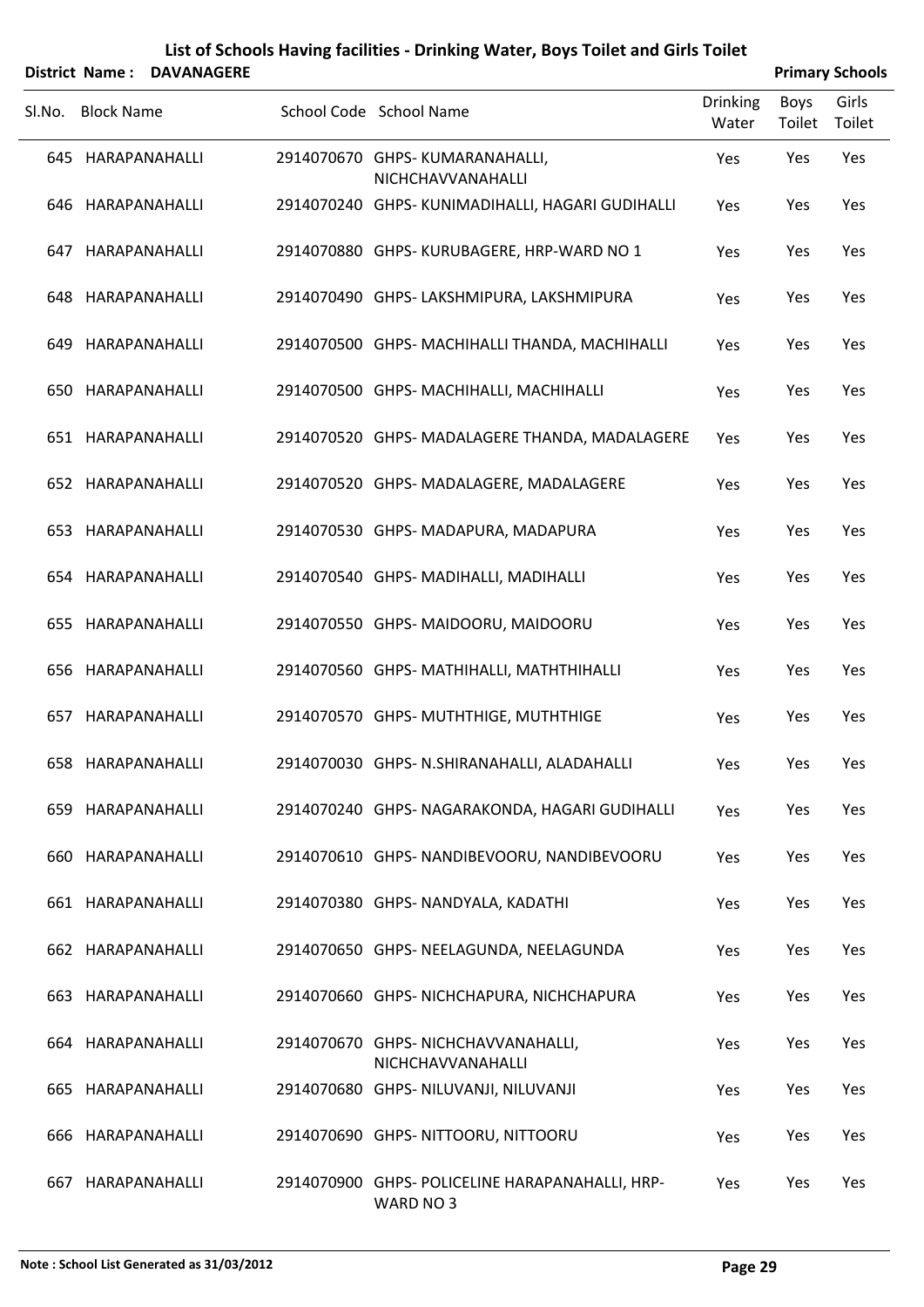|        |                   | District Name: DAVANAGERE |                                                                 |                          |                | <b>Primary Schools</b> |
|--------|-------------------|---------------------------|-----------------------------------------------------------------|--------------------------|----------------|------------------------|
| SI.No. | <b>Block Name</b> |                           | School Code School Name                                         | <b>Drinking</b><br>Water | Boys<br>Toilet | Girls<br>Toilet        |
|        | 668 HARAPANAHALLI |                           | 2914070301 GHPS- POTHALAKATTE, HIREMEGALAGERE                   | Yes                      | Yes            | Yes                    |
| 669    |                   | HARAPANAHALLI             | 2914070720 GHPS- PUNABHAGHATTA, PUNABHAGHATTA                   | Yes                      | Yes            | Yes                    |
|        | 670 HARAPANAHALLI |                           | 2914070730 GHPS-RAGIMASALAVADA,<br>RAGIMASALAVADA               | Yes                      | Yes            | Yes                    |
|        | 671 HARAPANAHALLI |                           | 2914070740 GHPS-RAMAGHATTA, RAMAGHATTA                          | Yes                      | Yes            | Yes                    |
|        | 672 HARAPANAHALLI |                           | 2914070760 GHPS-SATHTHOORU, SATHTHOORU                          | Yes                      | Yes            | Yes                    |
| 673    | HARAPANAHALLI     |                           | 2914071240 GHPS-SHRINGARATHOTA,<br>SHRUNGARATHOTA               | Yes                      | Yes            | Yes                    |
|        | 674 HARAPANAHALLI |                           | 2914070780 GHPS- SINGRIHALLI DODDA THANDA,<br>SINGRIHALLI       | Yes                      | Yes            | Yes                    |
| 675    | HARAPANAHALLI     |                           | 2914070780 GHPS- SINGRIHALLI, SINGRIHALLI                       | Yes                      | Yes            | Yes                    |
|        | 676 HARAPANAHALLI |                           | 2914070220 GHPS- TALAVAGALU, GUNDAGATHTHI                       | Yes                      | Yes            | Yes                    |
|        | 677 HARAPANAHALLI |                           | 2914070500 GHPS-TALEDAHALLI, MACHIHALLI                         | Yes                      | Yes            | Yes                    |
|        | 678 HARAPANAHALLI |                           | 2914070790 GHPS-THAVADUR THANDA, TAVADUR                        | Yes                      | Yes            | Yes                    |
| 679.   |                   | HARAPANAHALLI             | 2914070790 GHPS- THAVADUR, TAVADUR                              | Yes                      | Yes            | Yes                    |
|        | 680 HARAPANAHALLI |                           | 2914070800 GHPS- THAVARAGONDI, THAVARAGONDI                     | Yes                      | Yes            | Yes                    |
|        | 681 HARAPANAHALLI |                           | 2914070810 GHPS- THELIGI(BOYS), THELIGI                         | Yes                      | Yes            | Yes                    |
|        | 682 HARAPANAHALLI |                           | 2914070810 GHPS-THELIGI(GIRLS), THELIGI                         | Yes                      | Yes            | Yes                    |
|        | 683 HARAPANAHALLI |                           | 2914070020 GHPS-THIPPANAYAKANAHALLI, ADAVIHALLI                 | Yes                      | Yes            | Yes                    |
|        | 684 HARAPANAHALLI |                           | 2914070820 GHPS-THOGARIKATTE, THOGARIKATTE                      | Yes                      | Yes            | Yes                    |
|        | 685 HARAPANAHALLI |                           | 2914070140 GHPS- U.KALLAHALLI, CHATNAHALLI                      | Yes                      | Yes            | Yes                    |
|        | 686 HARAPANAHALLI |                           | 2914070830 GHPS- UCHCHANGIDURGA,<br><b>UCHCHANGIDURGA</b>       | Yes                      | Yes            | Yes                    |
|        | 687 HARAPANAHALLI |                           | 2914070820 GHPS- UDDAGHATTI DODDATHANDA,<br><b>THOGARIKATTE</b> | Yes                      | Yes            | Yes                    |
|        | 688 HARAPANAHALLI |                           | 2914070960 GHPS-UPPARAGERE, HRP-WARD NO 9                       | Yes                      | Yes            | Yes                    |
|        | 689 HARAPANAHALLI |                           | 2914070380 GHPS-VATLAHALLI, KADATHI                             | Yes                      | Yes            | Yes                    |
|        | 690 HARAPANAHALLI |                           | 2914071140 GHPS-WARD NO 8, HRP-WARD NO 27                       | Yes                      | Yes            | Yes                    |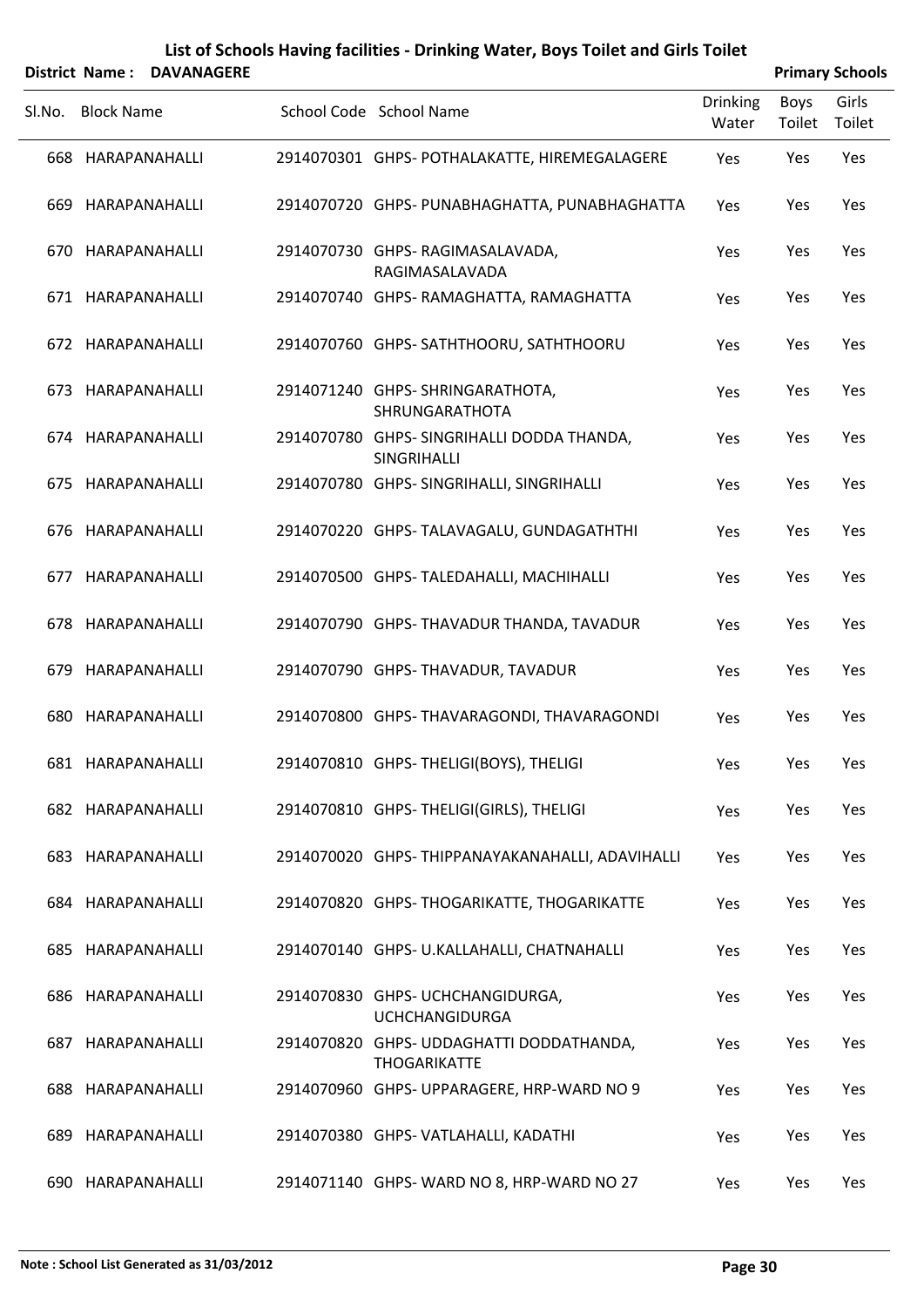|        |                   | District Name: DAVANAGERE |                                                                    |                          |                | <b>Primary Schools</b> |
|--------|-------------------|---------------------------|--------------------------------------------------------------------|--------------------------|----------------|------------------------|
| SI.No. | <b>Block Name</b> |                           | School Code School Name                                            | <b>Drinking</b><br>Water | Boys<br>Toilet | Girls<br>Toilet        |
|        | 691 HARAPANAHALLI |                           | 2914071100 GHPS-WARD NO 9, HRP-WARD NO 23                          | Yes                      | Yes            | Yes                    |
|        | 692 HARAPANAHALLI |                           | 2914070850 GHPS- YADIHALLI, YADIHALLI                              | Yes                      | Yes            | Yes                    |
|        | 693 HARAPANAHALLI |                           | 2914070640 GHPS- YALLAPURA, NARAYANAPURA                           | Yes                      | Yes            | Yes                    |
|        | 694 HARAPANAHALLI |                           | 2914070790 GHPS- YARABALLI, TAVADUR                                | Yes                      | Yes            | Yes                    |
|        | 695 HARAPANAHALLI |                           | 2914070860 GHPS- YARABALU, YARABALU                                | Yes                      | Yes            | Yes                    |
|        | 696 HARAPANAHALLI |                           | 2914070730 GHPS-ANIMEGALATHANDA,<br>RAGIMASALAVADA                 | Yes                      | Yes            | Yes                    |
|        | 697 HARAPANAHALLI |                           | 2914070820 GHPS-HARKANALU DODDATHANDA,<br><b>THOGARIKATTE</b>      | Yes                      | Yes            | Yes                    |
|        | 698 HARAPANAHALLI |                           | 2914070010 GLPS- A.THIMMALAPURA, A.THIMMALAPURA                    | Yes                      | Yes            | Yes                    |
|        | 699 HARAPANAHALLI |                           | 2914070920 GLPS ACHARYA CAMP WARD 5, HRP-WARD<br><b>NO 5</b>       | Yes                      | Yes            | Yes                    |
|        | 700 HARAPANAHALLI |                           | 2914070670 GLPS- ADAVI MALLAPURA,<br>NICHCHAVVANAHALLI             | Yes                      | Yes            | Yes                    |
|        | 701 HARAPANAHALLI |                           | 2914070500 GLPS- ANANTHANAHALLI, MACHIHALLI                        | Yes                      | Yes            | Yes                    |
|        | 702 HARAPANAHALLI |                           | 2914070480 GLPS- ARASAPURA, KYARAKATTE                             | Yes                      | Yes            | Yes                    |
|        | 703 HARAPANAHALLI |                           | 2914071060 GLPS-ASHRAYA CAMP, KOTTUR RD., HRP-<br>WARD NO 19       | Yes                      | Yes            | Yes                    |
|        | 704 HARAPANAHALLI |                           | 2914070220 GLPS ASREYA CAMP GUNDGATHI,<br><b>GUNDAGATHTHI</b>      | Yes                      | Yes            | Yes                    |
|        | 705 HARAPANAHALLI |                           | 2914070110 GLPS- BADA, BENNEHALLI                                  | Yes                      | Yes            | Yes                    |
|        | 706 HARAPANAHALLI |                           | 2914070480 GLPS- BALENAHALLI, KYARAKATTE                           | Yes                      | Yes            | Yes                    |
|        | 707 HARAPANAHALLI |                           | 2914070230 GLPS- BALIGANURU, HAGARI GAJAPURA                       | Yes                      | Yes            | Yes                    |
|        | 708 HARAPANAHALLI |                           | 2914070230 GLPS- BASAVANALU, HAGARI GAJAPURA                       | Yes                      | Yes            | Yes                    |
|        | 709 HARAPANAHALLI |                           | 2914070550 GLPS- BAVIHALLI.M, MAIDOORU                             | Yes                      | Yes            | Yes                    |
|        | 710 HARAPANAHALLI |                           | 2914070190 GLPS- BENDIGERE SANNATHANDA,<br>SEVANAGARA              | Yes                      | Yes            | Yes                    |
|        | 711 HARAPANAHALLI |                           | 2914070830 GLPS- BEVINAHALLI SANNATHANDA,<br><b>UCHCHANGIDURGA</b> | Yes                      | Yes            | Yes                    |
|        | 712 HARAPANAHALLI |                           | 2914070830 GLPS- BEVINAHALLI, UCHCHANGIDURGA                       | Yes                      | Yes            | Yes                    |
|        | 713 HARAPANAHALLI |                           | 2914070500 GLPS- BHAIRAPURA, MACHIHALLI                            | Yes                      | Yes            | Yes                    |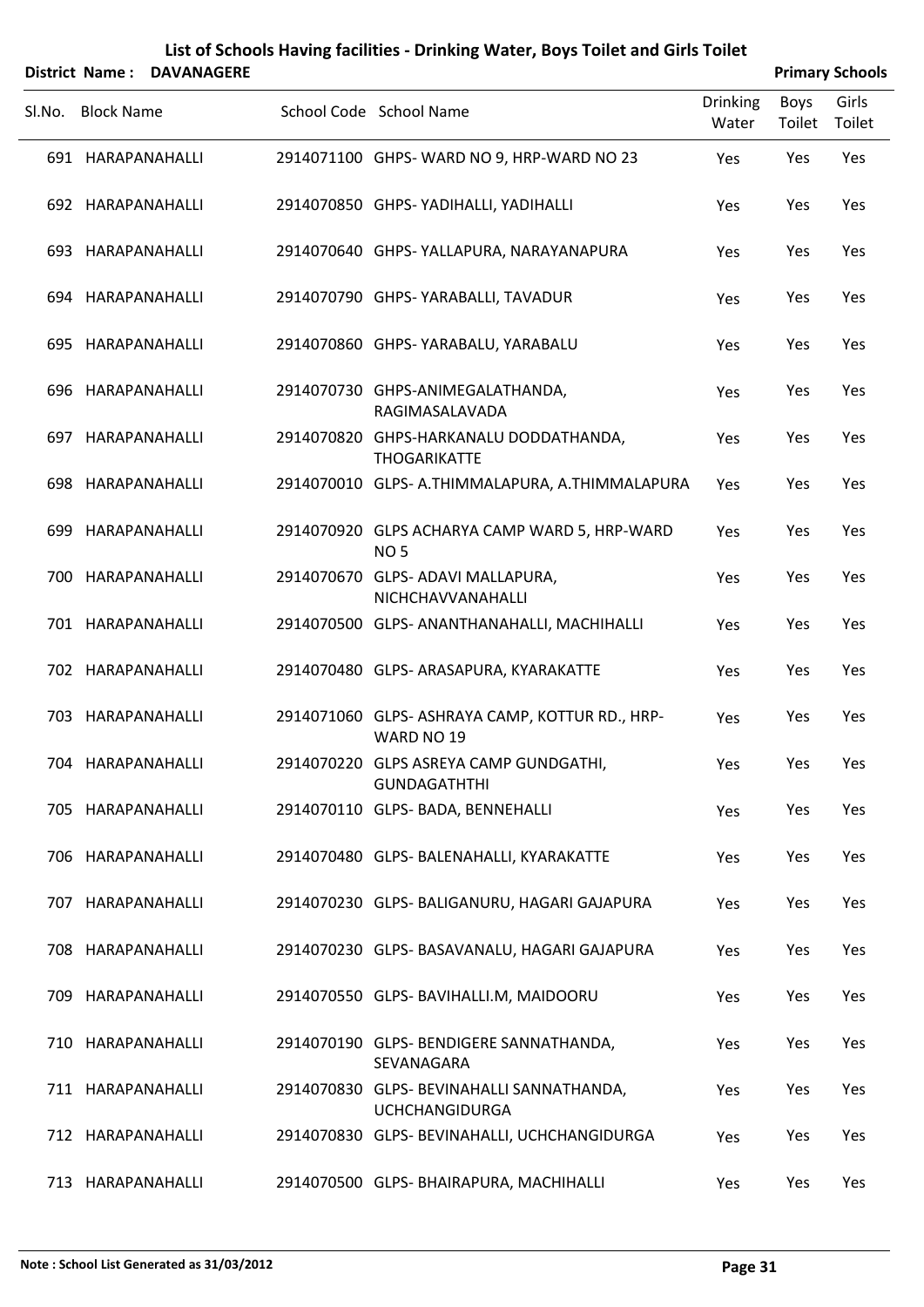|        | District Name: DAVANAGERE |                                                         |                          |                       | <b>Primary Schools</b> |
|--------|---------------------------|---------------------------------------------------------|--------------------------|-----------------------|------------------------|
| SI.No. | <b>Block Name</b>         | School Code School Name                                 | <b>Drinking</b><br>Water | <b>Boys</b><br>Toilet | Girls<br>Toilet        |
|        | 714 HARAPANAHALLI         | 2914070141 GLPS- BHEEMLATHANDA, CHATNAHALLI             | Yes                      | Yes                   | Yes                    |
|        | 715 HARAPANAHALLI         | 2914071190 GLPS- BIKHIMATTI THANDA, KALLUGUDI           | Yes                      | Yes                   | Yes                    |
|        | 716 HARAPANAHALLI         | 2914070190 GLPS- BIKKIKATTI, SEVANAGARA                 | Yes                      | Yes                   | Yes                    |
|        | 717 HARAPANAHALLI         | 2914070721 GLPS-CHANNAPURA, PUNABHAGHATTA               | Yes                      | Yes                   | Yes                    |
|        | 718 HARAPANAHALLI         | 2914070310 GLPS- CHIKKABBALLI, HOSAKOTE                 | Yes                      | Yes                   | Yes                    |
|        | 719 HARAPANAHALLI         | 2914070530 GLPS- CHIKKAHALLI, MADAPURA                  | Yes                      | Yes                   | Yes                    |
|        | 720 HARAPANAHALLI         | 2914070760 GLPS- CHOUDAPURA, SATHTHOORU                 | Yes                      | Yes                   | Yes                    |
|        | 721 HARAPANAHALLI         | 2914070100 GLPS-DADIGARANAHALLI, BAGALI                 | Yes                      | Yes                   | Yes                    |
|        | 722 HARAPANAHALLI         | 2914071190 GLPS-DAGGI BASAPURA, KALLUGUDI               | Yes                      | Yes                   | Yes                    |
|        | 723 HARAPANAHALLI         | 2914070740 GLPS-DIDDIGI THANDA, RAMAGHATTA              | Yes                      | Yes                   | Yes                    |
|        | 724 HARAPANAHALLI         | 2914070460 GLPS-DYAPANAYAKANAHALLI,<br>KUMARANAHALLI    | Yes                      | Yes                   | Yes                    |
|        | 725 HARAPANAHALLI         | 2914071170 GLPS- EESHAPURA, EESHAPURA                   | Yes                      | Yes                   | Yes                    |
|        | 726 HARAPANAHALLI         | 2914070260 GLPS- GARBHAGUDI THANDA, HALUVAGALU          | Yes                      | Yes                   | Yes                    |
|        | 727 HARAPANAHALLI         | 2914071190 GLPS- GIDDANAGENAHALLI, KALLUGUDI            | Yes                      | Yes                   | Yes                    |
|        | 728 HARAPANAHALLI         | 2914071150 GLPS- GIRIYAPURA THANDA, SHIVAPURA           | Yes                      | Yes                   | Yes                    |
|        | 729 HARAPANAHALLI         | 2914070780 GLPS- GOLLARAHATTI, SINGRIHALLI              | Yes                      | Yes                   | Yes                    |
|        | 730 HARAPANAHALLI         | 2914070140 GLPS- GOULERAHATTI, CHATNAHALLI              | Yes                      | Yes                   | Yes                    |
|        | 731 HARAPANAHALLI         | 2914070790 GLPS- GULEDAHATTI THANDA, TAVADUR            | Yes                      | Yes                   | Yes                    |
|        | 732 HARAPANAHALLI         | 2914070500 GLPS- GURUSHANTHANAHALLI, MACHIHALLI         | Yes                      | Yes                   | Yes                    |
|        | 733 HARAPANAHALLI         | 2914070030 GLPS- HAGARISHIRANAHALLI, ALADAHALLI         | Yes                      | Yes                   | Yes                    |
|        | 734 HARAPANAHALLI         | 2914070140 GLPS- HAMPAPURA, CHATNAHALLI                 | Yes                      | Yes                   | Yes                    |
|        | 735 HARAPANAHALLI         | 2914070060 GLPS- HANUMAGONDANAHALLI, ANAJIGERE          | Yes                      | Yes                   | Yes                    |
|        | 736 HARAPANAHALLI         | 2914070670 GLPS- HARIYAMMANAHALLI,<br>NICHCHAVVANAHALLI | Yes                      | Yes                   | Yes                    |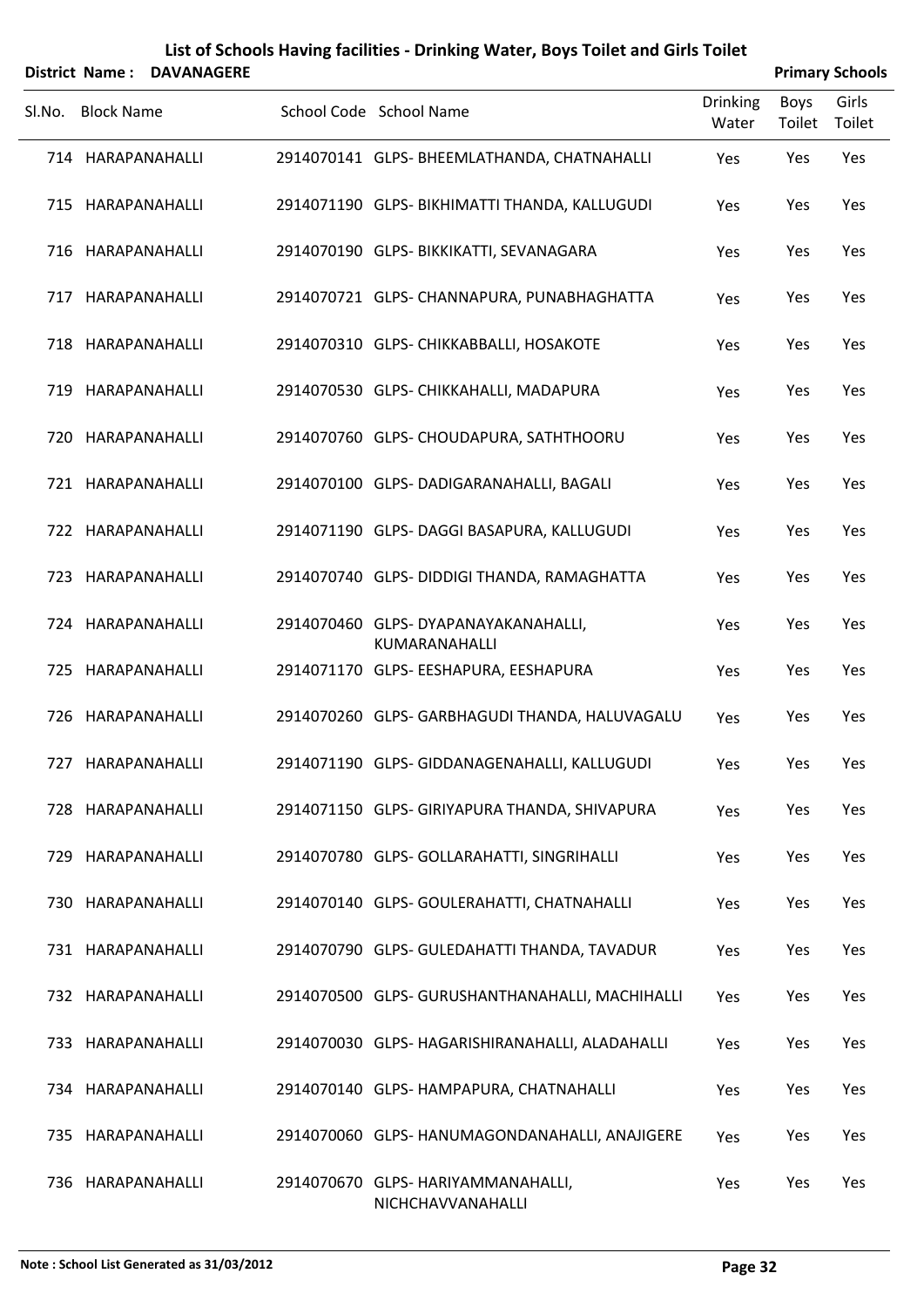|        |                   | District Name: DAVANAGERE |                                                        |                          |                | <b>Primary Schools</b> |
|--------|-------------------|---------------------------|--------------------------------------------------------|--------------------------|----------------|------------------------|
| SI.No. | <b>Block Name</b> |                           | School Code School Name                                | <b>Drinking</b><br>Water | Boys<br>Toilet | Girls<br>Toilet        |
|        |                   | 737 HARAPANAHALLI         | 2914070280 GLPS- HARKANALU SANNATHANDA,<br>HARKANALU   | Yes                      | Yes            | Yes                    |
|        |                   | 738 HARAPANAHALLI         | 2914070720 GLPS- HONNAPURA, PUNABHAGHATTA              | Yes                      | Yes            | Yes                    |
|        |                   | 739 HARAPANAHALLI         | 2914070780 GLPS- HOSAHALLI, SINGRIHALLI                | Yes                      | Yes            | Yes                    |
|        |                   | 740 HARAPANAHALLI         | 2914070200 GLPS- HOSATHANDA COLONY, DUGGAVATHI         | Yes                      | Yes            | Yes                    |
|        |                   | 741 HARAPANAHALLI         | 2914070060 GLPS- HUNASIKATTE, ANAJIGERE                | Yes                      | Yes            | Yes                    |
|        |                   | 742 HARAPANAHALLI         | 2914070770 GLPS- INGALAGUNDI, SHIRAGANAHALLI           | Yes                      | Yes            | Yes                    |
|        |                   | 743 HARAPANAHALLI         | 2914070370 GLPS-JOSHILINGAPURA, KADABAGERE             | Yes                      | Yes            | Yes                    |
|        |                   | 744 HARAPANAHALLI         | 2914070670 GLPS- K.BASSAPURA, NICHCHAVVANAHALLI        | Yes                      | Yes            | Yes                    |
|        |                   | 745 HARAPANAHALLI         | 2914070110 GLPS- KADAKOLA, BENNEHALLI                  | Yes                      | Yes            | Yes                    |
|        |                   | 746 HARAPANAHALLI         | 2914070380 GLPS- KADATHI CAMP, KADATHI                 | Yes                      | Yes            | Yes                    |
|        |                   | 747 HARAPANAHALLI         | 2914070720 GLPS- KADEKAL THANDA, PUNABHAGHATTA         | Yes                      | Yes            | Yes                    |
|        |                   | 748 HARAPANAHALLI         | 2914070300 GLPS-KALYANAYAKANATHANDA,<br>HIREMEGALAGERE | Yes                      | Yes            | Yes                    |
|        |                   | 749 HARAPANAHALLI         | 2914070870 GLPS- KAMBHATRAHALLI, KAMBHATRAHALLI        | Yes                      | Yes            | Yes                    |
|        |                   | 750 HARAPANAHALLI         | 2914070470 GLPS- KANAVI THANDA, KUNCHOORU              | Yes                      | Yes            | Yes                    |
|        |                   | 751 HARAPANAHALLI         | 2914070430 GLPS- KANCHIKERE, KANCHIKERE                | Yes                      | Yes            | Yes                    |
|        |                   | 752 HARAPANAHALLI         | 2914070200 GLPS- KANDIKERE THANDA, DUGGAVATHI          | Yes                      | Yes            | Yes                    |
|        |                   | 753 HARAPANAHALLI         | 2914070440 GLPS-KANNAYAKANAHALLI,<br>KANNAYAKANAHALLI  | Yes                      | Yes            | Yes                    |
|        |                   | 754 HARAPANAHALLI         | 2914070830 GLPS- KARADIDURGA, UCHCHANGIDURGA           | Yes                      | Yes            | Yes                    |
|        |                   | 755 HARAPANAHALLI         | 2914070520 GLPS- KAREKANAHALLI, MADALAGERE             | Yes                      | Yes            | Yes                    |
|        |                   | 756 HARAPANAHALLI         | 2914071230 GLPS- KAYAKADAHALLI, KAYAKADAHALLI          | Yes                      | Yes            | Yes                    |
|        |                   | 757 HARAPANAHALLI         | 2914070140 GLPS- KENCHAPURA, CHATNAHALLI               | Yes                      | Yes            | Yes                    |
|        |                   | 758 HARAPANAHALLI         | 2914070230 GLPS- KESARAHALLI, HAGARI GAJAPURA          | Yes                      | Yes            | Yes                    |
|        |                   | 759 HARAPANAHALLI         | 2914070310 GLPS- KONANAKATTE, HOSAKOTE                 | Yes                      | Yes            | Yes                    |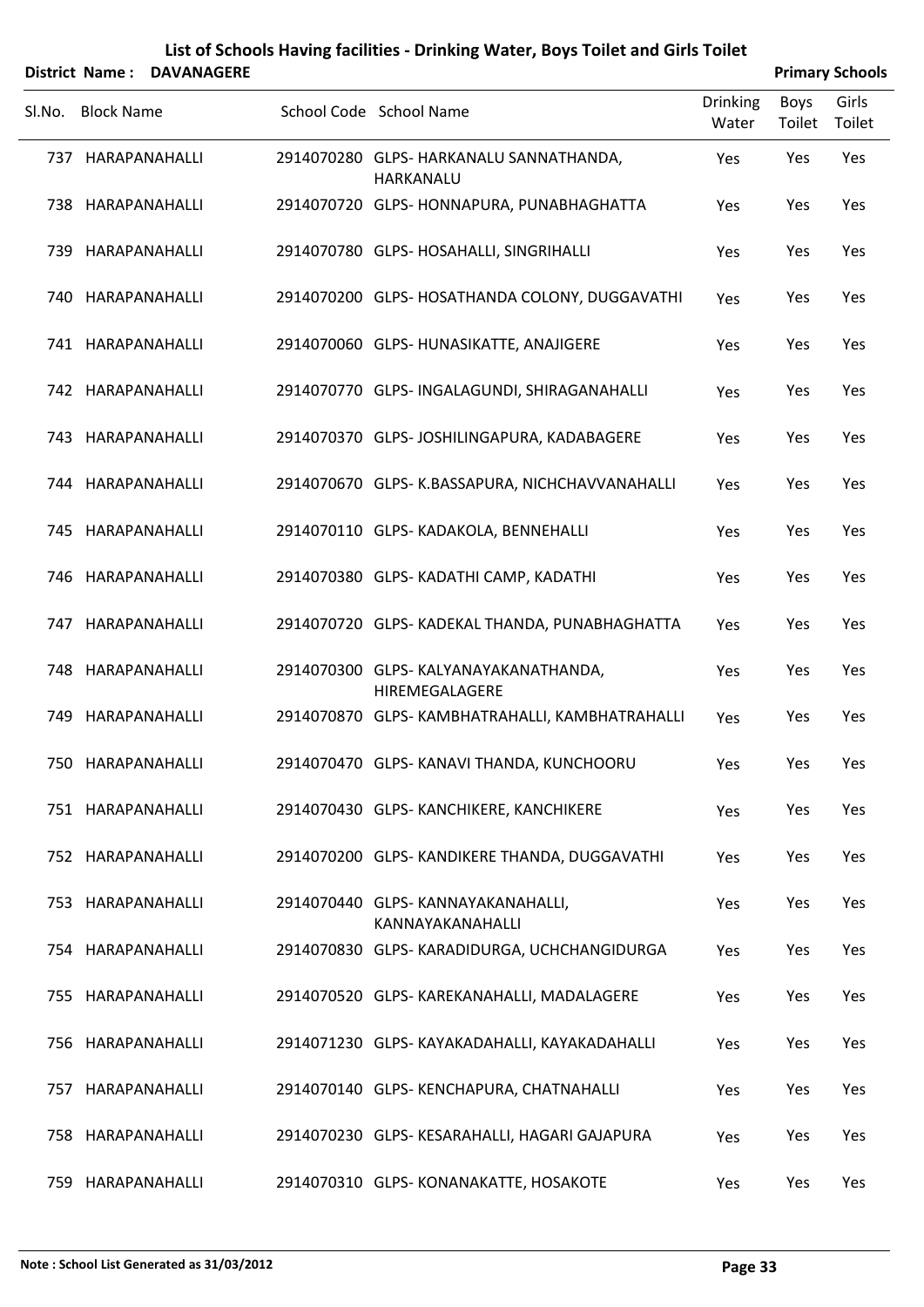|        |                   | District Name: DAVANAGERE |                                                                     |                          |                | <b>Primary Schools</b> |
|--------|-------------------|---------------------------|---------------------------------------------------------------------|--------------------------|----------------|------------------------|
| SI.No. | <b>Block Name</b> |                           | School Code School Name                                             | <b>Drinking</b><br>Water | Boys<br>Toilet | Girls<br>Toilet        |
|        | 760 HARAPANAHALLI |                           | 2914070830 GLPS-KOTE CAMP, UCHCHANGIDURGA,<br><b>UCHCHANGIDURGA</b> | Yes                      | Yes            | Yes                    |
|        | 761 HARAPANAHALLI |                           | 2914070830 GLPS-KOTE UCHCHANGIDURAGA,<br><b>UCHCHANGIDURGA</b>      | Yes                      | Yes            | Yes                    |
|        | 762 HARAPANAHALLI |                           | 2914070470 GLPS- KUNCHOORU KERETHANDA,<br><b>KUNCHOORU</b>          | Yes                      | Yes            | Yes                    |
|        | 763 HARAPANAHALLI |                           | 2914070470 GLPS- KUNCHUR KURUBAGERE, KUNCHOORU                      | Yes                      | Yes            | Yes                    |
|        | 764 HARAPANAHALLI |                           | 2914070140 GLPS- KUREMAGANAHALLI, CHATNAHALLI                       | Yes                      | Yes            | Yes                    |
|        | 765 HARAPANAHALLI |                           | 2914070710 GLPS- LOLESWARA, PRUTHVESWARA                            | Yes                      | Yes            | Yes                    |
|        | 766 HARAPANAHALLI |                           | 2914070500 GLPS- M.KORACHARAHATTI, MACHIHALLI                       | Yes                      | Yes            | Yes                    |
|        | 767 HARAPANAHALLI |                           | 2914071190 GLPS- MADAKI NICHCHAPURA, KALLUGUDI                      | Yes                      | Yes            | Yes                    |
|        | 768 HARAPANAHALLI |                           | 2914070860 GLPS-MATHTHOORU, YARABALU                                | Yes                      | Yes            | Yes                    |
|        | 769 HARAPANAHALLI |                           | 2914070520 GLPS- MEENALLI THANDA, MADALAGERE                        | Yes                      | Yes            | Yes                    |
|        | 770 HARAPANAHALLI |                           | 2914070960 GLPS- MEGALA UPPARAGERE, HRP-WARD<br>NO <sub>9</sub>     | Yes                      | Yes            | Yes                    |
|        | 771 HARAPANAHALLI |                           | 2914070150 GLPS MESARAHATTI CHIGATERI, CHIGATERI                    | Yes                      | Yes            | Yes                    |
|        | 772 HARAPANAHALLI |                           | 2914070580 GLPS- N.BASAPURA, N.BASAPURA                             | Yes                      | Yes            | Yes                    |
|        | 773 HARAPANAHALLI |                           | 2914070730 GLPS-NAGALAPURA THANDA,<br>RAGIMASALAVADA                | Yes                      | Yes            | Yes                    |
|        | 774 HARAPANAHALLI |                           | 2914070730 GLPS- NAGALAPURA, RAGIMASALAVADA                         | Yes                      | Yes            | Yes                    |
|        | 775 HARAPANAHALLI |                           | 2914070300 GLPS-NAGATHIKATTI THANDA,<br>HIREMEGALAGERE              | Yes                      | Yes            | Yes                    |
|        | 776 HARAPANAHALLI |                           | 2914070610 GLPS- NANDIBEVOORU THANDA,<br>NANDIBEVOORU               | Yes                      | Yes            | Yes                    |
|        | 777 HARAPANAHALLI |                           | 2914070720 GLPS- NANDIKAMBA, PUNABHAGHATTA                          | Yes                      | Yes            | Yes                    |
|        | 778 HARAPANAHALLI |                           | 2914070380 GLPS- NANDYALA CAMP, KADATHI                             | Yes                      | Yes            | Yes                    |
|        | 779 HARAPANAHALLI |                           | 2914070210 GLPS NARAYANPURA, GOVERAHALLI                            | Yes                      | Yes            | Yes                    |
|        | 780 HARAPANAHALLI |                           | 2914070740 GLPS- NAREBOMMANAHALLI, RAMAGHATTA                       | Yes                      | Yes            | Yes                    |
|        | 781 HARAPANAHALLI |                           | 2914070710 GLPS- NAZEER NAGAR, PRUTHVESWARA                         | Yes                      | Yes            | Yes                    |
|        | 782 HARAPANAHALLI |                           | 2914070790 GLPS- NELAGONDANAHALLI, TAVADUR                          | Yes                      | Yes            | Yes                    |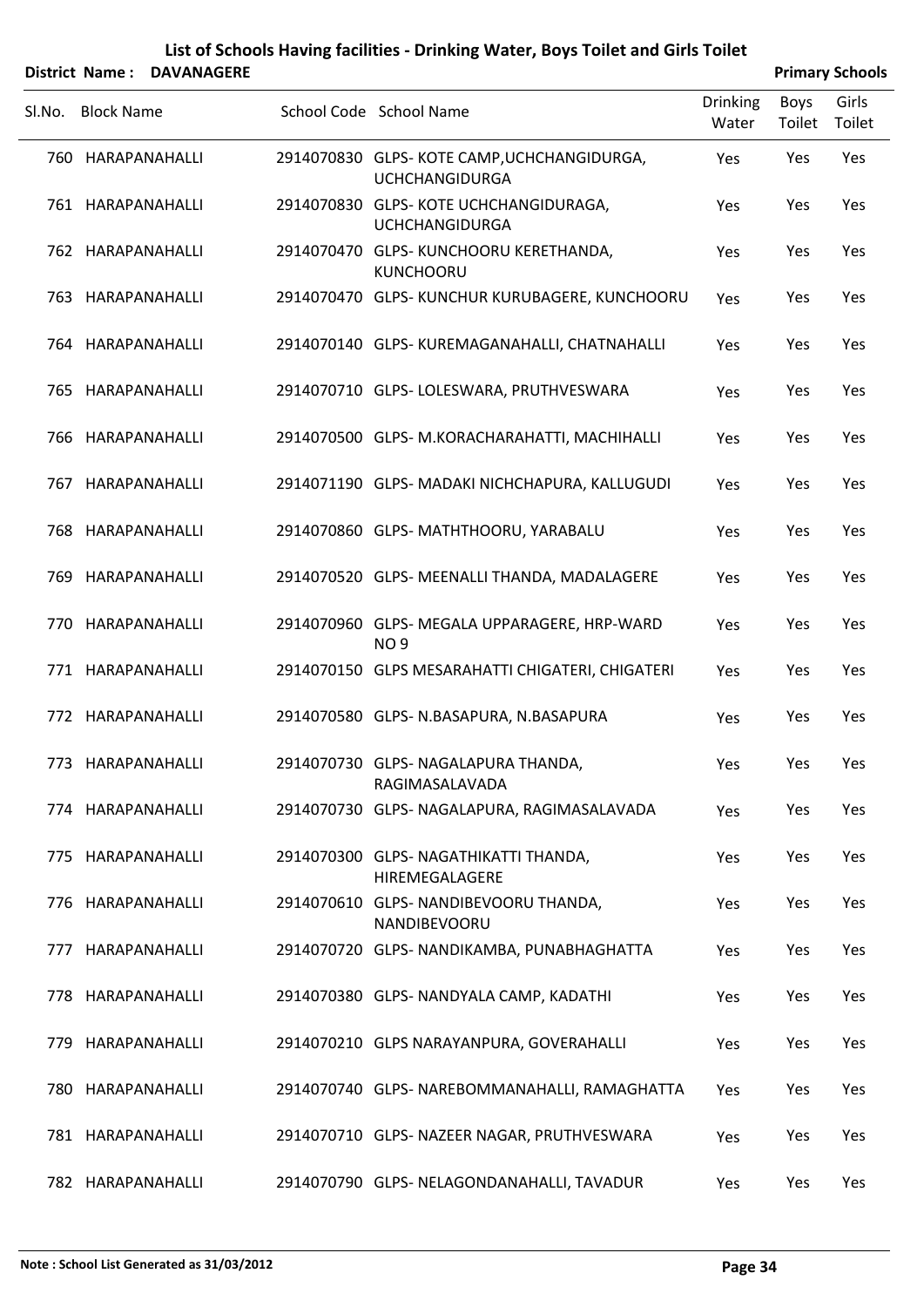|        |                   | District Name: DAVANAGERE |                                                                    |                          |                | <b>Primary Schools</b> |
|--------|-------------------|---------------------------|--------------------------------------------------------------------|--------------------------|----------------|------------------------|
| SI.No. | <b>Block Name</b> |                           | School Code School Name                                            | <b>Drinking</b><br>Water | Boys<br>Toilet | Girls<br>Toilet        |
|        | 783 HARAPANAHALLI |                           | 2914070570 GLPS- OBALAPURA.B, MUTHTHIGE                            | Yes                      | Yes            | Yes                    |
|        | 784 HARAPANAHALLI |                           | 2914070260 GLPS-OLATHANDA, HALUVAGALU                              | Yes                      | Yes            | Yes                    |
|        | 785 HARAPANAHALLI |                           | 2914070290 GLPS- PAVANAPURA, HIKKIMGERE                            | Yes                      | Yes            | Yes                    |
|        | 786 HARAPANAHALLI |                           | 2914070140 GLPS- PHANIYAPURA, CHATNAHALLI                          | Yes                      | Yes            | Yes                    |
|        | 787 HARAPANAHALLI |                           | 2914070710 GLPS- PRUTHVESWARA, PRUTHVESWARA                        | Yes                      | Yes            | Yes                    |
|        | 788 HARAPANAHALLI |                           | 2914070720 GLPS- PUNABHAGHATTA THANDA,<br>PUNABHAGHATTA            | Yes                      | Yes            | Yes                    |
|        | 789 HARAPANAHALLI |                           | 2914070740 GLPS-RAMAGHATTA SANNATHANDA,<br>RAMAGHATTA              | Yes                      | Yes            | Yes                    |
|        | 790 HARAPANAHALLI |                           | 2914070140 GLPS-RAMANAGARA, CHATNAHALLI                            | Yes                      | Yes            | Yes                    |
|        | 791 HARAPANAHALLI |                           | 2914070850 GLPS-RANGAPURA CAMP, YADIHALLI                          | Yes                      | Yes            | Yes                    |
|        | 792 HARAPANAHALLI |                           | 2914070850 GLPS-RANGAPURA, YADIHALLI                               | Yes                      | Yes            | Yes                    |
|        | 793 HARAPANAHALLI |                           | 2914070830 GLPS- RENUKA BADAVANE,<br><b>UCHCHANGIDURGA</b>         | Yes                      | Yes            | Yes                    |
|        | 794 HARAPANAHALLI |                           | 2914070770 GLPS-SHANKARANAHALLI THANDA,<br>SHIRAGANAHALLI          | Yes                      | Yes            | Yes                    |
|        | 795 HARAPANAHALLI |                           | 2914070770 GLPS- SHANKARANAHALLI, SHIRAGANAHALLI                   | Yes                      | Yes            | Yes                    |
|        | 796 HARAPANAHALLI |                           | 2914070830 GLPS- SHIKHARA UCHCHANGIDURGA,<br><b>UCHCHANGIDURGA</b> | Yes                      | Yes            | Yes                    |
|        | 797 HARAPANAHALLI |                           | 2914070780 GLPS- SINGRIHALLI SANNATHANDA,<br>SINGRIHALLI           | Yes                      | Yes            | Yes                    |
|        | 798 HARAPANAHALLI |                           | 2914070300 GLPS- SRIKANTHAPURA, HIREMEGALAGERE                     | Yes                      | Yes            | Yes                    |
| 799    | HARAPANAHALLI     |                           | 2914070060 GLPS- SRINIVASAPURA, ANAJIGERE                          | Yes                      | Yes            | Yes                    |
|        | 800 HARAPANAHALLI |                           | 2914070810 GLPS- T.THIMMALAPURA, THELIGI                           | Yes                      | Yes            | Yes                    |
|        | 801 HARAPANAHALLI |                           | 2914070770 GLPS- T.THUMBIGERE, SHIRAGANAHALLI                      | Yes                      | Yes            | Yes                    |
|        | 802 HARAPANAHALLI |                           | 2914070500 GLPS- THALEDAHALLI THANDA, MACHIHALLI                   | Yes                      | Yes            | Yes                    |
|        | 803 HARAPANAHALLI |                           | 2914070730 GLPS- UDAYAPURA, RAGIMASALAVADA                         | Yes                      | Yes            | Yes                    |
|        | 804 HARAPANAHALLI |                           | 2914070820 GLPS- UDDAGHATTI SANNATHANDA,<br><b>THOGARIKATTE</b>    | Yes                      | Yes            | Yes                    |
|        | 805 HARAPANAHALLI |                           | 2914070820 GLPS- UDDAGHATTI, THOGARIKATTE                          | Yes                      | Yes            | Yes                    |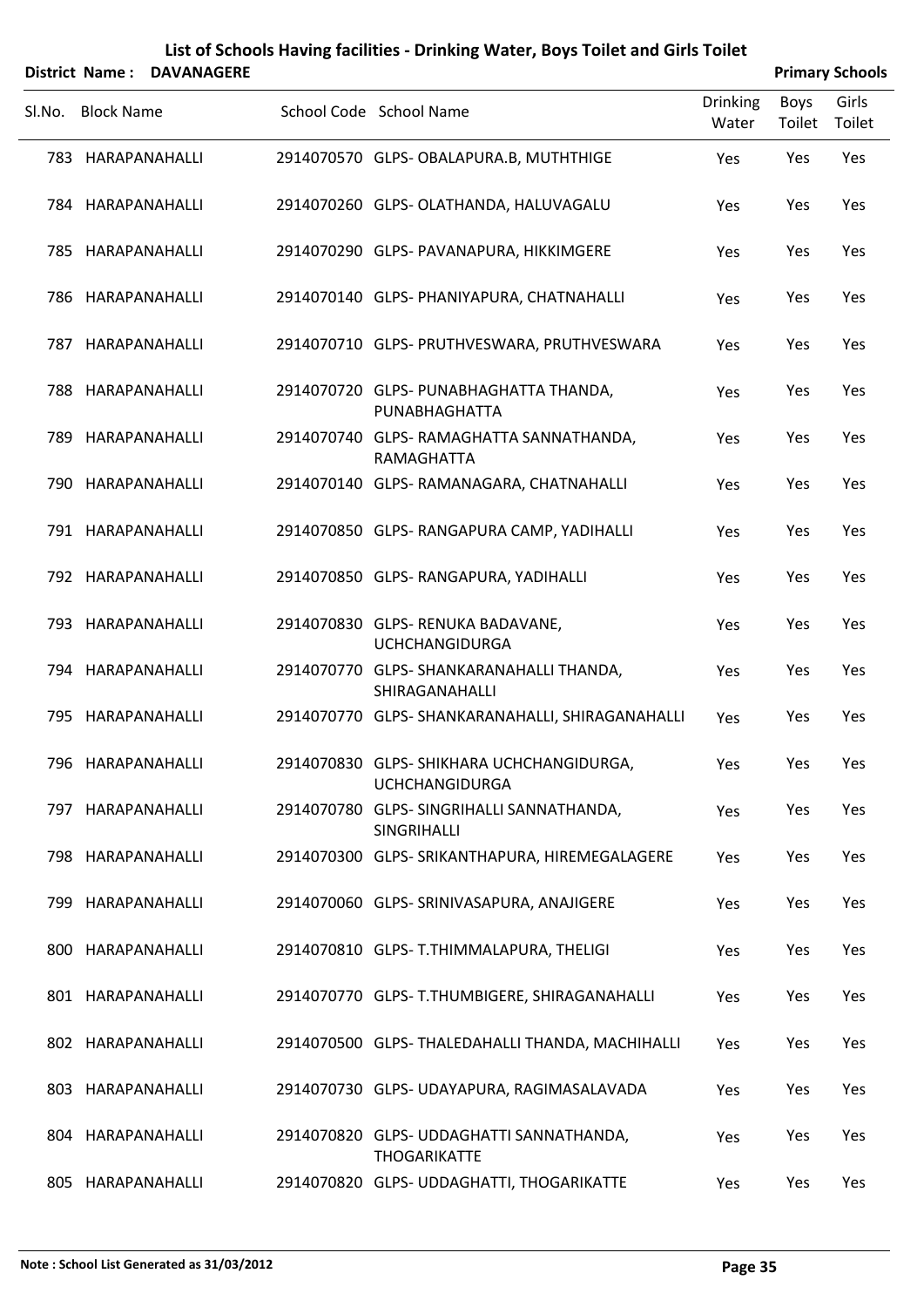|        |                   | District Name: DAVANAGERE |                                                                   |                          |                | <b>Primary Schools</b> |
|--------|-------------------|---------------------------|-------------------------------------------------------------------|--------------------------|----------------|------------------------|
| Sl.No. | <b>Block Name</b> |                           | School Code School Name                                           | <b>Drinking</b><br>Water | Boys<br>Toilet | Girls<br>Toilet        |
|        | 806 HARAPANAHALLI |                           | 2914070670 GLPS-V.BASAPURA THANDA,<br>NICHCHAVVANAHALLI           | Yes                      | Yes            | Yes                    |
|        | 807 HARAPANAHALLI |                           | 2914070520 GLPS-V.DADAPURA, MADALAGERE                            | Yes                      | Yes            | Yes                    |
|        | 808 HARAPANAHALLI |                           | 2914070250 GLPS-V.KORACHARAHATTI, HALLIKERE                       | Yes                      | Yes            | Yes                    |
|        | 809 HARAPANAHALLI |                           | 2914070301 GLPS-VADDINAHALLI, HIREMEGALAGERE                      | Yes                      | Yes            | Yes                    |
|        | 810 HARAPANAHALLI |                           | 2914070250 GLPS-VADERAHALLI, HALLIKERE                            | Yes                      | Yes            | Yes                    |
|        | 811 HARAPANAHALLI |                           | 2914070141 GLPS-VASANATHANDA, CHATNAHALLI                         | Yes                      | Yes            | Yes                    |
|        | 812 HARAPANAHALLI |                           | 2914070810 GLPS-ASHRAYA CAMP-TELIGI, THELIGI                      | Yes                      | Yes            | Yes                    |
|        | 813 HARAPANAHALLI |                           | 2914070261 GLPS-ASHRYA CAMP HULUVAGALU,<br>HALUVAGALU             | Yes                      | Yes            | Yes                    |
|        | 814 HARAPANAHALLI |                           | 2914070560 GLPS-BASAWESHWARA NGR, M.CROSS,<br><b>MATHTHIHALLI</b> | Yes                      | Yes            | Yes                    |
|        | 815 HARAPANAHALLI |                           | 2914070260 GLPS-KANAVI, HALUVAGALU                                | Yes                      | Yes            | Yes                    |
|        | 816 HARAPANAHALLI |                           | 2914070790 GLPS-YARABALLI THANDA, TAVADUR                         | Yes                      | Yes            | Yes                    |
|        | 817 HARAPANAHALLI |                           | 2914071060 GMHPS-APPAR MEGALAPETE, HRP-WARD<br><b>NO 19</b>       | Yes                      | Yes            | Yes                    |
|        | 818 HARAPANAHALLI |                           | 2914070080 GMHPS- ARASIKERE, ARASIKERE                            | Yes                      | Yes            | Yes                    |
|        | 819 HARAPANAHALLI |                           | 2914070110 GMHPS- BENNEHALLI, BENNEHALLI                          | Yes                      | Yes            | Yes                    |
|        | 820 HARAPANAHALLI |                           | 2914070260 GMHPS- HALUVAGALU, HALUVAGALU                          | Yes                      | Yes            | Yes                    |
|        | 821 HARAPANAHALLI |                           | 2914070950 GMHPS-HARAPANAHALLI(GIRLS), HRP-<br>WARD NO 8          | Yes                      | Yes            | Yes                    |
|        | 822 HARAPANAHALLI |                           | 2914070470 GMHPS-KUNCHOORU, KUNCHOORU                             | Yes                      | Yes            | Yes                    |
|        | 823 HARAPANAHALLI |                           | 2914070980 GMHPS-MAIN HARAPANAHALLI, HRP-WARD<br>NO 11            | Yes                      | Yes            | Yes                    |
|        | 824 HARAPANAHALLI |                           | 2914071010 GMHPS-MEGALAPETE, HRP-WARD NO 14                       | Yes                      | Yes            | Yes                    |
|        | 825 HARAPANAHALLI |                           | 2914070750 GMHPS-SASVEHALLI, SASVEHALLI                           | Yes                      | Yes            | Yes                    |
|        | 826 HARAPANAHALLI |                           | 2914070080 GUHPS- ARASIKERE, ARASIKERE                            | Yes                      | Yes            | Yes                    |
|        | 827 HARAPANAHALLI |                           | 2914070990 GUHPS-BANAGERE, HRP-WARD NO 12                         | Yes                      | Yes            | Yes                    |
|        | 828 HARAPANAHALLI |                           | 2914070660 GUHPS- HOMBALAGATTI, NICHCHAPURA                       | Yes                      | Yes            | Yes                    |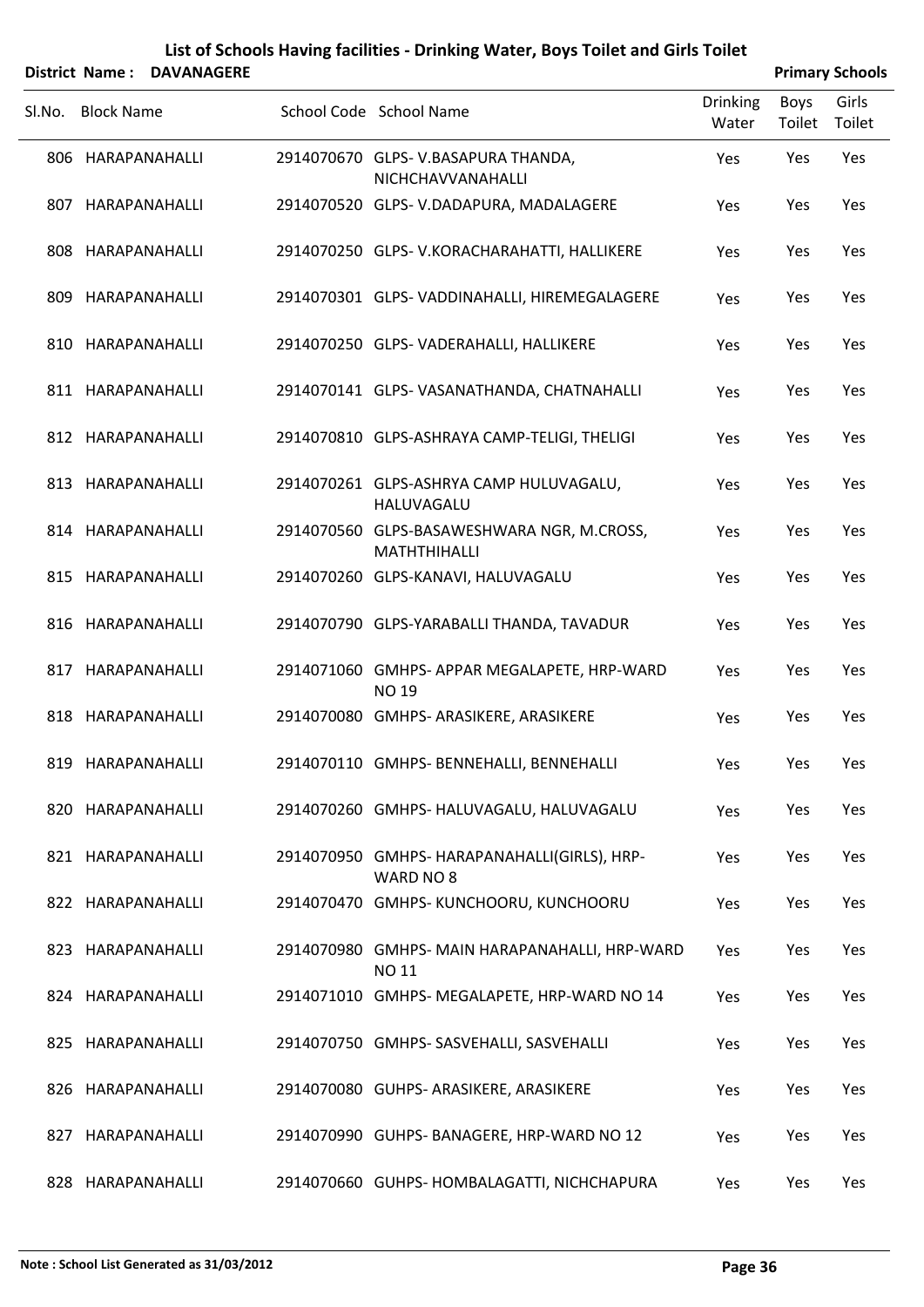|        | District Name: DAVANAGERE |                                                              |                          |                       | <b>Primary Schools</b> |
|--------|---------------------------|--------------------------------------------------------------|--------------------------|-----------------------|------------------------|
| SI.No. | <b>Block Name</b>         | School Code School Name                                      | <b>Drinking</b><br>Water | <b>Boys</b><br>Toilet | Girls<br>Toilet        |
|        | 829 HARAPANAHALLI         | 2914070470 GUHPS-KUNCHOORU, KUNCHOORU                        | Yes                      | Yes                   | Yes                    |
|        | 830 HARAPANAHALLI         | 2914070940 GUHPS-SHILARAGERE, HRP-WARD NO 7                  | Yes                      | Yes                   | Yes                    |
|        | 831 HARAPANAHALLI         | 2914070780 GUHPS-SINGRIHALLI, SINGRIHALLI                    | Yes                      | Yes                   | Yes                    |
|        | 832 HARAPANAHALLI         | 2914070060 GULPS- HANUMAGONDANAHALLI,<br>ANAJIGERE           | Yes                      | Yes                   | Yes                    |
|        | 833 HARAPANAHALLI         | 2914070320 GULPS- HULIKATTE, HULIKATTE                       | Yes                      | Yes                   | Yes                    |
|        | 834 HARAPANAHALLI         | 2914070670 GULPS- K.BASSAPURA, NICHCHAVVANAHALLI             | Yes                      | Yes                   | Yes                    |
|        | 835 HARAPANAHALLI         | 2914070110 GULPS- KADAKOLA, BENNEHALLI                       | Yes                      | Yes                   | Yes                    |
|        | 836 HARAPANAHALLI         | 2914070520 GULPS- KANAHALLI, MADALAGERE                      | Yes                      | Yes                   | Yes                    |
|        | 837 HARAPANAHALLI         | 2914070540 GULPS-MADIHALLI, MADIHALLI                        | Yes                      | Yes                   | Yes                    |
|        | 838 HARAPANAHALLI         | 2914070810 GULPS- THELIGI, THELIGI                           | Yes                      | Yes                   | Yes                    |
|        | 839 HARAPANAHALLI         | 2914070830 GULPS- UCHCHANGIDURGA,<br><b>UCHCHANGIDURGA</b>   | Yes                      | Yes                   | Yes                    |
|        | 840 HARAPANAHALLI         | 2914071100 GULPS-WARD NO 9, HRP-WARD NO 23                   | Yes                      | Yes                   | Yes                    |
|        | 841 HARAPANAHALLI         | 2914071130 GULPS-GUNDINAKERI(08-09), HRP-WARD NO<br>26       | Yes                      | Yes                   | Yes                    |
|        | 842 HARAPANAHALLI         | 2914070810 K.G.B.V. (RES) SCHOOL TELIGI, THELIGI             | Yes                      | Yes                   | Yes                    |
|        | 843 HARIHARA              | 2914040560 GBMS - MALEBENNURU, MALEBENNURU                   | Yes                      | Yes                   | Yes                    |
|        | 844 HARIHARA              | 2914040920 GBMS(UNNATHA) GANDI MAIDANA, WARD<br><b>NO 11</b> | Yes                      | Yes                   | Yes                    |
|        | 845 HARIHARA              | 2914040030 GHPS - BANNIKODU, BANNIKODU                       | Yes                      | Yes                   | Yes                    |
|        | 846 HARIHARA              | 2914040060 GHPS - BILESANURU, BILASANUR                      | Yes                      | Yes                   | Yes                    |
|        | 847 HARIHARA              | 2914040070 GHPS - BUDIHAL, BUDIHAL                           | Yes                      | Yes                   | Yes                    |
|        | 848 HARIHARA              | 2914040100 GHPS - CHIKKABIDARI, CHIKKABIDARI                 | Yes                      | Yes                   | Yes                    |
|        | 849 HARIHARA              | 2914040110 GHPS - DEVARA BELAKERE, DEVARA<br><b>BELAKERE</b> | Yes                      | Yes                   | Yes                    |
|        | 850 HARIHARA              | 2914040120 GHPS - DHULEHOLE, DHULEHOLE                       | Yes                      | Yes                   | Yes                    |
|        | 851 HARIHARA              | 2914040140 GHPS - DITURU, DITURU                             | Yes                      | Yes                   | Yes                    |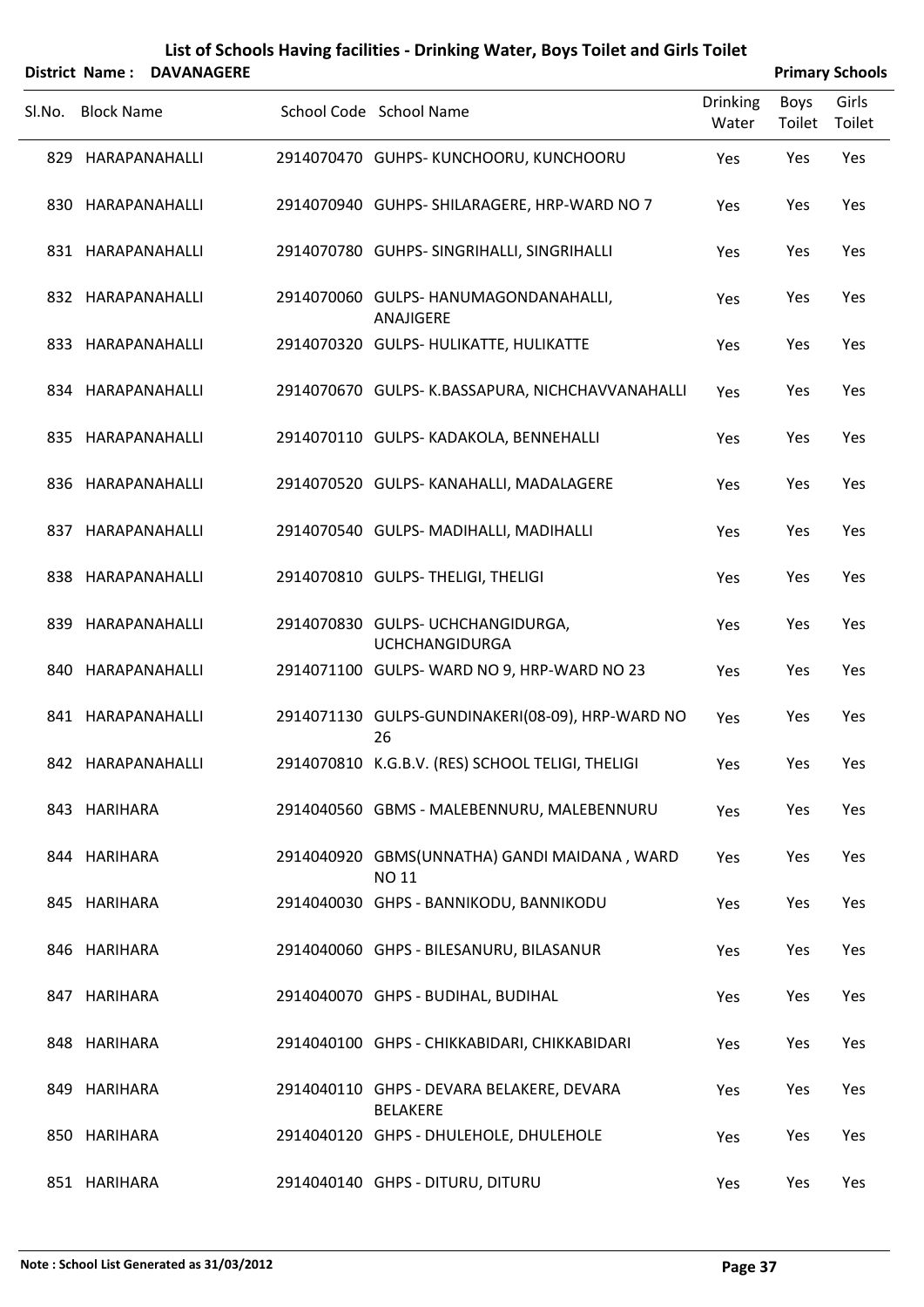|        | <b>District Name:</b> | <b>DAVANAGERE</b> |                                                                      |                          |                       | <b>Primary Schools</b> |
|--------|-----------------------|-------------------|----------------------------------------------------------------------|--------------------------|-----------------------|------------------------|
| SI.No. | <b>Block Name</b>     |                   | School Code School Name                                              | <b>Drinking</b><br>Water | <b>Boys</b><br>Toilet | Girls<br>Toilet        |
|        | 852 HARIHARA          |                   | 2914040150 GHPS - DOGALLI, DOGALLI                                   | Yes                      | Yes                   | Yes                    |
|        | 853 HARIHARA          |                   | 2914040170 GHPS - ELAVATTI, ELAVATTI                                 | Yes                      | Yes                   | Yes                    |
|        | 854 HARIHARA          |                   | 2914040180 GHPS - ELEHOLE, ELEHOLE                                   | Yes                      | Yes                   | Yes                    |
|        | 855 HARIHARA          |                   | 2914040190 GHPS - G BEVANAHALLI, G BEVANAHALLI                       | Yes                      | Yes                   | Yes                    |
|        | 856 HARIHARA          |                   | 2914040200 GHPS - GANGANARASI, GANGANARASI                           | Yes                      | Yes                   | Yes                    |
|        | 857 HARIHARA          |                   | 2914040210 GHPS - GOVINALU, GOVINALU                                 | Yes                      | Yes                   | Yes                    |
|        | 858 HARIHARA          |                   | 2914040230 GHPS - GUDADALLI, GULADAHALLI                             | Yes                      | Yes                   | Yes                    |
|        | 859 HARIHARA          |                   | 2914040240 GHPS - GUTHTURU, GUTTURU                                  | Yes                      | Yes                   | Yes                    |
|        | 860 HARIHARA          |                   | 2914040270 GHPS - HALIVANA, HALIVANA                                 | Yes                      | Yes                   | Yes                    |
|        | 861 HARIHARA          |                   | 2914040280 GHPS - HALLIHAL, HALLIHAL                                 | Yes                      | Yes                   | Yes                    |
|        | 862 HARIHARA          |                   | 2914040300 GHPS - HANAGAVADI, HANAGAVADI                             | Yes                      | Yes                   | Yes                    |
|        | 863 HARIHARA          |                   | 2914040310 GHPS - HARALALI, HARALAHALLI                              | Yes                      | Yes                   | Yes                    |
|        | 864 HARIHARA          |                   | 2914040330 GHPS - HINDASAGHATTA, HINDASAGHATTA                       | Yes                      | Yes                   | Yes                    |
|        | 865 HARIHARA          |                   | 2914040350 GHPS - HOLESIRIGERE, HOLESIRIGERE                         | Yes                      | Yes                   | Yes                    |
|        | 866 HARIHARA          |                   | 2914040360 GHPS - HOSALLI, HOSALLI                                   | Yes                      | Yes                   | Yes                    |
|        | 867 HARIHARA          |                   | 2914040370 GHPS - HOSAPALYA, HOSAPALYA                               | Yes                      | Yes                   | Yes                    |
|        | 868 HARIHARA          |                   | 2914040390 GHPS - INGLEGONDI, INGALAGONDI                            | Yes                      | Yes                   | Yes                    |
|        | 869 HARIHARA          |                   | 2914040400 GHPS - JIGALI, JIGALI                                     | Yes                      | Yes                   | Yes                    |
|        | 870 HARIHARA          |                   | 2914040410 GHPS - K BEVINALLI, K BEVINALLI                           | Yes                      | Yes                   | Yes                    |
|        | 871 HARIHARA          |                   | 2914040420 GHPS - KADAR NAYKANA HALLI, KADAR<br><b>NAYKANA HALLI</b> | Yes                      | Yes                   | Yes                    |
|        | 872 HARIHARA          |                   | 2914040440 GHPS - KAMALAPURA, KAMALAPURA                             | Yes                      | Yes                   | Yes                    |
|        | 873 HARIHARA          |                   | 2914040470 GHPS - KENCHNALLI, KENCHNALLI                             | Yes                      | Yes                   | Yes                    |
|        | 874 HARIHARA          |                   | 2914040480 GHPS - KOKKANURU, KOKKANURU                               | Yes                      | Yes                   | Yes                    |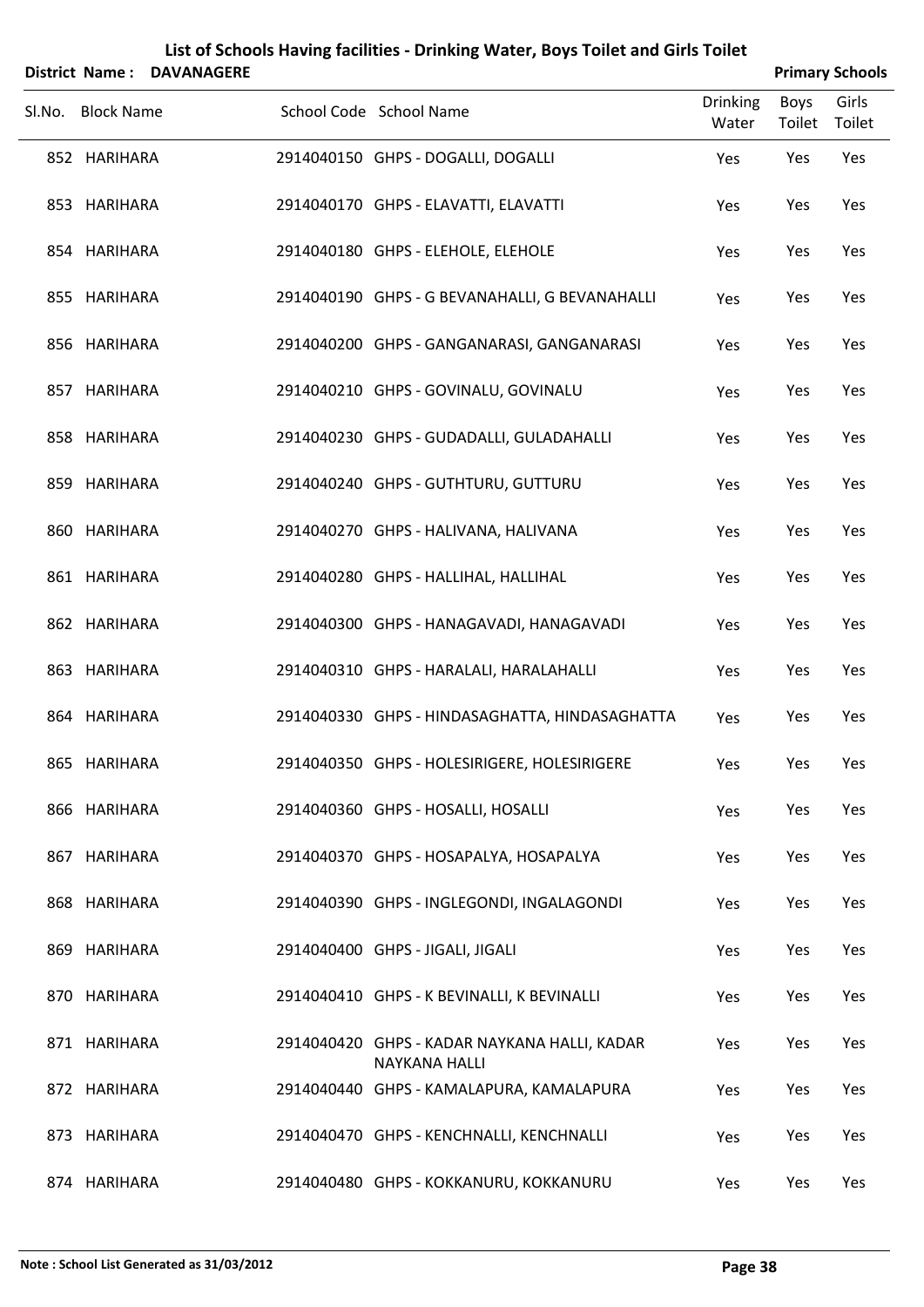|        | <b>District Name:</b> | <b>DAVANAGERE</b> | List of Schools Having facilities - Drinking Water, Boys Toilet and Girls Toilet |                          |                       | <b>Primary Schools</b> |
|--------|-----------------------|-------------------|----------------------------------------------------------------------------------|--------------------------|-----------------------|------------------------|
| SI.No. | <b>Block Name</b>     |                   | School Code School Name                                                          | <b>Drinking</b><br>Water | <b>Boys</b><br>Toilet | Girls<br>Toilet        |
|        | 875 HARIHARA          |                   | 2914040490 GHPS - KOMMARENAHALLI,<br>KOMMARENAHALLI                              | Yes                      | Yes                   | Yes                    |
|        | 876 HARIHARA          |                   | 2914040520 GHPS - KUNBALURU, KUMBALURU                                           | Yes                      | Yes                   | Yes                    |
|        | 877 HARIHARA          |                   | 2914040530 GHPS - KUNEBELAKERE, KUNEBELAKERE                                     | Yes                      | Yes                   | Yes                    |
|        | 878 HARIHARA          |                   | 2914040550 GHPS - LAKKASHETTI HALLI, LAKKASHETTI<br><b>HALLI</b>                 | Yes                      | Yes                   | Yes                    |
|        | 879 HARIHARA          |                   | 2914040790 GHPS - LH COLONY HALEHARLAPURA,<br>HALEHARLAPURA                      | Yes                      | Yes                   | Yes                    |
|        | 880 HARIHARA          |                   | 2914040570 GHPS - MALLANAYKANA HALLI,<br>MALLANAYKANA HALLI                      | Yes                      | Yes                   | Yes                    |
|        | 881 HARIHARA          |                   | 2914040590 GHPS - MITLAKATTE, MITLAKATTE                                         | Yes                      | Yes                   | Yes                    |
|        | 882 HARIHARA          |                   | 2914040600 GHPS - MUGINAGONDI, MUGINAGONDI                                       | Yes                      | Yes                   | Yes                    |
|        | 883 HARIHARA          |                   | 2914040610 GHPS - NAGENAHALLI, NAGENAHALLI                                       | Yes                      | Yes                   | Yes                    |
|        | 884 HARIHARA          |                   | 2914040630 GHPS - NANDIGAVI, NANDIGAVI                                           | Yes                      | Yes                   | Yes                    |
|        | 885 HARIHARA          |                   | 2914040640 GHPS - NANDITHAVARE, NANDITHAVARE                                     | Yes                      | Yes                   | Yes                    |
|        | 886 HARIHARA          |                   | 2914040650 GHPS - NITTURU, NITTURU                                               | Yes                      | Yes                   | Yes                    |
|        | 887 HARIHARA          |                   | 2914040670 GHPS - RAJANALLI, RAJANALLI                                           | Yes                      | Yes                   | Yes                    |
|        | 888 HARIHARA          |                   | 2914040680 GHPS - RAMATHITHRA, RAMATEERTHA                                       | Yes                      | Yes                   | Yes                    |
|        | 889 HARIHARA          |                   | 2914040690 GHPS - SAKLEPURA, SANKLIPURA                                          | Yes                      | Yes                   | Yes                    |
|        | 890 HARIHARA          |                   | 2914040700 GHPS - SALAGANAHALLI, SALAGANAHALLI                                   | Yes                      | Yes                   | Yes                    |
|        | 891 HARIHARA          |                   | 2914040710 GHPS - SALAKATTE, SALAKATTE                                           | Yes                      | Yes                   | Yes                    |
|        | 892 HARIHARA          |                   | 2914040720 GHPS - SARATHI, SARATHI                                               | Yes                      | Yes                   | Yes                    |
|        | 893 HARIHARA          |                   | 2914040730 GHPS - SHAMSIPURA, SHAMSIPURA                                         | Yes                      | Yes                   | Yes                    |
|        | 894 HARIHARA          |                   | 2914040750 GHPS - UDKKADAGATHRI, UKKADAGATHRI                                    | Yes                      | Yes                   | Yes                    |
|        | 895 HARIHARA          |                   | 2914040770 GHPS - VASANA, VASANA                                                 | Yes                      | Yes                   | Yes                    |
|        | 896 HARIHARA          |                   | 2914040840 GHPS - VINOBHANAGAR HRR, WARD NO 3                                    | Yes                      | Yes                   | Yes                    |
| 897    | HARIHARA              |                   | 2914040270 GHPS AK COLONI - HALIVANA, HALIVANA                                   | Yes                      | Yes                   | Yes                    |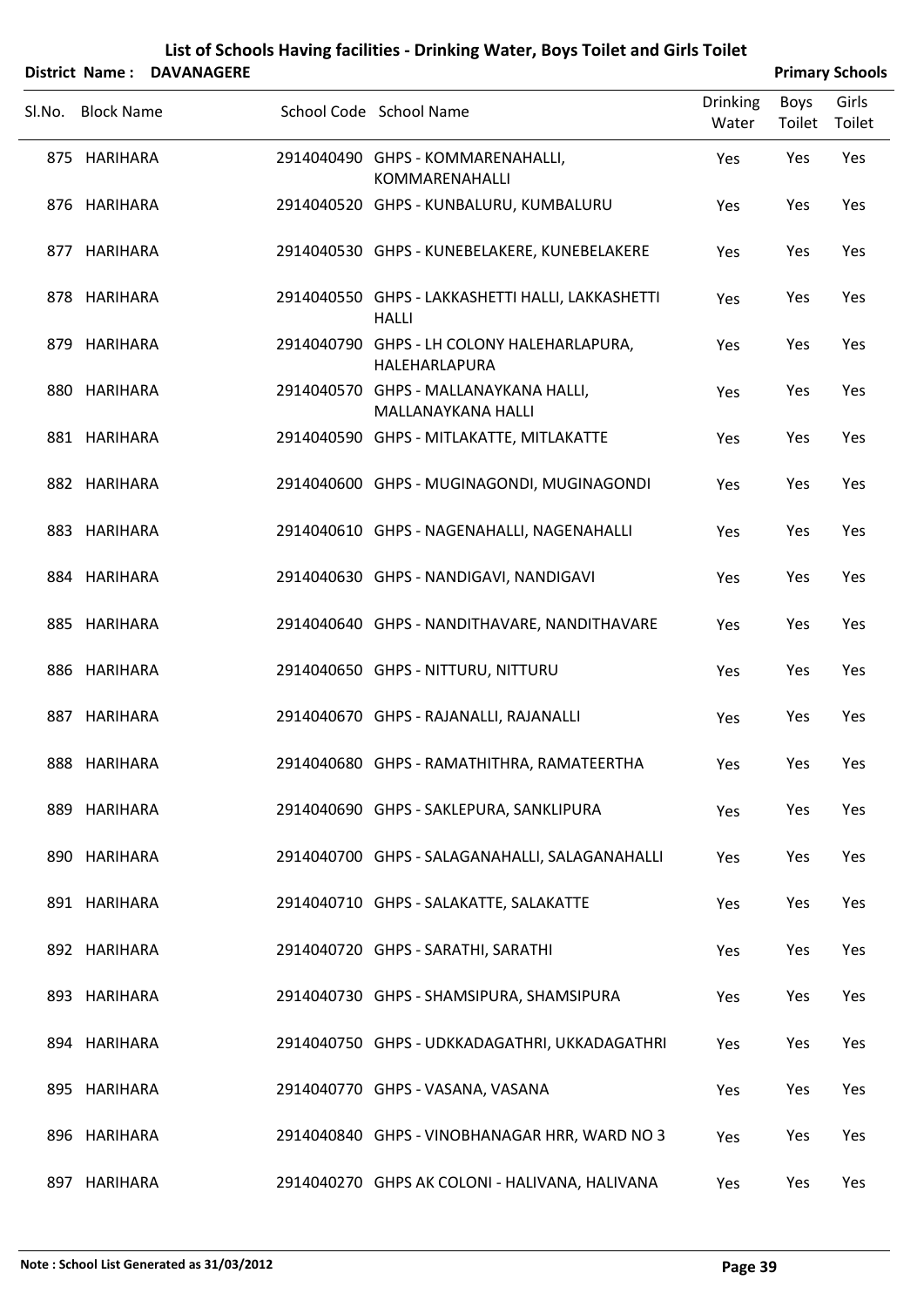|                   | District Name: DAVANAGERE |                                                                  |                          |                | <b>Primary Schools</b> |
|-------------------|---------------------------|------------------------------------------------------------------|--------------------------|----------------|------------------------|
| Sl.No. Block Name |                           | School Code School Name                                          | <b>Drinking</b><br>Water | Boys<br>Toilet | Girls<br>Toilet        |
| 898 HARIHARA      |                           | 2914040051 GHPS AMARAVATHI, BELLUDI                              | Yes                      | Yes            | Yes                    |
| 899 HARIHARA      |                           | 2914040780 GHPS HARAGANAHALLI, HARAGANAHALLI                     | Yes                      | Yes            | Yes                    |
| 900 HARIHARA      |                           | 2914040560 GHPS PWD - MALEBENNURU,<br>MALEBENNURU                | Yes                      | Yes            | Yes                    |
| 901 HARIHARA      |                           | 2914040970 GHPS(VK.MATA)-HALLADAKERI HRR, WARD<br><b>NO 16</b>   | Yes                      | Yes            | Yes                    |
| 902 HARIHARA      |                           | 2914040970 GHPS-HOSAPETE BEEDI-HARIHARA, WARD<br><b>NO 16</b>    | Yes                      | Yes            | Yes                    |
| 903 HARIHARA      |                           | 2914040561 GHPS-KALLESWARA BDN-MLB,<br>MALEBENNURU               | Yes                      | Yes            | Yes                    |
| 904 HARIHARA      |                           | 2914041040 GHPS-NILIKANTANAGARA-HRR, WARD NO 23                  | Yes                      | Yes            | Yes                    |
| 905 HARIHARA      |                           | 2914040563 GKLPS- ASRAYA COLONY MALEBENUR,<br>MALEBENNURU        | Yes                      | Yes            | Yes                    |
| 906 HARIHARA      |                           | 2914040010 GLPS - ADUPUR, ADUPUR                                 | Yes                      | Yes            | Yes                    |
| 907 HARIHARA      |                           | 2914040640 GLPS - ANDRA COLONY N.THAVARE,<br><b>NANDITHAVARE</b> | Yes                      | Yes            | Yes                    |
| 908 HARIHARA      |                           | 2914040240 GLPS - BULLAPURA, GUTTURU                             | Yes                      | Yes            | Yes                    |
| 909 HARIHARA      |                           | 2914040090 GLPS - BYALADALLI, BYALADALLI                         | Yes                      | Yes            | Yes                    |
| 910 HARIHARA      |                           | 2914040160 GLPS - EKKIGONDI, EKKIGONDI                           | Yes                      | Yes            | Yes                    |
| 911 HARIHARA      |                           | 2914040220 GLPS - GT KATTI, GT KATTI                             | Yes                      | Yes            | Yes                    |
| 912 HARIHARA      |                           | 2914040260 GLPS - HALASABALU, HALASABALU                         | Yes                      | Yes            | Yes                    |
| 913 HARIHARA      |                           | 2914040250 GLPS - HALE PALYA, HALE PALYA                         | Yes                      | Yes            | Yes                    |
| 914 HARIHARA      |                           | 2914040280 GLPS - HALLIHAL CAMP, HALLIHAL                        | Yes                      | Yes            | Yes                    |
| 915 HARIHARA      |                           | 2914040330 GLPS - HINDASAGHATTA CAMP,<br>HINDASAGHATTA           | Yes                      | Yes            | Yes                    |
| 916 HARIHARA      |                           | 2914040340 GLPS - HOTTIGENAHALLI, HOTTIGANAHALLI                 | Yes                      | Yes            | Yes                    |
| 917 HARIHARA      |                           | 2914040380 GLPS - HULIGINA HOLE, HULIGINA HOLE                   | Yes                      | Yes            | Yes                    |
| 918 HARIHARA      |                           | 2914040430 GLPS - KADLEGONDI, KADLEGONDI                         | Yes                      | Yes            | Yes                    |
| 919 HARIHARA      |                           | 2914040510 GLPS - KOPPA, KOPPA                                   | Yes                      | Yes            | Yes                    |
| 920 HARIHARA      |                           | 2914040540 GLPS - KURABARAHALLI, KURABARAHALLI                   | Yes                      | Yes            | Yes                    |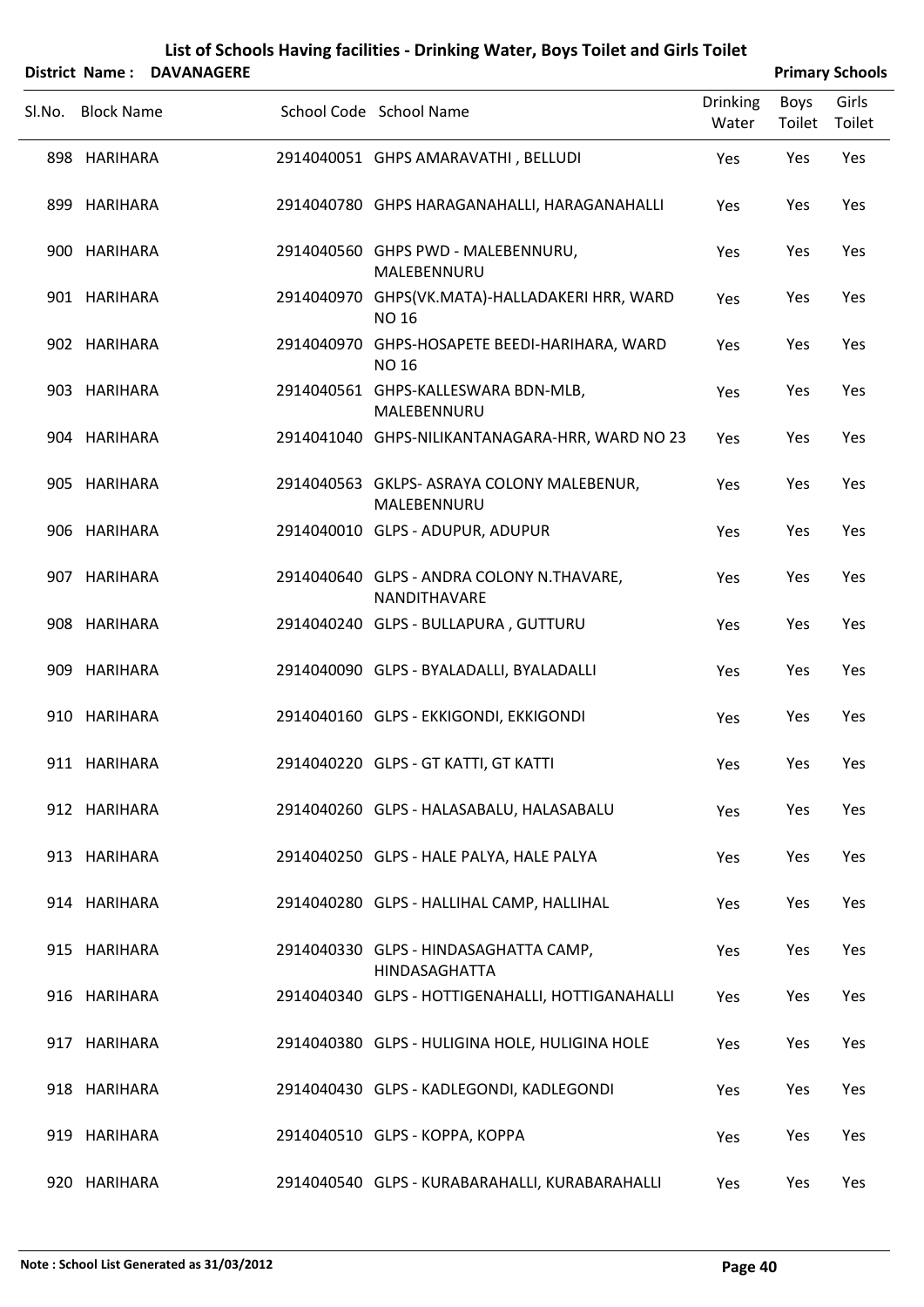|        | <b>District Name:</b> | <b>DAVANAGERE</b> |                                                                  |                          |                | <b>Primary Schools</b> |
|--------|-----------------------|-------------------|------------------------------------------------------------------|--------------------------|----------------|------------------------|
| SI.No. | <b>Block Name</b>     |                   | School Code School Name                                          | <b>Drinking</b><br>Water | Boys<br>Toilet | Girls<br>Toilet        |
|        | 921 HARIHARA          |                   | 2914040800 GLPS - MALALAHALLI, MALALAHALLI                       | Yes                      | Yes            | Yes                    |
|        | 922 HARIHARA          |                   | 2914040640 GLPS NANDETHAVARE CAMP,<br>NANDITHAVARE               | Yes                      | Yes            | Yes                    |
|        | 923 HARIHARA          |                   | 2914040620 GLPS - NANDI GUDI, NANDI GUDI                         | Yes                      | Yes            | Yes                    |
|        | 924 HARIHARA          |                   | 2914040620 GLPS - NANDISWARA CAMP, NANDI GUDI                    | Yes                      | Yes            | Yes                    |
|        | 925 HARIHARA          |                   | 2914040660 GLPS - PAMENALLI, PAMENALLI                           | Yes                      | Yes            | Yes                    |
|        | 926 HARIHARA          |                   | 2914040650 GLPS - RANGARAV CAMP NITTURU, NITTURU                 | Yes                      | Yes            | Yes                    |
|        | 927 HARIHARA          |                   | 2914040530 GLPS - RENUKAPURA KB.KERE,<br>KUNEBELAKERE            | Yes                      | Yes            | Yes                    |
|        | 928 HARIHARA          |                   | 2914040570 GLPS - SRINIVASANAGARA, MALLANAYKANA<br><b>HALLI</b>  | Yes                      | Yes            | Yes                    |
| 929    | HARIHARA              |                   | 2914040530 GLPS - SRINIVASAPURA KB.KERE,<br>KUNEBELAKERE         | Yes                      | Yes            | Yes                    |
|        | 930 HARIHARA          |                   | 2914040050 GLPS - TARALABALU BADAVANE, BELLUDI                   | Yes                      | Yes            | Yes                    |
|        | 931 HARIHARA          |                   | 2914040740 GLPS - THIMMALAPURA, THIMMALAPURA                     | Yes                      | Yes            | Yes                    |
|        | 932 HARIHARA          |                   | 2914040760 GLPS - VADAYAR BASAPURA, VADAYAR<br><b>BASAPURA</b>   | Yes                      | Yes            | Yes                    |
|        | 933 HARIHARA          |                   | 2914040520 GLPS - VINAYAKA NAGARA, KUMBALURU                     | Yes                      | Yes            | Yes                    |
|        | 934 HARIHARA          |                   | 2914040270 GLPS, KOMARANAHALLI, HOSURU, HALIVANA                 | Yes                      | Yes            | Yes                    |
|        | 935 HARIHARA          |                   | 2914040040 GLPS AK COLONI - BANUVALLI, BANUVALLI                 | Yes                      | Yes            | Yes                    |
|        | 936 HARIHARA          |                   | 2914040350 GLPS AK COLONI - HOLESIRIGERE,<br><b>HOLESIRIGERE</b> | Yes                      | Yes            | Yes                    |
|        | 937 HARIHARA          |                   | 2914040480 GLPS AK COLONY - KOKKANURU,<br>KOKKANURU              | Yes                      | Yes            | Yes                    |
|        | 938 HARIHARA          |                   | 2914040670 GLPS AK COLONY - RAJANALLI, RAJANALLI                 | Yes                      | Yes            | Yes                    |
|        | 939 HARIHARA          |                   | 2914040051 GLPS ANJANEYA BADAVANE AMARAVATHI,<br><b>BELLUDI</b>  | Yes                      | Yes            | Yes                    |
|        | 940 HARIHARA          |                   | 2914040561 GLPS BHOVI COLONY MALLEBENUR(new sc,<br>MALEBENNURU   | Yes                      | Yes            | Yes                    |
|        | 941 HARIHARA          |                   | 2914040100 GLPS - CHIKKABIDARI CAMP, CHIKKABIDARI                | Yes                      | Yes            | Yes                    |
|        | 942 HARIHARA          |                   | 2914040210 GLPS GOVINAHAL CAMP, GOVINALU                         | Yes                      | Yes            | Yes                    |
|        | 943 HARIHARA          |                   | 2914040200 GLPS MARADI CAMP, GANGANARASI,                        | Yes                      | Yes            | Yes                    |

GANGANARASI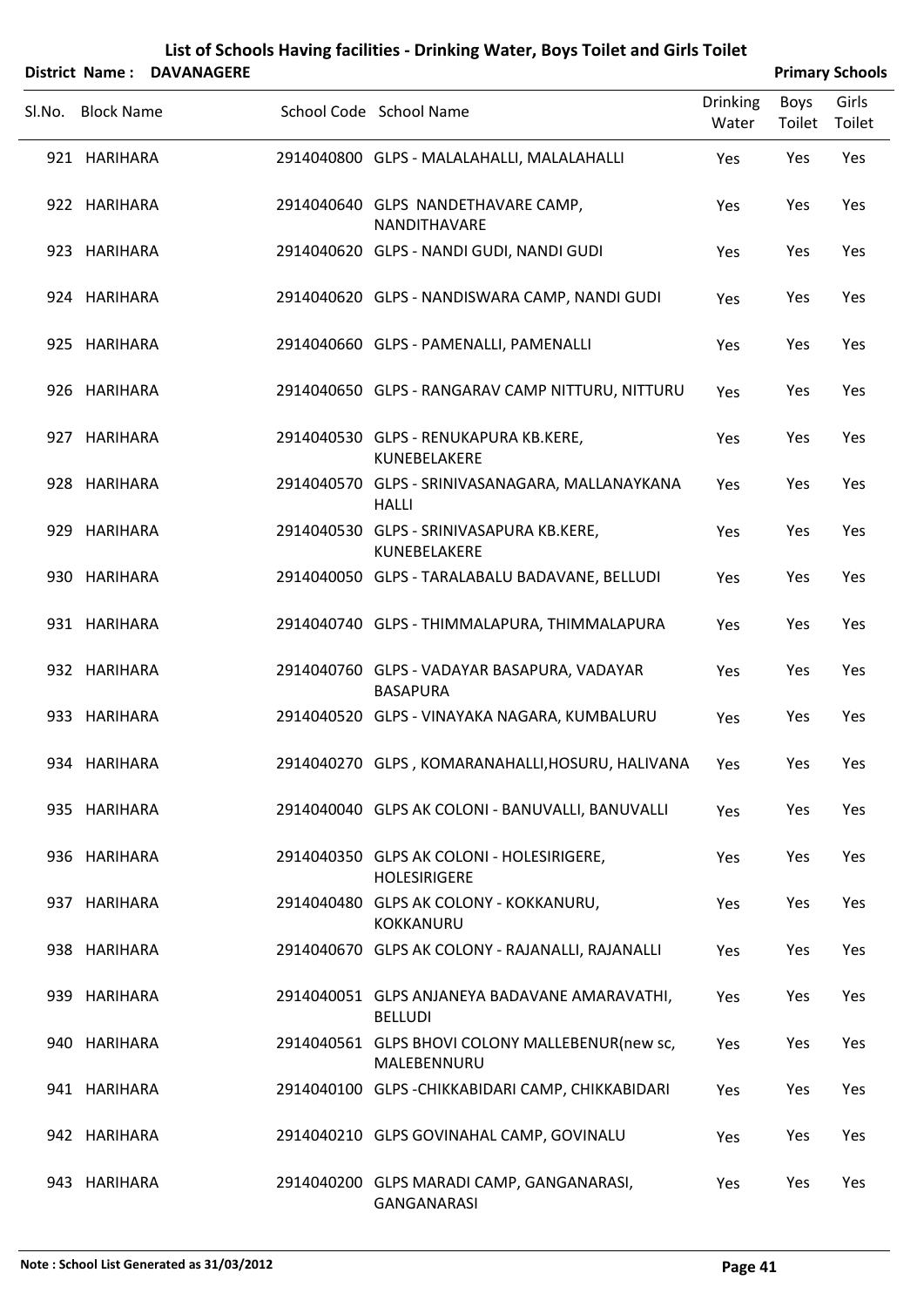|        | <b>District Name:</b> | <b>DAVANAGERE</b> | List of Schools Having facilities - Drinking Water, Boys Toilet and Girls Toilet |                          |                       |                                           |
|--------|-----------------------|-------------------|----------------------------------------------------------------------------------|--------------------------|-----------------------|-------------------------------------------|
| Sl.No. | <b>Block Name</b>     |                   | School Code School Name                                                          | <b>Drinking</b><br>Water | <b>Boys</b><br>Toilet | <b>Primary Schools</b><br>Girls<br>Toilet |
|        | 944 HARIHARA          |                   | 2914040420 GLPS, ASHRAYA EXTN., K.N.HALLI, KADAR<br><b>NAYKANA HALLI</b>         | Yes                      | Yes                   | Yes                                       |
|        | 945 HARIHARA          |                   | 2914040710 GLPS, SATYANARAYANAPURA, SALAKATTE                                    | Yes                      | Yes                   | Yes                                       |
|        | 946 HARIHARA          |                   | 2914041110 GLPS, VIDYA NAGAR, WARD NO 30                                         | Yes                      | Yes                   | Yes                                       |
|        | 947 HARIHARA          |                   | 2914040840 GLPS-ASHRAYA COLONEY-HRR, WARD NO 3                                   | Yes                      | Yes                   | Yes                                       |
|        | 948 HARIHARA          |                   | 2914040170 GLPS-ELAVATTI, CAMP, ELAVATTI                                         | Yes                      | Yes                   | Yes                                       |
|        | 949 HARIHARA          |                   | 2914040920 GLPS-JAI BHIMANAGARA-HRR, WARD NO 11                                  | Yes                      | Yes                   | Yes                                       |
|        | 950 HARIHARA          |                   | 2914040050 GLPS-SHIVAPPA BDN BELLUDI, BELLUDI                                    | Yes                      | Yes                   | Yes                                       |
|        | 951 HARIHARA          |                   | 2914040350 GLPS-STJ BDN - HOLESIRIGERE, HOLESIRIGERE                             | Yes                      | Yes                   | Yes                                       |
|        | 952 HARIHARA          |                   | 2914040910 GLPS-THALAVARA KERI-HARIHARA, WARD<br><b>NO 10</b>                    | Yes                      | Yes                   | Yes                                       |
|        | 953 HARIHARA          |                   | 2914040420 GLPS-URDU-KADAR NAYKANA HALLI, KADAR<br><b>NAYKANA HALLI</b>          | Yes                      | Yes                   | Yes                                       |
|        | 954 HARIHARA          |                   | 2914040040 GMHPS - BANUVALLI, BANUVALLI                                          | Yes                      | Yes                   | Yes                                       |
|        | 955 HARIHARA          |                   | 2914040050 GMHPS - BELLUDI, BELLUDI                                              | Yes                      | Yes                   | Yes                                       |
|        | 956 HARIHARA          |                   | 2914040500 GMHPS - KONDAJJI, KONDAJJI                                            | Yes                      | Yes                   | Yes                                       |
|        | 957 HARIHARA          |                   | 2914041060 GMHPS HALLADA KERE - HARIHARA, WARD<br><b>NO 25</b>                   | Yes                      | Yes                   | Yes                                       |
|        | 958 HARIHARA          |                   | 2914040040 GUHPS - BANUVALLI, BANUVALLI                                          | Yes                      | Yes                   | Yes                                       |
|        | 959 HARIHARA          |                   | 2914040840 GUHPS - HARLAPUR BDVN HRR, WARD NO 3                                  | Yes                      | Yes                   | Yes                                       |
|        | 960 HARIHARA          |                   | 2914040460 GUHPS - KARALALLI, KARLAHALLI                                         | Yes                      | Yes                   | Yes                                       |
|        | 961 HARIHARA          |                   | 2914040561 GUHPS - MALEBENNURU, MALEBENNURU                                      | Yes                      | Yes                   | Yes                                       |
|        | 962 HARIHARA          |                   | 2914041050 GUHPS HS EXTENTION - HARIHARA, WARD<br><b>NO 24</b>                   | Yes                      | Yes                   | Yes                                       |
|        | 963 HARIHARA          |                   | 2914040980 GUHPS KUMBARA ONI - HARIHARA, WARD<br><b>NO 17</b>                    | Yes                      | Yes                   | Yes                                       |
|        | 964 HARIHARA          |                   | 2914040960 GUHPS NALAMOHALLA-HARIHARA, WARD<br><b>NO 15</b>                      | Yes                      | Yes                   | Yes                                       |
|        | 965 HARIHARA          |                   | 2914041030 GUHPS-KALIDASANAGARA-HRR, WARD NO 22                                  | Yes                      | Yes                   | Yes                                       |
|        | 966 HARIHARA          |                   | 2914040160 GULPS - EKKIGONDI, EKKIGONDI                                          | Yes                      | Yes                   | Yes                                       |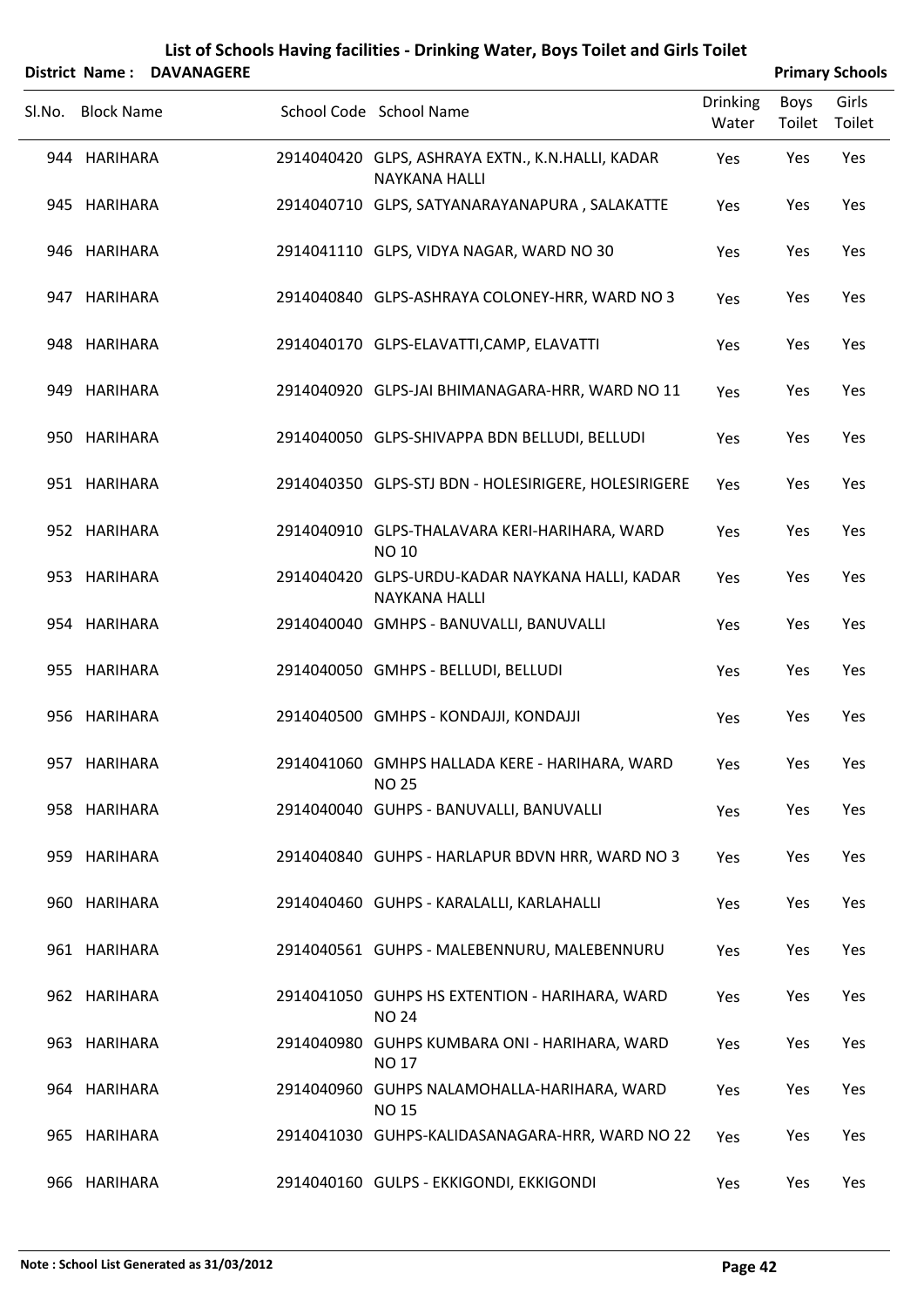|                   | District Name: DAVANAGERE |                                                                |                          |                | <b>Primary Schools</b> |
|-------------------|---------------------------|----------------------------------------------------------------|--------------------------|----------------|------------------------|
| Sl.No. Block Name |                           | School Code School Name                                        | <b>Drinking</b><br>Water | Boys<br>Toilet | Girls<br>Toilet        |
| 967 HARIHARA      |                           | 2914040790 GULPS - HALEHARLAPURA, HALEHARLAPURA                | Yes                      | Yes            | Yes                    |
| 968 HARIHARA      |                           | 2914040350 GULPS - HOLESIRIGERE, HOLESIRIGERE                  | Yes                      | Yes            | Yes                    |
| 969 HARIHARA      |                           | 2914040670 GULPS - RAJANALLI, RAJANALLI                        | Yes                      | Yes            | Yes                    |
| 970 HARIHARA      |                           | 2914040910 GULPS APMC YARDS - HARIHARA, WARD NO<br>10          | Yes                      | Yes            | Yes                    |
| 971 HARIHARA      |                           | 2914040563 GULPS- ASRAYA COLONY MALEBENUR,<br>MALEBENNURU      | Yes                      | Yes            | Yes                    |
| 972 HARIHARA      |                           | 2914040050 GULPS BELLODI - BELLODI, BELLUDI                    | Yes                      | Yes            | Yes                    |
| 973 HARIHARA      |                           | 2914041110 GULPS INDIRANAGARA - HARIHARA, WARD<br><b>NO30</b>  | Yes                      | Yes            | Yes                    |
| 974 HARIHARA      |                           | 2914040980 GULPS THEGGINAKERI - HARIHARA, WARD<br><b>NO 17</b> | Yes                      | Yes            | Yes                    |
| 975 HARIHARA      |                           | 2914041020 GULPS.BENKINAGARA-HRR, WARD NO 21                   | Yes                      | Yes            | Yes                    |
| 976 HARIHARA      |                           | 2914040561 GULPS-AJAD NGR-MALEBENNURU,<br>MALEBENNURU          | Yes                      | Yes            | Yes                    |
| 977 HARIHARA      |                           | 2914040560 GULPS-GAUS NGR-MALEBENNURU,<br>MALEBENNURU          | Yes                      | Yes            | Yes                    |
| 978 HARIHARA      |                           | 2914040560 GULPS-INDIRA NGR-MALEBENNURU,<br>MALEBENNURU        | Yes                      | Yes            | Yes                    |
| 979 HARIHARA      |                           | 2914040920 GULPS-JAI BHIMANAGARA-HRR, WARD NO 11               | Yes                      | Yes            | Yes                    |
| 980 HARIHARA      |                           | 2914040560 GULPS-NEHARU NGR-MALEBENNURU,<br>MALEBENNURU        | Yes                      | Yes            | Yes                    |
| 981 HARIHARA      |                           | 2914040920 GUMHPS-GANDI MAIDANA-HARIHARA,<br>WARD NO 11        | Yes                      | Yes            | Yes                    |
| 982 HARIHARA      |                           | 2914040562 JATAPAT NAGARA MALEBENNUR(new schoo,<br>MALEBENNURU | Yes                      | Yes            | Yes                    |
| 983 HONNALI       |                           | 2914051580 GHPS CHATNAHALLI, CHATNAHALLI                       | Yes                      | Yes            | Yes                    |
| 984 HONNALI       |                           | 2914051340 GLPS - DEVANAIKANAHALLI,<br>DEVANAIKANAHALLI        | Yes                      | Yes            | Yes                    |
| 985 HONNALI       |                           | 2914051560 GLPS HOLEMADAPURA, HOLE MADAPURA                    | Yes                      | Yes            | Yes                    |
| 986 HONNALI       |                           | 2914051730 GLPS - NARAGINAKERE, NARAGINAKERE                   | Yes                      | Yes            | Yes                    |
| 987 HONNALI       |                           | 2914051780 GLPS - SADASHIVAPURA, SADASHIVAPURA                 | Yes                      | Yes            | Yes                    |
| 988 HONNALI       |                           | 2914050750 GLPS - SIDDESWARANAGARA,<br>BENAKANAHALLI           | Yes                      | Yes            | Yes                    |
| 989 HONNALI       |                           | 2914051580 GLPS BASAVANA BDVN-CHATNAHALLI,<br>CHATNAHALLI      | Yes                      | Yes            | Yes                    |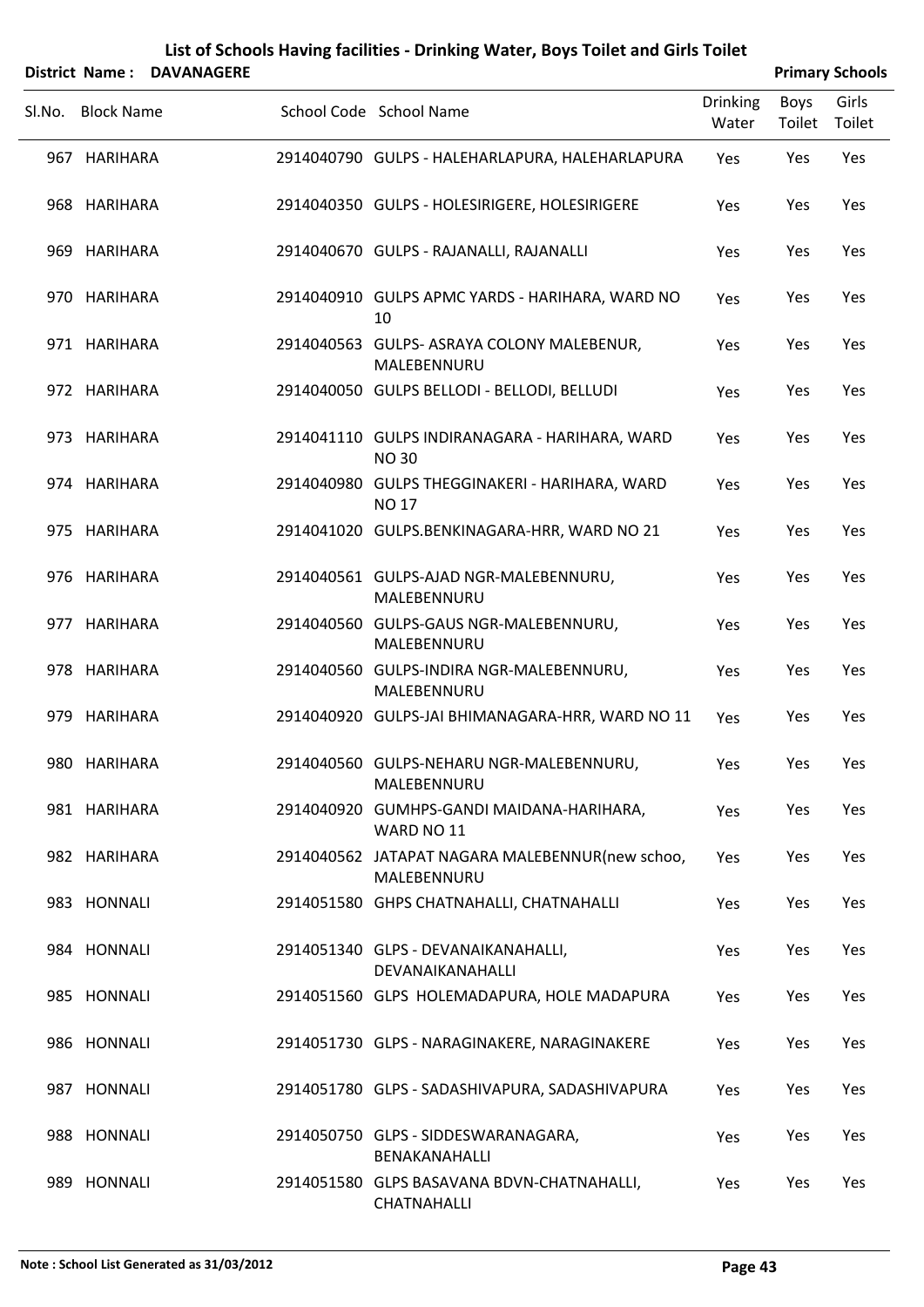|        | District Name: DAVANAGERE |                                                                     |                          |                | <b>Primary Schools</b> |
|--------|---------------------------|---------------------------------------------------------------------|--------------------------|----------------|------------------------|
| SI.No. | <b>Block Name</b>         | School Code School Name                                             | <b>Drinking</b><br>Water | Boys<br>Toilet | Girls<br>Toilet        |
|        | 990 HONNALI               | 2914050300 GLPS CHIKKAGONIGERE, CHICKAGONIGERE                      | Yes                      | Yes            | Yes                    |
|        | 991 HONNALI               | 2914050060 GLPS HALE DAVERA HONNALI,<br>DEVARAHONNALI               | Yes                      | Yes            | Yes                    |
|        | 992 HONNALI               | 2914051270 GLPS HOSAKOPPA, HOSAKOPPA                                | Yes                      | Yes            | Yes                    |
|        | 993 HONNALI               | 2914051590 GLPS-KODACHAGONDANAHALLI,<br>KODACHAGONDANAHALLI         | Yes                      | Yes            | Yes                    |
|        | 994 HONNALI               | 2914051470 GLPS SHIVANANDAPPA BDN, NMT,<br><b>NYAMATHI</b>          | Yes                      | Yes            | Yes                    |
|        | 995 HONNALI               | 2914051800 GLPS, SEVALAL NAGARA, SEVALAL NAGARA                     | Yes                      | Yes            | Yes                    |
|        | 996 HONNALI               | 2914050500 GLPS-BEVINAHALLI[M.HANUMANAHALLI],<br><b>BEVINAHALLI</b> | Yes                      | Yes            | Yes                    |
|        | 997 HONNALI               | 2914050530 GLPS-HOSAHANUMANAHALLI,<br>HANUMANAHALLI                 | Yes                      | Yes            | Yes                    |
|        | 998 HONNALI               | 2914050600 GLPS-KARADI CAMP, THYAGADAKATTE                          | Yes                      | Yes            | Yes                    |
|        | 999 HONNALI               | 2914051790 GLPS-KURUVA THANDA, SEVLAL<br>NAGARA(KURUVA THANDA)      | Yes                      | Yes            | Yes                    |
|        | 1000 HONNALI              | 2914050380 GLPS-SARASWATHI BADAVANE, BANNIKODU                      | Yes                      | Yes            | Yes                    |
|        | 1001 HONNALI              | 2914051340 GUHPS - DEVANAIKANAHALLI,<br>DEVANAIKANAHALLI            | Yes                      | Yes            | Yes                    |
|        | 1002 HONNALI              | 2914050520 GULPS - MAVINAKOTE, MAVINAKOTE                           | Yes                      | Yes            | Yes                    |
|        | 1003 HONNALI              | 2914050510 GULPS-ANEKAL EXTN - SASVEHALLI,<br>SASAVEHALLI           | Yes                      | Yes            | Yes                    |
|        | 1004 HONNALI              | 2914051470 HPGS - NYAMATHI, NYAMATHI                                | Yes                      | Yes            | Yes                    |
|        | 1005 HONNALI              | 2914050870 HPS - DODDERI, DODDERI                                   | Yes                      | Yes            | Yes                    |
|        | 1006 HONNALI              | 2914050100 HPS - ARABAGATTE, ARABAGATTE                             | Yes                      | Yes            | Yes                    |
|        | 1007 HONNALI              | 2914050010 HPS - ARAKERE, ARAKERE                                   | Yes                      | Yes            | Yes                    |
|        | 1008 HONNALI              | 2914050130 HPS - ARUNDI, ARUNDI                                     | Yes                      | Yes            | Yes                    |
|        | 1009 HONNALI              | 2914051420 HPS - BALAMURI, BALAMURI                                 | Yes                      | Yes            | Yes                    |
|        | 1010 HONNALI              | 2914050380 HPS - BANNIKODU, BANNIKODU                               | Yes                      | Yes            | Yes                    |
|        | 1011 HONNALI              | 2914050940 HPS - BASAVANAHALLI, BASAVANAHALLI                       | Yes                      | Yes            | Yes                    |
|        | 1012 HONNALI              | 2914050730 HPS - BEERAGONDANAHALLI,<br>BEERAGONDANAHALLI            | Yes                      | Yes            | Yes                    |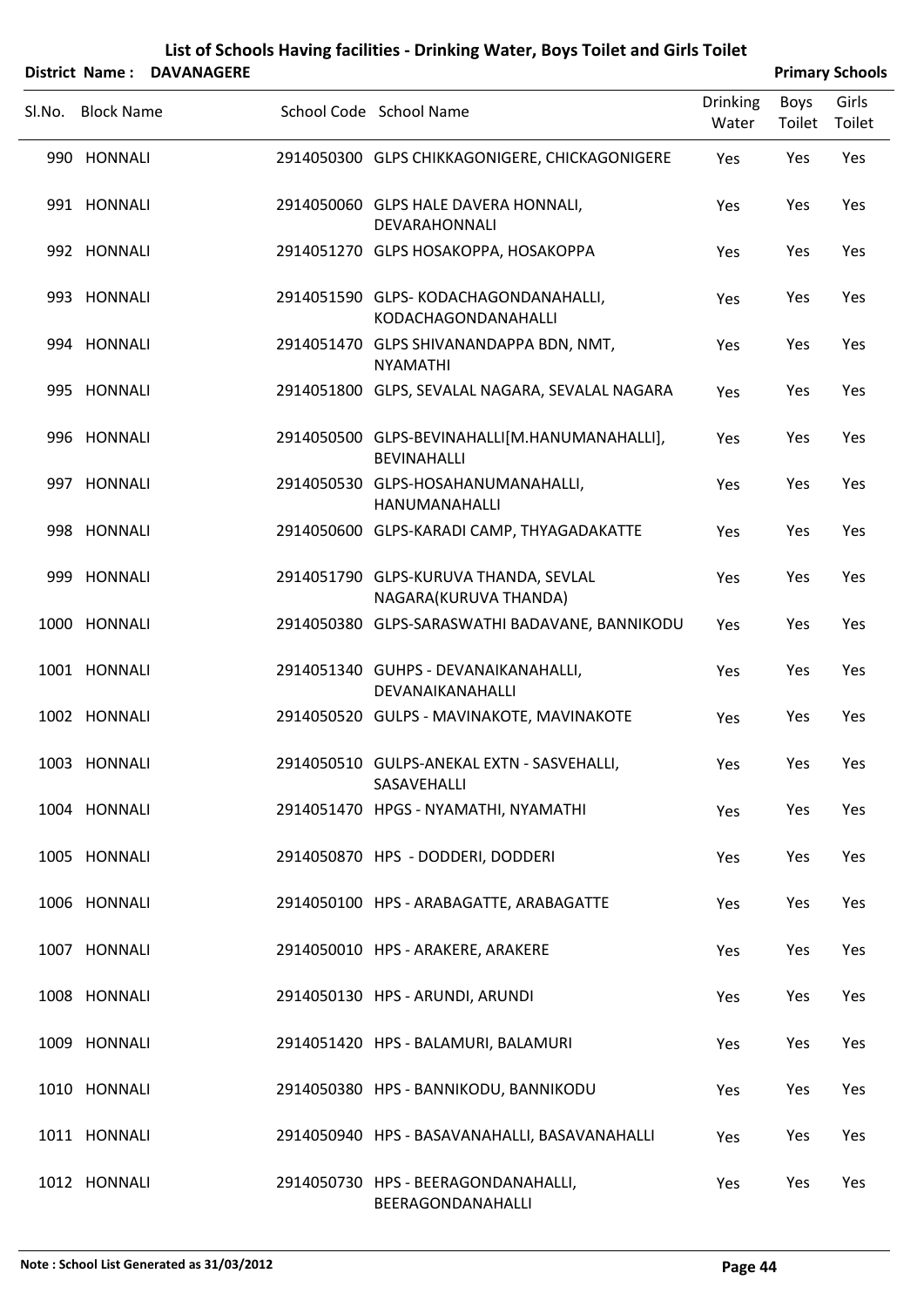|                   | <b>District Name: DAVANAGERE</b> |                                                          |                          |                | <b>Primary Schools</b> |
|-------------------|----------------------------------|----------------------------------------------------------|--------------------------|----------------|------------------------|
| Sl.No. Block Name |                                  | School Code School Name                                  | <b>Drinking</b><br>Water | Boys<br>Toilet | Girls<br>Toilet        |
| 1013 HONNALI      |                                  | 2914051300 HPS - BELAGUTHI, BELAGUTHI                    | Yes                      | Yes            | Yes                    |
| 1014 HONNALI      |                                  | 2914050080 HPS - BELIMALLUR, BELIMALLUR                  | Yes                      | Yes            | Yes                    |
| 1015 HONNALI      |                                  | 2914050750 HPS - BENAKANAHALLI, BENAKANAHALLI            | Yes                      | Yes            | Yes                    |
| 1016 HONNALI      |                                  | 2914051360 HPS - BIDARAGADDE, BIDARAGADDE                | Yes                      | Yes            | Yes                    |
| 1017 HONNALI      |                                  | 2914050830 HPS - CHILUR, CHILUR                          | Yes                      | Yes            | Yes                    |
| 1018 HONNALI      |                                  | 2914050890 HPS - CHILURKADADAKATTE,<br>CHILURKADADAKATTE | Yes                      | Yes            | Yes                    |
| 1019 HONNALI      |                                  | 2914051150 HPS - CHINNIKATTE, CHINNEKATTE                | Yes                      | Yes            | Yes                    |
| 1020 HONNALI      |                                  | 2914051370 HPS - DIDAGUR, DIDAGUR                        | Yes                      | Yes            | Yes                    |
| 1021 HONNALI      |                                  | 2914050970 HPS - DODDETHENAHALLI,<br>DODDETHENAHALLI     | Yes                      | Yes            | Yes                    |
| 1022 HONNALI      |                                  | 2914051060 HPS - GADIKATTE, GADIKATTE                    | Yes                      | Yes            | Yes                    |
| 1023 HONNALI      |                                  | 2914050910 HPS - GANGANAKOTE, GANGANAKOTE                | Yes                      | Yes            | Yes                    |
| 1024 HONNALI      |                                  | 2914051020 HPS - GANJENAHALLI, GANJANAHALLI              | Yes                      | Yes            | Yes                    |
| 1025 HONNALI      |                                  | 2914050460 HPS - GANTYAPURA, GANTYAPURA                  | Yes                      | Yes            | Yes                    |
| 1026 HONNALI      |                                  | 2914050070 HPS - GOLLARAHALLI, GOLLARAHALLI              | Yes                      | Yes            | Yes                    |
| 1027 HONNALI      |                                  | 2914050790 HPS - GOVINAKOVI, GOVINKOVI                   | Yes                      | Yes            | Yes                    |
| 1028 HONNALI      |                                  | 2914051280 HPS - GUDDEHALLI, GUDDEHALLI                  | Yes                      | Yes            | Yes                    |
| 1029 HONNALI      |                                  | 2914051480 HPS - H G HALLI, H G HALLI                    | Yes                      | Yes            | Yes                    |
| 1030 HONNALI      |                                  | 2914050090 HPS - H. KADADAKATTE, H.KADADAKATTE           | Yes                      | Yes            | Yes                    |
| 1031 HONNALI      |                                  | 2914050630 HPS - HANAGAVADI, HANAGAVADI                  | Yes                      | Yes            | Yes                    |
| 1032 HONNALI      |                                  | 2914050530 HPS - HANUMANAHALLI, HANUMANAHALLI            | Yes                      | Yes            | Yes                    |
| 1033 HONNALI      |                                  | 2914050260 HPS - HANUMASAGARA, HANUMASAGARA              | Yes                      | Yes            | Yes                    |
| 1034 HONNALI      |                                  | 2914051380 HPS - HARALAHALLI, HARALAHALLI                | Yes                      | Yes            | Yes                    |
| 1035 HONNALI      |                                  | 2914050230 HPS - HATURU, HATHUR                          | Yes                      | Yes            | Yes                    |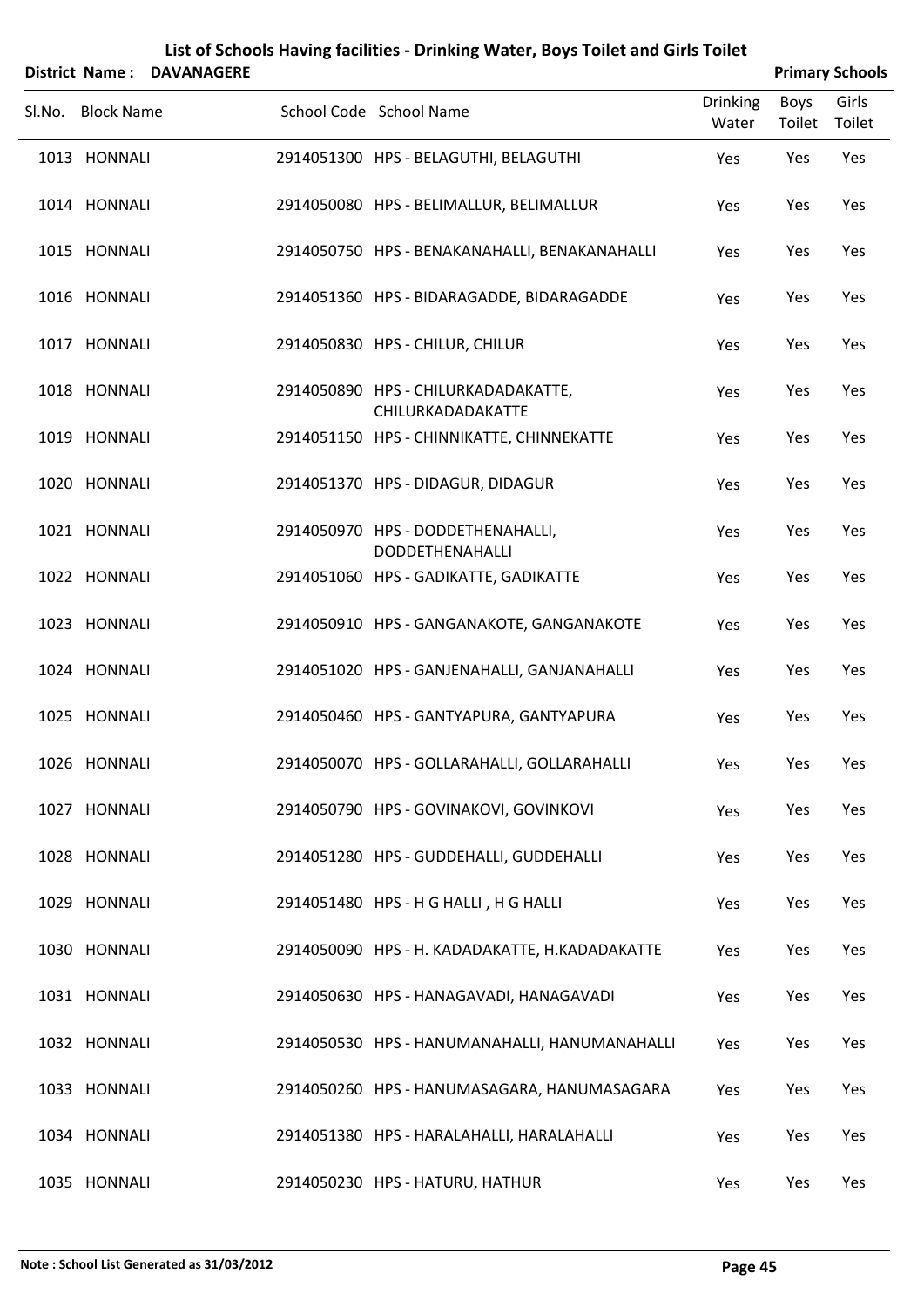|        |                   | District Name: DAVANAGERE |                                                   |                          |                | <b>Primary Schools</b> |
|--------|-------------------|---------------------------|---------------------------------------------------|--------------------------|----------------|------------------------|
| SI.No. | <b>Block Name</b> |                           | School Code School Name                           | <b>Drinking</b><br>Water | Boys<br>Toilet | Girls<br>Toilet        |
|        | 1036 HONNALI      |                           | 2914050720 HPS - HIREBASUR, HIREBASUR             | Yes                      | Yes            | Yes                    |
|        | 1037 HONNALI      |                           | 2914050290 HPS - HIREGONIGERE, HIREGONIGERE       | Yes                      | Yes            | Yes                    |
|        | 1038 HONNALI      |                           | 2914051400 HPS - HIREMATTA, HIREMATTA             | Yes                      | Yes            | Yes                    |
|        | 1039 HONNALI      |                           | 2914051430 HPS - HOLEHARALAHALLI, HOLEHARALAHALLI | Yes                      | Yes            | Yes                    |
|        | 1040 HONNALI      |                           | 2914050670 HPS - HOSAHALLI, HOSAHALLI             | Yes                      | Yes            | Yes                    |
|        | 1041 HONNALI      |                           | 2914051210 HPS - HOSAJOGA, JOGA                   | Yes                      | Yes            | Yes                    |
|        | 1042 HONNALI      |                           | 2914050850 HPS - HOSAMALALI, MALALI               | Yes                      | Yes            | Yes                    |
|        | 1043 HONNALI      |                           | 2914050610 HPS - HUNSAGATTA, HUNSAGATTA           | Yes                      | Yes            | Yes                    |
|        | 1044 HONNALI      |                           | 2914050040 HPS - KAMMARAGATTE, KAMMARAGATTE       | Yes                      | Yes            | Yes                    |
|        | 1045 HONNALI      |                           | 2914050180 HPS - KATHIGE, KATHIGE                 | Yes                      | Yes            | Yes                    |
|        | 1046 HONNALI      |                           | 2914050140 HPS - KENCHIKOPPA, KENCHIKOPPA         | Yes                      | Yes            | Yes                    |
|        | 1047 HONNALI      |                           | 2914050390 HPS - KENGALAHALLI, KENGALAHALLI       | Yes                      | Yes            | Yes                    |
|        | 1048 HONNALI      |                           | 2914051000 HPS - KODATALU, KODATALU               | Yes                      | Yes            | Yes                    |
|        | 1049 HONNALI      |                           | 2914050270 HPS - KONANATHALE, KONANATHALE         | Yes                      | Yes            | Yes                    |
|        | 1050 HONNALI      |                           | 2914050820 HPS - KOTEHAL, KOTEHALU                | Yes                      | Yes            | Yes                    |
|        | 1051 HONNALI      |                           | 2914050310 HPS - KOTEMALLUR, KOTEMALLUR           | Yes                      | Yes            | Yes                    |
|        | 1052 HONNALI      |                           | 2914050540 HPS - KULAGATTE, KULAGATTE             | Yes                      | Yes            | Yes                    |
|        | 1053 HONNALI      |                           | 2914050420 HPS - KULAMBI, KULAMBI                 | Yes                      | Yes            | Yes                    |
|        | 1054 HONNALI      |                           | 2914050330 HPS - KUNDUR, KUNDUR                   | Yes                      | Yes            | Yes                    |
|        | 1055 HONNALI      |                           | 2914051040 HPS - KUNKOVA, KUNKOVA                 | Yes                      | Yes            | Yes                    |
|        | 1056 HONNALI      |                           | 2914050800 HPS - KURUVA, KURUVA                   | Yes                      | Yes            | Yes                    |
|        | 1057 HONNALI      |                           | 2914050550 HPS - KYASINAKERE, KYASAINAKERE        | Yes                      | Yes            | Yes                    |
|        | 1058 HONNALI      |                           | 2914050640 HPS - LINGAPURA, LINGAPURA             | Yes                      | Yes            | Yes                    |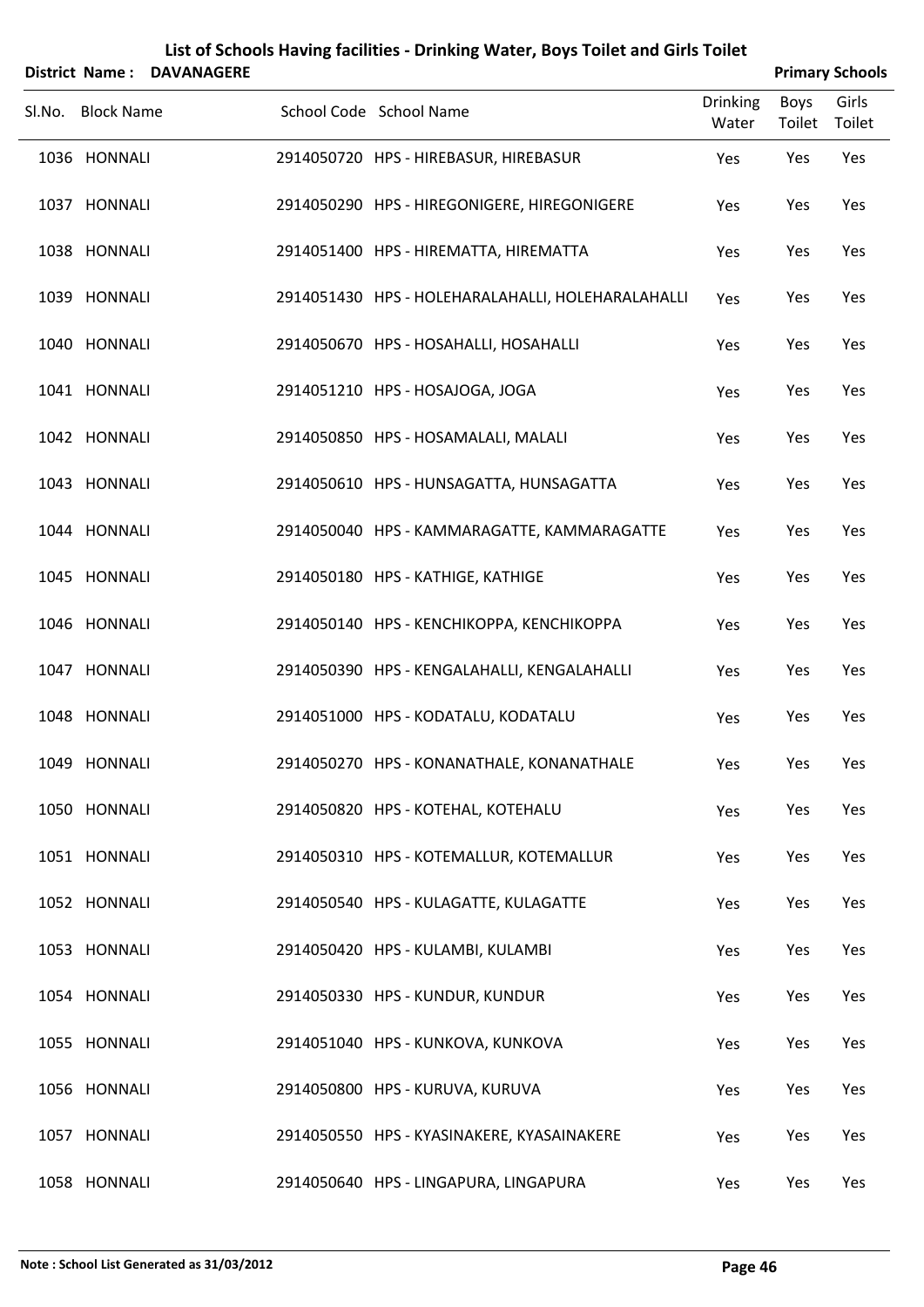|        | District Name:    | <b>DAVANAGERE</b> |                                                            |                          |                | <b>Primary Schools</b> |
|--------|-------------------|-------------------|------------------------------------------------------------|--------------------------|----------------|------------------------|
| SI.No. | <b>Block Name</b> |                   | School Code School Name                                    | <b>Drinking</b><br>Water | Boys<br>Toilet | Girls<br>Toilet        |
|        | 1059 HONNALI      |                   | 2914050110 HPS - MADANABHAVI, MADANABHAVI                  | Yes                      | Yes            | Yes                    |
|        | 1060 HONNALI      |                   | 2914051140 HPS - MADAPURA, MADAPURA                        | Yes                      | Yes            | Yes                    |
|        | 1061 HONNALI      |                   | 2914050190 HPS - MADENAHALLI, MADENAHALLI                  | Yes                      | Yes            | Yes                    |
|        | 1062 HONNALI      |                   | 2914050810 HPS - MARIGONDANAHALLI,<br>MARIGONDANAHALLI     | Yes                      | Yes            | Yes                    |
|        | 1063 HONNALI      |                   | 2914050020 HPS - MASADI, MASADI                            | Yes                      | Yes            | Yes                    |
|        | 1064 HONNALI      |                   | 2914050400 HPS - MUKTHENAHALLI, MUKTHENAHALLI              | Yes                      | Yes            | Yes                    |
|        | 1065 HONNALI      |                   | 2914050430 HPS - NELAHONNE, NELAHONNE                      | Yes                      | Yes            | Yes                    |
|        | 1066 HONNALI      |                   | 2914050450 HPS - NERALAGUNDI, NERALAGUNDI                  | Yes                      | Yes            | Yes                    |
|        | 1067 HONNALI      |                   | 2914051090 HPS - PALAVANAHALLI, PALAVANAHALLI              | Yes                      | Yes            | Yes                    |
|        | 1068 HONNALI      |                   | 2914051650 HPS - PETE HONNALI, WARD NO 6                   | Yes                      | Yes            | Yes                    |
|        | 1069 HONNALI      |                   | 2914051310 HPS - RAMESWAR, RAMESWAR                        | Yes                      | Yes            | Yes                    |
|        | 1070 HONNALI      |                   | 2914050700 HPS - RAMPURA, RAMPURA                          | Yes                      | Yes            | Yes                    |
|        | 1071 HONNALI      |                   | 2914050510 HPS - SASVEHALLI, SASAVEHALLI                   | Yes                      | Yes            | Yes                    |
|        | 1072 HONNALI      |                   | 2914050950 HPS - SHANTHINAGARA, SURAHONNE                  | Yes                      | Yes            | Yes                    |
|        | 1073 HONNALI      |                   | 2914050470 HPS - SINGATAGERE, SINGATAGERE                  | Yes                      | Yes            | Yes                    |
|        | 1074 HONNALI      |                   | 2914051120 HPS - SOGILU, SOGILU                            | Yes                      | Yes            | Yes                    |
|        | 1075 HONNALI      |                   | 2914050160 HPS - SORATUR, SORATUR                          | Yes                      | Yes            | Yes                    |
|        | 1076 HONNALI      |                   | 2914051130 HPS - SOWLANGA, SOWLANGA                        | Yes                      | Yes            | Yes                    |
|        | 1077 HONNALI      |                   | 2914051390 HPS - SUNKADAKATTE, SUNKADAKATTE                | Yes                      | Yes            | Yes                    |
|        | 1078 HONNALI      |                   | 2914051180 HPS - SURAGONDANAKOPPA,<br>SURAGONDANAKOPPA     | Yes                      | Yes            | Yes                    |
|        | 1079 HONNALI      |                   | 2914050950 HPS - SURAHONNE, SURAHONNE                      | Yes                      | Yes            | Yes                    |
|        | 1080 HONNALI      |                   | 2914050860 HPS - T G HALLI,<br>TAVARAGOPAGONDANAHALLI      | Yes                      | Yes            | Yes                    |
|        | 1081 HONNALI      |                   | 2914051340 HPS - TBC DEVANAIKANAHALLI,<br>DEVANAIKANAHALLI | Yes                      | Yes            | Yes                    |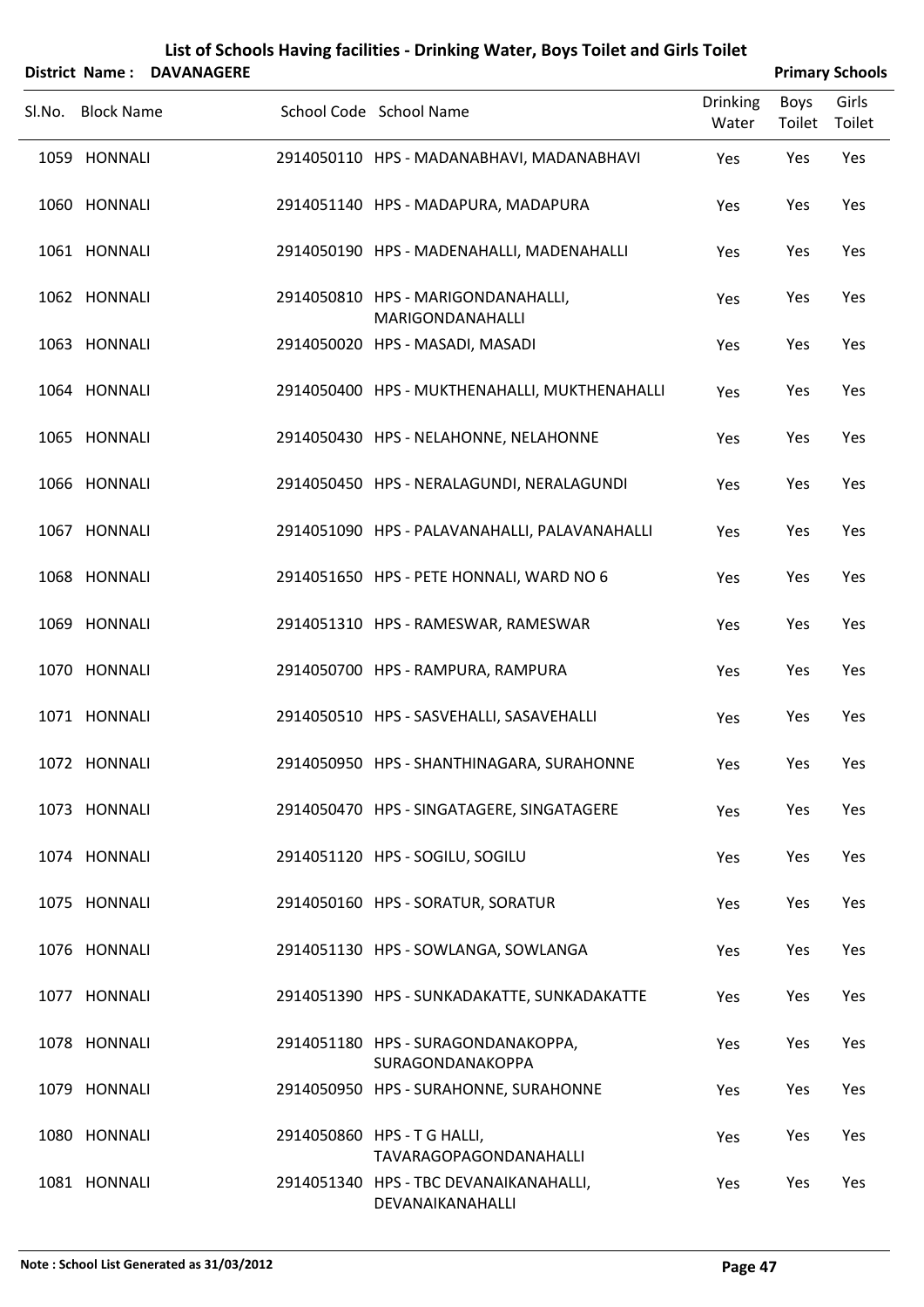| List of Schools Having facilities - Drinking Water, Boys Toilet and Girls Toilet<br><b>Primary Schools</b><br><b>District Name:</b><br><b>DAVANAGERE</b> |                   |  |                                                                |                          |                |                 |  |  |
|----------------------------------------------------------------------------------------------------------------------------------------------------------|-------------------|--|----------------------------------------------------------------|--------------------------|----------------|-----------------|--|--|
| Sl.No.                                                                                                                                                   | <b>Block Name</b> |  | School Code School Name                                        | <b>Drinking</b><br>Water | Boys<br>Toilet | Girls<br>Toilet |  |  |
|                                                                                                                                                          | 1082 HONNALI      |  | 2914050840 HPS - THAGGIHALLI, THAGGEHALLI                      | Yes                      | Yes            | Yes             |  |  |
|                                                                                                                                                          | 1083 HONNALI      |  | 2914050480 HPS - THARAGANAHALLI, THARAGANAHALLI                | Yes                      | Yes            | Yes             |  |  |
|                                                                                                                                                          | 1084 HONNALI      |  | 2914050490 HPS - THIMLAPURA, THIMLAPURA                        | Yes                      | Yes            | Yes             |  |  |
|                                                                                                                                                          | 1085 HONNALI      |  | 2914051720 HPS - THUNGABHADRA BDVN, WARD NO 13                 | Yes                      | Yes            | Yes             |  |  |
|                                                                                                                                                          | 1086 HONNALI      |  | 2914050770 HPS - UJJANIPURA, UJJANIPURA                        | Yes                      | Yes            | Yes             |  |  |
|                                                                                                                                                          | 1087 HONNALI      |  | 2914051050 HPS - VADERAHATHUR, VADERAHATHUR                    | Yes                      | Yes            | Yes             |  |  |
|                                                                                                                                                          | 1088 HONNALI      |  | 2914051520 HPS - VIJAYAPURA, VIJAYAPURA                        | Yes                      | Yes            | Yes             |  |  |
|                                                                                                                                                          | 1089 HONNALI      |  | 2914051471 HPS - VINOBHANAGARA, NYAMATHI                       | Yes                      | Yes            | Yes             |  |  |
|                                                                                                                                                          | 1090 HONNALI      |  | 2914050340 HPS - YAKKANAHALLI, YAKKANAHALLI                    | Yes                      | Yes            | Yes             |  |  |
|                                                                                                                                                          | 1091 HONNALI      |  | 2914050370 HPS - YARACHIKKANAHALLI,<br>YARACHIKKANAHALLI       | Yes                      | Yes            | Yes             |  |  |
|                                                                                                                                                          | 1092 HONNALI      |  | 2914051320 HPS - YARAGANAHAL, YARAGANAHAL                      | Yes                      | Yes            | Yes             |  |  |
|                                                                                                                                                          | 1093 HONNALI      |  | 2914050360 HPS - YAREHALLI, YAREHALLI                          | Yes                      | Yes            | Yes             |  |  |
|                                                                                                                                                          | 1094 HONNALI      |  | 2914050960 HPS-DANIHALLI, DANIHALLI                            | Yes                      | Yes            | Yes             |  |  |
|                                                                                                                                                          | 1095 HONNALI      |  | 2914051290 HPS- JEENAHALLI, JEENAHALLI                         | Yes                      | Yes            | Yes             |  |  |
|                                                                                                                                                          | 1096 HONNALI      |  | 2914050440 HPS-KUMBALUR, KUMBLUR                               | Yes                      | Yes            | Yes             |  |  |
|                                                                                                                                                          | 1097 HONNALI      |  | 2914050310 HPS-HONNUR ODDARAHATTI THANDA,<br><b>KOTEMALLUR</b> | Yes                      | Yes            | Yes             |  |  |
|                                                                                                                                                          | 1098 HONNALI      |  | 2914050010 LPS - AKC ARAKERE, ARAKERE                          | Yes                      | Yes            | Yes             |  |  |
|                                                                                                                                                          | 1099 HONNALI      |  | 2914051370 LPS - AKC DIDAGUR, DIDAGUR                          | Yes                      | Yes            | Yes             |  |  |
|                                                                                                                                                          | 1100 HONNALI      |  | 2914051470 LPS - AKC NYAMATHI, NYAMATHI                        | Yes                      | Yes            | Yes             |  |  |
|                                                                                                                                                          | 1101 HONNALI      |  | 2914050930 LPS - AREHALLI, AREHALLI                            | Yes                      | Yes            | Yes             |  |  |
|                                                                                                                                                          | 1102 HONNALI      |  | 2914051450 LPS - BALLESWARA, BALLESWARA                        | Yes                      | Yes            | Yes             |  |  |
|                                                                                                                                                          | 1103 HONNALI      |  | 2914051300 LPS - BELAGUTHI, BELAGUTHI                          | Yes                      | Yes            | Yes             |  |  |
|                                                                                                                                                          | 1104 HONNALI      |  | 2914051200 LPS - BELALAKATTE, BELALAKATTE                      | Yes                      | Yes            | Yes             |  |  |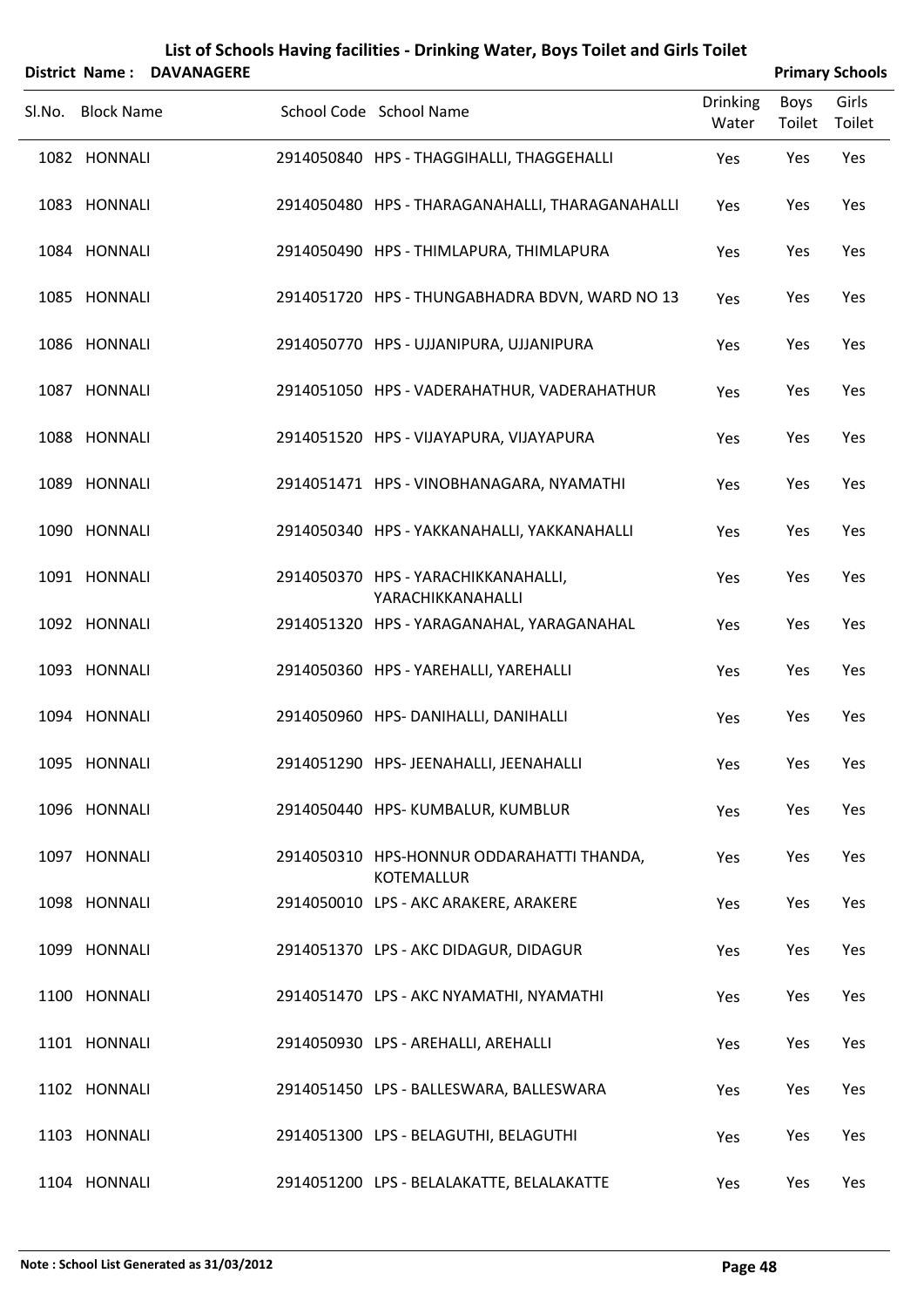|        | District Name:    | <b>DAVANAGERE</b> |                                                         |                          |                | <b>Primary Schools</b> |
|--------|-------------------|-------------------|---------------------------------------------------------|--------------------------|----------------|------------------------|
| Sl.No. | <b>Block Name</b> |                   | School Code School Name                                 | <b>Drinking</b><br>Water | Boys<br>Toilet | Girls<br>Toilet        |
|        | 1105 HONNALI      |                   | 2914050650 LPS - BHAGAVADI, BHAGAVADI                   | Yes                      | Yes            | Yes                    |
|        | 1106 HONNALI      |                   | 2914051230 LPS - BIDARAHALLI THANDA, BIDARAHALLI        | Yes                      | Yes            | Yes                    |
|        | 1107 HONNALI      |                   | 2914051230 LPS - BIDARAHALLI, BIDARAHALLI               | Yes                      | Yes            | Yes                    |
|        | 1108 HONNALI      |                   | 2914050900 LPS - BIJOGATTE, BIJOGATTE                   | Yes                      | Yes            | Yes                    |
|        | 1109 HONNALI      |                   | 2914050690 LPS - BULLAPURA, BULLAPURA                   | Yes                      | Yes            | Yes                    |
|        | 1110 HONNALI      |                   | 2914050570 LPS - BYRANAHALLI, BYRANAHALLI               | Yes                      | Yes            | Yes                    |
|        | 1111 HONNALI      |                   | 2914050620 LPS - CHANNAMBAPURA, CHANNAMBAPURA           | Yes                      | Yes            | Yes                    |
|        | 1112 HONNALI      |                   | 2914050560 LPS - CHANNENAHALLI, CHANNANAHALLI           | Yes                      | Yes            | Yes                    |
|        | 1113 HONNALI      |                   | 2914050760 LPS - CHIKKABASUR, CHIKKABASUR               | Yes                      | Yes            | Yes                    |
|        | 1114 HONNALI      |                   | 2914050350 LPS - CHIKKAHALIVANA BDN,<br>CHIKKAHALIVANA  | Yes                      | Yes            | Yes                    |
|        | 1115 HONNALI      |                   | 2914050350 LPS - CHIKKAHALIVANA, CHIKKAHALIVANA         | Yes                      | Yes            | Yes                    |
|        | 1116 HONNALI      |                   | 2914050210 LPS - CHIKKEREHALLI, CHIKKERAHALLI           | Yes                      | Yes            | Yes                    |
|        | 1117 HONNALI      |                   | 2914050580 LPS - CHILAPURA, CHILAPURA                   | Yes                      | Yes            | Yes                    |
|        | 1118 HONNALI      |                   | 2914050200 LPS - DODDEREHALLI, DODDERAHALLI             | Yes                      | Yes            | Yes                    |
|        | 1119 HONNALI      |                   | 2914051710 LPS - DURGIGUDI BDVN, WARD NO 12             | Yes                      | Yes            | Yes                    |
|        | 1120 HONNALI      |                   | 2914050070 LPS - GOLLARAHALLI BDVN, GOLLARAHALLI        | Yes                      | Yes            | Yes                    |
|        | 1121 HONNALI      |                   | 2914051280 LPS - GUDDEHALLI THANDA, GUDDEHALLI          | Yes                      | Yes            | Yes                    |
|        | 1122 HONNALI      |                   | 2914051480 LPS - H G HALLI THANDA, H G HALLI            | Yes                      | Yes            | Yes                    |
|        | 1123 HONNALI      |                   | 2914051210 LPS - HALEJOGA, JOGA                         | Yes                      | Yes            | Yes                    |
|        | 1124 HONNALI      |                   | 2914050850 LPS - HALEMALALI, MALALI                     | Yes                      | Yes            | Yes                    |
|        | 1125 HONNALI      |                   | 2914050260 LPS - HANUMASAGARA M THANDA,<br>HANUMASAGARA | Yes                      | Yes            | Yes                    |
|        | 1126 HONNALI      |                   | 2914050260 LPS - HANUMASAGARA THANDA,<br>HANUMASAGARA   | Yes                      | Yes            | Yes                    |
|        | 1127 HONNALI      |                   | 2914050280 LPS - HARAGANAHALLI, HARAGANAHALLI           | Yes                      | Yes            | Yes                    |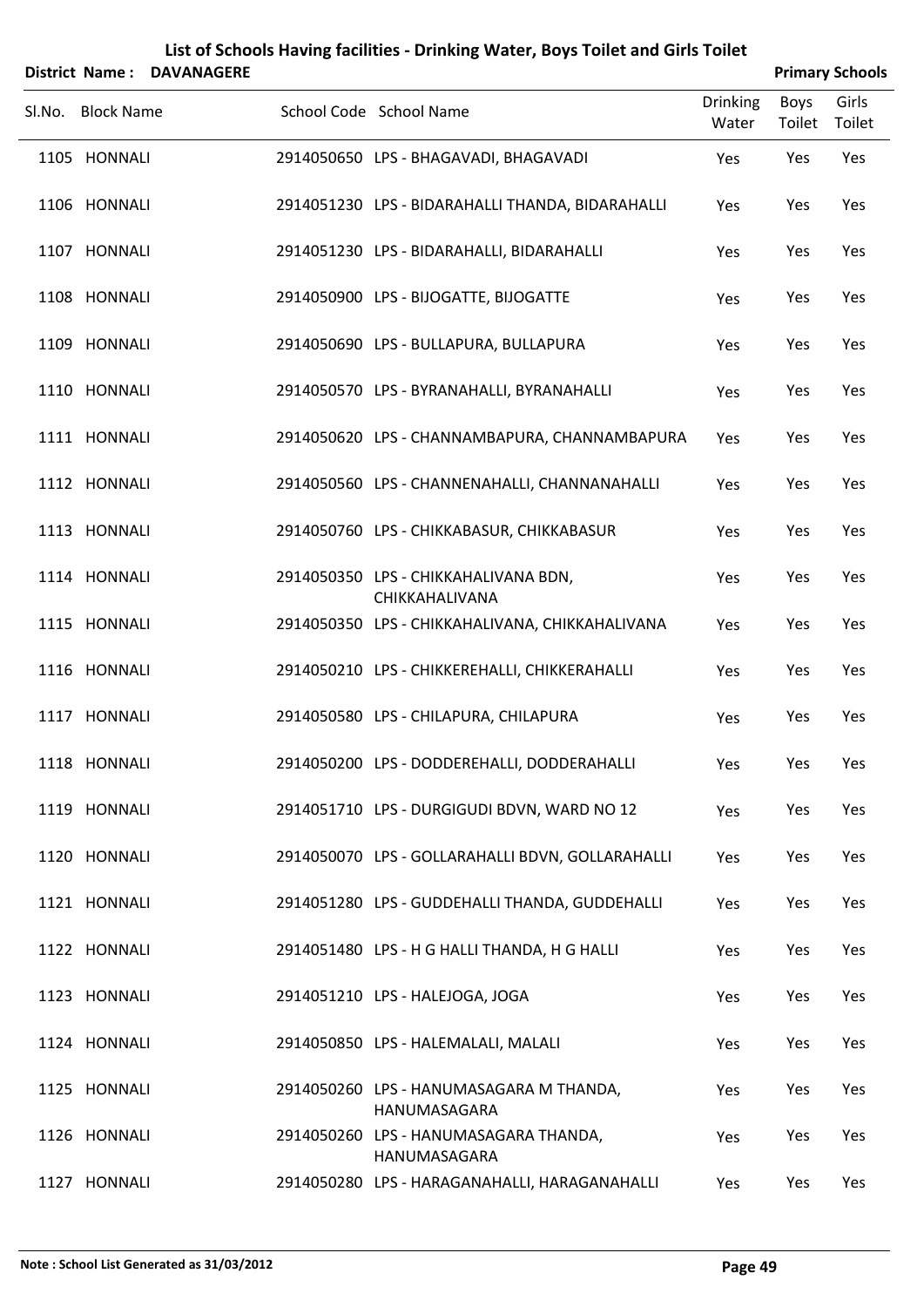| List of Schools Having facilities - Drinking Water, Boys Toilet and Girls Toilet<br><b>Primary Schools</b><br><b>District Name:</b><br><b>DAVANAGERE</b> |  |  |                                                                   |                          |                |                 |  |  |  |  |
|----------------------------------------------------------------------------------------------------------------------------------------------------------|--|--|-------------------------------------------------------------------|--------------------------|----------------|-----------------|--|--|--|--|
| Sl.No. Block Name                                                                                                                                        |  |  | School Code School Name                                           | <b>Drinking</b><br>Water | Boys<br>Toilet | Girls<br>Toilet |  |  |  |  |
| 1128 HONNALI                                                                                                                                             |  |  | 2914050310 LPS - HONNURODDARAHATTI, KOTEMALLUR                    | Yes                      | Yes            | Yes             |  |  |  |  |
| 1129 HONNALI                                                                                                                                             |  |  | 2914050060 LPS - HOSADEVARAHONNALI,<br>DEVARAHONNALI              | Yes                      | Yes            | Yes             |  |  |  |  |
| 1130 HONNALI                                                                                                                                             |  |  | 2914050670 LPS - HOSAHALLI CAMP, HOSAHALLI                        | Yes                      | Yes            | Yes             |  |  |  |  |
| 1131 HONNALI                                                                                                                                             |  |  | 2914050240 LPS - HOSAKATTE, HOSAKATTE                             | Yes                      | Yes            | Yes             |  |  |  |  |
| 1132 HONNALI                                                                                                                                             |  |  | 2914050710 LPS - HOTTYAPURA, HOTTYAPURA                           | Yes                      | Yes            | Yes             |  |  |  |  |
| 1133 HONNALI                                                                                                                                             |  |  | 2914050740 LPS - HUNESEHALLI, HUNESEHALLI                         | Yes                      | Yes            | Yes             |  |  |  |  |
| 1134 HONNALI                                                                                                                                             |  |  | 2914050660 LPS - HURALIHALLI, HURALIHALLI                         | Yes                      | Yes            | Yes             |  |  |  |  |
| 1135 HONNALI                                                                                                                                             |  |  | 2914050680 LPS - IYANOOR BADAVANE, IYANOOR                        | Yes                      | Yes            | Yes             |  |  |  |  |
| 1136 HONNALI                                                                                                                                             |  |  | 2914050680 LPS - IYANOOR, IYANOOR                                 | Yes                      | Yes            | Yes             |  |  |  |  |
| 1137 HONNALI                                                                                                                                             |  |  | 2914050960 LPS - K.COLONY DANIHALLI, DANIHALLI                    | Yes                      | Yes            | Yes             |  |  |  |  |
| 1138 HONNALI                                                                                                                                             |  |  | 2914051740 LPS - KAMMARAGATTE THANDA,<br>ANJANEYAPURA(K.G.THANDA) | Yes                      | Yes            | Yes             |  |  |  |  |
| 1139 HONNALI                                                                                                                                             |  |  | 2914051030 LPS - KANCHIGANAHALLI, KENCHAGANAHALLI                 | Yes                      | Yes            | Yes             |  |  |  |  |
| 1140 HONNALI                                                                                                                                             |  |  | 2914050920 LPS - KANKANAHALLI THANDA,<br>KANKANAHALLI             | Yes                      | Yes            | Yes             |  |  |  |  |
| 1141 HONNALI                                                                                                                                             |  |  | 2914050920 LPS - KANKANAHALLI, KANKANAHALLI                       | Yes                      | Yes            | Yes             |  |  |  |  |
| 1142 HONNALI                                                                                                                                             |  |  | 2914050880 LPS - KENGATTE, KENGATTE                               | Yes                      | Yes            | Yes             |  |  |  |  |
| 1143 HONNALI                                                                                                                                             |  |  | 2914050980 LPS - KODIKOPPA, KODIKOPPA                             | Yes                      | Yes            | Yes             |  |  |  |  |
| 1144 HONNALI                                                                                                                                             |  |  | 2914051460 LPS - KONAYAKANAHALLI,<br>KONAYAKANAHALLI              | Yes                      | Yes            | Yes             |  |  |  |  |
| 1145 HONNALI                                                                                                                                             |  |  | 2914051070 LPS - KOOGANAHALLI, KOOGANAHALLI                       | Yes                      | Yes            | Yes             |  |  |  |  |
| 1146 HONNALI                                                                                                                                             |  |  | 2914051810 LPS - KOTEMALLUR THANDA,<br>VIJAYAPURA(K.M.THANDA)     | Yes                      | Yes            | Yes             |  |  |  |  |
| 1147 HONNALI                                                                                                                                             |  |  | 2914050990 LPS - KUDUREKONDA, KUDUREKONDA                         | Yes                      | Yes            | Yes             |  |  |  |  |
| 1148 HONNALI                                                                                                                                             |  |  | 2914050800 LPS - KURUVA HALLADIBBA, KURUVA                        | Yes                      | Yes            | Yes             |  |  |  |  |
| 1149 HONNALI                                                                                                                                             |  |  | 2914051160 LPS - MACHAGONDANAHALLI THANDA,<br>MACHAGONDANAHALLI   | Yes                      | Yes            | Yes             |  |  |  |  |
| 1150 HONNALI                                                                                                                                             |  |  | 2914051160 LPS - MACHAGONDANAHALLI,<br>MACHAGONDANAHALLI          | Yes                      | Yes            | Yes             |  |  |  |  |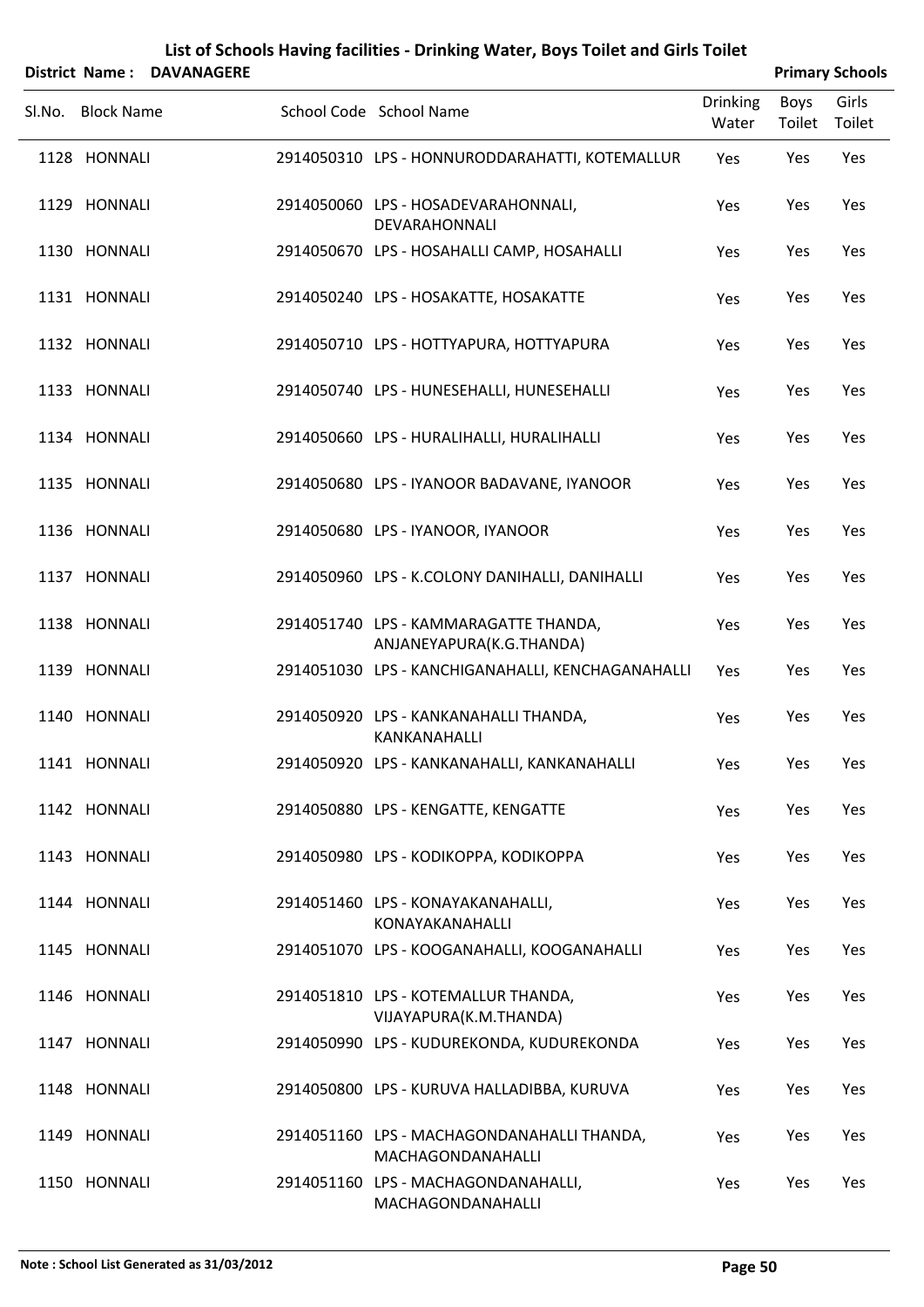| District Name: DAVANAGERE |                                                            |                          |                | <b>Primary Schools</b> |
|---------------------------|------------------------------------------------------------|--------------------------|----------------|------------------------|
| Sl.No. Block Name         | School Code School Name                                    | <b>Drinking</b><br>Water | Boys<br>Toilet | Girls<br>Toilet        |
| 1151 HONNALI              | 2914051140 LPS - MADAPURA THANDA, MADAPURA                 | Yes                      | Yes            | Yes                    |
| 1152 HONNALI              | 2914051300 LPS - MALLIGENAHALLI, BELAGUTHI                 | Yes                      | Yes            | Yes                    |
| 1153 HONNALI              | 2914051410 LPS - MARIKOPPA, MARIKOPPA                      | Yes                      | Yes            | Yes                    |
| 1154 HONNALI              | 2914050520 LPS - MAVINAKOTE THANDA, MAVINAKOTE             | Yes                      | Yes            | Yes                    |
| 1155 HONNALI              | 2914051080 LPS - MUSSANALU, MUSSANALU                      | Yes                      | Yes            | Yes                    |
| 1156 HONNALI              | 2914050320 LPS - NARASAGONDANAHALLI,<br>NARASAGONDANAHALLI | Yes                      | Yes            | Yes                    |
| 1157 HONNALI              | 2914050430 LPS - NELAHONNE CAMP, NELAHONNE                 | Yes                      | Yes            | Yes                    |
| 1158 HONNALI              | 2914050430 LPS - NELAHONNE THANDA, NELAHONNE               | Yes                      | Yes            | Yes                    |
| 1159 HONNALI              | 2914051010 LPS - SALUBALU, SALUBALU                        | Yes                      | Yes            | Yes                    |
| 1160 HONNALI              | 2914051220 LPS - SIDDAPURA, SIDDAPURA                      | Yes                      | Yes            | Yes                    |
| 1161 HONNALI              | 2914050220 LPS - SOMANAMALLAPURA,<br>SOMANAMALLAPURA       | Yes                      | Yes            | Yes                    |
| 1162 HONNALI              | 2914050050 LPS - THAKKANAHALLI, THAKKANAHALLI              | Yes                      | Yes            | Yes                    |
| 1163 HONNALI              | 2914050410 LPS - THIMMENAHALLI, THIMMENAHALLI              | Yes                      | Yes            | Yes                    |
| 1164 HONNALI              | 2914050150 LPS - THUGLAHALLI, THUGLAHALLI                  | Yes                      | Yes            | Yes                    |
| 1165 HONNALI              | 2914050600 LPS - THYAGADAKATTE, THYAGADAKATTE              | Yes                      | Yes            | Yes                    |
| 1166 HONNALI              | 2914050090 LPS - UPPERTHUNGA, H.KADADAKATTE                | Yes                      | Yes            | Yes                    |
| 1167 HONNALI              | 2914051050 LPS - VADERAHATHUR THANDA,<br>VADERAHATHUR      | Yes                      | Yes            | Yes                    |
| 1168 HONNALI              | 2914050810 LPS - VENKATESHANAGARA,<br>MARIGONDANAHALLI     | Yes                      | Yes            | Yes                    |
| 1169 HONNALI              | 2914051470 MHPBS - NYAMATHI, NYAMATHI                      | Yes                      | Yes            | Yes                    |
| 1170 HONNALI              | 2914051600 UHPBS - HONNALI, WARD NO 1                      | Yes                      | Yes            | Yes                    |
| 1171 HONNALI              | 2914051610 UHPGS - HONNALI, WARD NO 2                      | Yes                      | Yes            | Yes                    |
| 1172 HONNALI              | 2914050500 UHPS - BEVINAHALLI, BEVINAHALLI                 | Yes                      | Yes            | Yes                    |
| 1173 HONNALI              | 2914050830 UHPS - CHILUR, CHILUR                           | Yes                      | Yes            | Yes                    |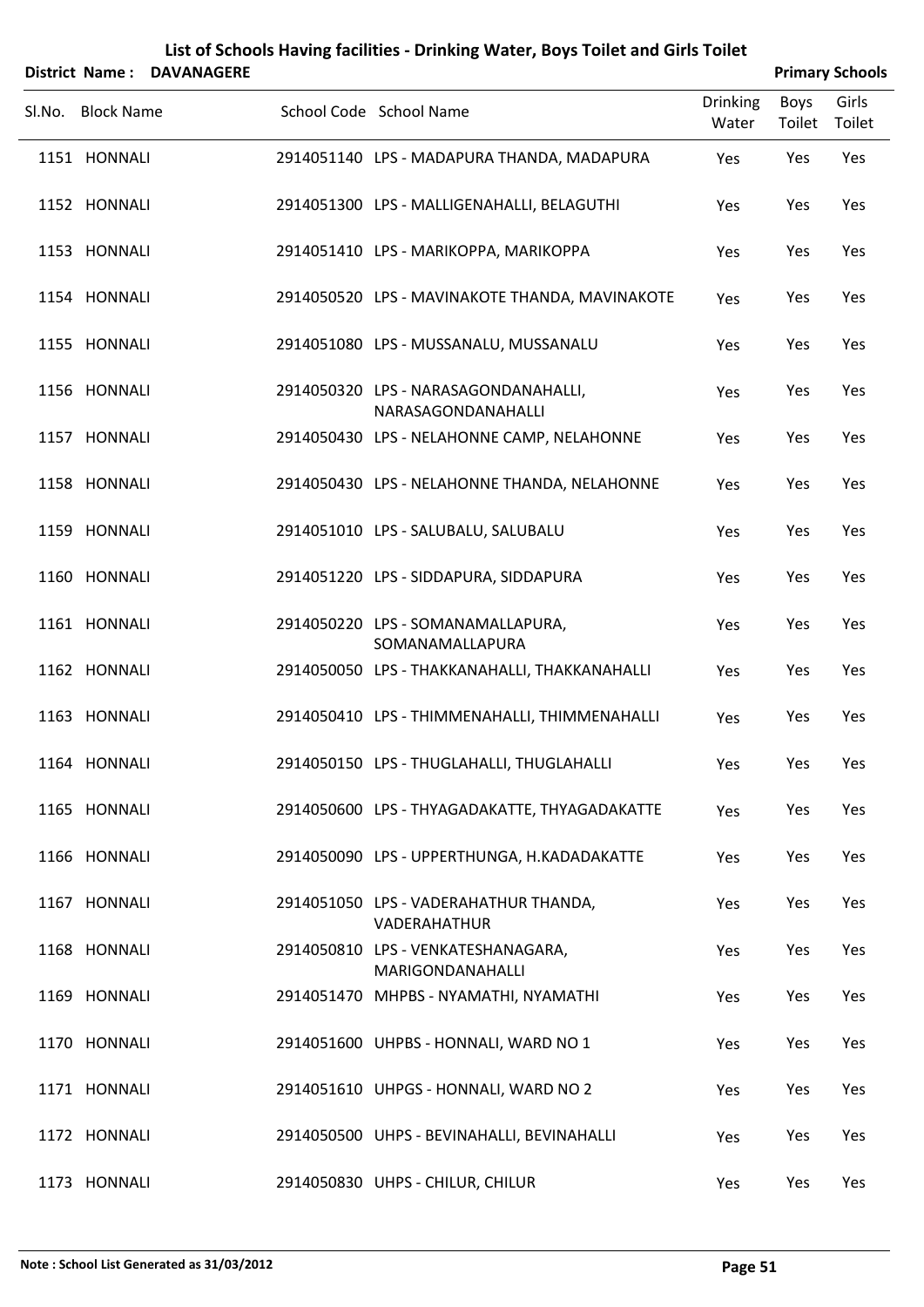|                   | District Name: DAVANAGERE |                                                           |                          |                | <b>Primary Schools</b> |
|-------------------|---------------------------|-----------------------------------------------------------|--------------------------|----------------|------------------------|
| Sl.No. Block Name |                           | School Code School Name                                   | <b>Drinking</b><br>Water | Boys<br>Toilet | Girls<br>Toilet        |
| 1174 HONNALI      |                           | 2914050610 UHPS - HUNSAGATTA, HUNSAGATTA                  | Yes                      | Yes            | Yes                    |
| 1175 HONNALI      |                           | 2914050330 UHPS - KUNDUR, KUNDUR                          | Yes                      | Yes            | Yes                    |
| 1176 HONNALI      |                           | 2914051470 UHPS - NYAMATHI, NYAMATHI                      | Yes                      | Yes            | Yes                    |
| 1177 HONNALI      |                           | 2914050510 UHPS - SASVEHALLI, SASAVEHALLI                 | Yes                      | Yes            | Yes                    |
| 1178 HONNALI      |                           | 2914050580 ULPS - CHILAPURA, CHILAPURA                    | Yes                      | Yes            | Yes                    |
| 1179 HONNALI      |                           | 2914050890 ULPS - CHILURKADADAKATTE,<br>CHILURKADADAKATTE | Yes                      | Yes            | Yes                    |
| 1180 HONNALI      |                           | 2914051150 ULPS - CHINNIKATTE, CHINNEKATTE                | Yes                      | Yes            | Yes                    |
| 1181 HONNALI      |                           | 2914050910 ULPS - GANGANAKOTE, GANGANAKOTE                | Yes                      | Yes            | Yes                    |
| 1182 HONNALI      |                           | 2914050630 ULPS - HANAGAVADI, HANAGAVADI                  | Yes                      | Yes            | Yes                    |
| 1183 HONNALI      |                           | 2914050290 ULPS - HIREGONIGERE, HIREGONIGERE              | Yes                      | Yes            | Yes                    |
| 1184 HONNALI      |                           | 2914051430 ULPS - HOLEHARALAHALLI,<br>HOLEHARALAHALLI     | Yes                      | Yes            | Yes                    |
| 1185 HONNALI      |                           | 2914050670 ULPS - HOSAHALLI, HOSAHALLI                    | Yes                      | Yes            | Yes                    |
| 1186 HONNALI      |                           | 2914051210 ULPS - HOSAJOGA, JOGA                          | Yes                      | Yes            | Yes                    |
| 1187 HONNALI      |                           | 2914050420 ULPS - KULAMBI, KULAMBI                        | Yes                      | Yes            | Yes                    |
| 1188 HONNALI      |                           | 2914050550 ULPS - KYASINAKERE, KYASAINAKERE               | Yes                      | Yes            | Yes                    |
| 1189 HONNALI      |                           | 2914050700 ULPS - RAMPURA, RAMPURA                        | Yes                      | Yes            | Yes                    |
| 1190 HONNALI      |                           | 2914051130 ULPS - SOWLANGA, SOWLANGA                      | Yes                      | Yes            | Yes                    |
| 1191 HONNALI      |                           | 2914051180 ULPS - SURAGONDANAKOPPA,<br>SURAGONDANAKOPPA   | Yes                      | Yes            | Yes                    |
| 1192 HONNALI      |                           | 2914051720 ULPS - THUNGABHADRA BDVN, WARD NO 13           | Yes                      | Yes            | Yes                    |
| 1193 JAGALUR      |                           | 2914060110 GHPS - BASAVANAKOTE, BASAVANAKOTE              | Yes                      | Yes            | Yes                    |
| 1194 JAGALUR      |                           | 2914060700 GHPS - JYOTIPURA, JYOTIPURA                    | Yes                      | Yes            | Yes                    |
| 1195 JAGALUR      |                           | 2914060020 GHPS - AIYYANAHALLI, AIYYANAHALLI              | Yes                      | Yes            | Yes                    |
| 1196 JAGALUR      |                           | 2914060040 GHPS - ANABOORU GOLLARAHATTY,                  | Yes                      | Yes            | Yes                    |

ANABOORU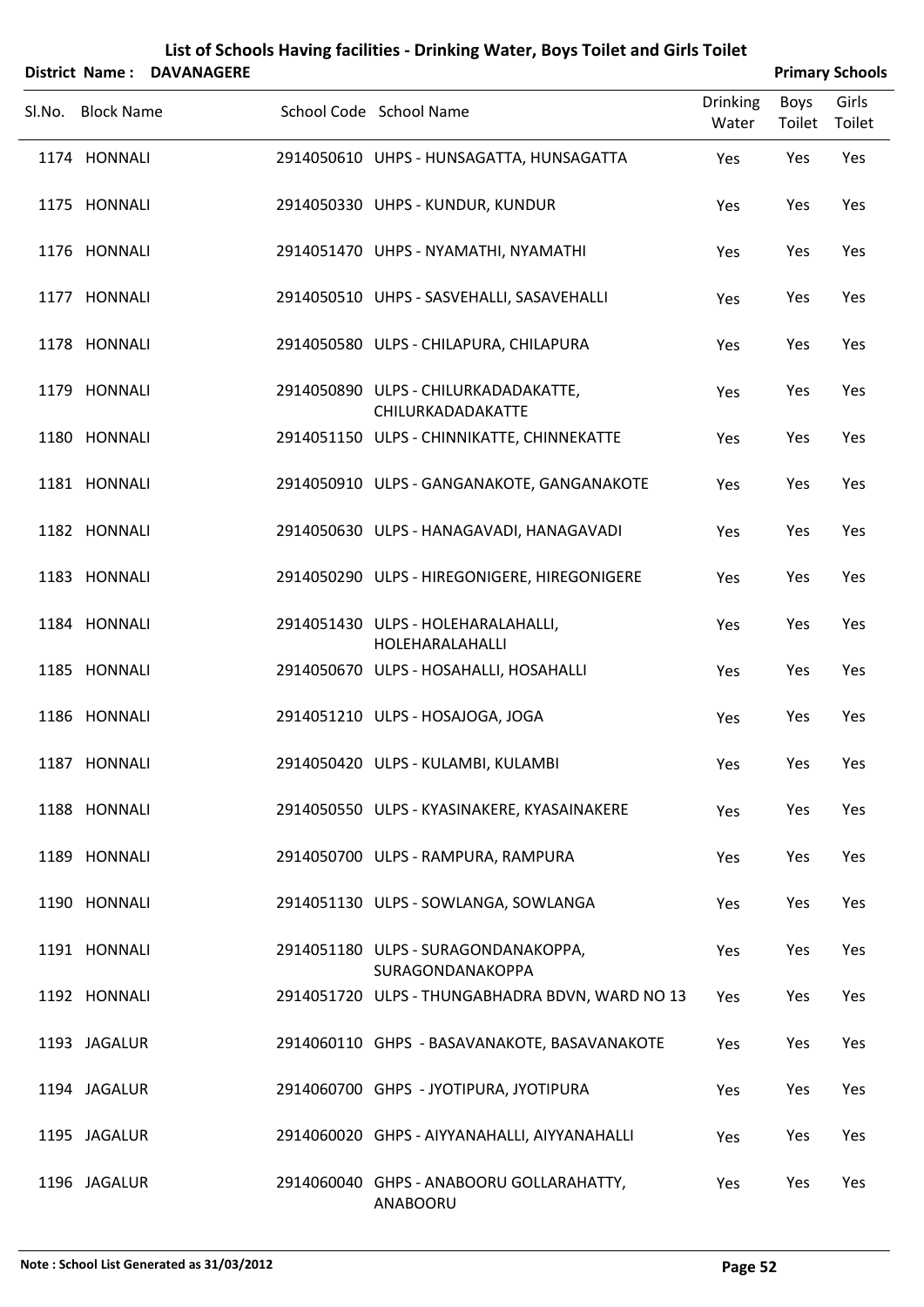|        | District Name: DAVANAGERE |                                                                  |                          |                | <b>Primary Schools</b> |
|--------|---------------------------|------------------------------------------------------------------|--------------------------|----------------|------------------------|
| Sl.No. | <b>Block Name</b>         | School Code School Name                                          | <b>Drinking</b><br>Water | Boys<br>Toilet | Girls<br>Toilet        |
|        | 1197 JAGALUR              | 2914060040 GHPS - ANABOORU, ANABOORU                             | Yes                      | Yes            | Yes                    |
|        | 1198 JAGALUR              | 2914060090 GHPS - BANGARAKKANAGUDDA,<br>BANGARAKKANAGUDDA        | Yes                      | Yes            | Yes                    |
|        | 1199 JAGALUR              | 2914060120 GHPS - BASAVAPURA, BASAVAPURA                         | Yes                      | Yes            | Yes                    |
|        | 1200 JAGALUR              | 2914060140 GHPS - BENNEHALLI, BENNEHALLI                         | Yes                      | Yes            | Yes                    |
|        | 1201 JAGALUR              | 2914060150 GHPS - BHAIRANAIKANAHALLI,<br>BHAIRANAIKANAHALLI      | Yes                      | Yes            | Yes                    |
|        | 1202 JAGALUR              | 2914060160 GHPS - BHARAMASAMUDRA,<br>BHARAMASAMUDRA              | Yes                      | Yes            | Yes                    |
|        | 1203 JAGALUR              | 2914060170 GHPS - BIDARAKERE, BIDARAKERE                         | Yes                      | Yes            | Yes                    |
|        | 1204 JAGALUR              | 2914060190 GHPS - BISTUVALLI, BISTUVALLI                         | Yes                      | Yes            | Yes                    |
|        | 1205 JAGALUR              | 2914060230 GHPS - CHADARAGOLLA, CHADARAGOLLA                     | Yes                      | Yes            | Yes                    |
|        | 1206 JAGALUR              | 2914060250 GHPS - CHIKKABANNIHATTI,<br><b>CHIKKABANNIHATTI</b>   | Yes                      | Yes            | Yes                    |
|        | 1207 JAGALUR              | 2914060260 GHPS - CHIKKABANTANAHALLI,<br>CHIKKABANTANAHALLI      | Yes                      | Yes            | Yes                    |
|        | 1208 JAGALUR              | 2914060270 GHPS - CHIKKAMALLANAHOLE,<br>CHIKKAMALLANAHOLE        | Yes                      | Yes            | Yes                    |
|        | 1209 JAGALUR              | 2914060280 GHPS - CHIKKAMMANAHATTI,<br>CHIKKAMMANAHATTI          | Yes                      | Yes            | Yes                    |
|        | 1210 JAGALUR              | 2914060290 GHPS - CHIKKAUJJINI, CHIKKAUJJINI                     | Yes                      | Yes            | Yes                    |
|        | 1211 JAGALUR              | 2914060300 GHPS - DEVIKERE, DEVIKERE                             | Yes                      | Yes            | Yes                    |
|        | 1212 JAGALUR              | 2914060350 GHPS - DIDDIGI, DIDDIGI                               | Yes                      | Yes            | Yes                    |
|        | 1213 JAGALUR              | 2914060360 GHPS - DODDABOMMANAHALLI,<br><b>DODDABOMMANAHALLI</b> | Yes                      | Yes            | Yes                    |
|        | 1214 JAGALUR              | 2914060370 GHPS - DONEHALLI, DONEHALLI                           | Yes                      | Yes            | Yes                    |
|        | 1215 JAGALUR              | 2914060380 GHPS - GADIMAKUNTE, GADIMAKUNTE                       | Yes                      | Yes            | Yes                    |
|        | 1216 JAGALUR              | 2914060390 GHPS - GAUDAGONDANAHALLI,<br>GAUDAGONDANAHALLI        | Yes                      | Yes            | Yes                    |
|        | 1217 JAGALUR              | 2914060400 GHPS - GAURAMMANAHALLI,<br><b>GAURAMMANAHALLI</b>     | Yes                      | Yes            | Yes                    |
|        | 1218 JAGALUR              | 2914060420 GHPS - GIDDANAKATTE, GIDDANAKATTE                     | Yes                      | Yes            | Yes                    |
|        | 1219 JAGALUR              | 2914060480 GHPS - GUDDADALINGANAHALLI,<br>GUDDADALINGANAHALLI    | Yes                      | Yes            | Yes                    |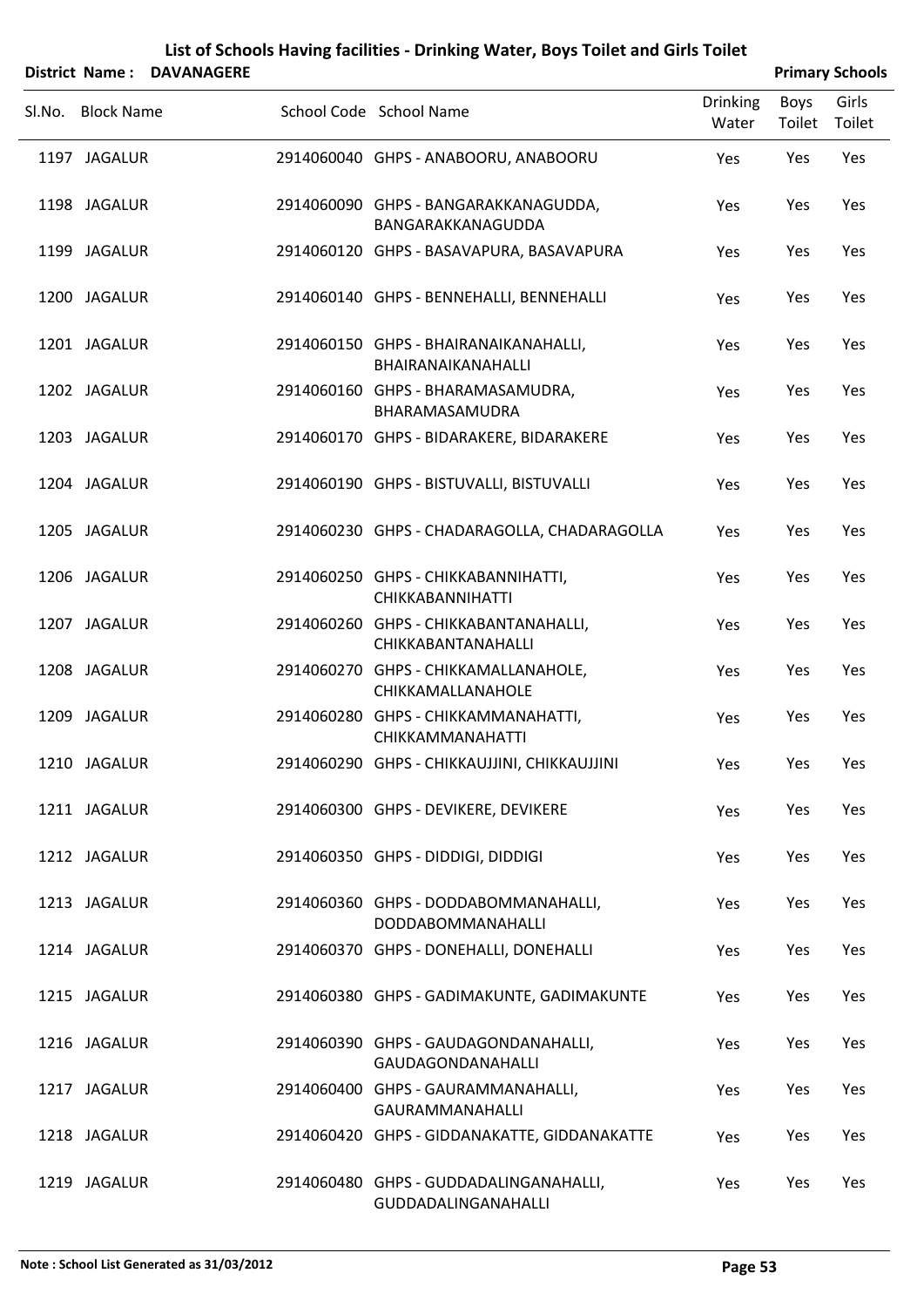|                   | District Name: DAVANAGERE |                                                              |                          |                | <b>Primary Schools</b> |
|-------------------|---------------------------|--------------------------------------------------------------|--------------------------|----------------|------------------------|
| SI.No. Block Name |                           | School Code School Name                                      | <b>Drinking</b><br>Water | Boys<br>Toilet | Girls<br>Toilet        |
| 1220 JAGALUR      |                           | 2914060500 GHPS - GUTTIDURGA, GUTTIDURGA                     | Yes                      | Yes            | Yes                    |
| 1221 JAGALUR      |                           | 2914060520 GHPS - HALEKALLU, HALEKALLU                       | Yes                      | Yes            | Yes                    |
| 1222 JAGALUR      |                           | 2914060540 GHPS - HANUMANTAPURA,<br>HANUMANTAPURA            | Yes                      | Yes            | Yes                    |
| 1223 JAGALUR      |                           | 2914060560 GHPS - HIREARAKERE, HIREARAKERE                   | Yes                      | Yes            | Yes                    |
| 1224 JAGALUR      |                           | 2914060580 GHPS - HIREMALLANAHOLE,<br>HIREMALLANAHOLE        | Yes                      | Yes            | Yes                    |
| 1225 JAGALUR      |                           | 2914060600 GHPS - HOSAHATTI, HOSAHATTI                       | Yes                      | Yes            | Yes                    |
| 1226 JAGALUR      |                           | 2914060610 GHPS - HOSAKERE, HOSAKERE                         | Yes                      | Yes            | Yes                    |
| 1227 JAGALUR      |                           | 2914060650 GHPS - HUCHCHANGIPURA,<br><b>HUCHCHANGIPURA</b>   | Yes                      | Yes            | Yes                    |
| 1228 JAGALUR      |                           | 2914060660 GHPS - HUCHCHAVVANAHALLI,<br>HUCHCHAVVANAHALLI    | Yes                      | Yes            | Yes                    |
| 1229 JAGALUR      |                           | 2914061420 GHPS - JAGALUR GOLLARAHATTY,<br><b>UDDAGHATTA</b> | Yes                      | Yes            | Yes                    |
| 1230 JAGALUR      |                           | 2914060690 GHPS - JAMMAPURA, JAMMAPURA                       | Yes                      | Yes            | Yes                    |
| 1231 JAGALUR      |                           | 2914060720 GHPS - KALLEDEVARAPURA,<br>KALLEDEVARAPURA        | Yes                      | Yes            | Yes                    |
| 1232 JAGALUR      |                           | 2914060760 GHPS - KAMANDALAGUNDI,<br>KAMANDALAGUNDI          | Yes                      | Yes            | Yes                    |
| 1233 JAGALUR      |                           | 2914060780 GHPS - KANANAKATTE, KANANAKATTE                   | Yes                      | Yes            | Yes                    |
| 1234 JAGALUR      |                           | 2914060820 GHPS - KATTIGEHALLI, KATTIGEHALLI                 | Yes                      | Yes            | Yes                    |
| 1235 JAGALUR      |                           | 2914060830 GHPS - KECHCHENAHALLI, KECHCHENAHALLI             | Yes                      | Yes            | Yes                    |
| 1236 JAGALUR      |                           | 2914060840 GHPS - KELAKOTE, KELAKOTE                         | Yes                      | Yes            | Yes                    |
| 1237 JAGALUR      |                           | 2914060900 GHPS - KYASENAHALLI, KYASENAHALLI                 | Yes                      | Yes            | Yes                    |
| 1238 JAGALUR      |                           | 2914060910 GHPS - LAKKAMPURA, LAKKAMPURA                     | Yes                      | Yes            | Yes                    |
| 1239 JAGALUR      |                           | 2914060920 GHPS - LINGANNANAHALLI,<br>LINGANNANAHALLI        | Yes                      | Yes            | Yes                    |
| 1240 JAGALUR      |                           | 2914060960 GHPS - MAGADI, MAGADI                             | Yes                      | Yes            | Yes                    |
| 1241 JAGALUR      |                           | 2914060990 GHPS - MALLAPURA, MALLAPURA                       | Yes                      | Yes            | Yes                    |
| 1242 JAGALUR      |                           | 2914061000 GHPS - MARENAHALLI, MARENAHALLI                   | Yes                      | Yes            | Yes                    |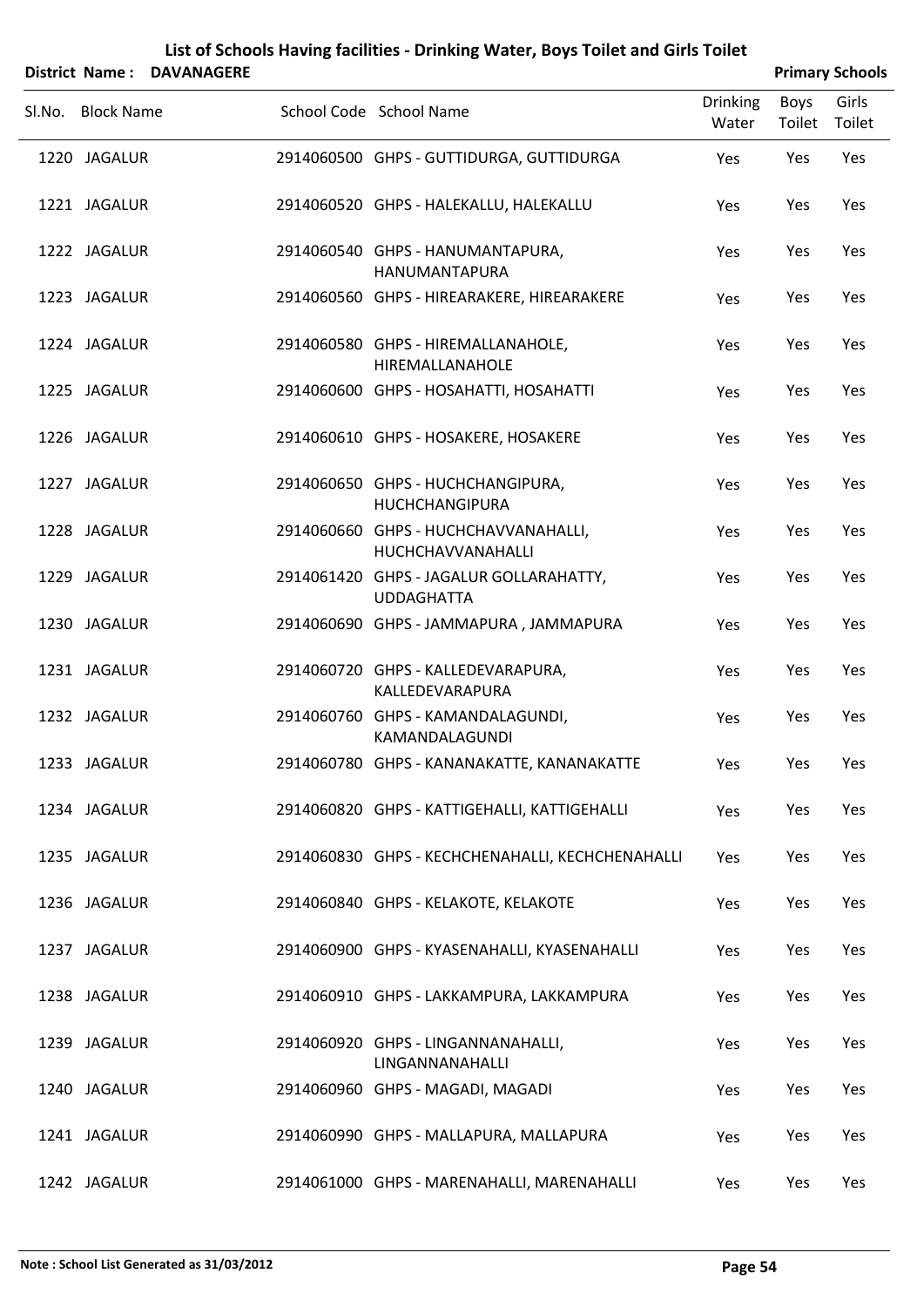|        |                   | District Name: DAVANAGERE |                                                                    |                          |                | <b>Primary Schools</b> |
|--------|-------------------|---------------------------|--------------------------------------------------------------------|--------------------------|----------------|------------------------|
| Sl.No. | <b>Block Name</b> |                           | School Code School Name                                            | <b>Drinking</b><br>Water | Boys<br>Toilet | Girls<br>Toilet        |
|        | 1243 JAGALUR      |                           | 2914061020 GHPS - MARIKUNTE, MARIKUNTE                             | Yes                      | Yes            | Yes                    |
|        | 1244 JAGALUR      |                           | 2914061050 GHPS - MEDAGINAKERE, MEDAGINAKERE                       | Yes                      | Yes            | Yes                    |
|        | 1245 JAGALUR      |                           | 2914060930 GHPS - MEDAKERANAHALLI,<br>MADAKERANAHALLI              | Yes                      | Yes            | Yes                    |
|        | 1246 JAGALUR      |                           | 2914061090 GHPS - MUCHCHANOORU, MUCHCHANOORU                       | Yes                      | Yes            | Yes                    |
|        | 1247 JAGALUR      |                           | 2914061100 GHPS - MUGGIDARAGIHALLI,<br>MUGGIDARAGIHALLI            | Yes                      | Yes            | Yes                    |
|        | 1248 JAGALUR      |                           | 2914061120 GHPS - MUSTOORU, MUSTOORU                               | Yes                      | Yes            | Yes                    |
|        | 1249 JAGALUR      |                           | 2914061130 GHPS - NARASIMHARAJAPURA,<br>NARASIMHARAJAPURA          | Yes                      | Yes            | Yes                    |
|        | 1250 JAGALUR      |                           | 2914061180 GHPS - PALLAGATTE, PALLAGATTE                           | Yes                      | Yes            | Yes                    |
|        | 1251 JAGALUR      |                           | 2914061200 GHPS - RASTEMACHIKERE, RASTEMACHIKERE                   | Yes                      | Yes            | Yes                    |
|        | 1252 JAGALUR      |                           | 2914061210 GHPS - RASTEMAKUNTE, RASTEMAKUNTE                       | Yes                      | Yes            | Yes                    |
|        | 1253 JAGALUR      |                           | 2914061280 GHPS - SIDDAHALLI, SIDDAHALLI                           | Yes                      | Yes            | Yes                    |
|        | 1254 JAGALUR      |                           | 2914061290 GHPS - SIDDAIAHNAKOTE, SIDDAIAHNAKOTE                   | Yes                      | Yes            | Yes                    |
|        | 1255 JAGALUR      |                           | 2914061310 GHPS - SOKKE, SOKKE                                     | Yes                      | Yes            | Yes                    |
|        | 1256 JAGALUR      |                           | 2914061330 GHPS - SORADDIHALLI, SORADDIHALLI                       | Yes                      | Yes            | Yes                    |
|        | 1257 JAGALUR      |                           | 2914061380 GHPS - TORANAGATTE, TORANAGATTE                         | Yes                      | Yes            | Yes                    |
|        | 1258 JAGALUR      |                           | 2914061400 GHPS - TUPPADAHALLI, TUPPADAHALLI                       | Yes                      | Yes            | Yes                    |
|        | 1259 JAGALUR      |                           | 2914061420 GHPS - UDDAGHATTA, UDDAGHATTA                           | Yes                      | Yes            | Yes                    |
|        | 1260 JAGALUR      |                           | 2914061430 GHPS - UJJAPPAVADERAHALLI,<br><b>UJJAPPAVADERAHALLI</b> | Yes                      | Yes            | Yes                    |
|        | 1261 JAGALUR      |                           | 2914061440 GHPS - URALAKATTE, URALAKATTE                           | Yes                      | Yes            | Yes                    |
|        | 1262 JAGALUR      |                           | 2914061450 GHPS - VENKATESHAPURA,<br>VENKATESHAPURA                | Yes                      | Yes            | Yes                    |
|        | 1263 JAGALUR      |                           | 2914061470 GHPS - YARALAKATTE, YARALAKATTE                         | Yes                      | Yes            | Yes                    |
|        | 1264 JAGALUR      |                           | 2914061610 GHPS (BOYS) - JAGALUR, JAG WARD NO 10                   | Yes                      | Yes            | Yes                    |
|        | 1265 JAGALUR      |                           | 2914061560 GHPS (GIRLS) - JAGALUR, JAG WARD NO 5                   | Yes                      | Yes            | Yes                    |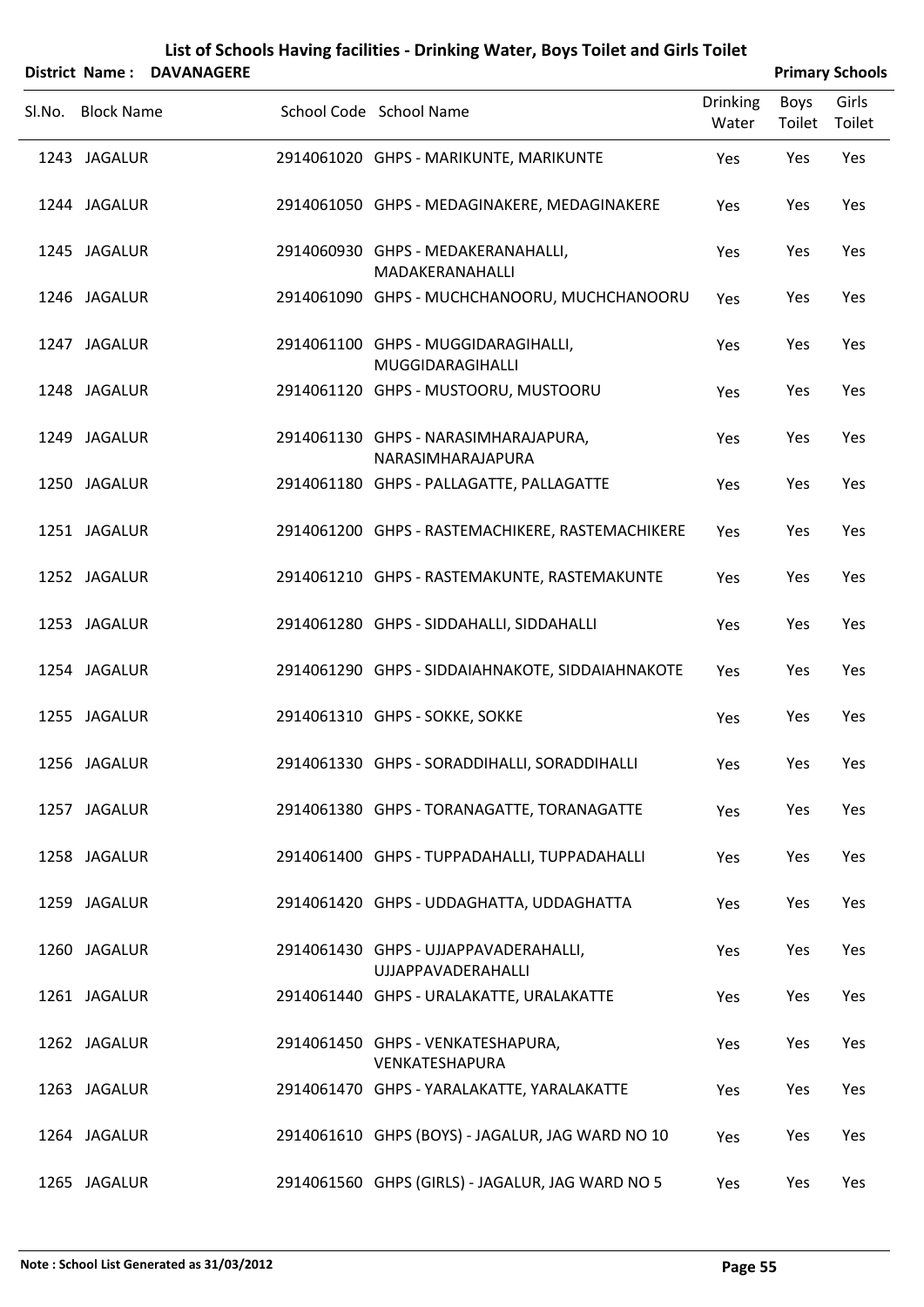|                   | District Name: DAVANAGERE |                                                                        |                          |                       | <b>Primary Schools</b> |
|-------------------|---------------------------|------------------------------------------------------------------------|--------------------------|-----------------------|------------------------|
| Sl.No. Block Name |                           | School Code School Name                                                | <b>Drinking</b><br>Water | <b>Boys</b><br>Toilet | Girls<br>Toilet        |
| 1266 JAGALUR      |                           | 2914061490 GHPS THAMALEHALLI, THAMALEHALLI                             | Yes                      | Yes                   | Yes                    |
| 1267 JAGALUR      |                           | 2914060180 GHPS(URDU) - BILICHODU, BILICHODU                           | Yes                      | Yes                   | Yes                    |
| 1268 JAGALUR      |                           | 2914061250 GHUPS - SANTEMUDDAPURA,<br>SANTEMUDDAPURA                   | Yes                      | Yes                   | Yes                    |
| 1269 JAGALUR      |                           | 2914061500 GKLPS KHILAKANAKUPPE, KHILAKANAKUPPE                        | Yes                      | Yes                   | Yes                    |
| 1270 JAGALUR      |                           | 2914060010 GLPS - AGASANAHALLI, AGASANAHALLI                           | Yes                      | Yes                   | Yes                    |
| 1271 JAGALUR      |                           | 2914060030 GLPS - AKANOORU, AKANOORU                                   | Yes                      | Yes                   | Yes                    |
| 1272 JAGALUR      |                           | 2914060050 GLPS - ARISINAGUNDI, ARISINAGUNDI                           | Yes                      | Yes                   | Yes                    |
| 1273 JAGALUR      |                           | 2914060060 GLPS - ASAGODU VADDARAHATTI, ASAGODU                        | Yes                      | Yes                   | Yes                    |
| 1274 JAGALUR      |                           | 2914060070 GLPS - BAGGENAHALLI, BAGGENAHALLI                           | Yes                      | Yes                   | Yes                    |
| 1275 JAGALUR      |                           | 2914060100 GLPS - BASAPPANAHATTI, BASAPPANAHATTI                       | Yes                      | Yes                   | Yes                    |
| 1276 JAGALUR      |                           | 2914060130 GLPS - BENCHIKATTE, BENCHIKATTE                             | Yes                      | Yes                   | Yes                    |
| 1277 JAGALUR      |                           | 2914060150 GLPS - BHAIRANAIKANAHALLI G.HATTI,<br>BHAIRANAIKANAHALLI    | Yes                      | Yes                   | Yes                    |
| 1278 JAGALUR      |                           | 2914060170 GLPS - BIDARAKERE G.HATTI, BIDARAKERE                       | Yes                      | Yes                   | Yes                    |
| 1279 JAGALUR      |                           | 2914060190 GLPS - BISTUVALLI G.HATTI, BISTUVALLI                       | Yes                      | Yes                   | Yes                    |
| 1280 JAGALUR      |                           | 2914060200 GLPS - BOMMAKKANAHALLI,<br>BOMMAKKANAHALLI                  | Yes                      | Yes                   | Yes                    |
| 1281 JAGALUR      |                           | 2914060210 GLPS - BULLENAHALLI, BULLENAHALLI                           | Yes                      | Yes                   | Yes                    |
| 1282 JAGALUR      |                           | 2914060220 GLPS - BYATAGARANAHALLI,<br>BYATAGARANAHALLI                | Yes                      | Yes                   | Yes                    |
| 1283 JAGALUR      |                           | 2914060270 GLPS - C M HOLE, G.HATTI,<br>CHIKKAMALLANAHOLE              | Yes                      | Yes                   | Yes                    |
| 1284 JAGALUR      |                           | 2914060240 GLPS - CHIKKAARAKERE, CHIKKAARAKERE                         | Yes                      | Yes                   | Yes                    |
| 1285 JAGALUR      |                           | 2914060250 GLPS - CHIKKABANNIHATTI G.HATTI,<br><b>CHIKKABANNIHATTI</b> | Yes                      | Yes                   | Yes                    |
| 1286 JAGALUR      |                           | 2914060310 GLPS - DEVIPURA, DEVIPURA                                   | Yes                      | Yes                   | Yes                    |
| 1287 JAGALUR      |                           | 2914060320 GLPS - DHARMAPURA, DHARMAPURA                               | Yes                      | Yes                   | Yes                    |
| 1288 JAGALUR      |                           | 2914060330 GLPS - DIBBADAHALLI, DIBBADAHALLI                           | Yes                      | Yes                   | Yes                    |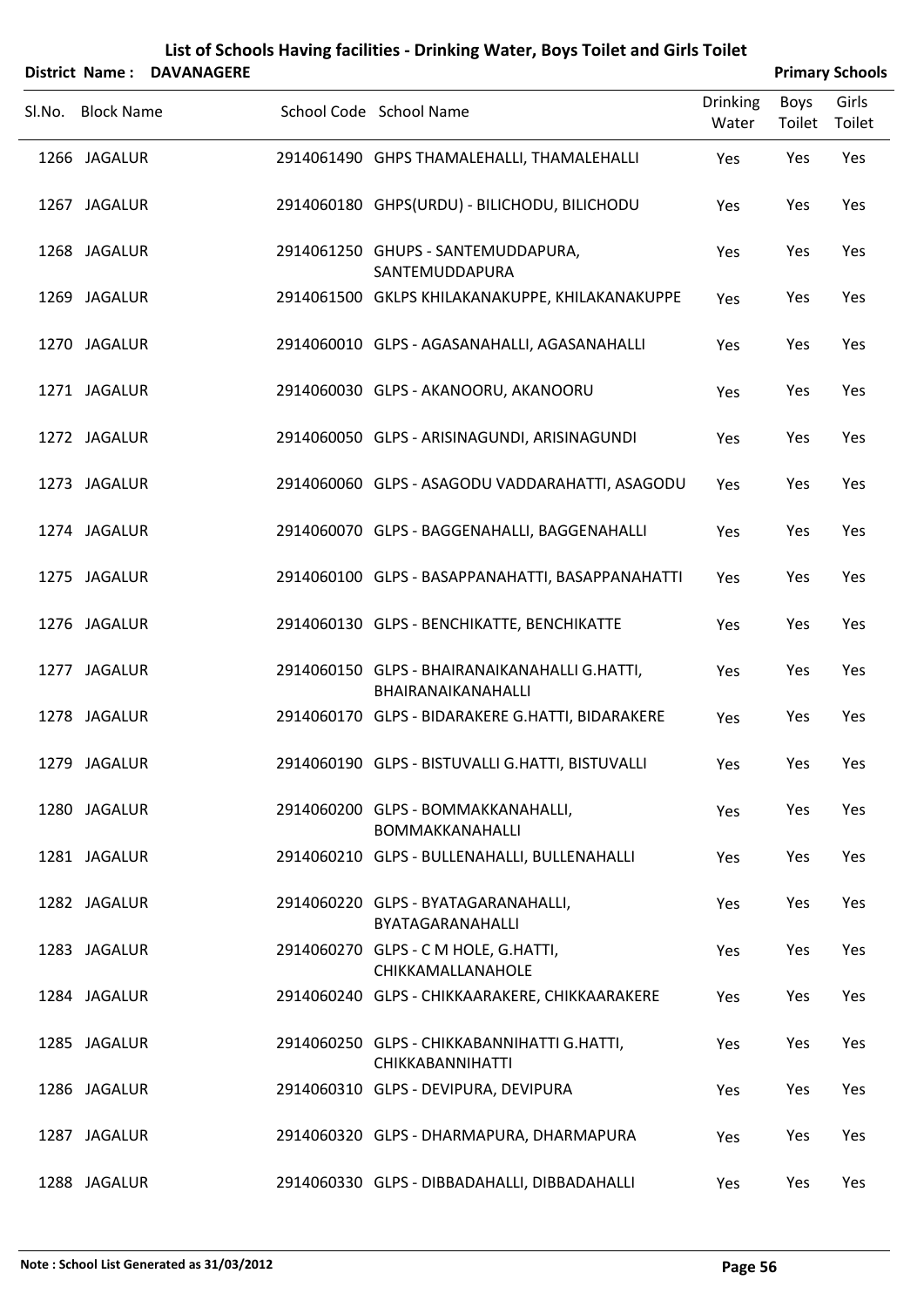|                   | District Name: DAVANAGERE |                                                                     |                          |                | <b>Primary Schools</b> |
|-------------------|---------------------------|---------------------------------------------------------------------|--------------------------|----------------|------------------------|
| Sl.No. Block Name |                           | School Code School Name                                             | <b>Drinking</b><br>Water | Boys<br>Toilet | Girls<br>Toilet        |
| 1289 JAGALUR      |                           | 2914060340 GLPS - DIBBADAHATTI, DIBBADAHATTI                        | Yes                      | Yes            | Yes                    |
| 1290 JAGALUR      |                           | 2914060410 GLPS - GAURIPURA, GAURIPURA                              | Yes                      | Yes            | Yes                    |
| 1291 JAGALUR      |                           | 2914060430 GLPS - GODE, GODE                                        | Yes                      | Yes            | Yes                    |
| 1292 JAGALUR      |                           | 2914060440 GLPS - GOGUDDU, GOGUDDU                                  | Yes                      | Yes            | Yes                    |
| 1293 JAGALUR      |                           | 2914060450 GLPS - GOKULAHATTI, GOKULAHATTI                          | Yes                      | Yes            | Yes                    |
| 1294 JAGALUR      |                           | 2914060460 GLPS - GOPAGONDANAHALLI,<br><b>GOPAGONDANAHALLI</b>      | Yes                      | Yes            | Yes                    |
| 1295 JAGALUR      |                           | 2914060470 GLPS - GOPALAPURA, GOPALAPURA                            | Yes                      | Yes            | Yes                    |
| 1296 JAGALUR      |                           | 2914060710 GLPS - GOWDIKATTE, GOWDIKATTE                            | Yes                      | Yes            | Yes                    |
| 1297 JAGALUR      |                           | 2914060490 GLPS - GURUSIDDAPURA, GURUSIDDAPURA                      | Yes                      | Yes            | Yes                    |
| 1298 JAGALUR      |                           | 2914060580 GLPS - H M HOLE, G.HATTI,<br>HIREMALLANAHOLE             | Yes                      | Yes            | Yes                    |
| 1299 JAGALUR      |                           | 2914060660 GLPS - H.V.HALLI, K.HATTI,<br>HUCHCHAVVANAHALLI          | Yes                      | Yes            | Yes                    |
| 1300 JAGALUR      |                           | 2914060510 GLPS - HALEHALLI, HALEHALLI                              | Yes                      | Yes            | Yes                    |
| 1301 JAGALUR      |                           | 2914060530 GLPS - HALUVADANDI, HALUVADANDI                          | Yes                      | Yes            | Yes                    |
| 1302 JAGALUR      |                           | 2914060540 GLPS - HANUMANTAPURA G.HATTI,<br><b>HANUMANTAPURA</b>    | Yes                      | Yes            | Yes                    |
| 1303 JAGALUR      |                           | 2914060570 GLPS - HIREBANNIHATTI, HIREBANNIHATTI                    | Yes                      | Yes            | Yes                    |
| 1304 JAGALUR      |                           | 2914060590 GLPS - HONNAMARADI, HONNAMARADI                          | Yes                      | Yes            | Yes                    |
| 1305 JAGALUR      |                           | 2914060780 GLPS - HOSAKANANAKATTE, KANANAKATTE                      | Yes                      | Yes            | Yes                    |
| 1306 JAGALUR      |                           | 2914060610 GLPS - HOSAKERE BADAVANE, HOSAKERE                       | Yes                      | Yes            | Yes                    |
| 1307 JAGALUR      |                           | 2914060910 GLPS - HOSALAKKAMPURA, LAKKAMPURA                        | Yes                      | Yes            | Yes                    |
| 1308 JAGALUR      |                           | 2914060240 GLPS - HOSOORU, CHIKKA ARAKERE,<br>CHIKKAARAKERE         | Yes                      | Yes            | Yes                    |
| 1309 JAGALUR      |                           | 2914060650 GLPS - HUCHCHANGIPURA BADAVANE,<br><b>HUCHCHANGIPURA</b> | Yes                      | Yes            | Yes                    |
| 1310 JAGALUR      |                           | 2914060670 GLPS - JADANAKATTE, JADANAKATTE                          | Yes                      | Yes            | Yes                    |
| 1311 JAGALUR      |                           | 2914060690 GLPS - JAMMAPURA, G.HATTI, JAMMAPURA                     | Yes                      | Yes            | Yes                    |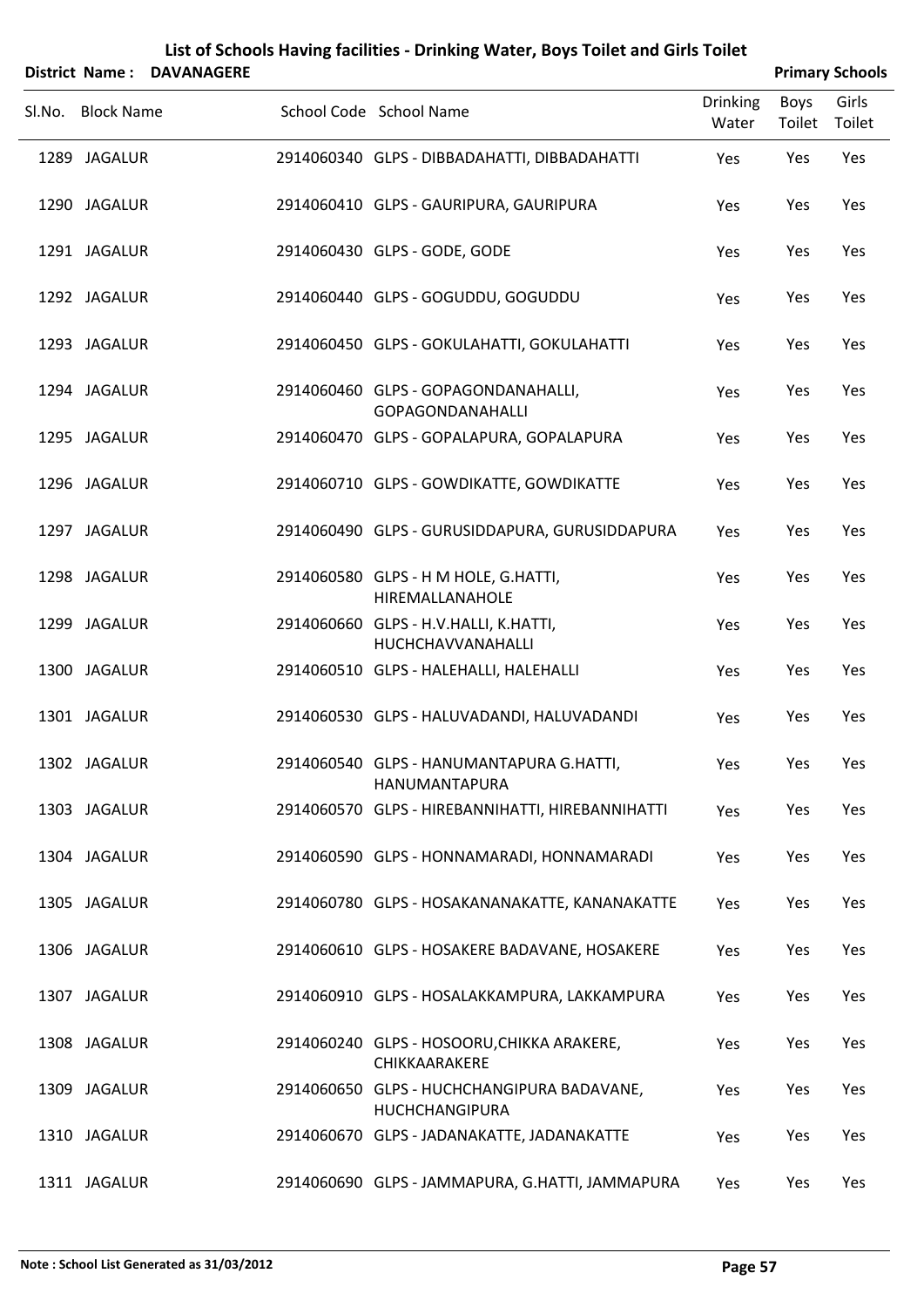|        |                   | District Name: DAVANAGERE |                                                                    |                          |                | <b>Primary Schools</b> |
|--------|-------------------|---------------------------|--------------------------------------------------------------------|--------------------------|----------------|------------------------|
| Sl.No. | <b>Block Name</b> |                           | School Code School Name                                            | <b>Drinking</b><br>Water | Boys<br>Toilet | Girls<br>Toilet        |
|        | 1312 JAGALUR      |                           | 2914060730 GLPS - KALLENAHALLI, KALLENAHALLI                       | Yes                      | Yes            | Yes                    |
|        | 1313 JAGALUR      |                           | 2914060740 GLPS - KAMAGETANAHALLI,<br><b>KAMAGETANAHALLI</b>       | Yes                      | Yes            | Yes                    |
|        | 1314 JAGALUR      |                           | 2914060750 GLPS - KAMALAPURA, KAMALAPURA                           | Yes                      | Yes            | Yes                    |
|        | 1315 JAGALUR      |                           | 2914060790 GLPS - KASAVANAHALLI, KASAVANAHALLI                     | Yes                      | Yes            | Yes                    |
|        | 1316 JAGALUR      |                           | 2914060790 GLPS - KASAVANAHALLI K HATTI,<br>KASAVANAHALLI          | Yes                      | Yes            | Yes                    |
|        | 1317 JAGALUR      |                           | 2914060800 GLPS - KASTURIPURA, KASTURIPURA                         | Yes                      | Yes            | Yes                    |
|        | 1318 JAGALUR      |                           | 2914060810 GLPS - KATENAHALLI, KATENAHALLI                         | Yes                      | Yes            | Yes                    |
|        | 1319 JAGALUR      |                           | 2914060850 GLPS - KENCHAMMANAGITHIIHALLI,<br>KENCHAMMANAGATHIHALLI | Yes                      | Yes            | Yes                    |
|        | 1320 JAGALUR      |                           | 2914060880 GLPS - KODADAGUDDA, KODADAGUDDA                         | Yes                      | Yes            | Yes                    |
|        | 1321 JAGALUR      |                           | 2914060890 GLPS - KORATIKERE, KORATIKERE                           | Yes                      | Yes            | Yes                    |
|        | 1322 JAGALUR      |                           | 2914060890 GLPS - KORATIKERE L.HATTI, KORATIKERE                   | Yes                      | Yes            | Yes                    |
|        | 1323 JAGALUR      |                           | 2914060940 GLPS - MADAMUTTENAHALLI,<br>MADAMUTTENAHALLI            | Yes                      | Yes            | Yes                    |
|        | 1324 JAGALUR      |                           | 2914060950 GLPS - MADANAHALLI, MADANAHALLI                         | Yes                      | Yes            | Yes                    |
|        | 1325 JAGALUR      |                           | 2914060970 GLPS - MAHARAJANAHATTI,<br><b>MAHARAJANAHATTI</b>       | Yes                      | Yes            | Yes                    |
|        | 1326 JAGALUR      |                           | 2914061070 GLPS - MALAMMANAHALLI,<br>MALAMMANAHALLI                | Yes                      | Yes            | Yes                    |
|        | 1327 JAGALUR      |                           | 2914060980 GLPS - MALEMACHIKERE, MALEMACHIKERE                     | Yes                      | Yes            | Yes                    |
|        | 1328 JAGALUR      |                           | 2914061010 GLPS - MARIKATTE, MARIKATTE                             | Yes                      | Yes            | Yes                    |
|        | 1329 JAGALUR      |                           | 2914061030 GLPS - MATADADYAMAVVANAHALLI,<br>MATADADYAMAVVANAHALLI  | Yes                      | Yes            | Yes                    |
|        | 1330 JAGALUR      |                           | 2914061040 GLPS - MATHAGHATTAHALLI,<br>MATHAGHATTAHALLI            | Yes                      | Yes            | Yes                    |
|        | 1331 JAGALUR      |                           | 2914061060 GLPS - MEENIGARAHALLI, MEENIGARAHALLI                   | Yes                      | Yes            | Yes                    |
|        | 1332 JAGALUR      |                           | 2914061080 GLPS - MOODALAMACHIKERE,<br>MOODALAMACHIKERE            | Yes                      | Yes            | Yes                    |
|        | 1333 JAGALUR      |                           | 2914061110 GLPS - MUSTAGARAHALLI, MUSTAGARAHALLI                   | Yes                      | Yes            | Yes                    |
|        | 1334 JAGALUR      |                           | 2914061140 GLPS - NARENAHALLI, NARENAHALLI                         | Yes                      | Yes            | Yes                    |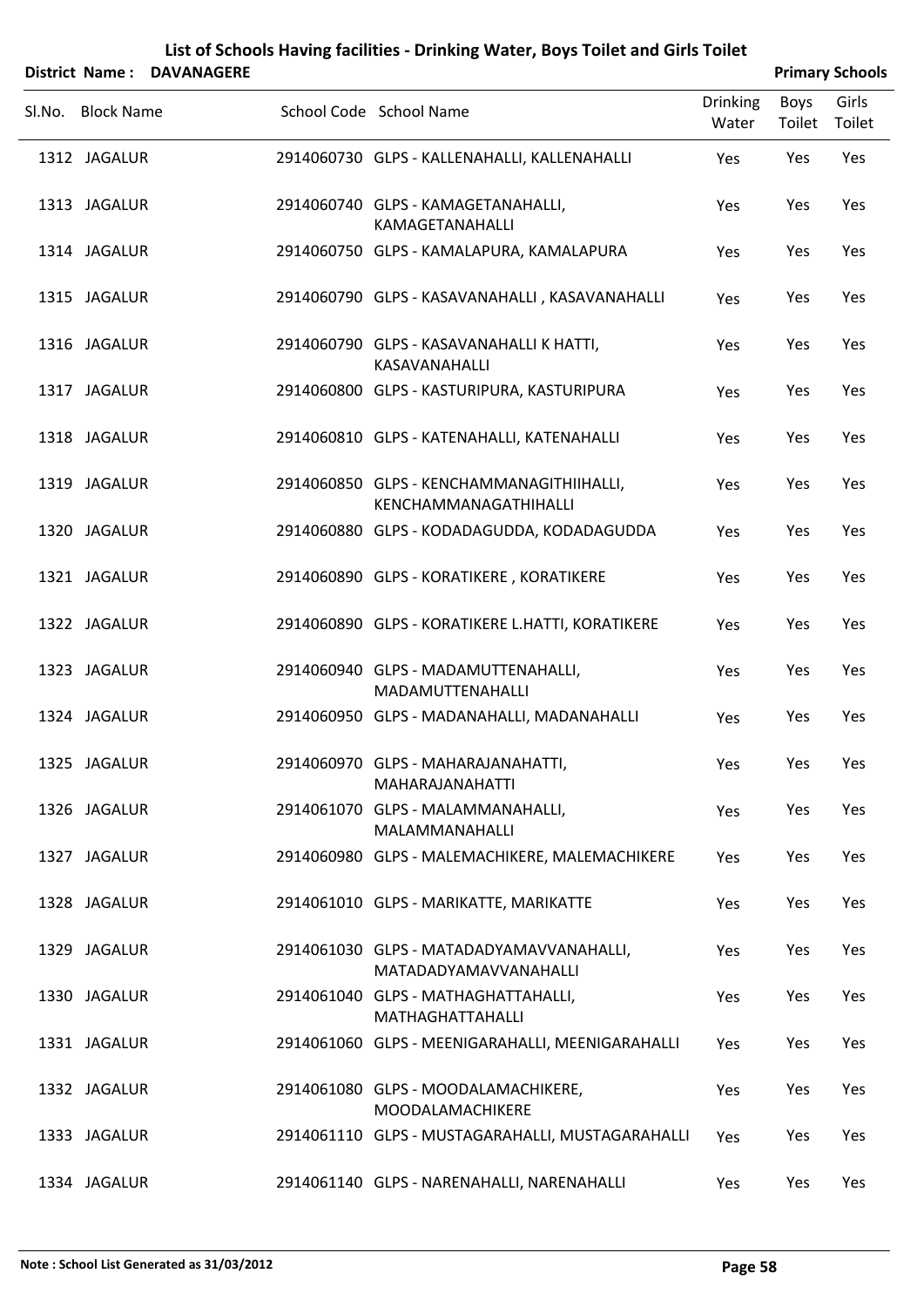| District Name: DAVANAGERE | List of Schools Having facilities - Drinking Water, Boys Toilet and Girls Toilet | <b>Primary Schools</b> |                                                                 |                          |                       |                 |
|---------------------------|----------------------------------------------------------------------------------|------------------------|-----------------------------------------------------------------|--------------------------|-----------------------|-----------------|
|                           | Sl.No. Block Name                                                                |                        | School Code School Name                                         | <b>Drinking</b><br>Water | <b>Boys</b><br>Toilet | Girls<br>Toilet |
|                           | 1335 JAGALUR                                                                     |                        | 2914061150 GLPS - NIBAGOORU, NIBAGOORU                          | Yes                      | Yes                   | Yes             |
|                           | 1336 JAGALUR                                                                     |                        | 2914061150 GLPS - NIBAGOORU GOLLARAHATTY,<br><b>NIBAGOORU</b>   | Yes                      | Yes                   | Yes             |
|                           | 1337 JAGALUR                                                                     |                        | 2914061160 GLPS - OBALAPURA, OBALAPURA                          | Yes                      | Yes                   | Yes             |
|                           | 1338 JAGALUR                                                                     |                        | 2914061170 GLPS - PALANAYKANAKOTE,<br>PALANAYKANAKOTE           | Yes                      | Yes                   | Yes             |
|                           | 1339 JAGALUR                                                                     |                        | 2914061190 GLPS - RANGAPURA, RANGAPURA                          | Yes                      | Yes                   | Yes             |
|                           | 1340 JAGALUR                                                                     |                        | 2914061220 GLPS - SAGALAGATTI, SAGALAGATTI                      | Yes                      | Yes                   | Yes             |
|                           | 1341 JAGALUR                                                                     |                        | 2914061230 GLPS - SALAHALLI, SALAHALLI                          | Yes                      | Yes                   | Yes             |
|                           | 1342 JAGALUR                                                                     |                        | 2914061240 GLPS - SANGENAHALLI, SANGENAHALLI                    | Yes                      | Yes                   | Yes             |
|                           | 1343 JAGALUR                                                                     |                        | 2914061270 GLPS - SETTIGONDANAHALLI,<br>SETTIGONDANAHALLI       | Yes                      | Yes                   | Yes             |
|                           | 1344 JAGALUR                                                                     |                        | 2914061300 GLPS - SIDDAMMANAHALLI,<br>SIDDAMMANAHALLI           | Yes                      | Yes                   | Yes             |
|                           | 1345 JAGALUR                                                                     |                        | 2914061320 GLPS - SOMANAHALLI, SOMANAHALLI                      | Yes                      | Yes                   | Yes             |
|                           | 1346 JAGALUR                                                                     |                        | 2914061260 GLPS - SURAGONDANAHALLI,<br>SURAGONDANAHALLI         | Yes                      | Yes                   | Yes             |
|                           | 1347 JAGALUR                                                                     |                        | 2914061350 GLPS - TAYITONE, TAYITONE                            | Yes                      | Yes                   | Yes             |
|                           | 1348 JAGALUR                                                                     |                        | 2914061360 GLPS - THAREHALLI, THAREHALLI                        | Yes                      | Yes                   | Yes             |
|                           | 1349 JAGALUR                                                                     |                        | 2914061370 GLPS - TIMMALAPURA, TIMMALAPURA                      | <b>Yes</b>               | Yes                   | Yes             |
|                           | 1350 JAGALUR                                                                     |                        | 2914061390 GLPS - TUMMINAKATTE, TUMMINAKATTE                    | Yes                      | Yes                   | Yes             |
|                           | 1351 JAGALUR                                                                     |                        | 2914061410 GLPS - UDDABORANAHALLI,<br><b>UDDABORANAHALLI</b>    | Yes                      | Yes                   | Yes             |
|                           | 1352 JAGALUR                                                                     |                        | 2914061460 GLPS - VYASAGONDANAHALLI,<br>VYASAGONDANAHALLI       | Yes                      | Yes                   | Yes             |
|                           | 1353 JAGALUR                                                                     |                        | 2914061660 GLPS ASHWATHA REDDY NGR, JGL, JAG<br>WARD NO 15      | Yes                      | Yes                   | Yes             |
|                           | 1354 JAGALUR                                                                     |                        | 2914061510 GLPS BAJAR KANAKUPPE, BAZARKANAKUPPE                 | Yes                      | Yes                   | Yes             |
|                           | 1355 JAGALUR                                                                     |                        | 2914061480 GLPS HANUVVANAGITHIHALLI,<br>HANUMAVVANAGATHIHALLI   | Yes                      | Yes                   | Yes             |
|                           | 1356 JAGALUR                                                                     |                        | 2914061560 GLPS HORAKERE URDU- JAGALUR, JAG WARD<br><b>NO 5</b> | Yes                      | Yes                   | Yes             |
|                           | 1357 JAGALUR                                                                     |                        | 2914060370 GLPS- HOSOORU, DONEHALLI, DONEHALLI                  | Yes                      | Yes                   | Yes             |